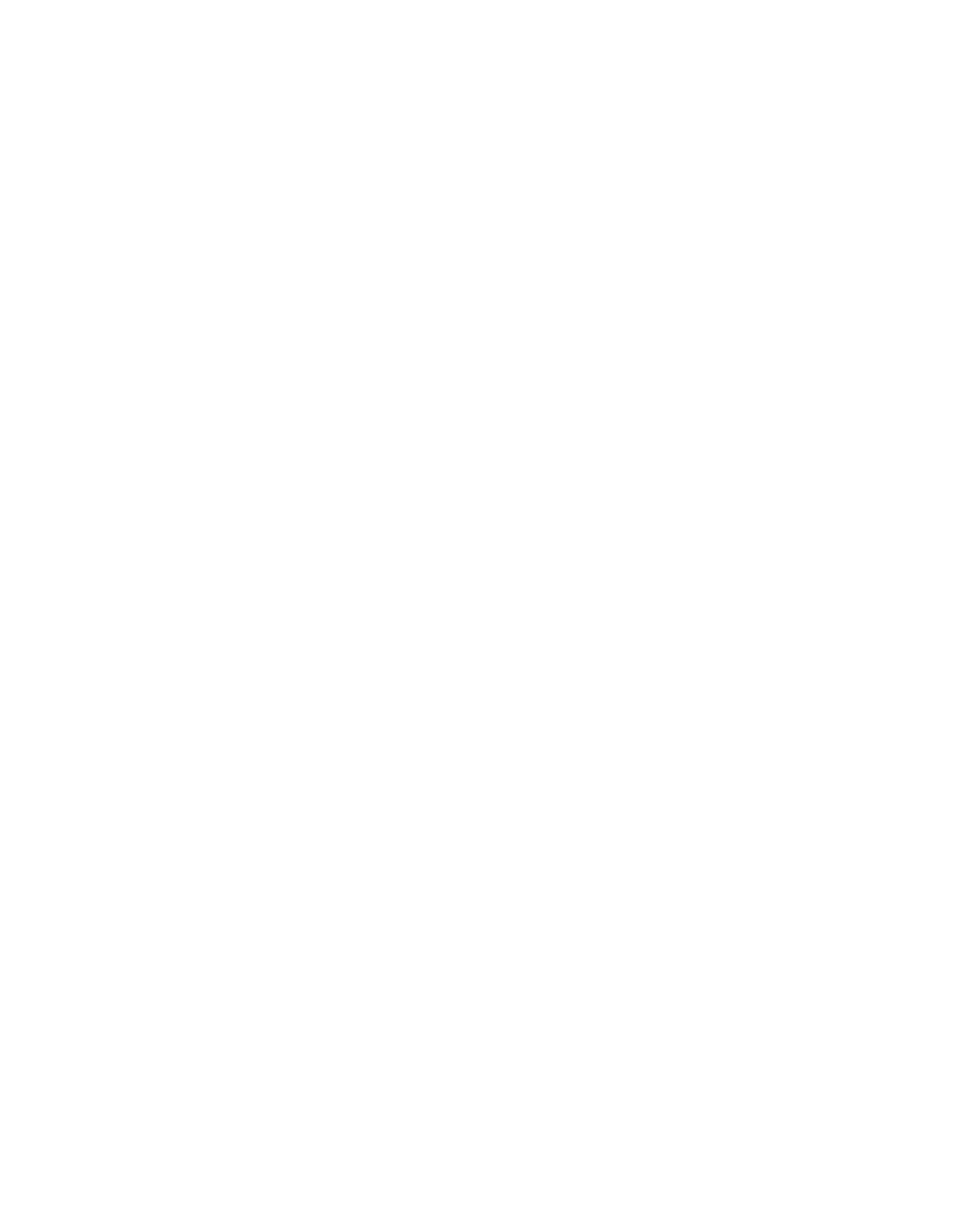**Food Stamp Program**

and the control of the con-

**Service Control of the Control of the Control**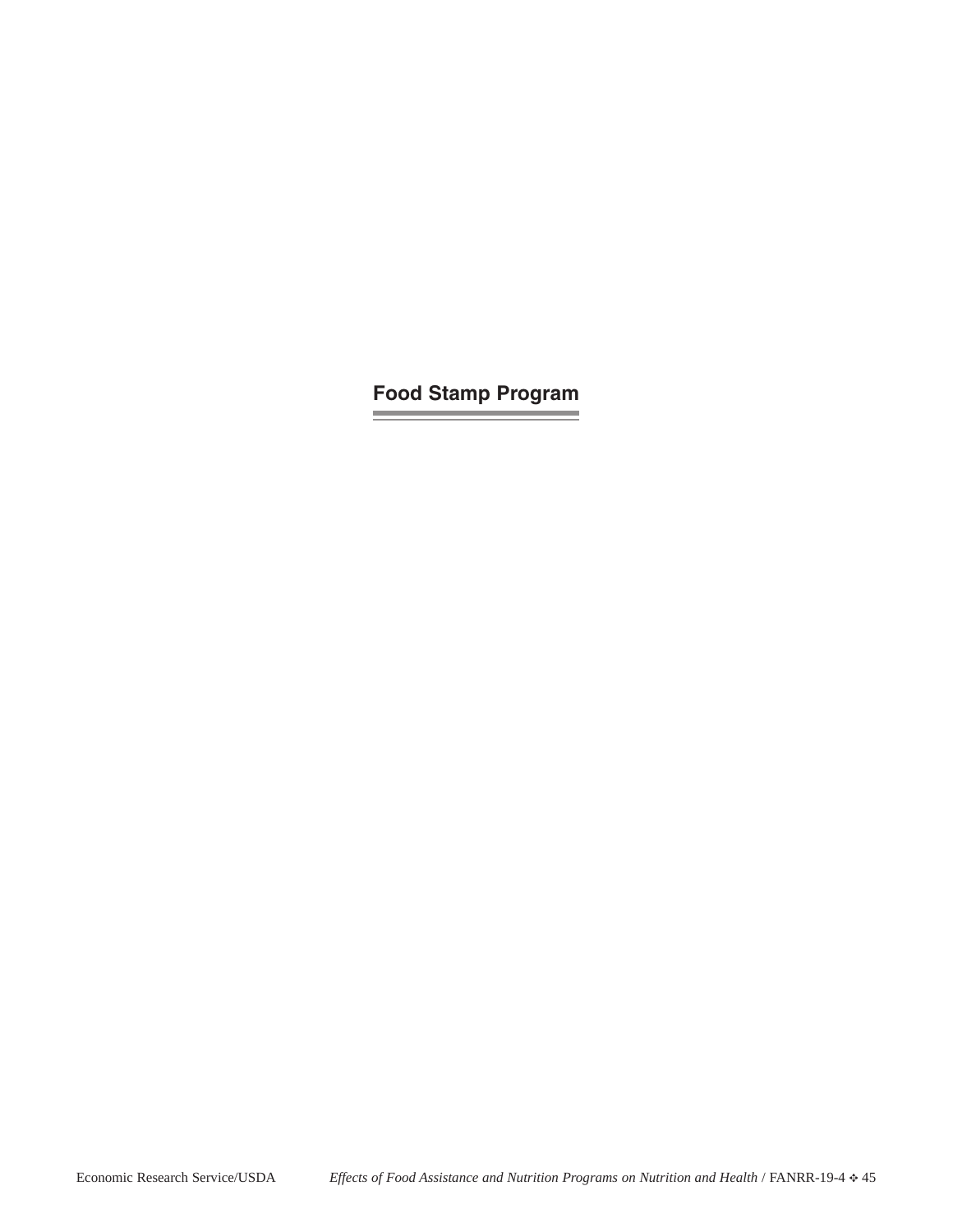| Study                        | Data source                            | Measure of<br>expenditures <sup>2</sup>                                                     | Population<br>(sample size)                                       | Design                                                       | Measure of<br>participation            | Analysis method                                                                |
|------------------------------|----------------------------------------|---------------------------------------------------------------------------------------------|-------------------------------------------------------------------|--------------------------------------------------------------|----------------------------------------|--------------------------------------------------------------------------------|
|                              |                                        | Group IA: Participant vs. nonparticipant comparisons-Secondary analysis of national surveys |                                                                   |                                                              |                                        |                                                                                |
| Hama and<br>Chern (1988)     | 1977-78<br>NFCS elderly<br>supplement  | At-home<br>Nonpurchased food<br>included<br>Per person per week                             | FSP-eligible<br>households with<br>elderly members<br>$(n=1,454)$ | Participant vs.<br>nonparticipant                            | Participation dummy                    | Simultaneous food<br>expenditure/nutrient<br>availability equation             |
| Kisker and<br>Devaney (1988) | 1979-80 NFCS-LI                        | At-home<br>Nonpurchased food<br>included<br>Per ENU per week                                | FSP-eligible<br>households<br>$(n-2,900)$                         | Participant vs.<br>nonparticipant                            | Participation dummy                    | <b>Bivariate t-tests</b>                                                       |
| Basiotis et al.<br>(1983)    | 1977-78 NFCS-LI                        | At-home<br>Nonpurchased food<br>included<br>Per household per week                          | FSP-eligible<br>households<br>$(n=3,562)$                         | Participant vs.<br>nonparticipant                            | Participation dummy                    | Multivariate regression                                                        |
| Price (1983)                 | 1973-74 BLS-CES                        | At-home<br>Purchased food only<br>Per equivalent<br>adult per week                          | All households<br>$(n=10,359)$                                    | Participant vs.<br>nonparticipant;<br>also dose-<br>response | Participation dummy;<br>benefit amount | Multivariate regression                                                        |
| Salathe (1980)               | 1973-74 BLS-CES                        | At-home, away, total<br>Purchased food only<br>Per person per week                          | FSP-eligible<br>households<br>$(n=2,254)$                         | Participant vs.<br>nonparticipant;<br>also dose-<br>response | Participation dummy;<br>benefit amount | Multivariate regression                                                        |
|                              |                                        | Group IB: Participant vs. nonparticipant comparisons-State and local studies                |                                                                   |                                                              |                                        |                                                                                |
| Lane (1978)                  | Kern County, CA<br>$(1972 - 73)$       | At-home<br>Nonpurchased food<br>included<br>Per person per month                            | FSP-eligible<br>households<br>$(n=329)$                           | Participant vs.<br>nonparticipant                            | Participation dummy                    | <b>Bivariate comparisons</b><br>based on proportion of<br>income spent on food |
| West et al. (1978)           | <b>Washington State</b><br>$(1972-73)$ | At-home<br>Nonpurchased food<br>included<br>Per equivalent<br>adult per month               | FSP-eligible<br>households with<br>child age 8-12<br>$(n=332)$    | Participant vs.<br>nonparticipant;<br>also dose-<br>response | Participation dummy;<br>bonus amount   | Weighted multivariate<br>regression                                            |
| See notes at end of table.   |                                        |                                                                                             |                                                                   |                                                              |                                        | Continued-                                                                     |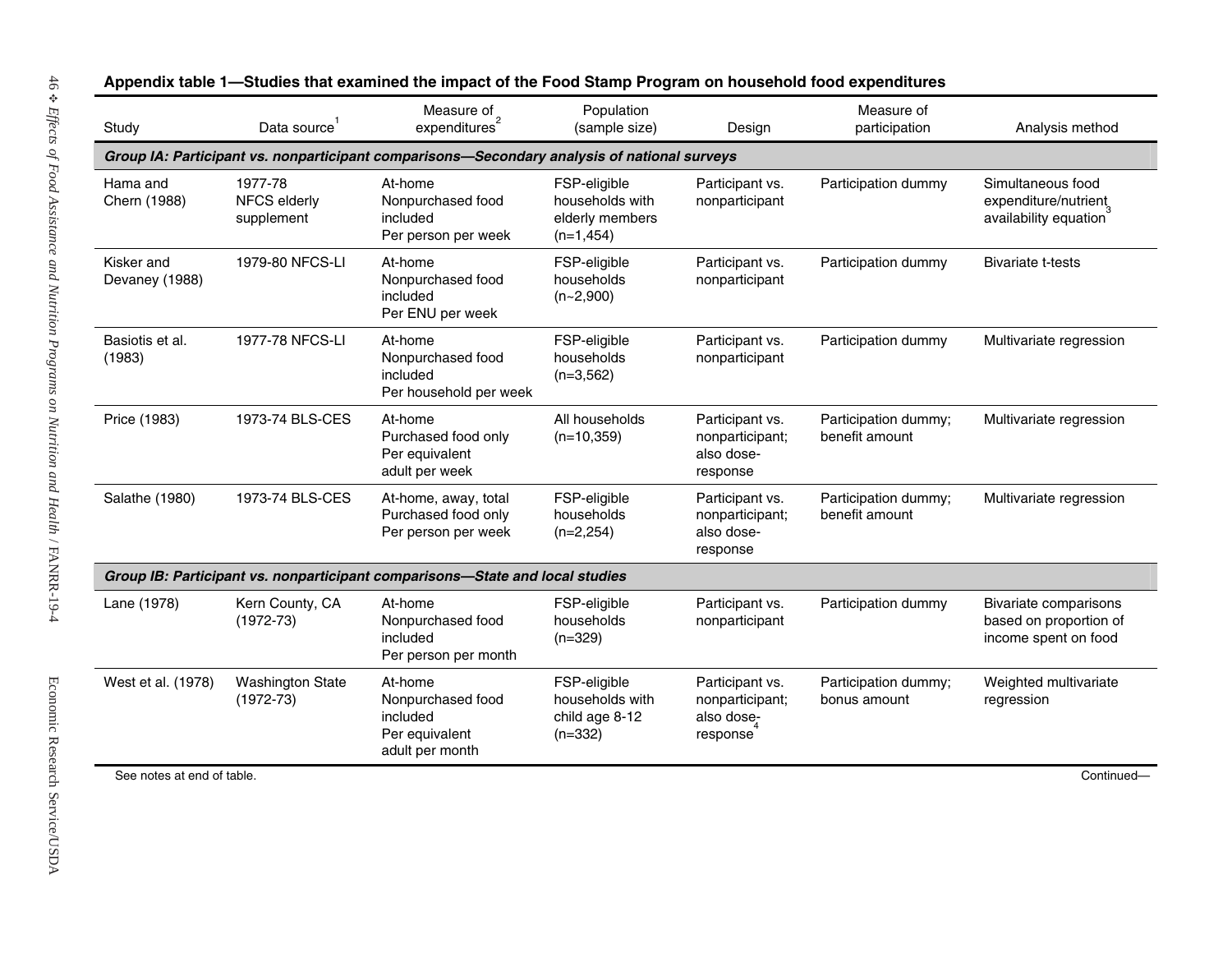| Study                            | Data source       | Measure of $\frac{1}{2}$<br>expenditures                                        | Population<br>(sample size)                                          | Design        | Measure of<br>participation                            | Analysis method                                                                                  |
|----------------------------------|-------------------|---------------------------------------------------------------------------------|----------------------------------------------------------------------|---------------|--------------------------------------------------------|--------------------------------------------------------------------------------------------------|
|                                  |                   | Group II A: Dose-response estimates-Secondary analysis of national surveys      |                                                                      |               |                                                        |                                                                                                  |
| Kramer-LeBlanc<br>et al. (1997)  | 1989-91 CSFII     | At-home, total<br>Purchased food only<br>Per household per week                 | FSP participant<br>households<br>$(n=790)$                           | Dose-response | Benefit amount                                         | Multivariate regression                                                                          |
| Levedahl (1991)                  | 1979-80 NFCS-LI   | At-home, total<br>Purchased food only                                           | FSP participants<br>who used all their<br>food stamps<br>$(n=1,210)$ | Dose-response | Bonus value                                            | Multivariate regression                                                                          |
| Fraker et al.<br>(1990)          | <b>1985 CSFII</b> | Expenditures on food<br>during previous 2<br>months                             | FSP- and WIC-<br>eligible households<br>$(n=515)$                    | Dose-response | Participation dummy;<br>benefit amount                 | Multivariate regression                                                                          |
| Devaney and<br>Fraker (1989)     | 1977-78 NFCS-LI   | Aided recall of food<br>used in last 7 days                                     | FSP-eligible<br>households<br>$(n=4, 473)$                           | Dose-response | Participation dummy;<br>bonus value                    | Multivariate regression                                                                          |
| Basiotis et al.<br>(1987)        | 1977-78 NFCS-LI   | At-home<br>Nonpurchased food<br>included<br>Per household per week              | FSP-eligible<br>households<br>$(n-3,000)$                            | Dose-response | Participation dummy;<br>bonus value                    | Simultaneous equations<br>for food cost/nutrient<br>availability/nutrient intake<br>relationship |
| Senauer and<br>Young (1986)      | <b>1978 PSID</b>  | At-home<br>Purchased food only<br>Per household per<br>month                    | FSP participant<br>households<br>$(n=573)$                           | Dose-response | Bonus value                                            | Multivariate regression                                                                          |
| Smallwood and<br>Blaylock (1985) | 1977-78 NFSC-LI   | At-home<br>Purchased food only<br>Per person per week                           | FSP-eligible<br>households<br>$(n=3,582)$                            | Dose-response | Participation dummy;<br>expected weekly<br>bonus value | 2-equation selection-<br>bias model                                                              |
| West (1984)                      | 1973-74 BLS-CES   | At-home, away, total<br>Purchased food only<br>Per equivalent<br>adult per week | FSP-eligible<br>households<br>$(n=2,407)$                            | Dose-response | Participation dummy;<br>bonus value                    | Multivariate regression                                                                          |
| Allen and Gadson<br>(1983)       | 1977-78 NFCS-LI   | At home, away, total<br>Purchased food only<br>Per household per week           | FSP-eligible<br>households<br>$(n=3,850)$                            | Dose-response | Bonus value                                            | Multivariate regression                                                                          |
| Chen (1983)                      | 1977-78 NFCS-LI   | Aided recall of food<br>used in last 7 days                                     | FSP participant<br>households<br>$(n=1,809)$                         | Dose-response | Participation dummy;<br>bonus value                    | Multivariate regression                                                                          |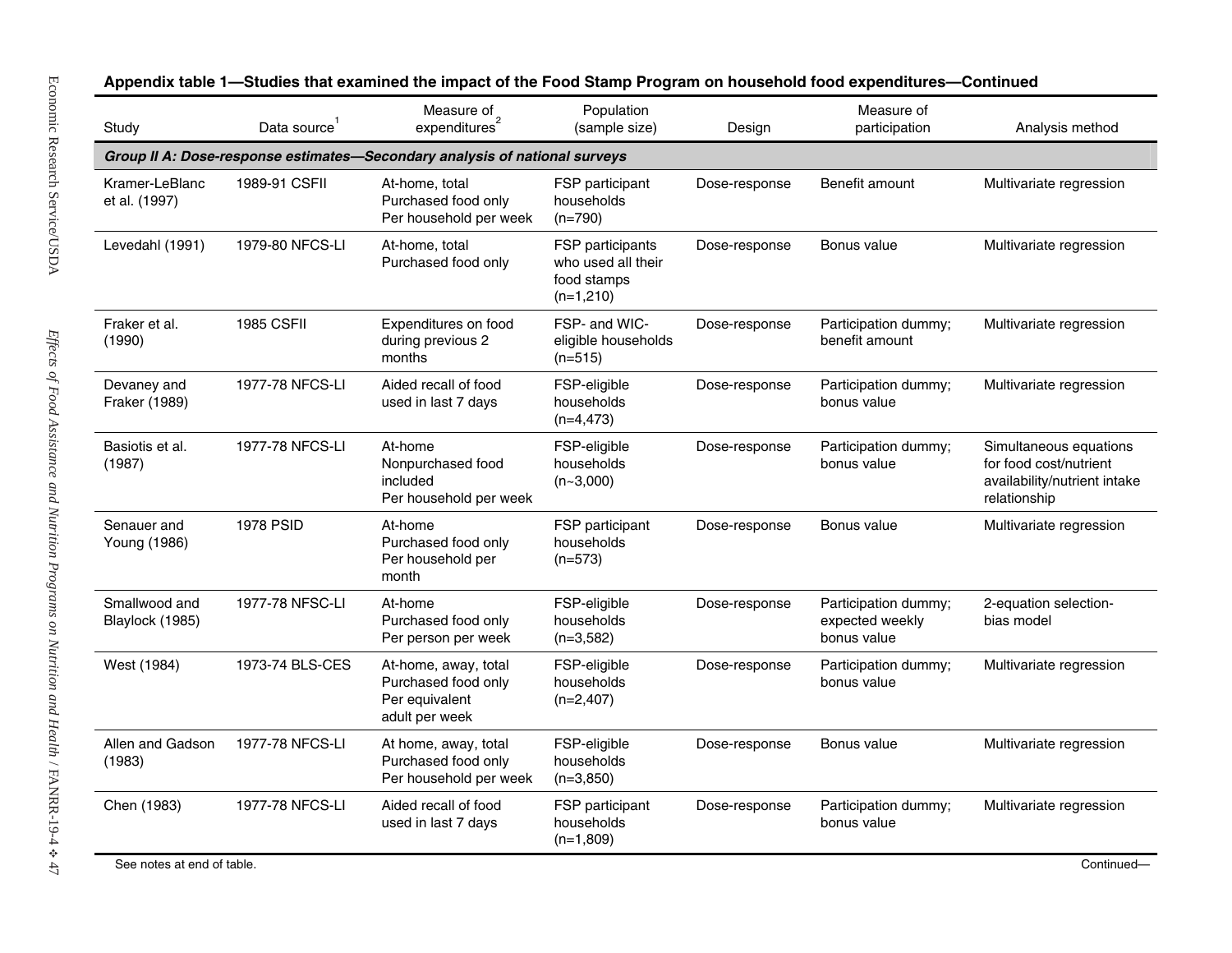| Study                        | Data source                                                                               | Measure of $\frac{1}{2}$<br>expenditures                           | Population<br>(sample size)                                     | Design        | Measure of<br>participation         | Analysis method                                                                                                           |
|------------------------------|-------------------------------------------------------------------------------------------|--------------------------------------------------------------------|-----------------------------------------------------------------|---------------|-------------------------------------|---------------------------------------------------------------------------------------------------------------------------|
| Brown et al.<br>(1982)       | 1977-78 NFCS-LI                                                                           | Aided recall of food<br>used in last 7 days                        | FSP participant<br>households<br>$(n=911)$                      | Dose-response | Bonus value                         | Multivariate regression                                                                                                   |
| Chavas and<br>Yeung (1982)   | 1972-73 BLS-CES                                                                           | At-home<br>Purchased food only<br>Per household per week           | FSP-eligible<br>households,<br>southern region<br>$(n=659)$     | Dose-response | Bonus value                         | Seemingly unrelated<br>regression model,<br>interactions between<br>bonus value and<br>demographic variables <sup>5</sup> |
| Johnson et al.<br>(1981)     | 1977-78 NFCS-LI                                                                           | At-home<br>Nonpurchased food<br>included<br>Per household per week | Low-income<br>households<br>$(n=4,535)$                         | Dose-response | Participation dummy;<br>bonus value | Multivariate regression                                                                                                   |
| Benus et al.<br>(1976)       | 1968-72 PSID                                                                              | Annual expenditures for<br>food used at home                       | All households<br>$(n - 3, 300)$                                | Dose-response | Participation dummy;<br>bonus value | Dynamic adjustment<br>model                                                                                               |
| Hymans and<br>Shapiro (1976) | 1968-72 PSID                                                                              | Annual expenditures for<br>food used at home                       | All households<br>$(n-3,300)$                                   | Dose-response | Participation dummy;<br>bonus value | Multivariate regression                                                                                                   |
|                              | Group IIB: Dose-response estimates-State and local studies                                |                                                                    |                                                                 |               |                                     |                                                                                                                           |
| Breunig et al.<br>(2001)     | San Diego cashout<br>demonstration<br>(1990)                                              | At-home<br>Purchased food only<br>Per person per month             | FSP participant<br>households<br>receiving coupons<br>(n=487)   | Dose-response | Benefit amount                      | Multivariate regression                                                                                                   |
| Levedahl (1995)              | San Diego cashout<br>demonstration<br>(1990)                                              | At-home<br>Purchased food only<br>Per person per month             | FSP participant<br>households<br>receiving coupons<br>$(n=494)$ | Dose-response | Benefit amount                      | Multivariate regression                                                                                                   |
| Ranney and<br>Kushman (1987) | Counties and<br>county groups in<br>California, Indiana,<br>Ohio, Virginia<br>$(1979-89)$ | At-home<br>Nonpurchased food<br>included                           | FSP-eligible<br>households<br>$(n=896)$                         | Dose-response | Participation dummy;<br>bonus value | Multivariate regression                                                                                                   |
| Neenan and<br>Davis (1977)   | Polk County, FL<br>(1976)                                                                 | At-home<br>Purchased food only<br>Per household per<br>month       | FSP participant<br>households<br>$(n=123)$                      | Dose-response | Participation dummy                 | Multivariate regression                                                                                                   |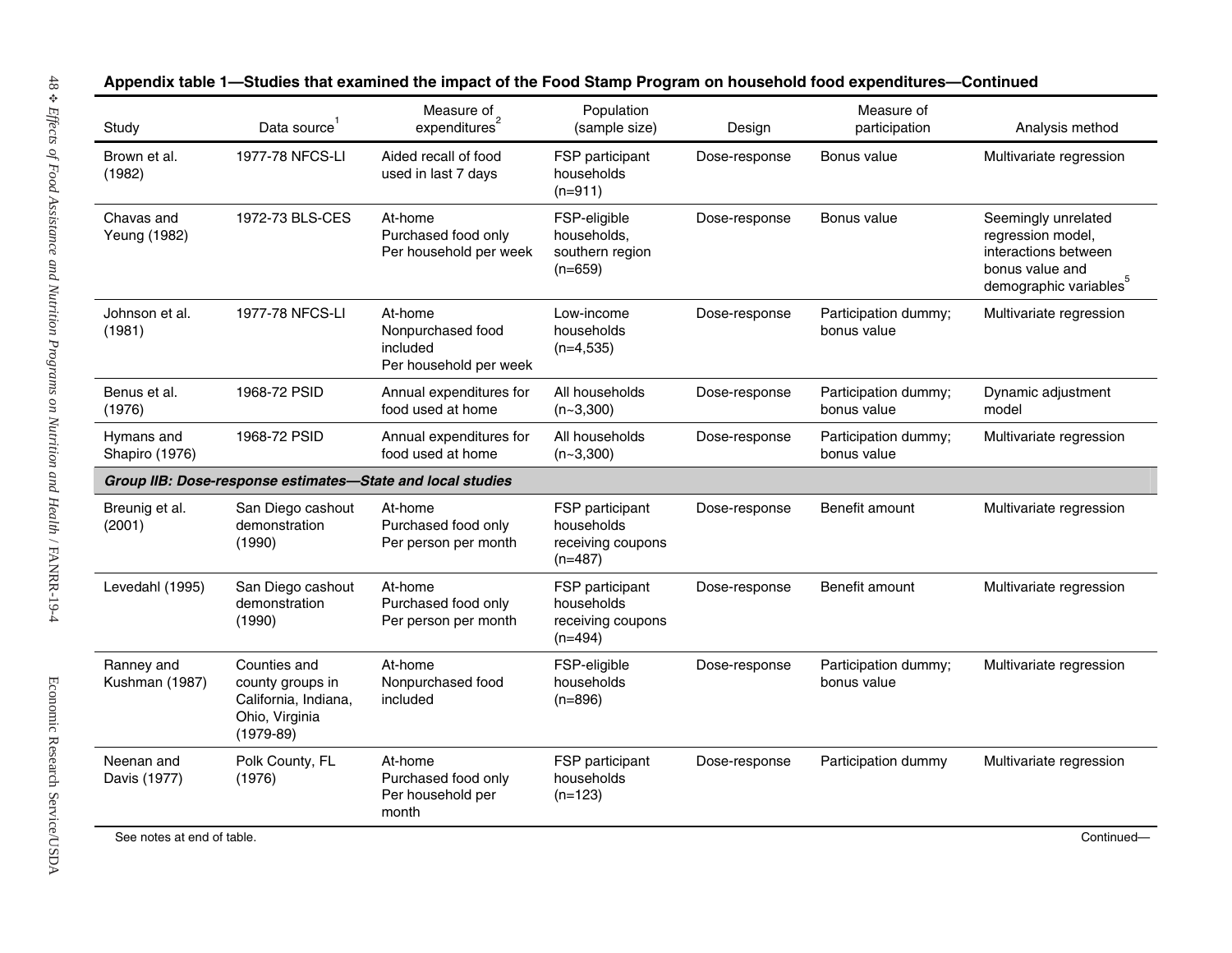| <b>Washington State</b><br>$(1972-73)$<br>Alabama cashout<br>demonstration<br>(1990) | At-home<br>Nonpurchased food<br>included<br>Per equivalent<br>adult per month<br>Group IIIA: Cashout demonstrations-Experimental design<br>At-home, away, total<br>Purchased food only | Households with<br>children ages 8-12 <sup>6</sup><br>$(n=995)$<br>FSP participants                   | Dose-response                                                       | Bonus value                                  | Multivariate regression |
|--------------------------------------------------------------------------------------|----------------------------------------------------------------------------------------------------------------------------------------------------------------------------------------|-------------------------------------------------------------------------------------------------------|---------------------------------------------------------------------|----------------------------------------------|-------------------------|
|                                                                                      |                                                                                                                                                                                        |                                                                                                       |                                                                     |                                              |                         |
|                                                                                      |                                                                                                                                                                                        |                                                                                                       |                                                                     |                                              |                         |
|                                                                                      | and nonpurchased<br>food included<br>Per household, ENU,<br>and AME per month                                                                                                          | $(n=2,386)$                                                                                           | Random<br>assignment of<br>participants to<br>check or coupon       | Group membership<br>dummy; benefit<br>amount | Multivariate regression |
| San Diego cashout<br>demonstration<br>(1990)                                         | At-home, away, total<br>Purchased food only<br>and nonpurchased food<br>included<br>Per household, ENU,<br>and AME per month                                                           | FSP participants<br>$(n=1, 143)$                                                                      | Random<br>assignment of<br>participants to<br>check or coupon       | Group membership<br>dummy; benefit<br>amount | Multivariate regression |
|                                                                                      |                                                                                                                                                                                        |                                                                                                       |                                                                     |                                              |                         |
| <b>Washington State</b><br>cashout<br>demonstration<br>(1990)                        | At-home, away, total<br>Purchased food only<br>and nonpurchased food<br>included<br>Per household, ENU,<br>and AME per month                                                           | Households<br>participating in<br>AFDC and who<br>applied after $FIP7$<br>implementation<br>$(n=780)$ | Comparison of<br>treatment and<br>matched<br>comparison<br>counties | Group membership<br>dummy; benefit<br>amount | Multivariate regression |
| Alabama ASSETS<br>demonstration<br>(1990)                                            | At-home, away, total<br>Purchased food only<br>Per household and<br>AME per month                                                                                                      | ASSETS and<br>FSP participants<br>$(n=1,371)$                                                         | Comparison of<br>treatment and<br>matched<br>comparison<br>counties | Group membership<br>dummy; benefit<br>amount | Multivariate regression |
| See notes at end of table.                                                           |                                                                                                                                                                                        |                                                                                                       |                                                                     |                                              | Continued-              |
|                                                                                      |                                                                                                                                                                                        | Group IIIB: Cashout demonstrations-Nonexperimental design                                             |                                                                     |                                              |                         |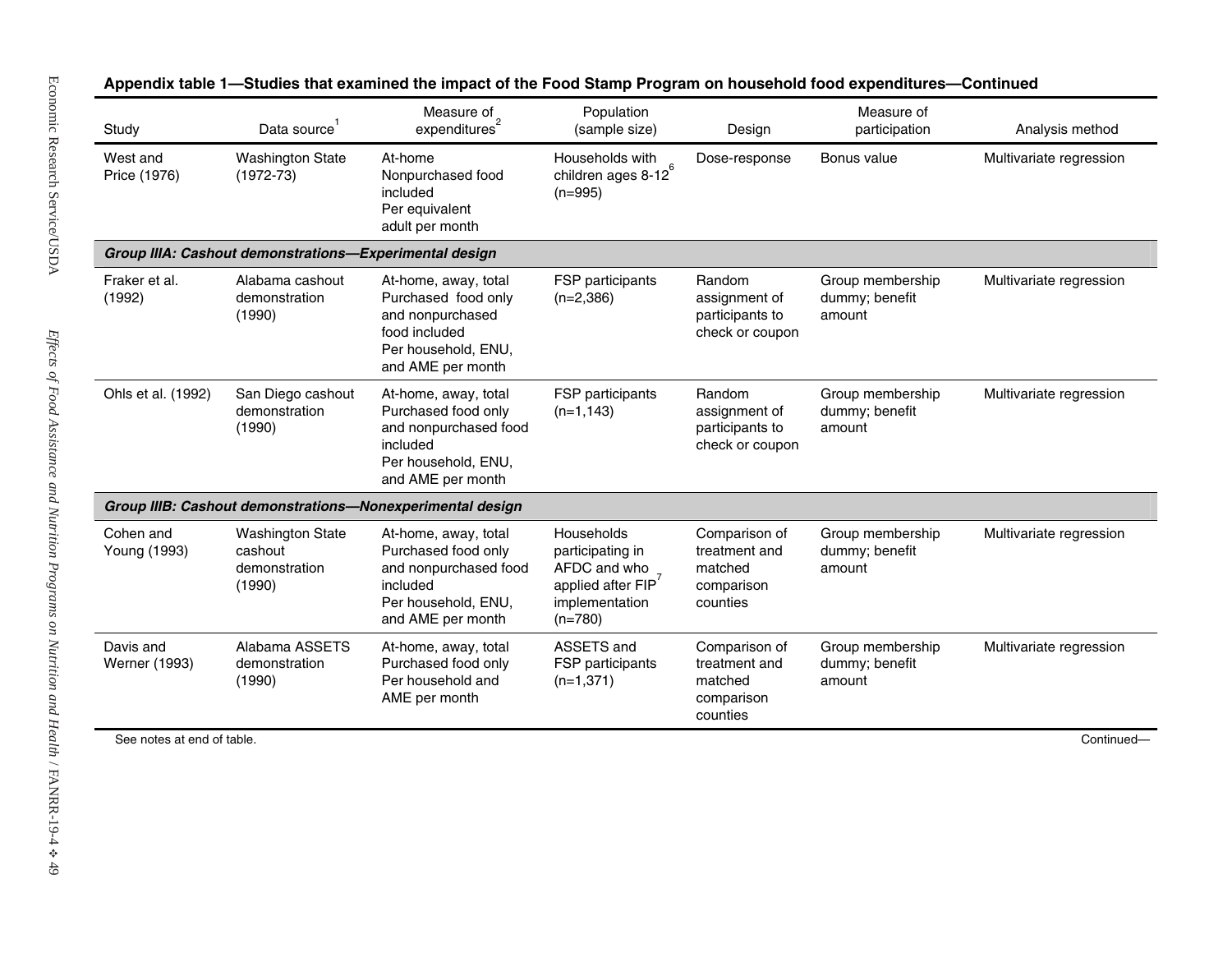| Study                                            | Data source <sup>1</sup>                                                                                                                                                                                                                                                                                                                                                                                         | Measure of $\frac{1}{2}$<br>expenditures                                                                                                                                                                                                                                                                                                                                                                                                                                                                                                                                                                                                                                                                                                        | Population<br>(sample size)                                                                                         | Design                                                     | Measure of<br>participation                                          | Analysis method                      |
|--------------------------------------------------|------------------------------------------------------------------------------------------------------------------------------------------------------------------------------------------------------------------------------------------------------------------------------------------------------------------------------------------------------------------------------------------------------------------|-------------------------------------------------------------------------------------------------------------------------------------------------------------------------------------------------------------------------------------------------------------------------------------------------------------------------------------------------------------------------------------------------------------------------------------------------------------------------------------------------------------------------------------------------------------------------------------------------------------------------------------------------------------------------------------------------------------------------------------------------|---------------------------------------------------------------------------------------------------------------------|------------------------------------------------------------|----------------------------------------------------------------------|--------------------------------------|
| Beebout et al.<br>(1985)                         | 1977 Puerto Rico<br>supplement to the<br>NFCS and 1984<br>Puerto Rico HFCS                                                                                                                                                                                                                                                                                                                                       | At-home, total<br>Nonpurchased food<br>included<br>Per household and<br>AME per week                                                                                                                                                                                                                                                                                                                                                                                                                                                                                                                                                                                                                                                            | Participant and<br>FSP-eligible<br>nonparticipant<br>households using<br>1977 eligibility<br>criteria ( $n=3,995$ ) | Pre-cashout<br>compared with<br>cashout<br>(1977 vs. 1984) | Group membership<br>dummy; participation<br>dummy; benefit<br>amount | 2-equation selection-<br>bias models |
| Data sources:<br>Main effects were not reported. | CSFII = Continuing Survey of Food Intakes by Individuals.<br>HFCS = Household Food Consumption Survey.<br>NFCS = Nationwide Food Consumption Survey.<br>PSID = Panel Study of Income Dynamics.<br>Does not treat FSP as endogenous.<br>Eligible participants were isolated in the nonparticipant group.<br>Eligible participants not isolated in the nonparticipant group.<br>FIP = Family Independence Program. | ASSETS = Avenues to Self-Sufficiency through Employment and Training Services.<br>BLS-CES = Bureau of Labor Statistics' Consumer Expenditure Survey.<br>NFCS-LI = Nationwide Food Consumption Survey - Low Income Supplement.<br>Includes indications of whether the dependent variable corresponds to food consumed at home, food consumed away from home, or all food; whether measure(s) represent only food<br>purchased with cash, credit, or food stamp coupons or include the estimated dollar value of home-grown food, gifts, etc.; whether expenditures are measured per person, per household, per<br>adult male equivalent (AME), per equivalent adult, or per equivalent nutrition unit (ENU); and the time unit for expenditures. |                                                                                                                     |                                                            |                                                                      |                                      |
|                                                  |                                                                                                                                                                                                                                                                                                                                                                                                                  |                                                                                                                                                                                                                                                                                                                                                                                                                                                                                                                                                                                                                                                                                                                                                 |                                                                                                                     |                                                            |                                                                      |                                      |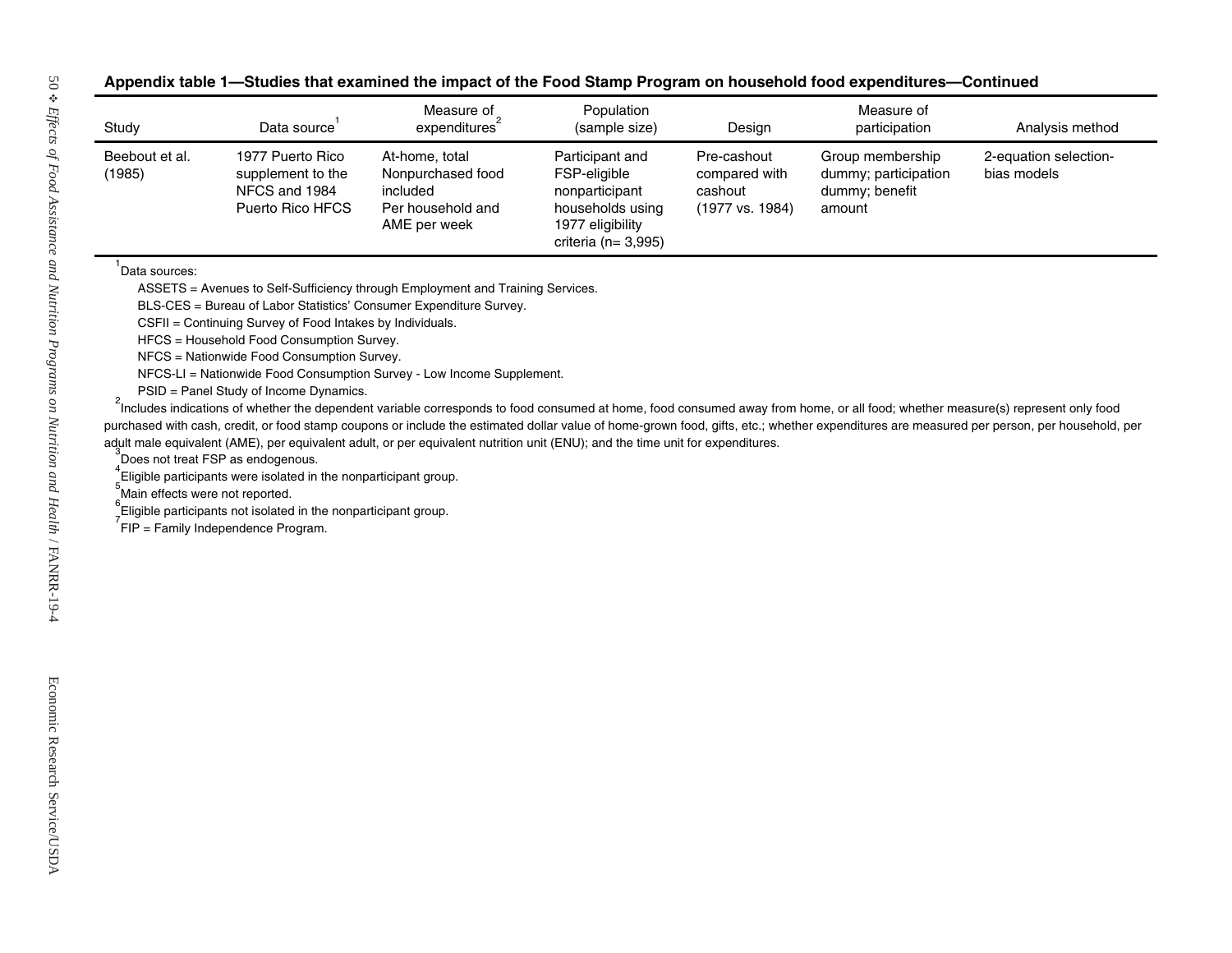| Study                         | Data source <sup>1</sup>              | Data collection<br>method                                                                   | Population<br>(sample size)                                        | Design                            | Measure of<br>participation         | Analysis method                                                                                  |
|-------------------------------|---------------------------------------|---------------------------------------------------------------------------------------------|--------------------------------------------------------------------|-----------------------------------|-------------------------------------|--------------------------------------------------------------------------------------------------|
|                               |                                       | Group IA: Participant vs. nonparticipant comparisons-Secondary analysis of national surveys |                                                                    |                                   |                                     |                                                                                                  |
| Hama and<br>Chern (1988)      | 1977-78<br>NFCS elderly<br>supplement | Aided recall for food use<br>from household supply<br>$(7 \text{ days})$                    | FSP-eligible<br>households with<br>elderly members<br>$(n=1, 454)$ | Participant vs.<br>nonparticipant | Participation dummy                 | Simultaneous food<br>expenditure/nutrient<br>availability equation                               |
| Kisker and<br>Devaney (1988)  | 1979-80 NFCS-LI                       | Record of household<br>food use (7 days)                                                    | FSP-eligible<br>households<br>$(n-2,900)$                          | Participant vs.<br>nonparticipant | Participation dummy                 | <b>Bivariate t-tests</b>                                                                         |
| Allen and<br>Gadson (1983)    | 1977-78 NFCS-LI                       | Aided recall for food use<br>from household supply<br>$(7 \text{ days})$                    | FSP-eligible<br>households<br>$(n=3,850)$                          | Participant vs.<br>nonparticipant | Participation dummy                 | Multivariate regression                                                                          |
| Basiotis et al.<br>(1983)     | 1977-78 NFCS-LI                       | Aided recall for food use<br>from household supply<br>$(7 \text{ days})$                    | FSP-eligible<br>households<br>$(n=3,562)$                          | Participant vs.<br>nonparticipant | Participation dummy                 | Multivariate regression                                                                          |
| Scearce and<br>Jensen (1979)  | 1972-73 BLS-CES                       | Food category amount<br>and expenditure diary                                               | FSP-eligible,<br>southern region<br>$(n=1,360)$                    | Participant vs.<br>nonparticipant | Participation dummy                 | Multivariate regression                                                                          |
|                               |                                       | Group IB: Participant vs. nonparticipant comparisons-Local studies                          |                                                                    |                                   |                                     |                                                                                                  |
| Lane (1978)                   | Kern County, CA<br>$(1972 - 73)$      | 24-hour recall of food<br>consumed at home                                                  | FSP-eligible<br>households<br>$(n=329)$                            | Participant vs.<br>nonparticipant | Participation dummy                 | Bivariate comparisons                                                                            |
|                               |                                       | Group II: Dose-response estimates-Secondary analysis of national surveys                    |                                                                    |                                   |                                     |                                                                                                  |
| Devaney and<br>Moffitt (1991) | 1979-80 NFCS-LI                       | Record of household<br>food use (7 days)                                                    | FSP-eligible<br>households<br>$(n=2,925)$                          | Dose-response                     | Benefit amount                      | Multivariate regression;<br>selection-bias models                                                |
| Basiotis et al.<br>(1987)     | 1977-78 NFCS-LI                       | Aided recall for food use<br>from household supply<br>$(7 \text{ days})$                    | FSP-eligible<br>households<br>$(n-3,000)$                          | Dose-response                     | Participation dummy;<br>bonus value | Simultaneous equations<br>for food cost/nutrient<br>availability/nutrient intake<br>relationship |
| Johnson et al.<br>(1981)      | 1977-78 NFCS-LI                       | Aided recall for food use<br>from household supply<br>$(7 \text{ days})$                    | Low-income<br>households<br>$(n=4,535)$                            | Dose-response                     | Participation dummy;<br>bonus value | Multivariate regression                                                                          |
| See notes at end of table.    |                                       |                                                                                             |                                                                    |                                   |                                     | Continued-                                                                                       |

**mpact of the Food Stamp Program on household availability of food energ y and nutrients**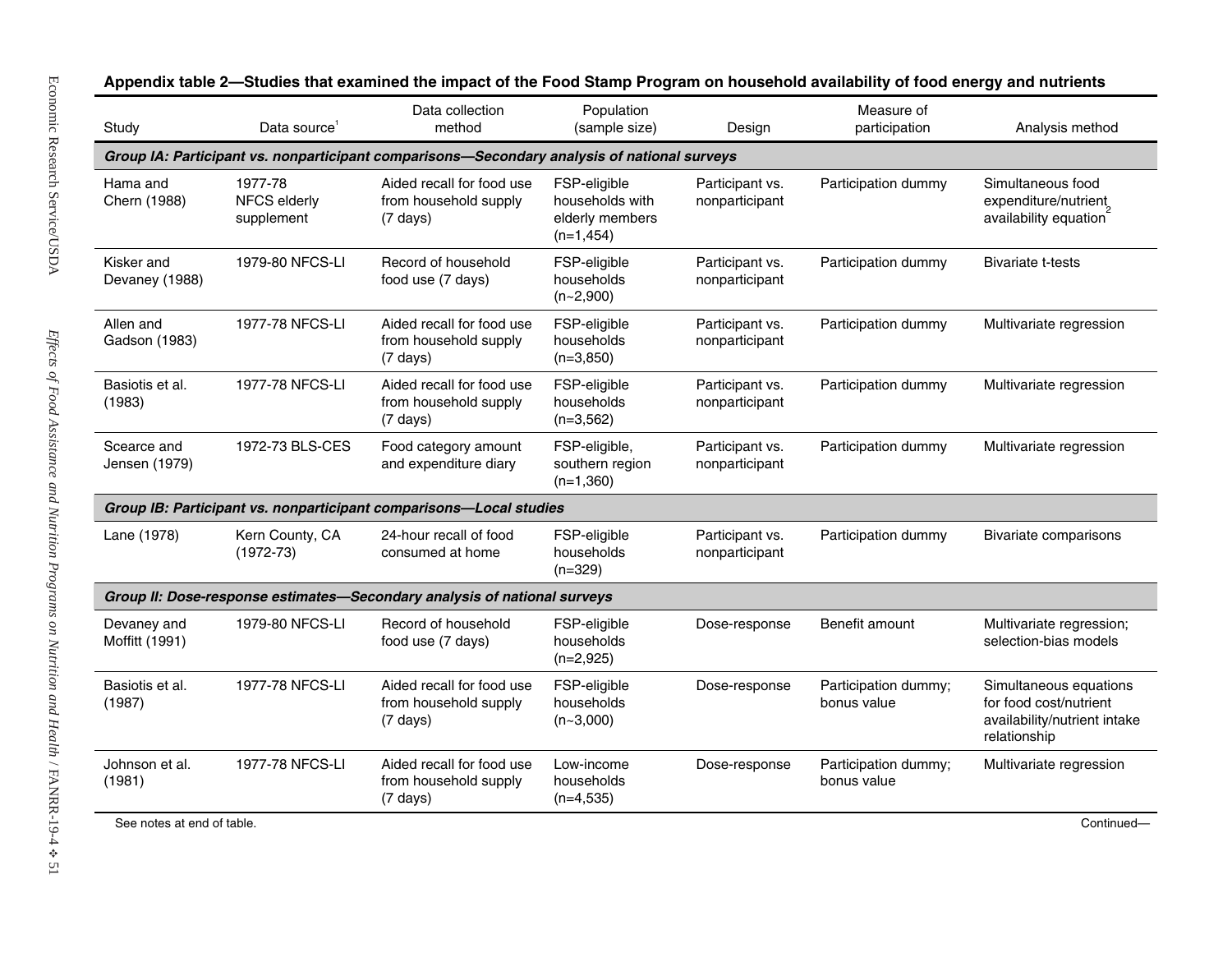| Group IIIA: Cashout demonstrations-Experimental design<br>Alabama cashout<br>demonstration<br>(1990) and<br>San Diego cashout<br>demonstration<br>Alabama cashout<br>demonstration<br>San Diego cashout<br>demonstration | 7-day food use from<br>records and recall<br>7-day food use from<br>records and recall<br>7-day food use from<br>records and recall                                                                                                                                                              | Alabama FSP<br>participants<br>$(n=2, 184)$<br>San Diego FSP<br>participants<br>$(n=935)$<br>FSP participants<br>$(n=2,386)$<br>FSP participants<br>$(n=1, 143)$ | Random<br>assignment of<br>participants to<br>check or coupon<br>Random<br>assignment of<br>participants to<br>check or coupon<br>Random<br>assignment of | Group membership<br>dummy<br>Group membership<br>dummy; benefit<br>amount<br>Group membership<br>dummy; benefit | Stochastic dominance<br>methods<br>Multivariate regression<br>Multivariate regression |
|--------------------------------------------------------------------------------------------------------------------------------------------------------------------------------------------------------------------------|--------------------------------------------------------------------------------------------------------------------------------------------------------------------------------------------------------------------------------------------------------------------------------------------------|------------------------------------------------------------------------------------------------------------------------------------------------------------------|-----------------------------------------------------------------------------------------------------------------------------------------------------------|-----------------------------------------------------------------------------------------------------------------|---------------------------------------------------------------------------------------|
|                                                                                                                                                                                                                          |                                                                                                                                                                                                                                                                                                  |                                                                                                                                                                  |                                                                                                                                                           |                                                                                                                 |                                                                                       |
|                                                                                                                                                                                                                          |                                                                                                                                                                                                                                                                                                  |                                                                                                                                                                  |                                                                                                                                                           |                                                                                                                 |                                                                                       |
|                                                                                                                                                                                                                          |                                                                                                                                                                                                                                                                                                  |                                                                                                                                                                  |                                                                                                                                                           |                                                                                                                 |                                                                                       |
|                                                                                                                                                                                                                          |                                                                                                                                                                                                                                                                                                  |                                                                                                                                                                  | participants to<br>check or coupon                                                                                                                        | amount                                                                                                          |                                                                                       |
|                                                                                                                                                                                                                          | Group IIIB: Cashout demonstrations-Nonexperimental design                                                                                                                                                                                                                                        |                                                                                                                                                                  |                                                                                                                                                           |                                                                                                                 |                                                                                       |
|                                                                                                                                                                                                                          |                                                                                                                                                                                                                                                                                                  | Households<br>participating in<br>AFDC and who<br>applied after FIP <sup>3</sup><br>implementation<br>$(n=780)$                                                  | Comparison of<br>treatment and<br>matched<br>comparison<br>counties                                                                                       | Group membership<br>dummy; benefit<br>amount                                                                    | Multivariate regression                                                               |
|                                                                                                                                                                                                                          |                                                                                                                                                                                                                                                                                                  | Participant and<br>FSP-eligible<br>nonparticipant<br>households using<br>1977 eligibility<br>criteria ( $n=3,995$ )                                              | Pre-cashout<br>compared with<br>cashout<br>(1977 vs. 1984)                                                                                                | Group membership<br>dummy; participation<br>dummy; benefit<br>amount                                            | 2-equation selection-<br>bias models                                                  |
|                                                                                                                                                                                                                          | <b>Washington State</b><br>demonstration<br>1977 Puerto Rico<br>supplement to the<br>NFCS and 1984<br>Puerto Rico HFCS<br>HFCS = Household Food Consumption Survey.<br>NFCS = Nationwide Food Consumption Survey.<br>$2$ Does not treat FSP as endogenous.<br>FIP = Family Independence Program. | 7-day food use from<br>records and recall<br>7-day food use from<br>records and recall<br>BLS-CES = Bureau of Labor Statistics' Consumer Expenditure Study.      | NFCS-LI = Nationwide Food Consumption Survey - Low Income Supplement.                                                                                     |                                                                                                                 |                                                                                       |

**mpact of the Food Stamp Program on household availability of food energ y and nutrients— Continued**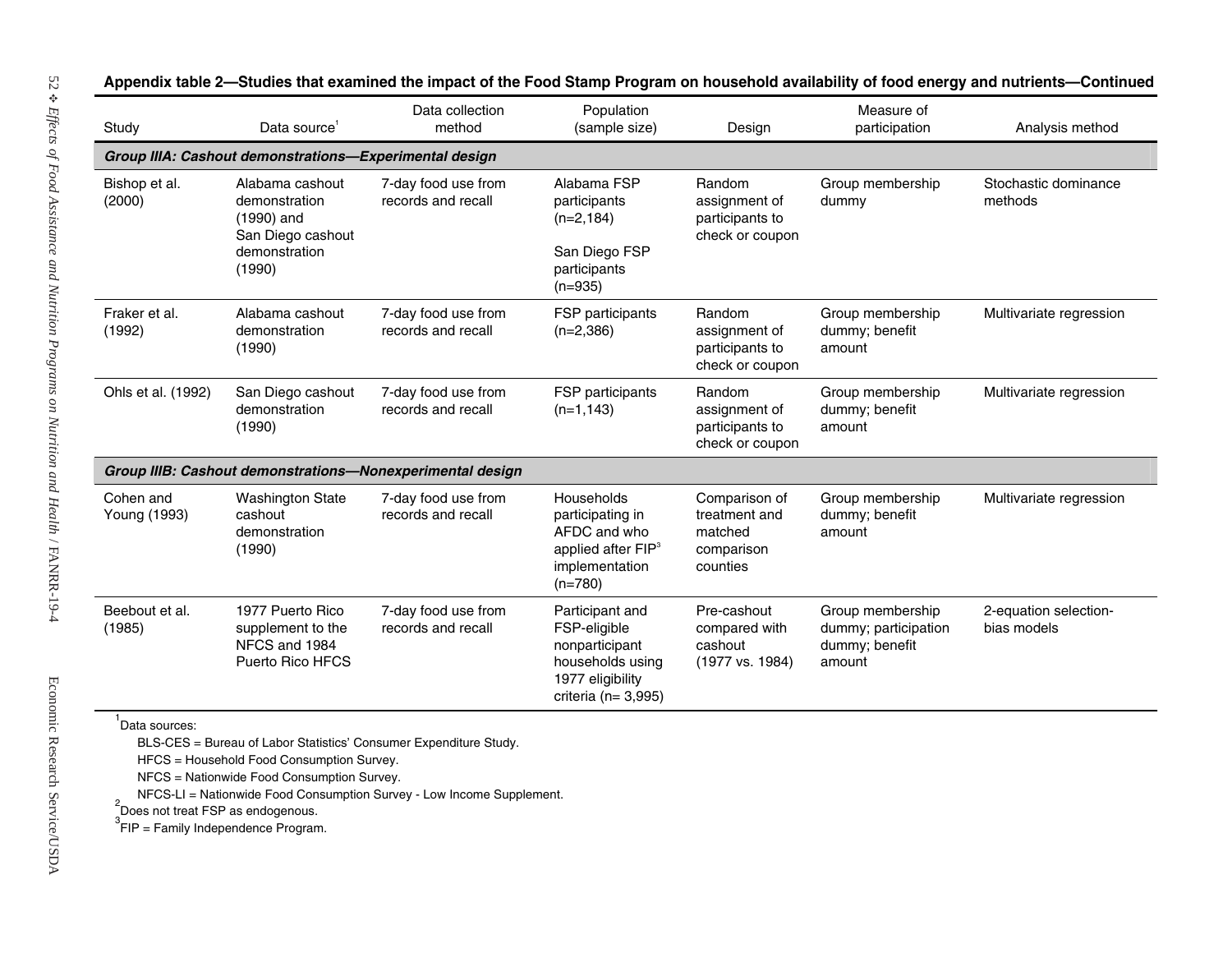| Study                                  | Data source                                         | Data collection<br>method                                                                   | Population<br>(sample size)                                                               | Design                            | Measure of<br>participation                                                  | Analysis method                                             |
|----------------------------------------|-----------------------------------------------------|---------------------------------------------------------------------------------------------|-------------------------------------------------------------------------------------------|-----------------------------------|------------------------------------------------------------------------------|-------------------------------------------------------------|
|                                        |                                                     | Group IA: Participant vs. nonparticipant comparisons-Secondary analysis of national surveys |                                                                                           |                                   |                                                                              |                                                             |
| Dixon (2002)                           | 1988-94<br><b>NHANES-III</b>                        | 24-hour recall                                                                              | Adults ages 20 and<br>older (n=10,545)                                                    | Participant vs.<br>nonparticipant | Participation dummy                                                          | Multivariate regression                                     |
| Bhattacharya and<br>Currie (2000)      | 1988-94<br><b>NHANES-III</b>                        | 24-hour recall<br>and nonquantified<br>food frequency                                       | Youth ages 12-16<br>$(n=1,358)$                                                           | Participant vs.<br>nonparticipant | Participation dummy                                                          | Multivariate regression                                     |
| Wilde et al.<br>(1999)                 | 1994-96 CSFII                                       | 2 nonconsecutive<br>24-hour recalls                                                         | Low-income<br>individuals<br>$(n=1,901)$                                                  | Participant vs.<br>nonparticipant | Participation dummy                                                          | Maximum likelihood<br>estimation                            |
| Weimer (1998)                          | 1989-91 CSFII                                       | 24-hour recall<br>followed by 2 days<br>of food records                                     | Elderly<br>individuals<br>$(n=1,566)$                                                     | Participant vs.<br>nonparticipant | Participation dummy                                                          | Multivariate regression                                     |
| Cook et al. (1995)                     | 1986 CSFII-LI                                       | 24-hour recall<br>followed by 2 days<br>of food records                                     | Children ages 1-5<br>in households<br>under 125%<br>of poverty                            | Participant vs.<br>nonparticipant | Participation dummy                                                          | Bivariate chi-squared tests                                 |
| Rose et al. (1995)                     | 1989-91 CSFII                                       | 24-hour recall<br>followed by 2 days<br>of food records                                     | Children ages 1-5<br>$(n=800)$                                                            | Participant vs.<br>nonparticipant | Participation dummy                                                          | Multivariate regression<br>(weights not used)               |
| Bishop et al.<br>(1992)                | 1977-78 NFCS-LI                                     | 24-hour recall<br>followed by 2 days<br>of food records                                     | FSP-eligible<br>individuals<br>$(n=2,590)$                                                | Participant vs.<br>nonparticipant | Participation dummy                                                          | Stochastic dominance<br>methods                             |
| Fraker et al.<br>(1990)                | <b>1985 CSFII</b>                                   | 4 nonconsecutive<br>24-hour recalls                                                         | WIC-eligible<br>women ages 19-50<br>$(n=381)$ and their<br>children ages 1-5<br>$(n=818)$ | Participant vs.<br>nonparticipant | Participation dummy                                                          | Multivariate regression<br>and bivariate selection<br>model |
| Gregorio and<br>Marshall (1984)        | 1971-73 NHANES-I                                    | 24-hour recall                                                                              | Preschool children<br>$(n=2,774)$ ,<br>School-aged<br>children (n=3,509)                  | Participant vs.<br>nonparticipant | Participation dummy;<br>participation interacted<br>with poverty index ratio | Bivariate and<br>multivariate regression                    |
| Lopez and<br>Habicht (1987a,<br>1987b) | 1971-73 NHANES-I<br>and 1976-80<br><b>NHANES-II</b> | 24-hour recall                                                                              | Low-income<br>elderly $(n=1,684)$<br>and $n=1,388$ )                                      | Participant vs.<br>nonparticipant | Participation dummy                                                          | Multivariate analysis of<br>variance                        |

## **mpact of the Food Stamp Program on dietary intakes of individuals**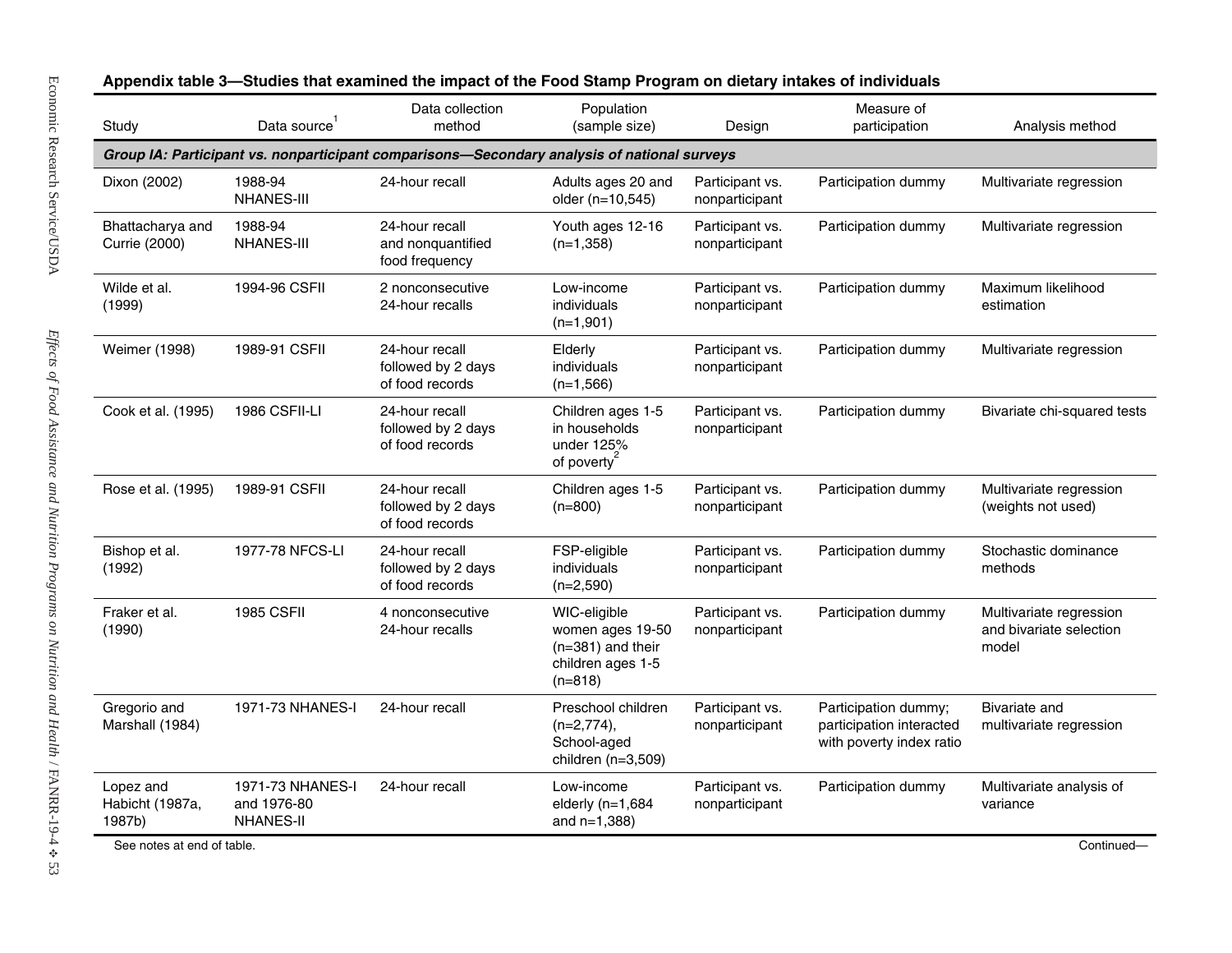| Study                            | Data source <sup>1</sup>                                                                       | Data collection<br>method                                                    | Population<br>(sample size)                                                                                                     | Design                            | Measure of<br>participation            | Analysis method                                             |
|----------------------------------|------------------------------------------------------------------------------------------------|------------------------------------------------------------------------------|---------------------------------------------------------------------------------------------------------------------------------|-----------------------------------|----------------------------------------|-------------------------------------------------------------|
|                                  |                                                                                                | Group IB: Participant vs. nonparticipant comparisons-State and local studies |                                                                                                                                 |                                   |                                        |                                                             |
| Fey-Yensan et al.<br>(2003)      | Low-income areas<br>in Connecticut<br>$(1996-97)$                                              | Food frequency<br>questionnaire                                              | Low-income elderly<br>living in subsidized<br>housing (82%<br>$female)$ (n=200)                                                 | Participant vs.<br>nonparticipant | Participation dummy                    | Chi-square tests and<br>analysis of variance                |
| Perez-Escamilla<br>et al. (2000) | 2 pediatric clinics in<br>low-income areas of<br>Hartford, CT (1999)                           | 24-hour recall and<br>2 food frequency<br>questionnaires                     | Children ages 8<br>months to 5 years<br>who were<br>participating in WIC<br>or who had<br>participated in past<br>year $(n=99)$ | Participant vs.<br>nonparticipant | Participation dummy                    | Multivariate regression                                     |
| Perkin et al.<br>(1988)          | 1 urban family<br>practice center in<br>Florida (dates for<br>data collection not<br>reported) | 24-hour recall                                                               | Women ages<br>18-45 (n=102)                                                                                                     | Participant vs.<br>nonparticipant | Participation dummy                    | <b>Bivariate t-tests</b>                                    |
| Posner et al.<br>(1987)          | 1980-81<br>FNS SSI/ECD                                                                         | 24-hour recall<br>via telephone                                              | Elderly<br>$(n=1,900)$                                                                                                          | Participant vs.<br>nonparticipant | Participation dummy                    | Multivariate regression                                     |
| Butler et al.<br>(1985)          | 1980-81<br><b>FNS SSI/ECD</b>                                                                  | 24-hour recall<br>via telephone                                              | Low-income elderly<br>individuals<br>$(n=1,684)$                                                                                | Participant vs.<br>nonparticipant | Participation dummy                    | Multivariate regression<br>with selection-bias<br>technique |
| Futrell et al.<br>(1975)         | 1 county in<br>Mississippi (1971)                                                              | 4-day record                                                                 | <b>Black children</b><br>ages 4-5 (n=96)                                                                                        | Participant vs.<br>nonparticipant | Participation dummy                    | <b>Bivariate t-tests</b>                                    |
|                                  |                                                                                                | Group IIA: Dose-response estimates-Secondary analysis of national surveys    |                                                                                                                                 |                                   |                                        |                                                             |
| Gleason et al.<br>(2000)         | 1994-96<br><b>CSFII/DHKS</b>                                                                   | 2 nonconsecutive<br>24-hour recalls                                          | Low-income<br>individuals<br>$(n=3,935)$                                                                                        | Dose-response                     | Benefit amount                         | Comparison of<br>regression-adjusted<br>means               |
| Basiotis et al.<br>(1998)        | 1989-91 CSFII                                                                                  | 24-hour recall<br>followed by 2 days<br>of food records                      | Low-income<br>households<br>$(n=1,379)$                                                                                         | Dose-response                     | Participation dummy;<br>benefit amount | Multivariate regression                                     |
| See notes at end of table.       |                                                                                                |                                                                              |                                                                                                                                 |                                   |                                        | Continued-                                                  |

**3—Studies that examined the i mpact of the Food Stamp Program on dietary intakes of individuals— Continued**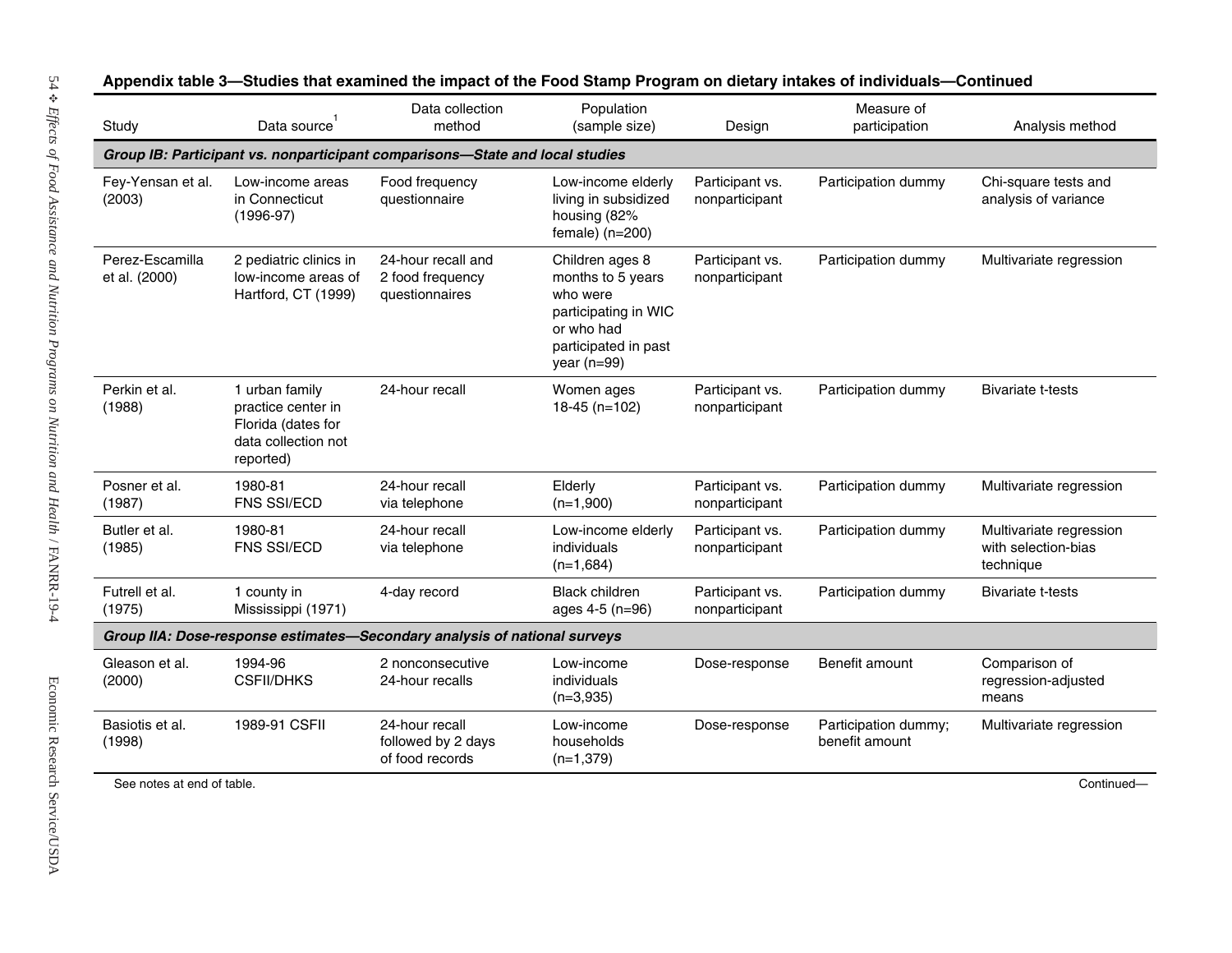|                                        | Data source <sup>1</sup>                   | Data collection<br>method                                  | Population<br>(sample size)                                                                                    | Design        | Measure of<br>participation                                                                        | Analysis method                                                                                   |
|----------------------------------------|--------------------------------------------|------------------------------------------------------------|----------------------------------------------------------------------------------------------------------------|---------------|----------------------------------------------------------------------------------------------------|---------------------------------------------------------------------------------------------------|
| Rose et al.<br>(1998a)                 | 1989-91 CSFII                              | 24-hour recall<br>followed by 2 days<br>of food records    | Nonbreastfeeding<br>preschoolers<br>$(n=499)$                                                                  | Dose-response | Benefit amount                                                                                     | Multivariate regression;<br>investigated selection bias                                           |
| Kramer-LeBlanc<br>et al. (1997)        | 1989-91 CSFII                              | 24-hour recall<br>followed by 2 days<br>of food records    | FSP-eligible<br>individuals<br>$(n=793)$                                                                       | Dose-response | Benefit amount                                                                                     | Multivariate regression                                                                           |
| Akin et al. (1987)                     | 1977-78 NFCS<br>elderly supplement         | 24-hour recall<br>followed by 2 days<br>of food records    | Elderly<br>individuals<br>$(n=5,615)$                                                                          | Dose-response | Participation dummy;<br>bonus value;<br>participation interacted<br>with social security<br>income | Multivariate regression                                                                           |
| Basiotis et al.<br>(1987)              | 1977-78 NFCS-LI                            | 24-hour recall<br>followed by 2 days<br>of food records    | FSP-eligible<br>individuals<br>$(n=3,000)$                                                                     | Dose-response | Participation dummy;<br>bonus value                                                                | Simultaneous<br>equations for food<br>cost/nutrient availability/<br>nutrient intake relationship |
| Akin et al. (1985)                     | 1977-78 NFCS<br>elderly supplement         | 24-hour recall<br>followed by 2 days<br>of food records    | Elderly<br>individuals<br>$(n=1,315)$                                                                          | Dose-response | Participation dummy;<br>bonus value                                                                | Multivariate switching<br>regression model                                                        |
|                                        |                                            | Group IIB: Dose-response estimates-State and local studies |                                                                                                                |               |                                                                                                    |                                                                                                   |
| <b>Butler</b> and<br>Raymond<br>(1996) | 1980-81<br>FNS SSI/ECD<br>and 1969-73 RIME | 24-hour recall<br>via telephone<br>and in-person           | Low-income<br>elderly individuals<br>$(n=1,542)$<br>Low-income<br>individuals in<br>rural areas<br>$(n=1,093)$ | Dose-response | Participation dummy;<br>bonus value                                                                | Multivariate<br>endogenous<br>switching model<br>with selection-<br>bias adjustment               |
| See notes at end of table.             |                                            |                                                            |                                                                                                                |               |                                                                                                    | Continued-                                                                                        |

#### **3—Studies that examined the i mpact of the Food Stamp Program on dietary intakes of individuals— Continued**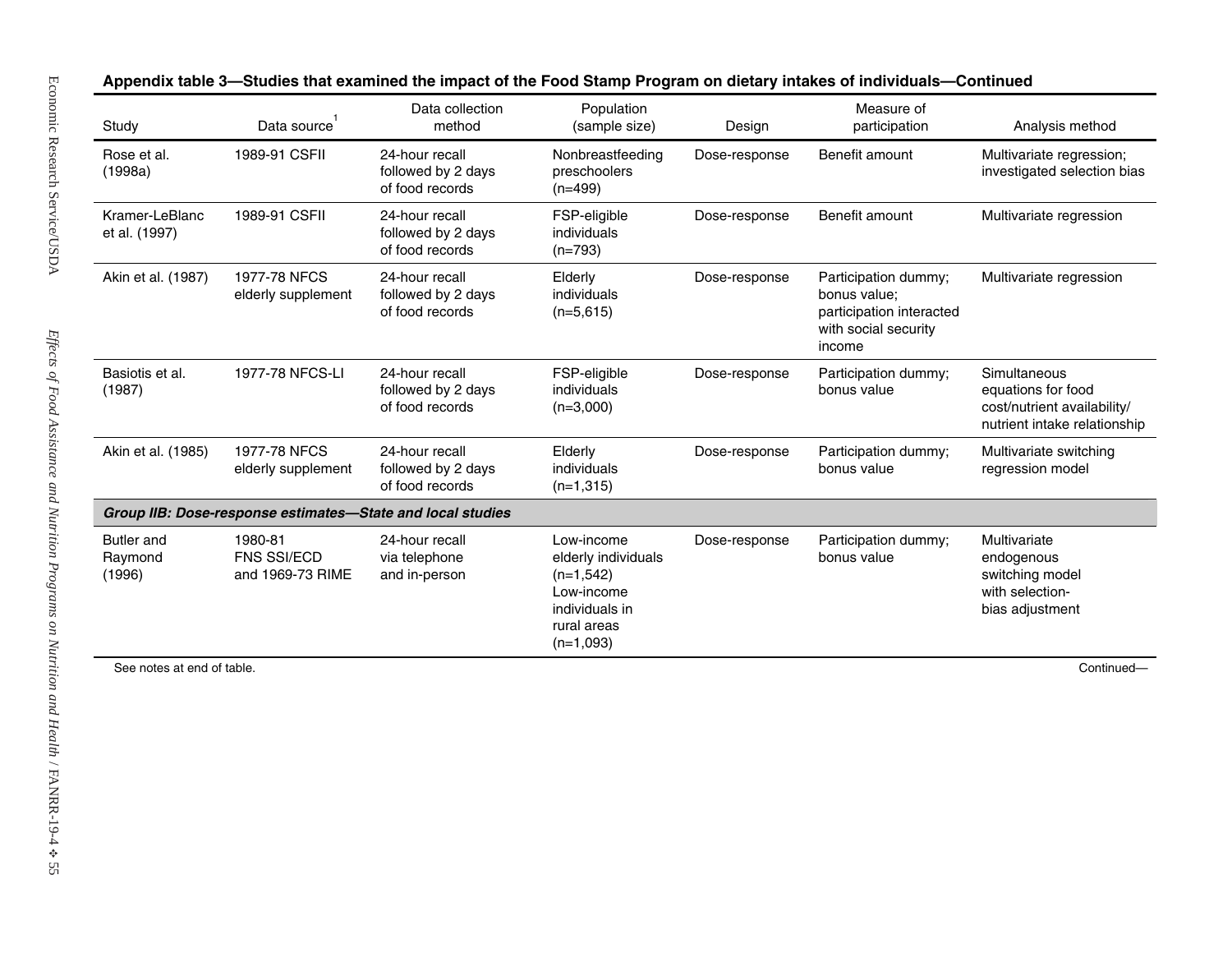| Study                       | Data source <sup>1</sup>                                                                                                                                | Data collection<br>method                                                                                                                                                      | Population<br>(sample size)              | Design        | Measure of<br>participation         | Analysis method         |
|-----------------------------|---------------------------------------------------------------------------------------------------------------------------------------------------------|--------------------------------------------------------------------------------------------------------------------------------------------------------------------------------|------------------------------------------|---------------|-------------------------------------|-------------------------|
| Whitfield (1982)            | Tulsa, OK (1978)                                                                                                                                        | 24-hour recall                                                                                                                                                                 | FSP-eligible<br>individuals<br>$(n=195)$ | Dose-response | Participation dummy;<br>bonus value | Multivariate regression |
| West et al.<br>(1978)       | <b>Washington State</b><br>$(1972 - 73)$                                                                                                                | Unspecified                                                                                                                                                                    | Children ages 8-12<br>$(n=728)$          | Dose-response | Bonus value                         | Multivariate regression |
| $2$ Sample size not stated. | NFCS = Nationwide Food Consumption Survey.<br>NHANES = National Health and Nutrition Examination Survey.<br>RIME = Rural Income Maintenance Experiment. | FNS SSI/ECD = Food and Nutrition Service Supplementary Security Income/Elderly Cashout Demonstration.<br>NFCS-LI = Nationwide Food Consumption Survey - Low Income Supplement. |                                          |               |                                     |                         |
|                             |                                                                                                                                                         |                                                                                                                                                                                |                                          |               |                                     |                         |

#### **mpact of the Food Stamp Program on dietary intakes of individuals— Continued**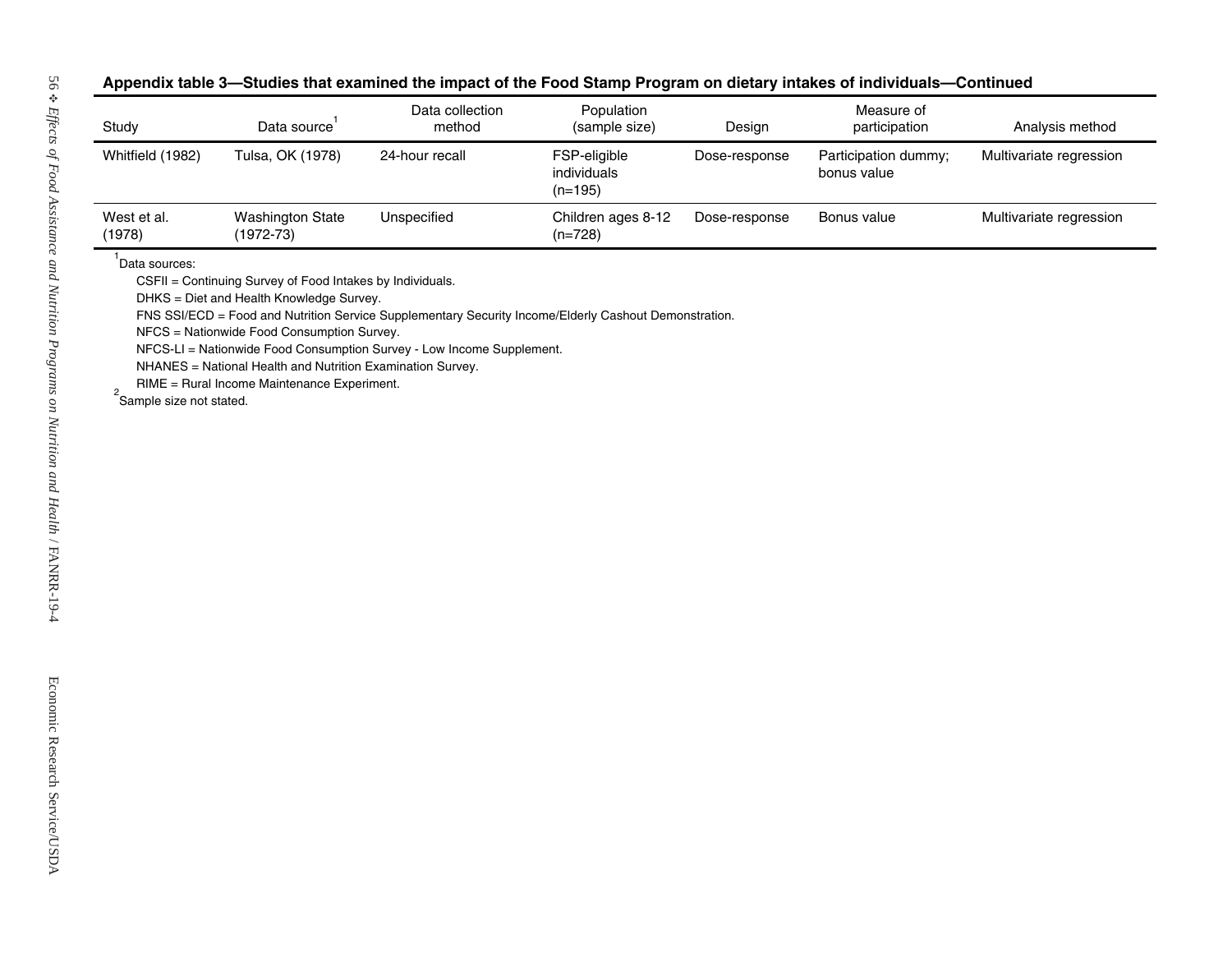| Food security: Participant vs. nonparticipant comparisons |                                                                       | (sample size)                                                                                                           | Design                             | Measure of participation               | Analysis method                               |
|-----------------------------------------------------------|-----------------------------------------------------------------------|-------------------------------------------------------------------------------------------------------------------------|------------------------------------|----------------------------------------|-----------------------------------------------|
|                                                           |                                                                       |                                                                                                                         |                                    |                                        |                                               |
| Huffman and<br>Jensen (2003)                              | 1997 longitudinal<br>SPD and 1998<br>experimental SPD                 | Low-income households<br>$(n=3,733)$                                                                                    | Participant vs.<br>nonparticipant  | Participation dummy                    | Simultaneous equation<br>model with 3 probits |
| Jensen (2002)                                             | 2000 April<br>FSS-CPS                                                 | FSP and FSP-eligible<br>households (n=6,300)                                                                            | Participant vs.<br>nonparticipant  | Participation dummy                    | Bivariate ordered probit<br>model             |
| Gunderson and<br>Oliveria (2001)                          | 1991 and 1992 SIPP                                                    | Low-income households<br>$(n=3, 452)$                                                                                   | Participant vs.<br>nonparticipant  | Participation dummy                    | Simultaneous equation<br>model with 2 probits |
| Bhattacharya and<br>Currie (2000)                         | 1988-94 NHANES-III                                                    | Youth ages 12-16<br>$(n=1,358)$                                                                                         | Participant vs.<br>nonparticipant  | Participation dummy                    | Multivariate regression                       |
| Perez-Escamilla<br>et al. (2000)                          | 2 pediatric clinics in low-<br>income areas of Hartford,<br>CT (1999) | Children ages 8 months<br>to 5 years who were<br>participating in WIC or<br>had participated in past<br>year ( $n=99$ ) | Participant vs.<br>nonparticipant  | Participation dummy                    | Chi-square analysis                           |
| Cohen et al. (1999)                                       | 1996-97 NFSPS                                                         | Low-income households<br>$(n=3,228)$                                                                                    | Participant vs.<br>nonparticipant  | Participation dummy                    | Comparisons of<br>proportions                 |
| Alaimo et al. (1998)                                      | <b>1988-94 NHANES-III</b>                                             | Low-income households<br>$(n=5,285)$                                                                                    | Participant vs.<br>nonparticipant  | Participation dummy                    | Logistic regression<br>(survey weights)       |
| Hamilton et al. (1997)                                    | 1995 CPS                                                              | Low-income households<br>$(n=21,810)$                                                                                   | Participant vs.<br>nonparticipant  | Participation dummy                    | Comparison of<br>proportions                  |
| Cristofar and<br>Basiotis (1992)                          | 1985-86 CSFII-LI                                                      | Low-income women<br>$(n=3,398)$ and low-<br>income children ages 1-5<br>years (n=1,930)                                 | Participants vs.<br>nonparticipant | Participation dummy;<br>benefit amount | Multivariate regression                       |
| Kisker and<br>Devaney (1988)                              | 1979-80 NFCS-LI                                                       | Low-income $(n-2,900)$                                                                                                  | Participant vs.<br>nonparticipant  | Participation dummy                    | <b>Bivariate t-tests</b>                      |
| See notes at end of table.                                |                                                                       |                                                                                                                         |                                    |                                        | Continued-                                    |

Appendix table 4-Studies that examined the impact of the Food Stamp Program on other nutrition and health outcomes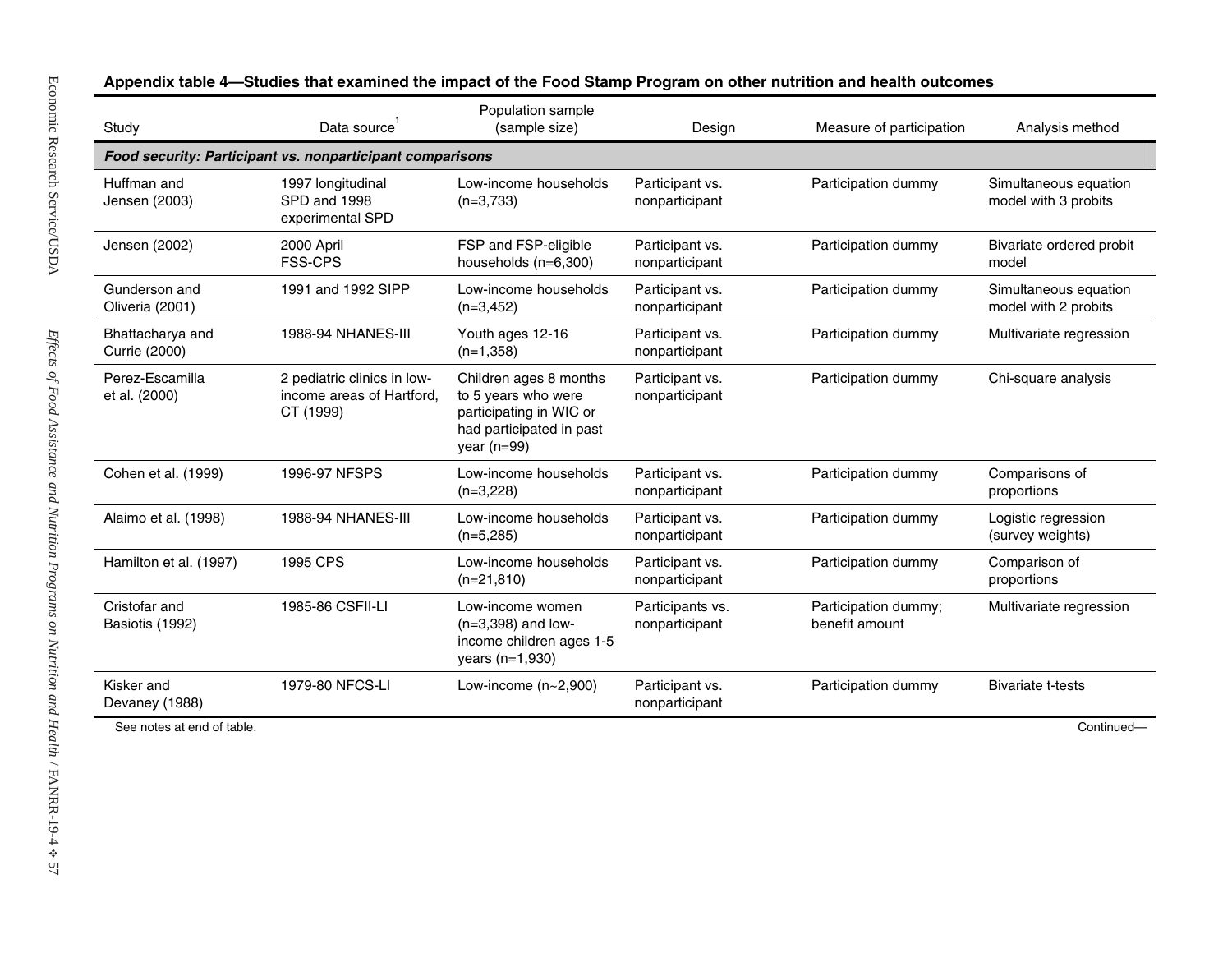| Study                                         | Data source                                                      | Population sample<br>(sample size)                                                  | Design                                                        | Measure of participation                        | Analysis method                                                  |
|-----------------------------------------------|------------------------------------------------------------------|-------------------------------------------------------------------------------------|---------------------------------------------------------------|-------------------------------------------------|------------------------------------------------------------------|
| <b>Food security: Dose-response estimates</b> |                                                                  |                                                                                     |                                                               |                                                 |                                                                  |
| Rose et al. (1998b)                           | 1989-91 CSFII<br>and 1992 SIPP                                   | All households (n=6,620<br>and n=30,303)                                            | Dose-response                                                 | Annual dollar amount<br>of food stamps          | Logistic regression                                              |
| <b>Food security: Cashout demonstrations</b>  |                                                                  |                                                                                     |                                                               |                                                 |                                                                  |
| Fraker et al. (1992)                          | Alabama cashout<br>demonstration (1990)                          | FSP participants<br>$(n=2,386)$                                                     | Random assignment<br>of participants to check<br>or coupon    | Group membership<br>dummy and benefit<br>amount | Multivariate regression                                          |
| Ohls et al. (1992)                            | San Diego cashout<br>demonstration (1990)                        | FSP participants<br>$(n=1, 143)$                                                    | Random assignment<br>of participants to check<br>or coupon    | Group membership<br>dummy and benefit<br>amount | Multivariate regression                                          |
| Davis and<br>Werner (1993)                    | Alabama ASSETS<br>demonstration (1990)                           | ASSETS and FSP<br>participants (n=1,371)                                            | Comparison of treatment<br>and matched comparison<br>counties | Group membership<br>dummy and benefit<br>amount | Multivariate regression                                          |
|                                               | <b>Birthweight: Participant vs. nonparticipant comparisons</b>   |                                                                                     |                                                               |                                                 |                                                                  |
| Korenman and<br>Miller (1992)                 | 1979-88 NLSY                                                     | Infants born to poor<br>women with 2 births<br>between 1979 and 1988<br>$(n-2,568)$ | Participant vs.<br>nonparticipant                             | Participation dummy                             | Multivariate regression;<br>fixed-effects models                 |
| Currie and Cole (1991)                        | 1979-87 NLSY                                                     | Infants born to poor,<br>young women (n~4,900)                                      | Participant vs.<br>nonparticipant                             | Participation dummy                             | Multivariate 2-stage least<br>squares and fixed-effects<br>model |
|                                               | Weight and/or height: Participant vs. nonparticipant comparisons |                                                                                     |                                                               |                                                 |                                                                  |
| Fey-Yensan et al. (2003)                      | Low-income areas in<br>Connecticut (1996-97)                     | Low-income elderly living<br>in subsidized housing<br>(82% female) (n=200)          | Participant vs.<br>nonparticipant                             | Participation dummy                             | Chi-square tests and<br>analysis of variance                     |
| Gibson (2003)                                 | 1985-96 NLSY                                                     | Low-income women,<br>ages 20-40 $(n=13,390)^2$                                      | Participant vs.<br>nonparticipant                             | Participation dummy                             | Multivariate regression                                          |
| Jones et al. (2003)                           | 1997 PSID-CDS                                                    | Children ages 5-12 from<br>households with incomes<br><185% of poverty              | Participant vs.<br>nonparticipant                             | Participation dummy                             | Multivariate regression                                          |
|                                               | 1997                                                             | Youth ages 12-17                                                                    | Participant vs.                                               | Participation dummy                             | Multivariate regression                                          |

**4—Studies that examined the i mpact of the Food Stamp Program on other nutrition and health outcomes—Continued**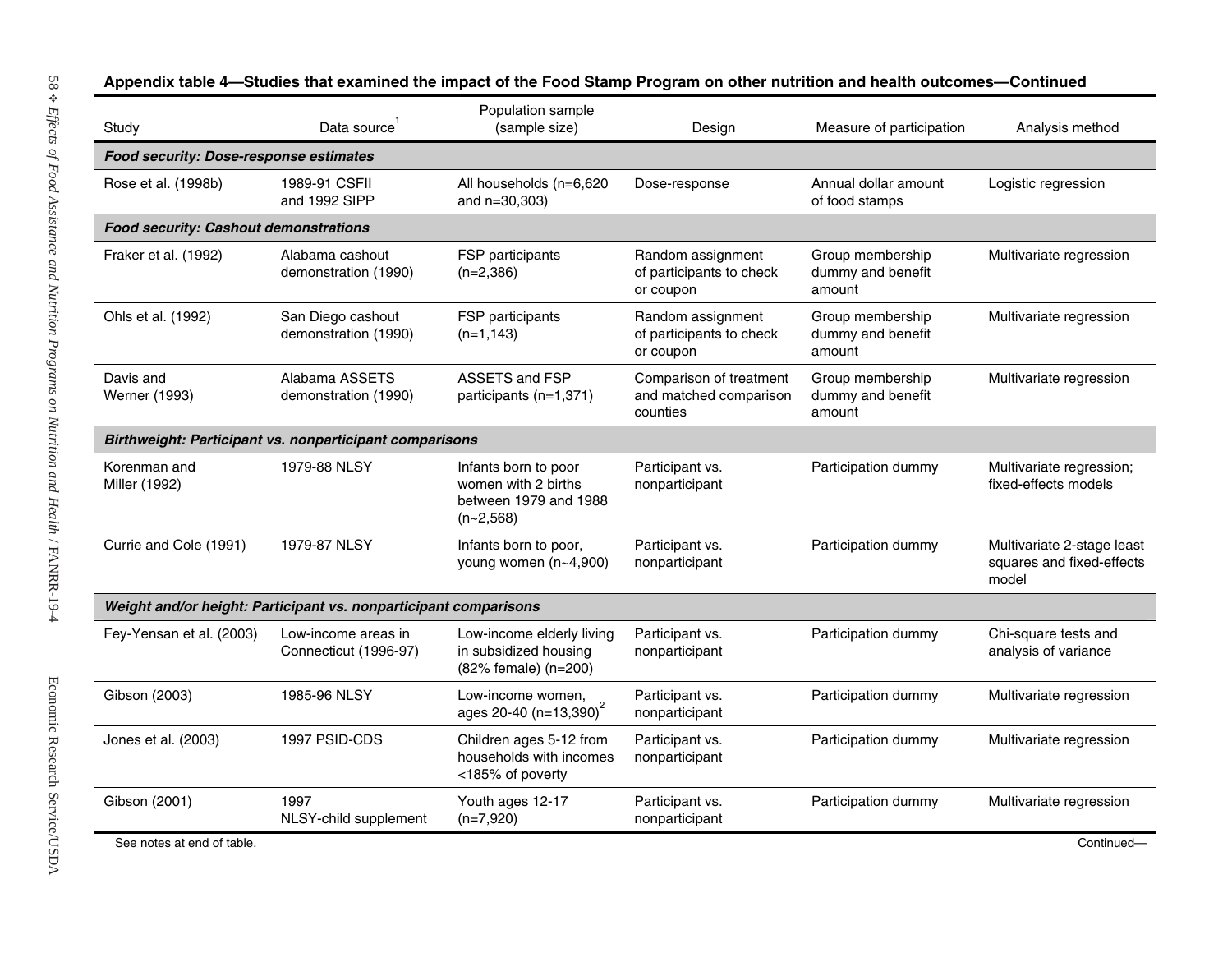| Study                                             | Data source                                                                                                                                                                                                                                                                                                                                                                                                                                                                                                                                     | Population sample<br>(sample size)                                                         | Design                                                                                                          | Measure of participation | Analysis method                              |
|---------------------------------------------------|-------------------------------------------------------------------------------------------------------------------------------------------------------------------------------------------------------------------------------------------------------------------------------------------------------------------------------------------------------------------------------------------------------------------------------------------------------------------------------------------------------------------------------------------------|--------------------------------------------------------------------------------------------|-----------------------------------------------------------------------------------------------------------------|--------------------------|----------------------------------------------|
| Bhattacharya and<br>Currie (2000)                 | 1988-94 NHANES-III                                                                                                                                                                                                                                                                                                                                                                                                                                                                                                                              | Youth ages 12-16<br>$(n=1,358)$                                                            | Participant vs.<br>nonparticipant                                                                               | Participation dummy      | Multivariate regression                      |
| Korenman and<br>Miller (1992)                     | 1986 and 1988<br>NLSY-child supplement                                                                                                                                                                                                                                                                                                                                                                                                                                                                                                          | Children ages 0-7<br>$(n=6,598)$                                                           | Participant vs.<br>nonparticipant                                                                               | Participation dummy      | Multivariate regression                      |
|                                                   | Nutritional biochemistries: Participant vs. nonparticipant comparisons                                                                                                                                                                                                                                                                                                                                                                                                                                                                          |                                                                                            |                                                                                                                 |                          |                                              |
| Dixon (2002)                                      | <b>1988-94 NHANES-III</b>                                                                                                                                                                                                                                                                                                                                                                                                                                                                                                                       | Adults ages 20 and older<br>$(n=10,545)$                                                   | Participant vs.<br>nonparticipant (albumin,<br>hemoglobin, serum iron,<br>vitamin C, vitamin E,<br>carotenoids) | Participation dummy      | Multivariate regression                      |
| Bhattacharya and<br>Currie (2000)                 | 1988-94 NHANES-III                                                                                                                                                                                                                                                                                                                                                                                                                                                                                                                              | Youth ages 12-16<br>$(n=1,358)$                                                            | Participant vs.<br>nonparticipant (iron,<br>cholesterol, vitamin A,<br>vitamin C, vitamin E)                    | Participation dummy      | Multivariate regression                      |
| Lopez and Habicht<br>(1987b)                      | 1971-73 NHANES-I and<br>1976-80 NHANES-II                                                                                                                                                                                                                                                                                                                                                                                                                                                                                                       | Low-income elderly<br>$(n=1,684, NHANES-I)$<br>and $(n=1,388,$<br>NHANES-II)               | Participant vs.<br>nonparticipant (iron)                                                                        | Participation dummy      | Multivariate ANOVA                           |
|                                                   |                                                                                                                                                                                                                                                                                                                                                                                                                                                                                                                                                 | General measures of nutrition or health status: Participant vs. nonparticipant comparisons |                                                                                                                 |                          |                                              |
| Fey-Yensan et al. (2003)                          | Low-income areas in<br>Connecticut (1996-97)                                                                                                                                                                                                                                                                                                                                                                                                                                                                                                    | Low-income elderly living<br>in subsidized housing<br>(82% female) (n=200)                 | Participant vs.<br>nonparticipant                                                                               | Participation dummy      | Chi-square tests and<br>analysis of variance |
| Gibson (2001)                                     | <b>1997 NLSY</b>                                                                                                                                                                                                                                                                                                                                                                                                                                                                                                                                | Youth ages 12-17<br>$(n=7,920)$                                                            | Participant vs.<br>nonparticipant                                                                               | Participation dummy      | Multivariate regression                      |
| Data sources:<br>CPS = Current Population Survey. | ASSETS = Avenues to Self-Sufficiency through Employment and Training Services.<br>FSS-CPS = Food Security Supplement of the Current Population Survey.<br>CSFII = Continuing Survey of Food Intakes by Individuals.<br>CSFII-LI = Continuing Survey of Food Intakes by Individuals - Low-Income Samples.<br>NFCS-LI = Nationwide Food Consumption Survey - Low Income Supplement.<br>NFSPS = National Food Stamp Program Survey.<br>NHANES = National Health and Nutrition Examination Survey.<br>NLSY = National Longitudinal Survey of Youth. | PSID-CDS = Panel Study of Income Dynamics - Child Development Supplement.                  |                                                                                                                 |                          |                                              |

**mpact of the Food Stamp Program on other nutrition and health outcomes—Continued**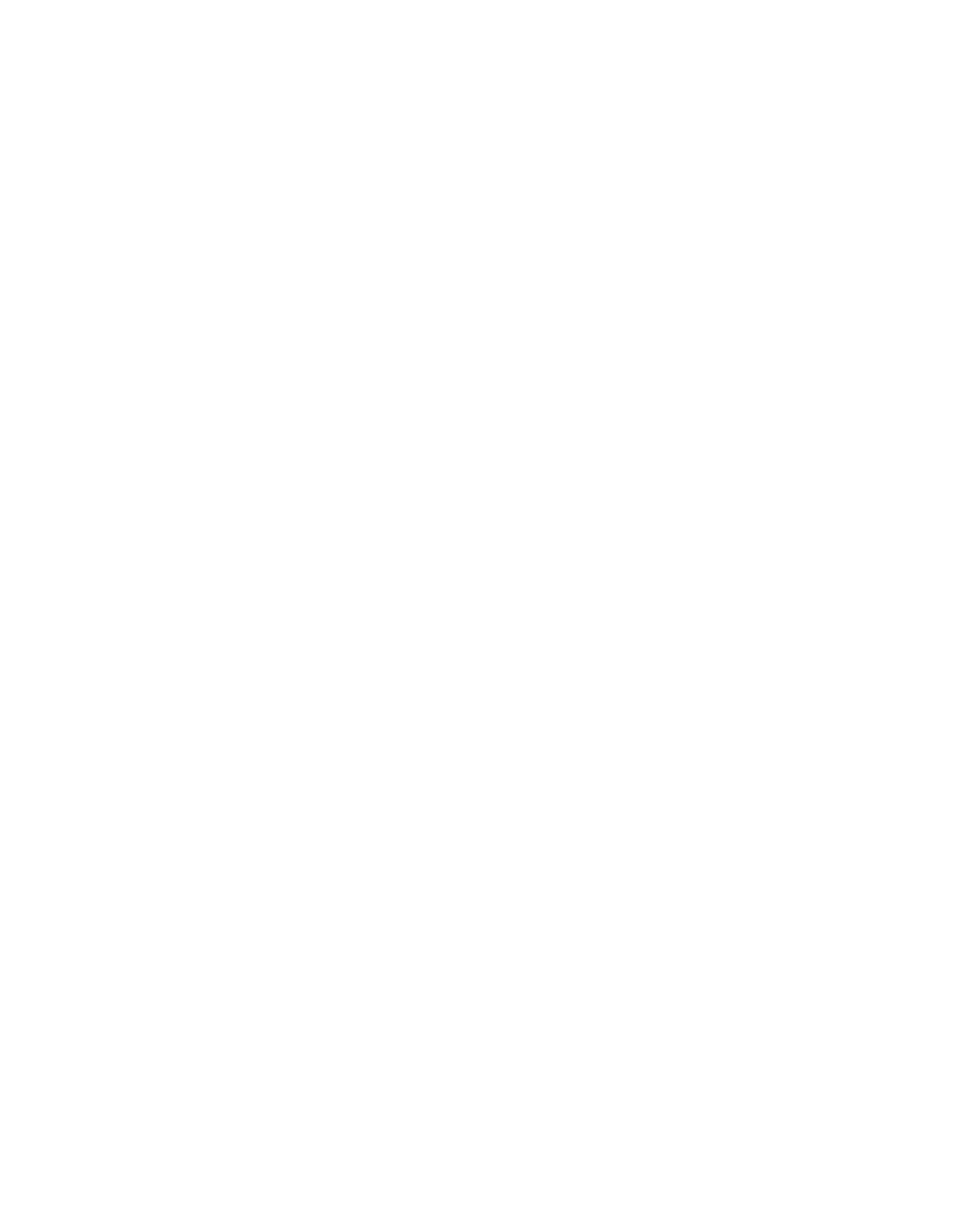# **WIC Program**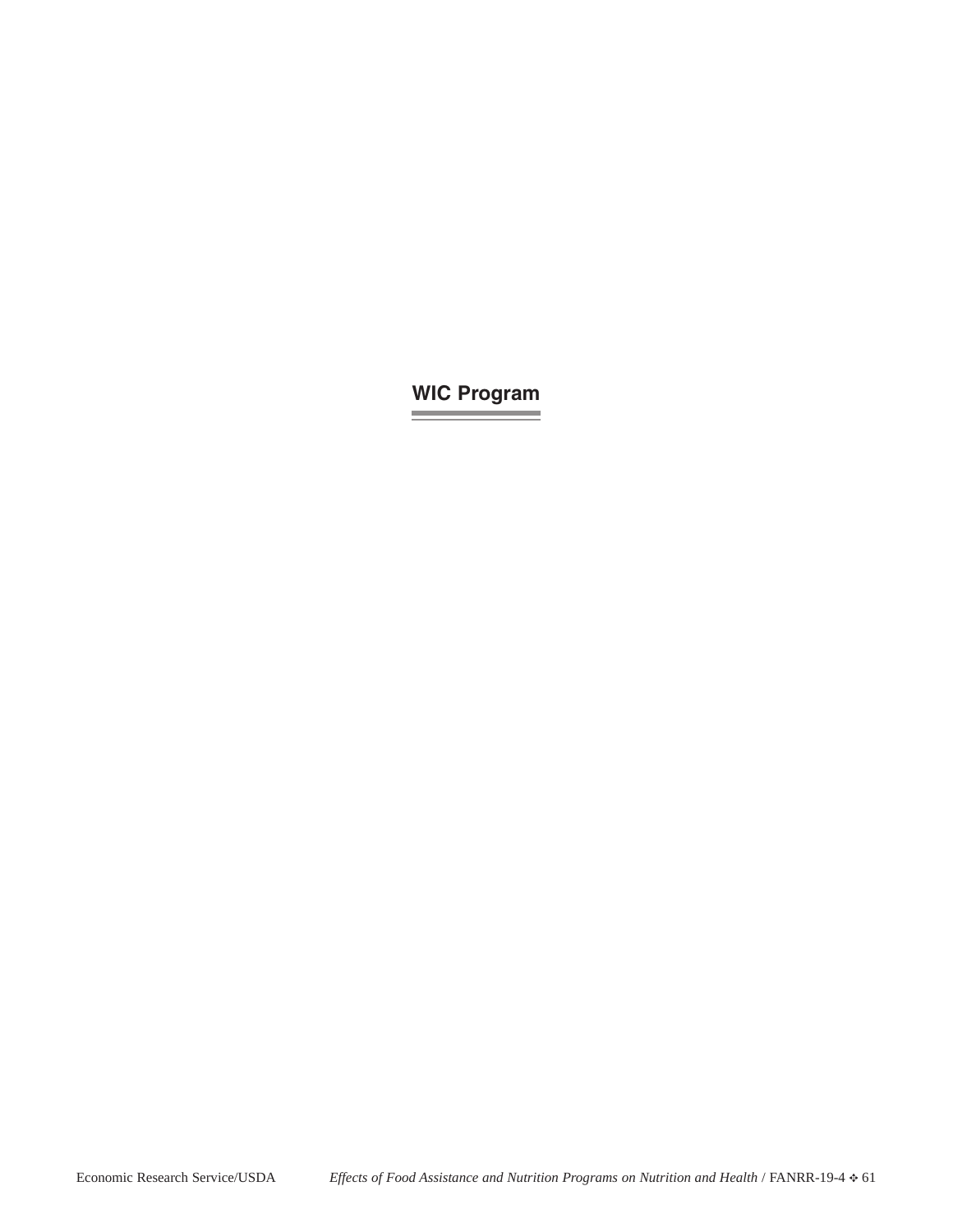| Study                                | Outcome(s)                                                                                                                                                           | Data source                                                                                                                                                                                                   | Population<br>$(sample size)^2$                                                                                                                                                                                       | Design                                                                                      | Measure of<br>participation                                                                         | Analysis method         |
|--------------------------------------|----------------------------------------------------------------------------------------------------------------------------------------------------------------------|---------------------------------------------------------------------------------------------------------------------------------------------------------------------------------------------------------------|-----------------------------------------------------------------------------------------------------------------------------------------------------------------------------------------------------------------------|---------------------------------------------------------------------------------------------|-----------------------------------------------------------------------------------------------------|-------------------------|
| <b>Group I: National evaluations</b> |                                                                                                                                                                      |                                                                                                                                                                                                               |                                                                                                                                                                                                                       |                                                                                             |                                                                                                     |                         |
| Rush et al.<br>(1988a) (NWE)         | Birthweight,<br>gestational age,<br>likelihood of low<br>birthweight, very low<br>birthweight, and<br>premature birth, and<br>neonatal and infant<br>mortality rates | Vital statistics records<br>for 1,392 counties in<br>19 States and DC<br>$(1972-80)$                                                                                                                          | N/A<br>(Aggregate data<br>analysis)                                                                                                                                                                                   | Trends analysis<br>relating WIC<br>program<br>penetration over<br>time to birth<br>outcomes | WIC penetration index                                                                               | Multivariate regression |
| Rush et al.<br>(1988d) (NWE)         | Birthweight,<br>gestational age,<br>likelihood of<br>premature birth, and<br>fetal mortality rate                                                                    | Record abstractions in<br>174 WIC sites and 55<br>prenatal clinics (1983-84)                                                                                                                                  | Nationally<br>representative<br>sample of pregnant<br>WIC participants<br>and income-eligible<br>nonparticipants<br>receiving prenatal<br>care in surrounding<br>public health clinics<br>or hospitals<br>$(n=3,935)$ | Participant vs.<br>nonparticipant                                                           | Participation dummy                                                                                 | Multivariate regression |
| Edozien et al.<br>(1979)             | Birthweight,<br>gestational age                                                                                                                                      | Primary data collection<br>in 19 WIC sites in 14<br>States. Data were<br>collected at time of WIC<br>enrollment,<br>approximately every 3<br>months until delivery,<br>and once after delivery<br>$(1973-76)$ | Postpartum WIC<br>participants who<br>participated<br>prenatally<br>$(n-1,000)$                                                                                                                                       | Participants,<br>before vs. after,<br>separate groups                                       | Newly enrolling<br>participants vs.<br>participants with<br>varying lengths of<br>participation     | Multivariate regression |
|                                      | Group II: Secondary analysis of national surveys                                                                                                                     |                                                                                                                                                                                                               |                                                                                                                                                                                                                       |                                                                                             |                                                                                                     |                         |
| Finch (2003)                         | Likelihood of low<br>birthweight                                                                                                                                     | 1988 NMIHS                                                                                                                                                                                                    | WIC and non-WIC<br>women who were<br>White, Black, or<br>Hispanic with live<br>singleton births that<br>were at least 22<br>weeks gestation<br>$(n=12,814)$                                                           | Participant vs.<br>nonparticipant                                                           | Participation dummy<br>with short- (<6 months)<br>and long-term (6+<br>months) WIC<br>participation | Multivariate regression |

#### **5—Studies that examined the i mpact of prenatal WIC participation on birth outc omes, including associated health care costs**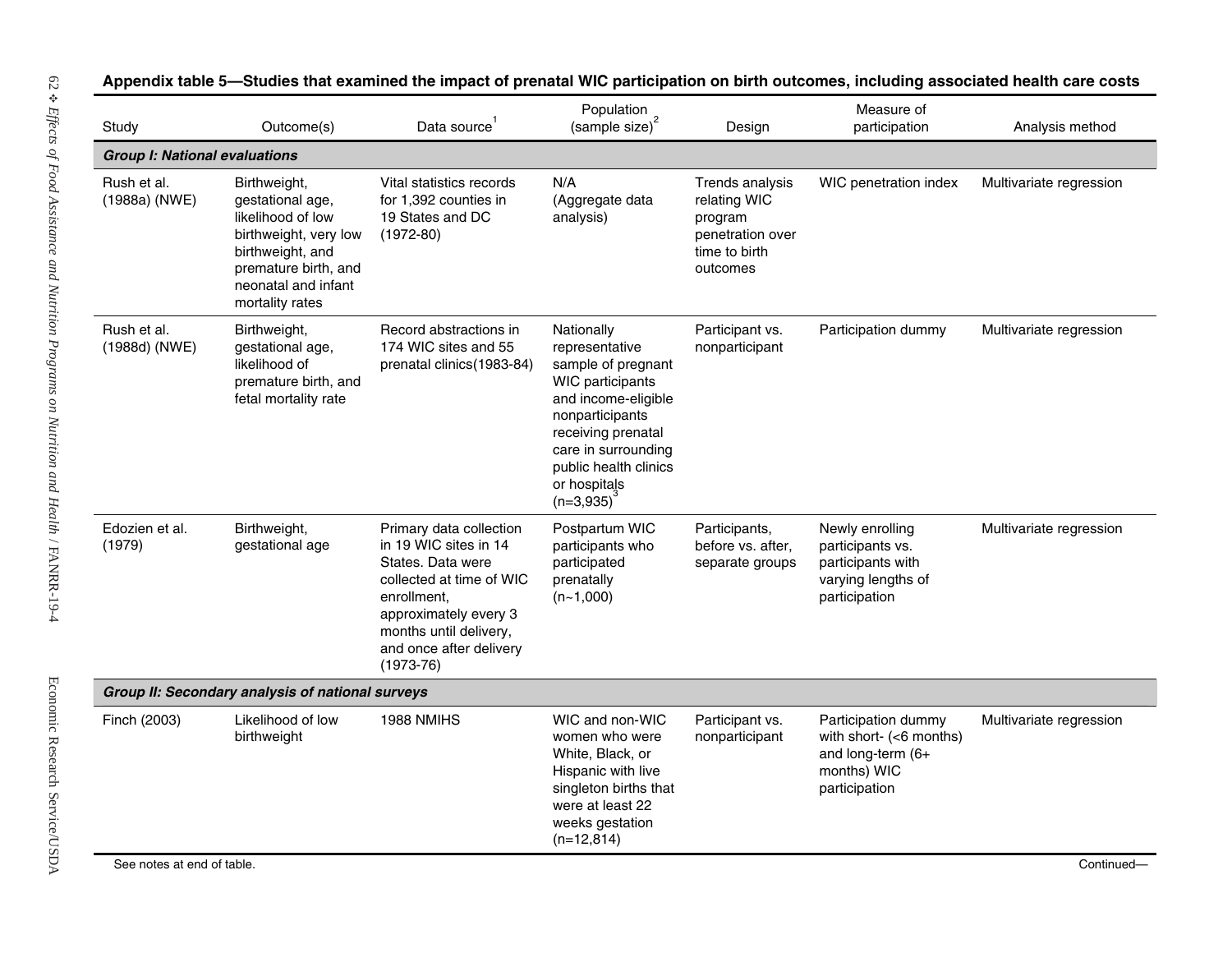| Study                                   | Outcome(s)                                                                                                             | Data source <sup>1</sup> | Population<br>(sample size) <sup>2</sup>                                                                                                                                                                                                        | Design                             | Measure of<br>participation                                                                                                                                    | Analysis method                                                                                                                                                                                                           |
|-----------------------------------------|------------------------------------------------------------------------------------------------------------------------|--------------------------|-------------------------------------------------------------------------------------------------------------------------------------------------------------------------------------------------------------------------------------------------|------------------------------------|----------------------------------------------------------------------------------------------------------------------------------------------------------------|---------------------------------------------------------------------------------------------------------------------------------------------------------------------------------------------------------------------------|
| Kowaleski-Jones<br>and Duncan<br>(2002) | Birthweight                                                                                                            | 1990-96 NLSY             | (1) NLSY children<br>born between 1990<br>and 1996 (n=1,984)<br>(2) NLSY children<br>born between 1990<br>and 1996, with at<br>least 1 other sibling<br>born during the<br>same period<br>$(n=453$ sibling<br>pairs)                            | Participant vs.<br>nonparticipant  | Participation dummy                                                                                                                                            | (1) Multivariate regression<br>(2) Fixed-effects model                                                                                                                                                                    |
| Hogan and Park<br>(2000)                | Likelihood of low<br>birthweight and very<br>low birthweight                                                           | 1988 NMIHS               | WIC and non-WIC<br>women (n=8,145)                                                                                                                                                                                                              | Participant vs.<br>nonparticipant  | Participation dummy                                                                                                                                            | Multivariate regression                                                                                                                                                                                                   |
| Brien and<br>Swann (1999)               | Birthweight,<br>likelihood of low<br>birthweight and<br>premature birth, and<br>neonatal and infant<br>mortality rates | 1988 NMIHS               | $(1)$ WIC and<br>income-eligible<br>non-Hispanic<br>women who were<br>at nutritional risk<br>$(n=7,778)$<br>(2) WIC and<br>income-eligible<br>non-Hispanic<br>women with at least<br>1 live birth prior to<br>1988 (n=6,254<br>pairs of births) | Participant vs.<br>nonparticipant  | (1) Participation<br>dummies: 1 for ever<br>participated and 1 for<br>participated during first<br>trimester<br>(2) Participation status<br>for each pregnancy | (1) Multivariate regression,<br>including attempt to<br>control for simultaneity<br>and several selection-<br>bias-adjustment models<br>(2) Fixed-effects model;<br>separate models<br>estimated for Blacks and<br>Whites |
| Moss and Carver<br>(1998)               | Neonatal mortality<br>rate                                                                                             | 1988 NMIHS               | WIC and income-<br>eligible non-<br>Hispanic women<br>$(n=7,796)$                                                                                                                                                                               | Participant vs.<br>nonparticipant  | Participation dummy<br>with and without<br>Medicaid                                                                                                            | Logit analysis                                                                                                                                                                                                            |
| Frisbie et al.<br>(1997)                | Likelihood of<br>intrauterine growth<br>retardation,<br>premature birth, and<br>heavy preemie                          | 1988 NMIHS               | WIC and non-WIC<br>women (n=8,424)                                                                                                                                                                                                              | Participant vs.<br>nonparticipants | Participation dummy                                                                                                                                            | Multivariate<br>regression analysis to<br>identify determinants of<br>birth outcomes                                                                                                                                      |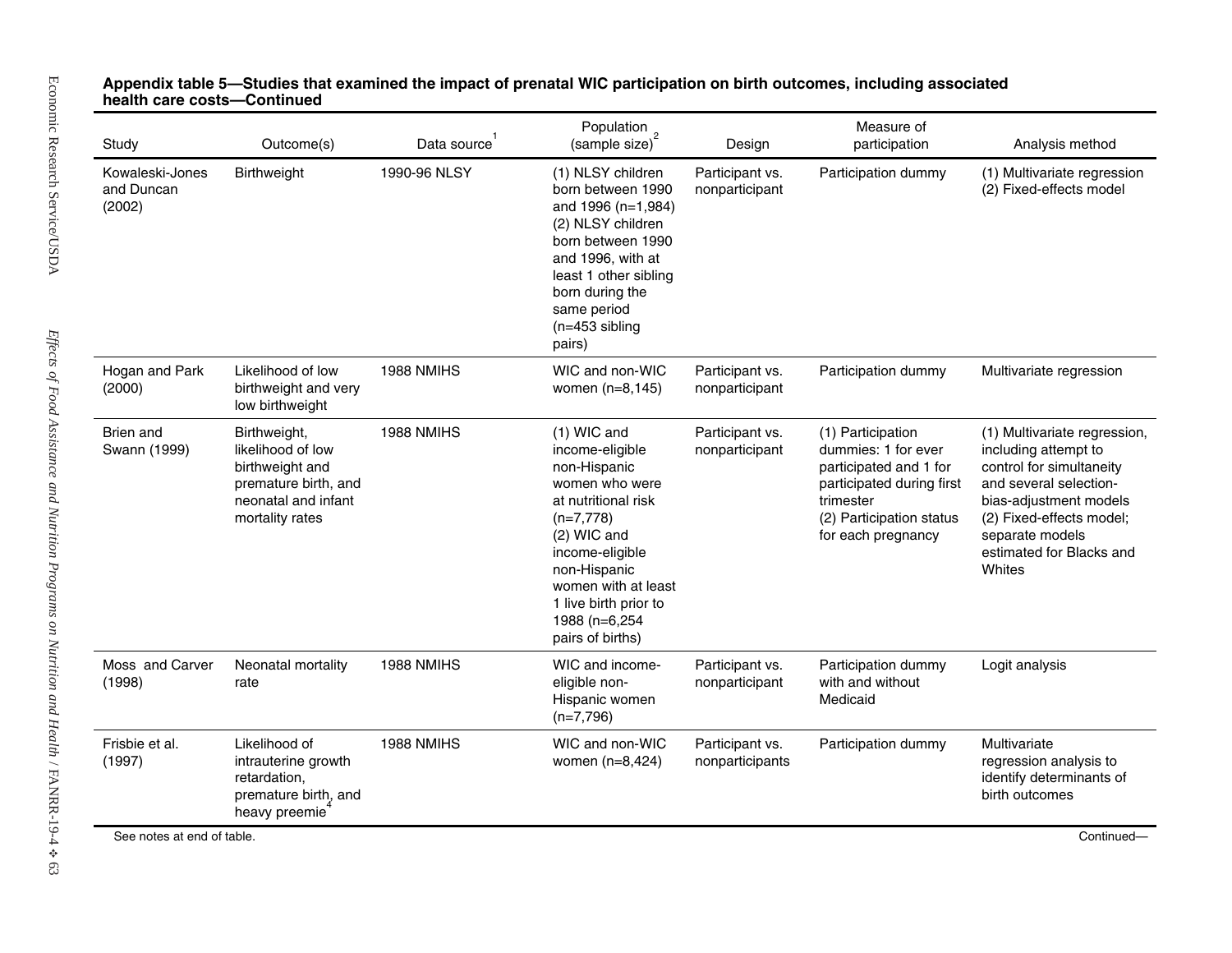| Likelihood of low<br>1988 NMIHS<br>Covington (1995)<br>WIC and non-WIC<br>Participant vs.<br>Participation dummy<br>birthweight and very<br>African American<br>nonparticipant<br>low birthweight<br>women who<br>received some<br>prenatal care<br>$(n=3,905)$<br>Gordon and<br>1988 NMIHS<br>WIC and income-<br>Birthweight,<br>Participant vs.<br>Participation dummy<br>Nelson (1995)<br>gestational age,<br>eligible women<br>nonparticipant<br>likelihood of low<br>$(n=6,170)$<br>birthweight, very low<br>birthweight, and<br>premature birth, and<br>neonatal and infant<br>mortality rates<br>Joyce et al.<br>Neonatal mortality<br>1977 Census data for<br>Data for 677<br>Cost-<br>State-specific number<br>(1988)<br>large counties in the<br>counties with<br>effectiveness<br>of pregnant women<br>rate<br>U.S.<br>enrolled in WIC per<br>50,000+ residents<br>study using<br>1,000 State-specific<br>for White analysis<br>aggregate data<br>and 357 counties<br>eligible women<br>and Whites.<br>with $5,000+$ Blacks<br>for Black analysis<br>Group III: State-level studies using WIC participation files matched with Medicaid and/or birth record files<br>Roth et al. (2004)<br>Likelihood of low<br>Linked WIC, Medicaid,<br>WIC and non-WIC<br>Participant vs.<br>Participation dummy<br>birthweight, very low<br>and vital statistics<br>Medicaid recipients<br>nonparticipant<br>birthweight,<br>records for births in<br>who did not<br>neonatal mortality,<br>Florida between January<br>participate in high-<br>1996 and the end of<br>risk obstetrical<br>postneonatal<br>mortality, infant<br>December 2000<br>program | Study | Outcome(s)             | Data source <sup>1</sup> | Population<br>(sample size) <sup>2</sup> | Design | Measure of<br>participation | Analysis method                                                                                                                                                                                                                                                                    |
|-------------------------------------------------------------------------------------------------------------------------------------------------------------------------------------------------------------------------------------------------------------------------------------------------------------------------------------------------------------------------------------------------------------------------------------------------------------------------------------------------------------------------------------------------------------------------------------------------------------------------------------------------------------------------------------------------------------------------------------------------------------------------------------------------------------------------------------------------------------------------------------------------------------------------------------------------------------------------------------------------------------------------------------------------------------------------------------------------------------------------------------------------------------------------------------------------------------------------------------------------------------------------------------------------------------------------------------------------------------------------------------------------------------------------------------------------------------------------------------------------------------------------------------------------------------------------------------------------------------------------------------------------------|-------|------------------------|--------------------------|------------------------------------------|--------|-----------------------------|------------------------------------------------------------------------------------------------------------------------------------------------------------------------------------------------------------------------------------------------------------------------------------|
|                                                                                                                                                                                                                                                                                                                                                                                                                                                                                                                                                                                                                                                                                                                                                                                                                                                                                                                                                                                                                                                                                                                                                                                                                                                                                                                                                                                                                                                                                                                                                                                                                                                       |       |                        |                          |                                          |        |                             | Multivariate regression.<br>Separate models for LBW<br>vs. normal weight and<br>VLBW vs. normal weight<br>for each of 4 subgroups<br>based on combinations of<br>income and receipt of<br>Medicaid and/or AFDC                                                                     |
|                                                                                                                                                                                                                                                                                                                                                                                                                                                                                                                                                                                                                                                                                                                                                                                                                                                                                                                                                                                                                                                                                                                                                                                                                                                                                                                                                                                                                                                                                                                                                                                                                                                       |       |                        |                          |                                          |        |                             | Multivariate regression<br>and logit analysis.<br>Birthweight analysis<br>included separate models<br>for Blacks and Whites, as<br>well as several alternative<br>models to control for<br>simultaneity. <sup>5, 6</sup><br>Attempted, but rejected,<br>selection-bias adjustment. |
|                                                                                                                                                                                                                                                                                                                                                                                                                                                                                                                                                                                                                                                                                                                                                                                                                                                                                                                                                                                                                                                                                                                                                                                                                                                                                                                                                                                                                                                                                                                                                                                                                                                       |       |                        |                          |                                          |        |                             | Multivariate regression,<br>including selection-bias<br>adjustment. Separate<br>models for Blacks                                                                                                                                                                                  |
|                                                                                                                                                                                                                                                                                                                                                                                                                                                                                                                                                                                                                                                                                                                                                                                                                                                                                                                                                                                                                                                                                                                                                                                                                                                                                                                                                                                                                                                                                                                                                                                                                                                       |       |                        |                          |                                          |        |                             |                                                                                                                                                                                                                                                                                    |
|                                                                                                                                                                                                                                                                                                                                                                                                                                                                                                                                                                                                                                                                                                                                                                                                                                                                                                                                                                                                                                                                                                                                                                                                                                                                                                                                                                                                                                                                                                                                                                                                                                                       |       | mortality <sup>®</sup> |                          | $(n=295,599)$                            |        |                             | Multivariate regression                                                                                                                                                                                                                                                            |
| See notes at end of table.                                                                                                                                                                                                                                                                                                                                                                                                                                                                                                                                                                                                                                                                                                                                                                                                                                                                                                                                                                                                                                                                                                                                                                                                                                                                                                                                                                                                                                                                                                                                                                                                                            |       |                        |                          |                                          |        |                             | Continued-                                                                                                                                                                                                                                                                         |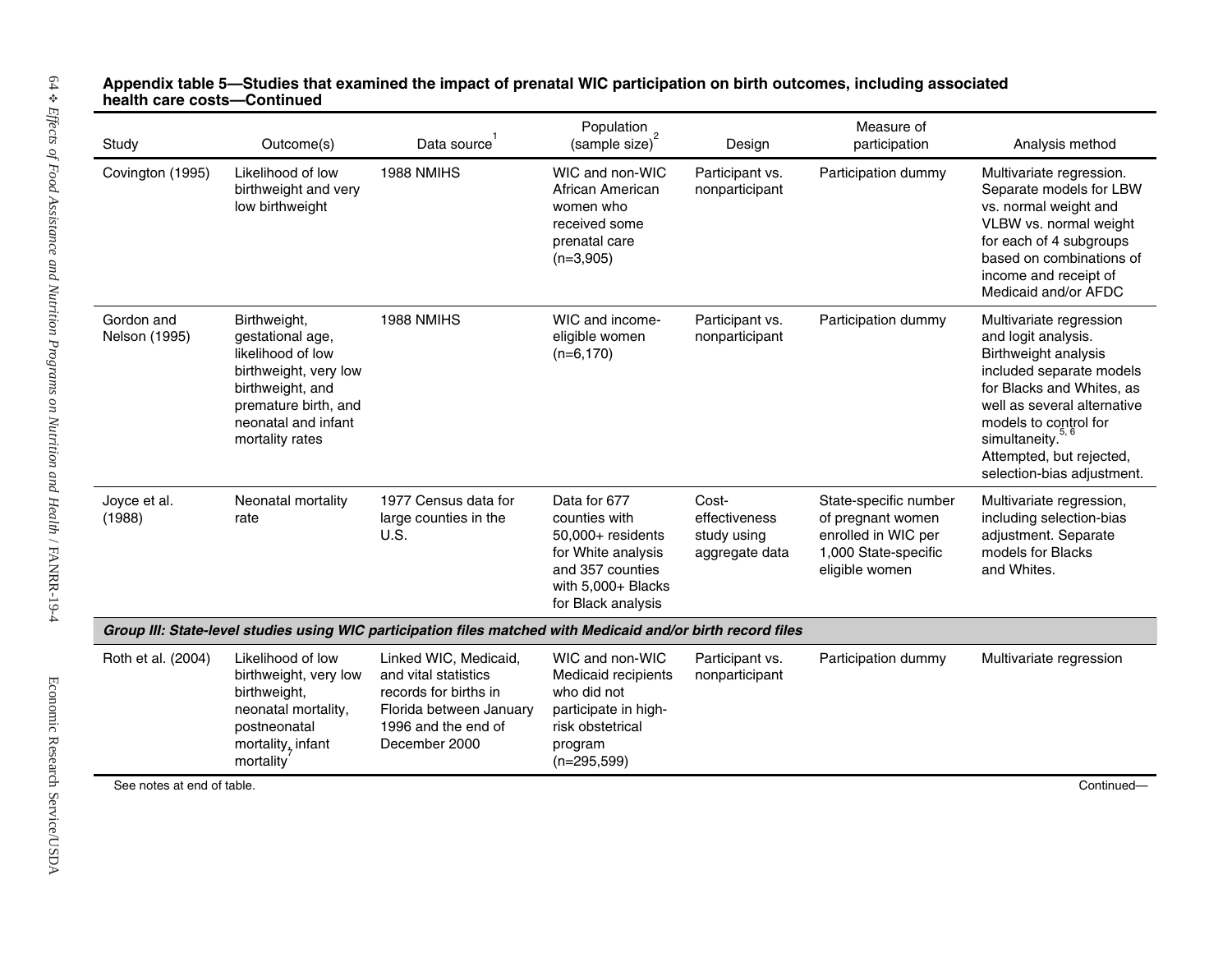| Study                         | Outcome(s)                                                                                                                                                           | Data source <sup>1</sup>                                                                                                                                 | Population<br>(sample size) <sup>2</sup>                                                                                            | Design                            | Measure of<br>participation                                                    | Analysis method                                                                                                                                                            |
|-------------------------------|----------------------------------------------------------------------------------------------------------------------------------------------------------------------|----------------------------------------------------------------------------------------------------------------------------------------------------------|-------------------------------------------------------------------------------------------------------------------------------------|-----------------------------------|--------------------------------------------------------------------------------|----------------------------------------------------------------------------------------------------------------------------------------------------------------------------|
| Gregory and<br>deJesus (2003) | Likelihood of low<br>birthweight, very low<br>birthweight,<br>neonatal mortality,<br>and infant mortality,<br>length of infants'<br>hospital stay,<br>Medicaid costs | Linked WIC, Medicaid,<br>birth and death record,<br>and hospital discharge<br>files for births in New<br>Jersey between May<br>1992 and December<br>1993 | WIC and non-WIC<br>Medicaid recipients<br>with live singleton<br>births $(n=19,614)$                                                | Participant vs.<br>nonparticipant | Participation dummy                                                            | Multivariate regression.<br>Separate models for<br><b>Blacks and non-Blacks</b>                                                                                            |
| Buescher and<br>Horton (2000) | Birthweight,<br>likelihood of low<br>birthweight and very<br>low birthweight,<br>Medicaid costs                                                                      | Linked WIC, Medicaid,<br>and birth record files for<br>1997 births in North<br>Carolina                                                                  | WIC and non-WIC<br>Medicaid recipients<br>who were enrolled<br>in prenatal care<br>and had live<br>singleton births<br>$(n=42,965)$ | Participant vs.<br>nonparticipant | Participation dummy                                                            | Multivariate regression,<br>including several<br>alternative models to<br>control for simultaneity <sup>8</sup>                                                            |
| Ahluwalia et al.<br>(1998)    | Likelihood of<br>low birthweight                                                                                                                                     | Linked WIC and birth<br>record files for 1992<br>births in Michigan                                                                                      | WIC and non-WIC<br>women with full-<br>term births<br>$(n=53,782)$                                                                  | Participant vs.<br>nonparticipant | Dose response:<br>Length of prenatal<br>WIC "exposure"                         | Multivariate regression                                                                                                                                                    |
| Buescher et al.<br>(1993)     | Likelihood of low<br>birthweight and very<br>low birthweight,<br>Medicaid costs                                                                                      | Linked WIC, Medicaid,<br>and birth record files<br>for 1988 births in<br>North Carolina                                                                  | WIC and non-WIC<br>Medicaid recipients<br>who were enrolled<br>in prenatal care<br>$(n=21,900)$                                     | Participant vs.<br>nonparticipant | Participation dummy<br>and dose-response:<br>Percentage of<br>gestation on WIC | Multivariate regression,<br>including attempt to<br>control for simultaneity <sup>10</sup>                                                                                 |
| Devaney and<br>Schirm (1993)  | Likelihood of<br>neonatal and infant<br>mortality                                                                                                                    | <b>FNS WIC/Medicaid</b><br>$(1987 - 88)$                                                                                                                 | WIC and non-WIC<br>Medicaid recipients<br>$(n=111,958)$                                                                             | Participant vs.<br>nonparticipant | Participation<br>dummy: Enrolled by 30<br>weeks gestation                      | Probit analysis                                                                                                                                                            |
| Devaney (1992)                | Likelihood of very<br>low birthweight                                                                                                                                | FNS WIC/Medicaid<br>$(1987 - 88)$                                                                                                                        | WIC and non-WIC<br>Medicaid recipients<br>$(n=111,958)$                                                                             | Participant vs.<br>nonparticipant | Participation dummy                                                            | Probit analysis, including<br>attempts to control for<br>simultaneity                                                                                                      |
| Devaney et al.<br>(1990/91)   | Birthweight,<br>gestational age,<br>likelihood of<br>premature birth, and<br>Medicaid costs                                                                          | FNS WIC/Medicaid<br>$(1987 - 88)$                                                                                                                        | WIC and non-WIC<br>Medicaid recipients<br>$(n=111,958)$                                                                             | Participant vs.<br>nonparticipant | Participation dummy                                                            | Multivariate regression<br>and probit analysis,<br>including attempt to<br>control for simultaneity. <sup>12</sup><br>Attempted but rejected<br>selection-bias adjustment. |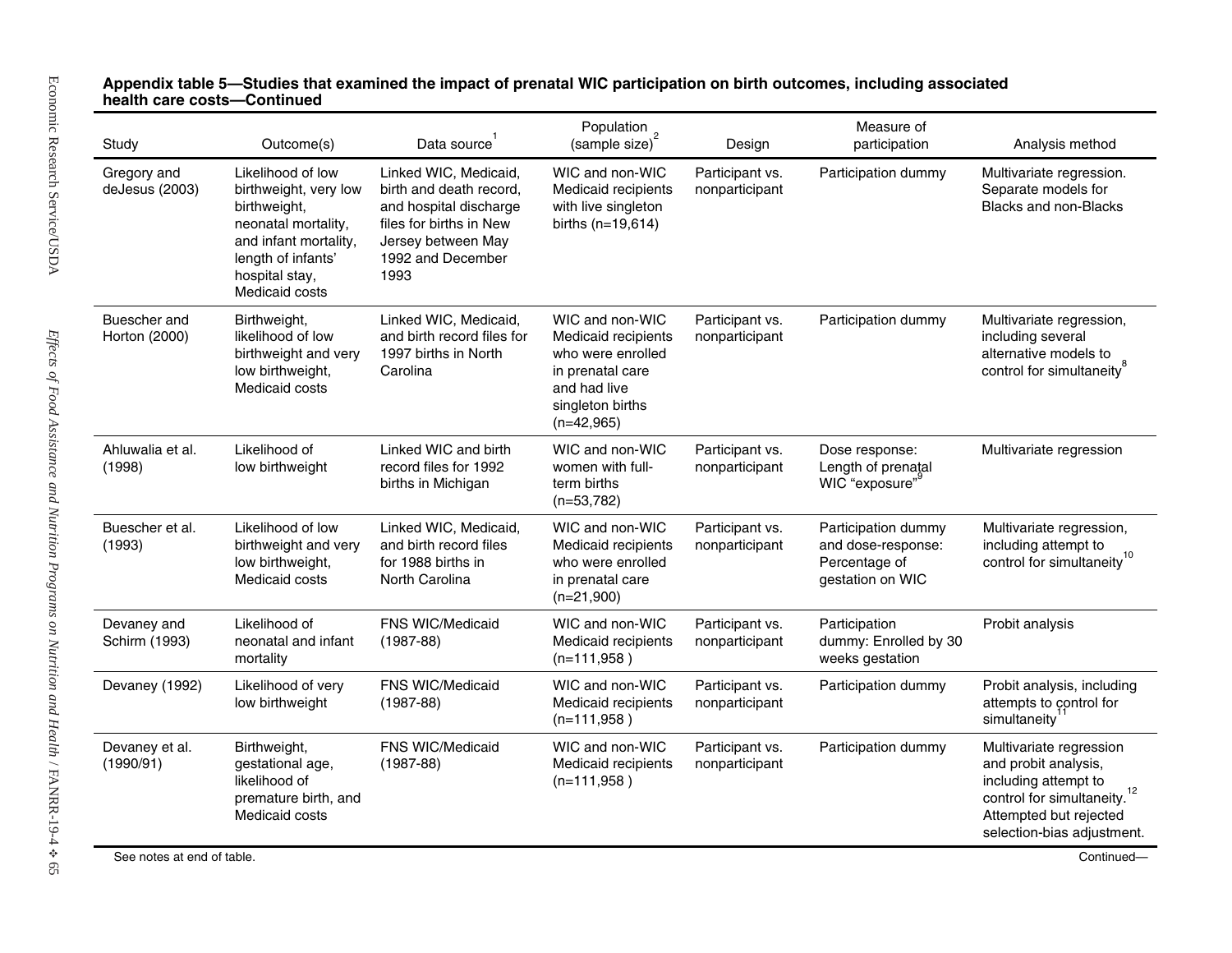| Study                    | Outcome(s)                                                                                                                                                                     | Data source <sup>1</sup>                                                                                                                                                                                    | Population<br>(sample size) <sup>2</sup>                                                                                                                                                               | Design                                                                                                                                      | Measure of<br>participation                                                                        | Analysis method         |
|--------------------------|--------------------------------------------------------------------------------------------------------------------------------------------------------------------------------|-------------------------------------------------------------------------------------------------------------------------------------------------------------------------------------------------------------|--------------------------------------------------------------------------------------------------------------------------------------------------------------------------------------------------------|---------------------------------------------------------------------------------------------------------------------------------------------|----------------------------------------------------------------------------------------------------|-------------------------|
| New York State<br>(1990) | Birthweight,<br>gestational age,<br>likelihood of low<br>birthweight, very low<br>birthweight, and<br>premature birth, and<br>Medicaid costs                                   | Linked WIC, birth<br>record, and hospital<br>discharge files for births<br>in New York State in the<br>last 6 months of 1988                                                                                | Singleton births to<br>WIC and non-WIC<br>women<br>$(n=132,994)$                                                                                                                                       | Participant vs.<br>nonparticipant<br>within 3 groups<br>defined on the<br>basis of<br>insurance<br>coverage<br>(Medicaid,<br>private, none) | Participation dummy                                                                                | Multivariate regression |
| Simpson (1988)           | Likelihood of<br>low birthweight                                                                                                                                               | Aggregate county-level<br>data for North Carolina,<br>including vital statistics,<br>demographic and<br>service infrastructure<br>characteristics, and<br>program penetration and<br>expenditures (1980-85) | Data for 75 (of 100)<br>counties, all of<br>which provided<br>WIC and other<br>prenatal care<br>services for all<br>county residents<br>(rather than sharing<br>responsibility with<br>another county) | Trends analysis<br>relating WIC<br>penetration over<br>time to birth<br>outcomes                                                            | Program "intensity"<br>variable based on<br>county-level WIC<br>expenditures                       | Multivariate regression |
| Stockbauer<br>(1987)     | Birthweight,<br>gestational age,<br>likelihood of low<br>birthweight, very low<br>birthweight,<br>premature birth,<br>small-for-<br>gestational-age, and<br>neonatal mortality | Linked WIC, birth and<br>death record files for<br>1982 births in Missouri                                                                                                                                  | Matched WIC and<br>non-WIC women<br>with singleton births<br>$(n=9,411 \text{ pairs})$                                                                                                                 | Participant vs.<br>matched control                                                                                                          | Participation dummy<br>and dose response:<br>Dollar value of<br>redeemed vouchers                  | Analysis of covariance  |
| Schramm (1986)           | Birthweight,<br>likelihood of low<br>birthweight,<br>neonatal mortality<br>rate, and Medicaid<br>costs                                                                         | Linked WIC, Medicaid,<br>birth record, hospital<br>care, and death record<br>files for 1982 births<br>in Missouri                                                                                           | WIC and non-WIC<br>Medicaid recipients<br>$(n=8,546)$                                                                                                                                                  | Participant vs.<br>nonparticipant                                                                                                           | Participation dummy<br>and dose response:<br>WIC food costs<br>adjusted for length<br>of pregnancy | Multivariate regression |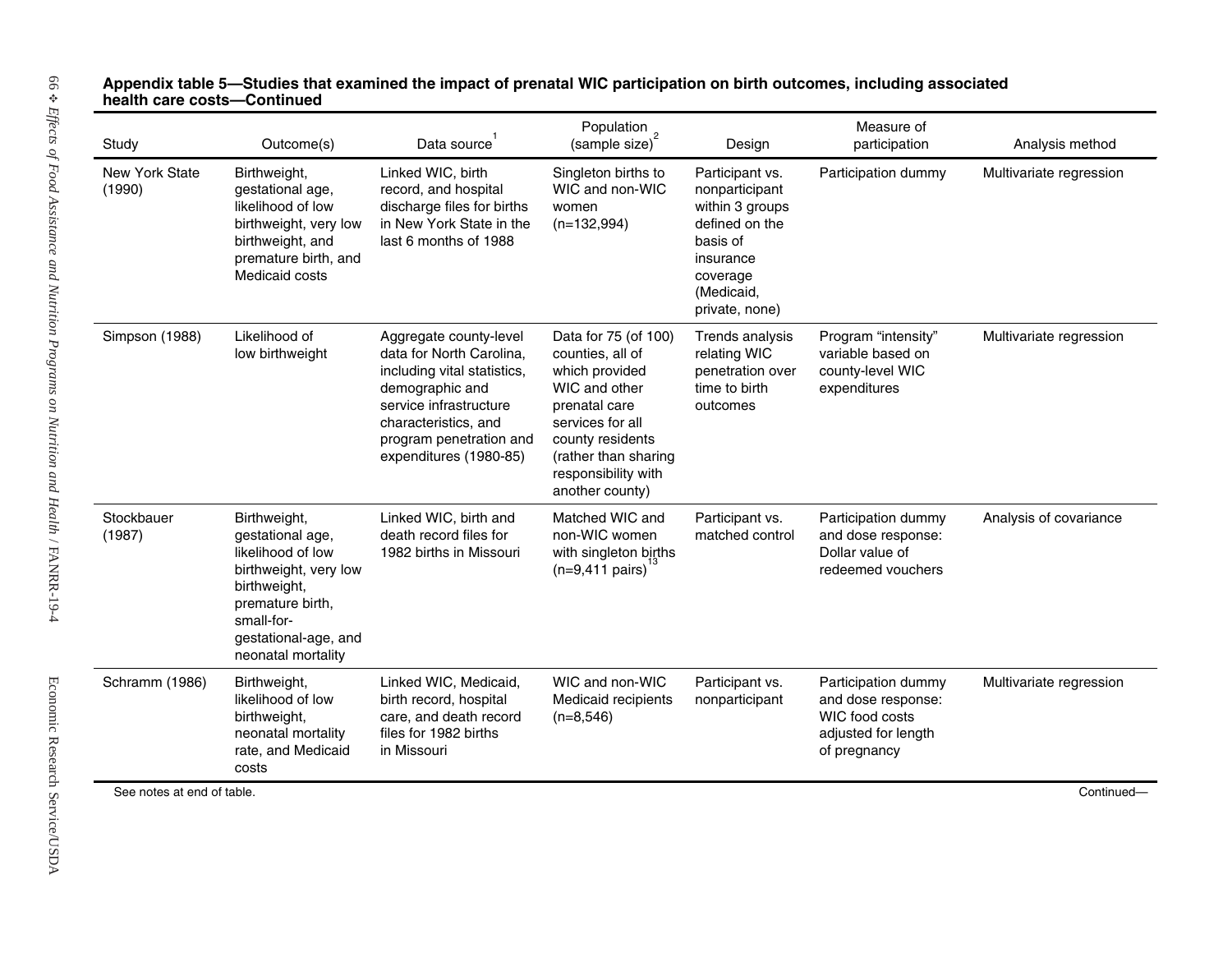### **5—Studies that examined the i mpact of prenatal WIC participation on birth outc omes, including associated health care costs—Continued**

| Study                          | Outcome(s)                                                                                                                                                        | Data source <sup>1</sup>                                                                                                                                    | Population<br>(sample size) <sup>2</sup>                                                                                | Design                                                                                                                                                                                      | Measure of<br>participation                                                                                              | Analysis method                                                                           |
|--------------------------------|-------------------------------------------------------------------------------------------------------------------------------------------------------------------|-------------------------------------------------------------------------------------------------------------------------------------------------------------|-------------------------------------------------------------------------------------------------------------------------|---------------------------------------------------------------------------------------------------------------------------------------------------------------------------------------------|--------------------------------------------------------------------------------------------------------------------------|-------------------------------------------------------------------------------------------|
| Stockbauer<br>(1986)           | Birthweight,<br>gestational age,<br>likelihood of low<br>birthweight, and<br>neonatal mortality<br>rate                                                           | Linked WIC, birth, and<br>death record files for<br>1980 births in Missouri                                                                                 | WIC and non-WIC<br>Missouri residents<br>with singleton births<br>(n=6,732 WIC;<br>sample for non-<br>WIC not reported) | Participants vs.<br>3 different<br>nonparticipant<br>groups:<br>(1) all non-WIC<br>births; (2) random<br>sample of non-<br>WIC births:<br>(3) matched<br>group of non-<br><b>WIC births</b> | Participation dummy<br>and dose-response:<br>Duration of participation<br>and dollar value of<br>redeemed WIC<br>coupons | Analysis of covariance.<br>Separate analyses for<br>White, non-White, and<br>total group. |
| Schramm (1985)                 | Birthweight,<br>likelihood of low<br>birthweight,<br>Medicaid costs                                                                                               | Linked WIC, Medicaid,<br>birth, and hospital care<br>records for 1980 births<br>in Missouri                                                                 | WIC and non-WIC<br>Medicaid recipients<br>$(n=7,628)$                                                                   | Participant vs.<br>nonparticipant                                                                                                                                                           | Participation dummy<br>and dose response:<br>WIC food costs<br>adjusted for length<br>of pregnancy                       | Analysis of covariance                                                                    |
| Kotelchuck,<br>et al. (1984)   | Birthweight, gesta-<br>tional age, likelihood<br>of low birthweight,<br>premature birth,<br>small-for-gestational-<br>age birth, and neo-<br>natal mortality rate | Linked WIC, birth,<br>and death records<br>for 1978 births in<br>Massachusetts                                                                              | Matched WIC and<br>non-WIC women<br>with singleton births<br>$(n=4, 126 \text{ pairs})$                                 | Participant vs.<br>matched control                                                                                                                                                          | Participation dummy<br>and dose response:<br>Months on WIC and<br>percent of pregnancy<br>on WIC                         | Bivariate comparisons                                                                     |
|                                | <b>Group IV: Other State and local studies</b>                                                                                                                    |                                                                                                                                                             |                                                                                                                         |                                                                                                                                                                                             |                                                                                                                          |                                                                                           |
| Reichman and<br>Teitler (2003) | Birthweight,<br>likelihood of low<br>birthweight                                                                                                                  | Standardized data<br>collected for women<br>enrolled in New Jersey's<br>HealthStart program for<br>pregnant Medicaid<br>recipients between 1988<br>and 1996 | All WIC and non-<br><b>WIC HealthStart</b><br>participants who<br>had a live singleton<br>birth (n=90,117)              | Participant vs.<br>nonparticipant                                                                                                                                                           | Participation dummy                                                                                                      | Multivariate regression,<br>including attempt to control<br>for simultaneity              |
| Brown et al.<br>(1996)         | Birthweight,<br>likelihood of low<br>birthweight, and<br>infant mortality rate                                                                                    | Medical records, birth, and<br>death certificates for<br>births in 1 Indiana hospi-<br>tal between January<br>1988 and June 1989                            | Non-Hispanic<br>women who deliv-<br>ered at the area's<br>primary hospital for<br>the "underserved"<br>$(n=4,707)$      | Participant vs.<br>nonparticipant                                                                                                                                                           | Participation dummy                                                                                                      | Multivariate regression                                                                   |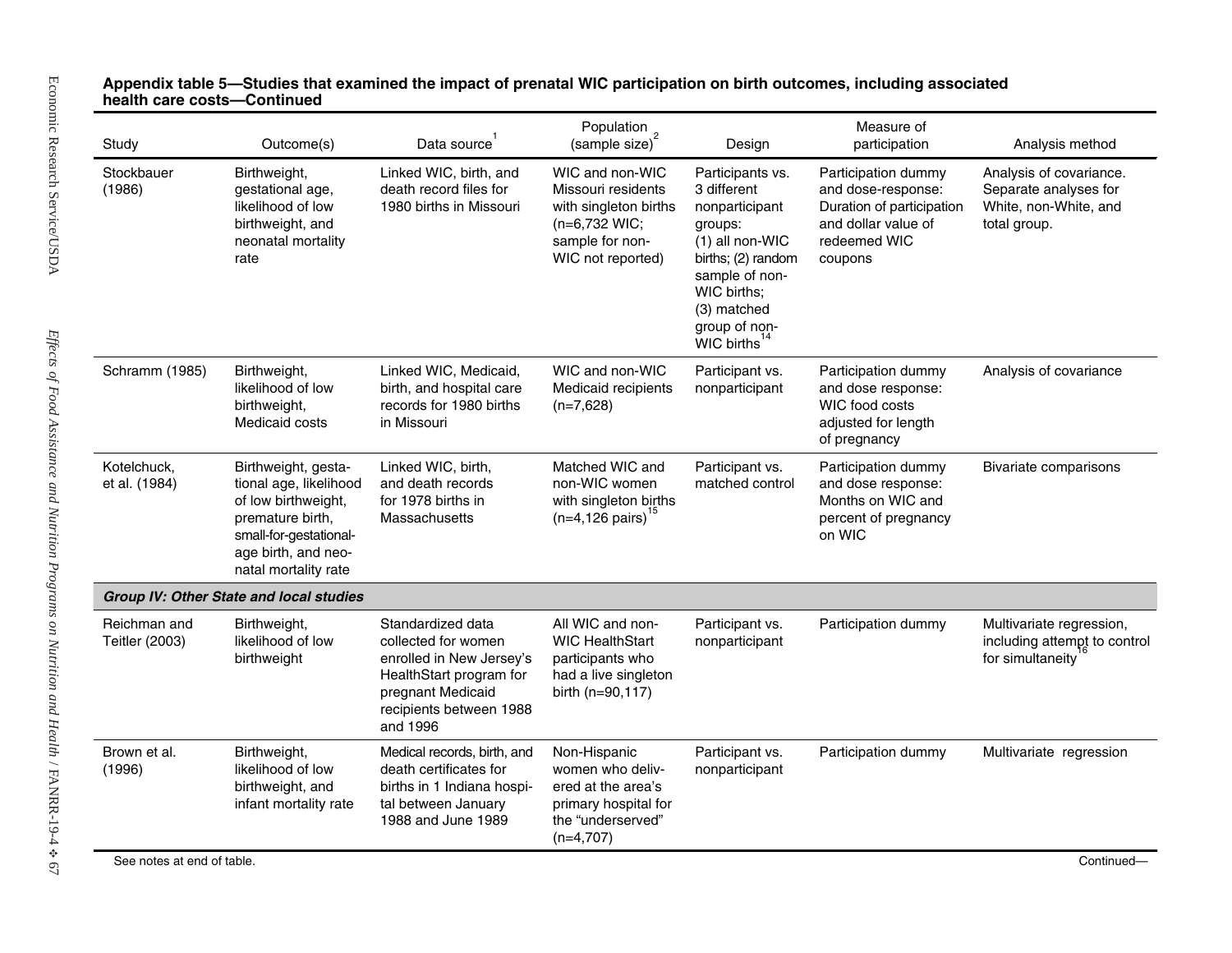| Study                         | Outcome(s)  | Data source <sup>1</sup>                                                                                                   | Population<br>(sample size) <sup>2</sup>                                                                                                                                                                                             | Design                               | Measure of<br>participation                                                                             | Analysis method          |
|-------------------------------|-------------|----------------------------------------------------------------------------------------------------------------------------|--------------------------------------------------------------------------------------------------------------------------------------------------------------------------------------------------------------------------------------|--------------------------------------|---------------------------------------------------------------------------------------------------------|--------------------------|
| Mays-Scott<br>(1991)          | Birthweight | WIC records in 1 county<br>health department in<br>Texas (1987-89)                                                         | <b>Prenatal WIC</b><br>participants who<br>were $\leq$ 17 years and<br>had at least 1<br>previous pregnancy<br>$(n=217)$                                                                                                             | Participants,<br>before<br>vs. after | Dose response:<br>Number of months<br>enrolled, nutrition<br>education contacts,<br>and voucher pickups | Analysis of variance     |
| Collins et al.<br>(1985)      | Birthweight | Primary data collection<br>in public health<br>department clinics in 6<br>Alabama counties<br>$(1980 - 81)$                | WIC and non-WIC<br>pregnant women<br>$(n=519)$                                                                                                                                                                                       | Participant vs.<br>nonparticipant    | Participation dummy                                                                                     | <b>Bivariate t-tests</b> |
| Metcoff et al.<br>(1985)      | Birthweight | Primary data<br>collection at a prenatal<br>clinic in 1 hospital in<br>Oklahoma (1983-84)                                  | Income-eligible<br>pregnant women<br>selected at mid-<br>pregnancy based<br>on predicted<br>birthweight; roughly<br>equivalent numbers<br>were predicted to<br>have average-size<br>babies vs. small or<br>large babies<br>$(n=410)$ | Randomized<br>experiment             | Participation dummy                                                                                     | Multivariate regression  |
| Heimendinger et<br>al. (1984) | Birthweight | WIC and medical<br>records in 3 WIC clinics<br>and 4 non-WIC clinics in<br>the same Boston<br>neighborhoods<br>$(1979-81)$ | <b>WIC and Medicaid-</b><br>eligible infants and<br>toddlers up to 20<br>months of age with<br>at least 2 height<br>and weight<br>measurements <sup>17</sup><br>$(n=1,907)$                                                          | Participant vs.<br>nonparticipant    | Participation dummy<br>based on mother's<br>participation in WIC<br>during pregnancy                    | Multivariate regression  |
| See notes at end of table.    |             |                                                                                                                            |                                                                                                                                                                                                                                      |                                      |                                                                                                         |                          |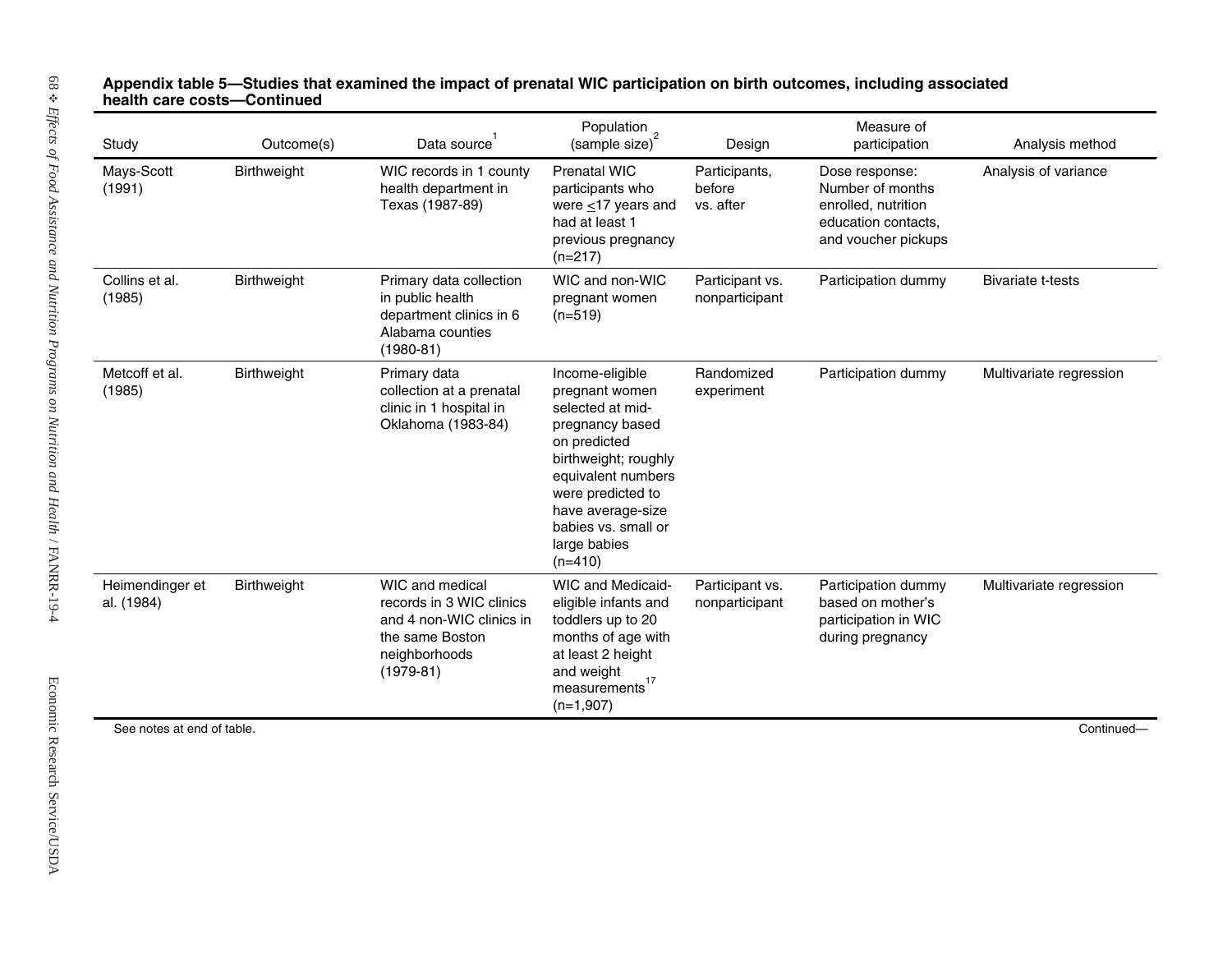| Kennedy and<br>Birthweight,<br>Kotelchuck (1984)<br>gestational age,<br>likelihood of low<br>birthweight and<br>small-for-<br>$(1973-78)$<br>gestational-age<br>birth, and fetal<br>death rate<br>Bailey et al.<br>Birthweight<br>(1983)<br>Paige (1983)<br>Medicaid costs,<br>health care<br>utilization | WIC and medical<br>records in WIC sites and<br>non-WIC health facilities<br>in 4 geographic areas of<br>Massachusetts<br>(Reanalysis of data from<br>Kennedy et al., 1982)<br>Primary data collection<br>at 1 WIC site and 1 non-<br>WIC site in Florida<br>(Dates not reported)<br>Medicaid records in 4 | Matched WIC and<br>non-WIC pairs of<br>pregnant women<br>$(n=418 \text{ pairs})$<br>WIC and income-<br>eligible nonpartici-<br>pants who were 30<br>weeks pregnant at<br>time of recruitment<br>and receiving<br>identical prenatal<br>care $(n=101)$ | Participant vs.<br>matched control<br>Participant vs.<br>nonparticipant | Participation dummy<br>and dose response:<br>Number of months<br>vouchers received<br>Participation dummy | Bivariate comparisons<br>Multivariate regression                           |
|-----------------------------------------------------------------------------------------------------------------------------------------------------------------------------------------------------------------------------------------------------------------------------------------------------------|-----------------------------------------------------------------------------------------------------------------------------------------------------------------------------------------------------------------------------------------------------------------------------------------------------------|-------------------------------------------------------------------------------------------------------------------------------------------------------------------------------------------------------------------------------------------------------|-------------------------------------------------------------------------|-----------------------------------------------------------------------------------------------------------|----------------------------------------------------------------------------|
|                                                                                                                                                                                                                                                                                                           |                                                                                                                                                                                                                                                                                                           |                                                                                                                                                                                                                                                       |                                                                         |                                                                                                           |                                                                            |
|                                                                                                                                                                                                                                                                                                           |                                                                                                                                                                                                                                                                                                           |                                                                                                                                                                                                                                                       |                                                                         |                                                                                                           |                                                                            |
| $(1979-80)$                                                                                                                                                                                                                                                                                               | counties in Maryland, 2<br>in which WIC was<br>available and 2 in which<br>WIC was not available                                                                                                                                                                                                          | WIC and income-<br>eligible non-WIC<br>women who were<br>on Medicaid for at<br>least 16 weeks<br>during pregnancy<br>$(n=114)$                                                                                                                        | Participant vs.<br>nonparticipant                                       | N/A                                                                                                       | Comparisons of means<br>and proportions (no<br>statistical tests reported) |
| Kennedy,<br>Birthweight,<br>likelihood of low<br>et al. (1982)<br>birthweight<br>$(1973-78)$                                                                                                                                                                                                              | WIC and medical<br>records in WIC<br>sites and non-WIC<br>health facilities in<br>4 geographic areas<br>of Massachusetts                                                                                                                                                                                  | WIC and WIC-<br>eligible women<br>$(n=1,297)$                                                                                                                                                                                                         | Participant vs.<br>nonparticipant                                       | Participation dummy<br>and dose response:<br>Number of vouchers<br>received, months<br>on WIC             | Multivariate regression                                                    |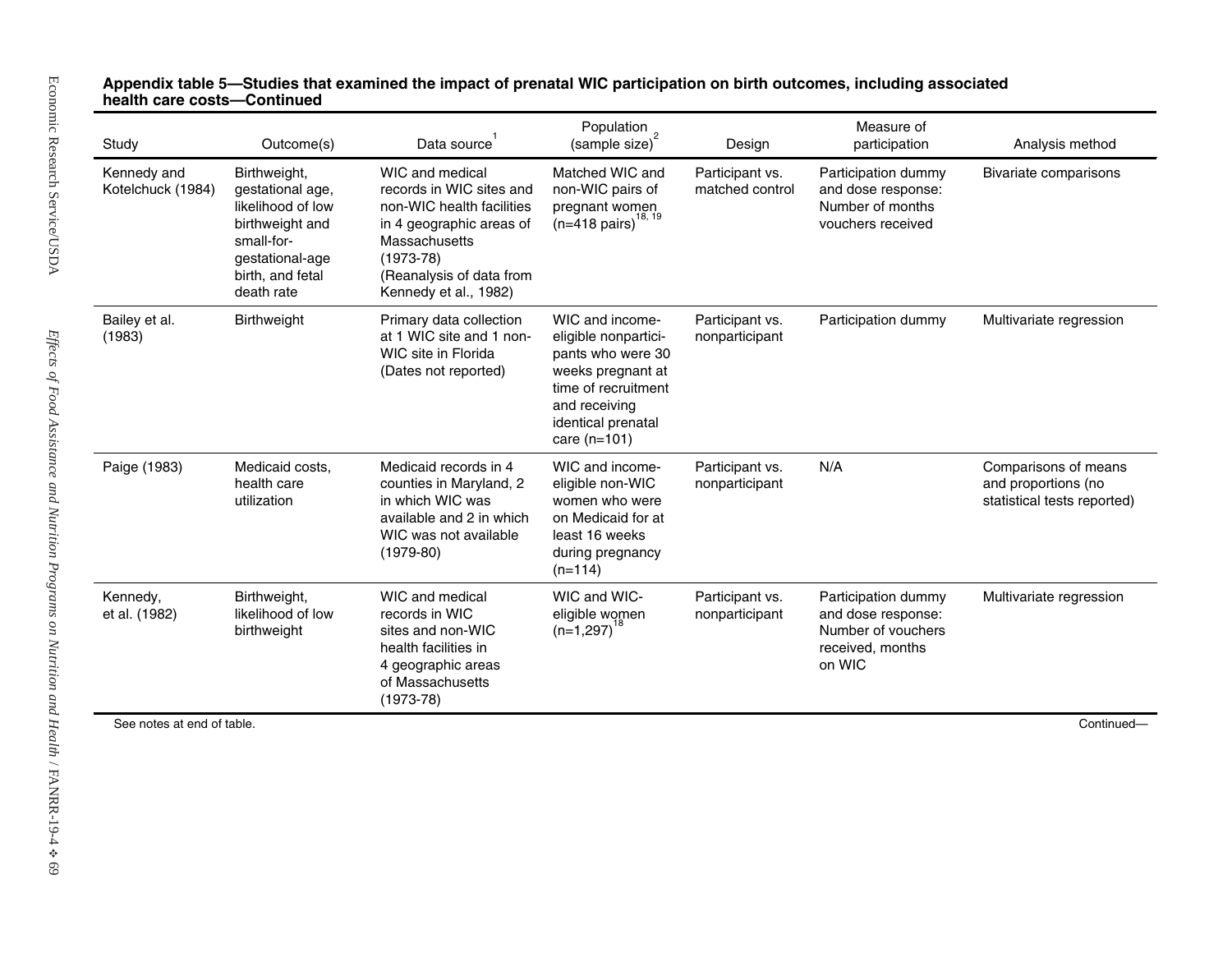#### **5—Studies that examined the i mpact of prenatal WIC participation on birth outc omes, including associated health care costs—Continued**

| Study                                | Outcome(s)                                                             | Data source <sup>1</sup>                                                                                                                                                                               | Population<br>(sample size) <sup>2</sup>                      | Design                                                | Measure of<br>participation | Analysis method         |
|--------------------------------------|------------------------------------------------------------------------|--------------------------------------------------------------------------------------------------------------------------------------------------------------------------------------------------------|---------------------------------------------------------------|-------------------------------------------------------|-----------------------------|-------------------------|
| Silverman (1982)                     | Birthweight,<br>likelihood of low<br>birthweight                       | Medical records for<br>random sample of<br>women enrolled in<br>Maternity and Infant<br>Care Project (MIC) in<br>Allegheny County, PA,<br>before (1971-74) and<br>after (1974-77) initiation<br>of WIC | WIC and income-<br>eligible<br>nonparticipants<br>$(n=2,514)$ | Participants,<br>before vs. after,<br>separate groups | Participation dummy         | Multivariate regression |
| Notes: $N/A = Not$ applicable.       |                                                                        |                                                                                                                                                                                                        |                                                               |                                                       |                             |                         |
| $1$ Data sources:                    |                                                                        |                                                                                                                                                                                                        |                                                               |                                                       |                             |                         |
|                                      | FNS WIC/Medicaid = FNS' WIC/Medicaid database.                         |                                                                                                                                                                                                        |                                                               |                                                       |                             |                         |
|                                      | NLSY = National Longitudinal Survey of Youth.                          |                                                                                                                                                                                                        |                                                               |                                                       |                             |                         |
|                                      | NMIHS = National Maternal and Infant Health Survey.                    |                                                                                                                                                                                                        |                                                               |                                                       |                             |                         |
|                                      |                                                                        | Unless the description of the study sample indicates that a comparison group was limited to nonparticipants who were income-eligible for WIC or known to be Medicaid participants, all                 |                                                               |                                                       |                             |                         |
|                                      |                                                                        | income levels were included in the comparison group. Income was generally controlled for in the analysis if the information was available.                                                             |                                                               |                                                       |                             |                         |
|                                      |                                                                        | Maximum analysis sample; sample varies by outcome. Birth outcome data were available for only about 75 percent of women in the study.                                                                  |                                                               |                                                       |                             |                         |
|                                      |                                                                        | Intrauterine growth retardation defined as fetal growth ratio of less than 85 percent (observed birthweight at gestational age by mean for gestational age of sex-specific fetal growth                |                                                               |                                                       |                             |                         |
|                                      |                                                                        | distribution). Heavy preemie defined as birthweight of 2,500 gm or more and gestation of less than 37 weeks. (Authors report that mortality rate for heavy preemies may be twice that of               |                                                               |                                                       |                             |                         |
| normal birthweight infants).         |                                                                        |                                                                                                                                                                                                        |                                                               |                                                       |                             |                         |
|                                      |                                                                        |                                                                                                                                                                                                        |                                                               |                                                       |                             |                         |
|                                      |                                                                        | Used three alternative definitions of WIC participation to control for simultaneity in analyses of impacts on birthweight and gestational age: (1) during first 8 months; (2) during first 7           |                                                               |                                                       |                             |                         |
|                                      |                                                                        | months; (3) during first 6 months. Also estimated model for birthweight that controlled for gestational age.                                                                                           |                                                               |                                                       |                             |                         |
|                                      |                                                                        | For all outcomes, estimated basic model as well as separate models for four different cohorts defined by length of gestation thresholds: 28 weeks, 32 weeks, 36 weeks, and 40 weeks.                   |                                                               |                                                       |                             |                         |
|                                      |                                                                        | Authors also examined impacts on birth defects, C-section, and complications during pregnancy and delivery. No significant differences were noted for birth defects or complications during            |                                                               |                                                       |                             |                         |
|                                      |                                                                        | pregnancy and delivery. The rate of C-section was significantly greater for WIC participants.                                                                                                          |                                                               |                                                       |                             |                         |
|                                      |                                                                        | Alternative models included (1) women who enrolled in WIC after 33 weeks gestation included in the nonparticipant group, (2) three separate cohorts, based on gestational age (29, 33,                 |                                                               |                                                       |                             |                         |
|                                      | and 37 weeks), and (3) gestational age as a control variable.          |                                                                                                                                                                                                        |                                                               |                                                       |                             |                         |
|                                      |                                                                        | Exposure for women who did participate in WIC was considered high = enrolled before 12 weeks gestation, medium = enrolled at 12-20 weeks gestation, and low = enrolled at 21-37                        |                                                               |                                                       |                             |                         |
| weeks gestation.                     |                                                                        |                                                                                                                                                                                                        |                                                               |                                                       |                             |                         |
|                                      |                                                                        | In addition to basic model, estimated alternative model that included women who enrolled in WIC at 36 weeks gestation or later in the nonparticipant group.                                            |                                                               |                                                       |                             |                         |
|                                      |                                                                        | Alternative models defined WIC participants as those who enrolled in WIC (1) before 32 weeks gestation and (2) by 30 weeks gestation.                                                                  |                                                               |                                                       |                             |                         |
|                                      |                                                                        | Estimated two alternative models: (1) basic model with addition of control for first-trimester WIC participation and gestational age, (2) basic model with WIC participants who enrolled after         |                                                               |                                                       |                             |                         |
| 36 weeks considered nonparticipants. |                                                                        |                                                                                                                                                                                                        |                                                               |                                                       |                             |                         |
|                                      |                                                                        | Pairs matched on age, race, education, gravidity, number of births this pregnancy, and marital status.                                                                                                 |                                                               |                                                       |                             |                         |
|                                      |                                                                        | .<br>Pairs matched on age, race, education, number births this pregnancy, smoking during pregnancy, and pre-pregnancy weight.                                                                          |                                                               |                                                       |                             |                         |
|                                      |                                                                        | Pairs matched within catchment area on age, race, parity, education, and marital status.                                                                                                               |                                                               |                                                       |                             |                         |
|                                      |                                                                        | Included separate model to control for gestational-age bias, but sample was restricted based on initiation of prenatal care (1st or 2 <sup>nd</sup> trimester) rather than timing of WIC enrollment.   |                                                               |                                                       |                             |                         |
|                                      |                                                                        | The main focus of study was impact of WIC on children's growth; however, the authors compared birthweights of subjects whose mothers were and were not in WIC.                                         |                                                               |                                                       |                             |                         |
|                                      |                                                                        |                                                                                                                                                                                                        |                                                               |                                                       |                             |                         |
|                                      | health care facilities in same neighborhood but never enrolled in WIC. | 18 The main reces of one of the monparticipant group were wait-listed for WIC during their pregnancy, enrolled in WIC postpartum, or women who received prenatal care at non-WIC                       |                                                               |                                                       |                             |                         |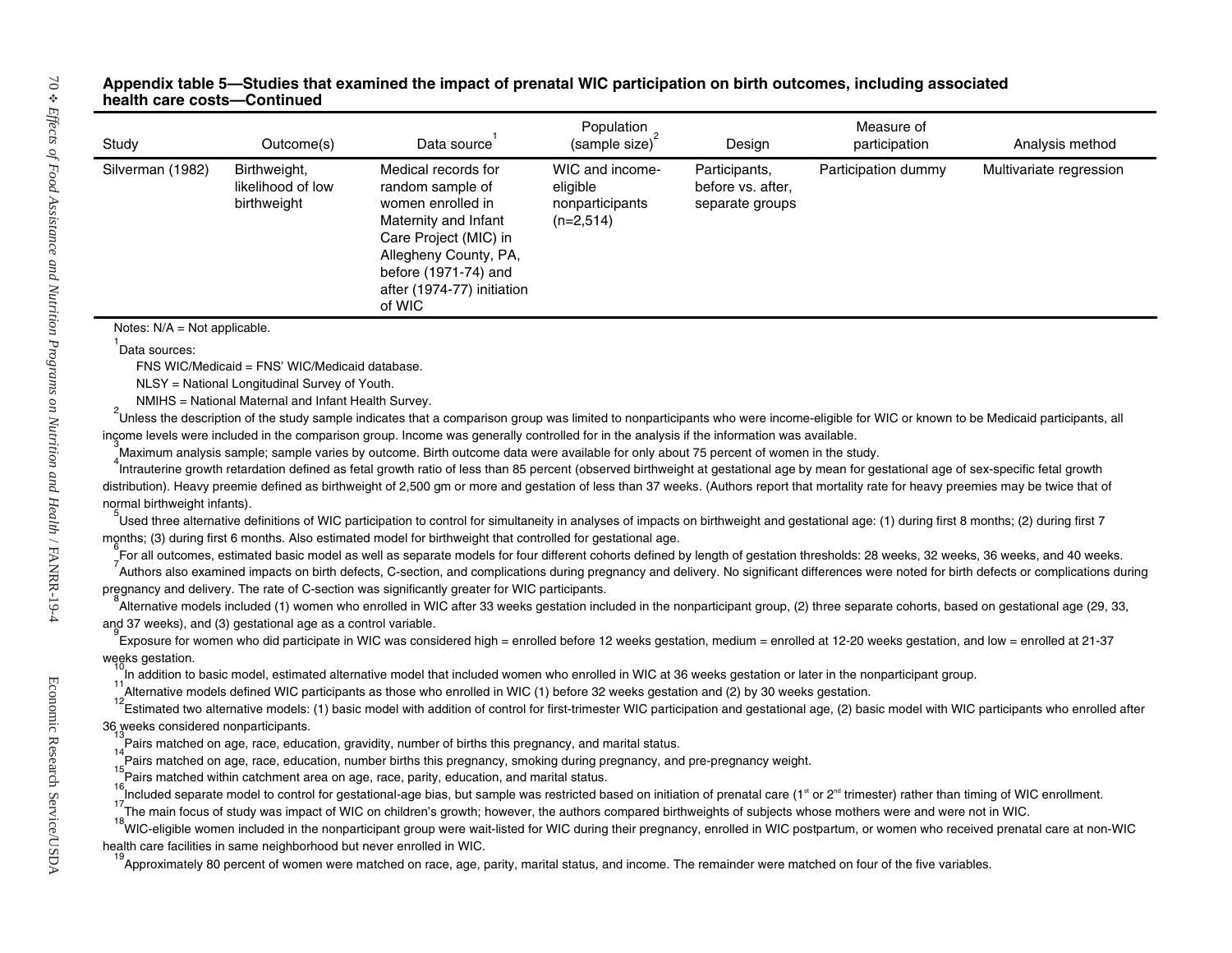| Study                                | Outcome(s)                                       | Data source                                                                             | Population<br>(sample size) <sup>2</sup>                                                                                                                                                                                                                                          | Design                            | Measure of<br>participation                                                           | Analysis method                                                                                                      |
|--------------------------------------|--------------------------------------------------|-----------------------------------------------------------------------------------------|-----------------------------------------------------------------------------------------------------------------------------------------------------------------------------------------------------------------------------------------------------------------------------------|-----------------------------------|---------------------------------------------------------------------------------------|----------------------------------------------------------------------------------------------------------------------|
| <b>Group I: National evaluations</b> |                                                  |                                                                                         |                                                                                                                                                                                                                                                                                   |                                   |                                                                                       |                                                                                                                      |
| Rush et al.<br>(1988c) (NWE)         | Breastfeeding<br>initiation and<br>duration      | Primary data collection<br>in 174 WIC sites and 55<br>prenatal clinics<br>$(1983 - 84)$ | Random sample of<br>infants and children<br>of women included<br>in the longitudinal<br>study of women<br>(see Rush et al.,<br>1988d below)<br>$(n=2,370)$                                                                                                                        | Participant vs.<br>nonparticipant | Participation dummy<br>based on age of<br>inception into WIC,<br>including prenatally | Multivariate regression                                                                                              |
| Rush et al.<br>(1988d) (NWE)         | Breastfeeding<br>intention and<br>initiation     | Primary data collection<br>in 174 WIC sites and 55<br>prenatal clinics<br>$(1983 - 84)$ | Nationally<br>representative<br>sample of pregnant<br><b>WIC</b> participants<br>and comparison<br>group receiving<br>prenatal care in<br>surrounding public<br>health clinics or<br>hospitals (n=3,935)                                                                          | Participant vs.<br>nonparticipant | Participation dummy                                                                   | Multivariate regression                                                                                              |
|                                      | Group II: Secondary analysis of national surveys |                                                                                         |                                                                                                                                                                                                                                                                                   |                                   |                                                                                       |                                                                                                                      |
| Chatterji et al.<br>(2002)           | Breastfeeding<br>initiation and<br>duration      | 1989-95 NLSY                                                                            | (1) NLSY children<br>born between 1990<br>and 1995 (n=1,282)<br>(2) Low-income<br>NLSY children born<br>between 1991 and<br>1995 (n=517)<br>(3) NLSY children<br>born between 1989<br>and 1995, with at<br>least one other<br>sibling born during<br>the same period<br>$(n=970)$ | Participant vs.<br>nonparticipant | Participation dummy                                                                   | (1) (2) Multivariate<br>regression, including<br>attempt to control for<br>selection bias<br>(3) Fixed-effects model |
|                                      | See notes at end of table.                       |                                                                                         |                                                                                                                                                                                                                                                                                   |                                   |                                                                                       | Continued-                                                                                                           |

### **mpact of the WIC progr a m on breastfeeding**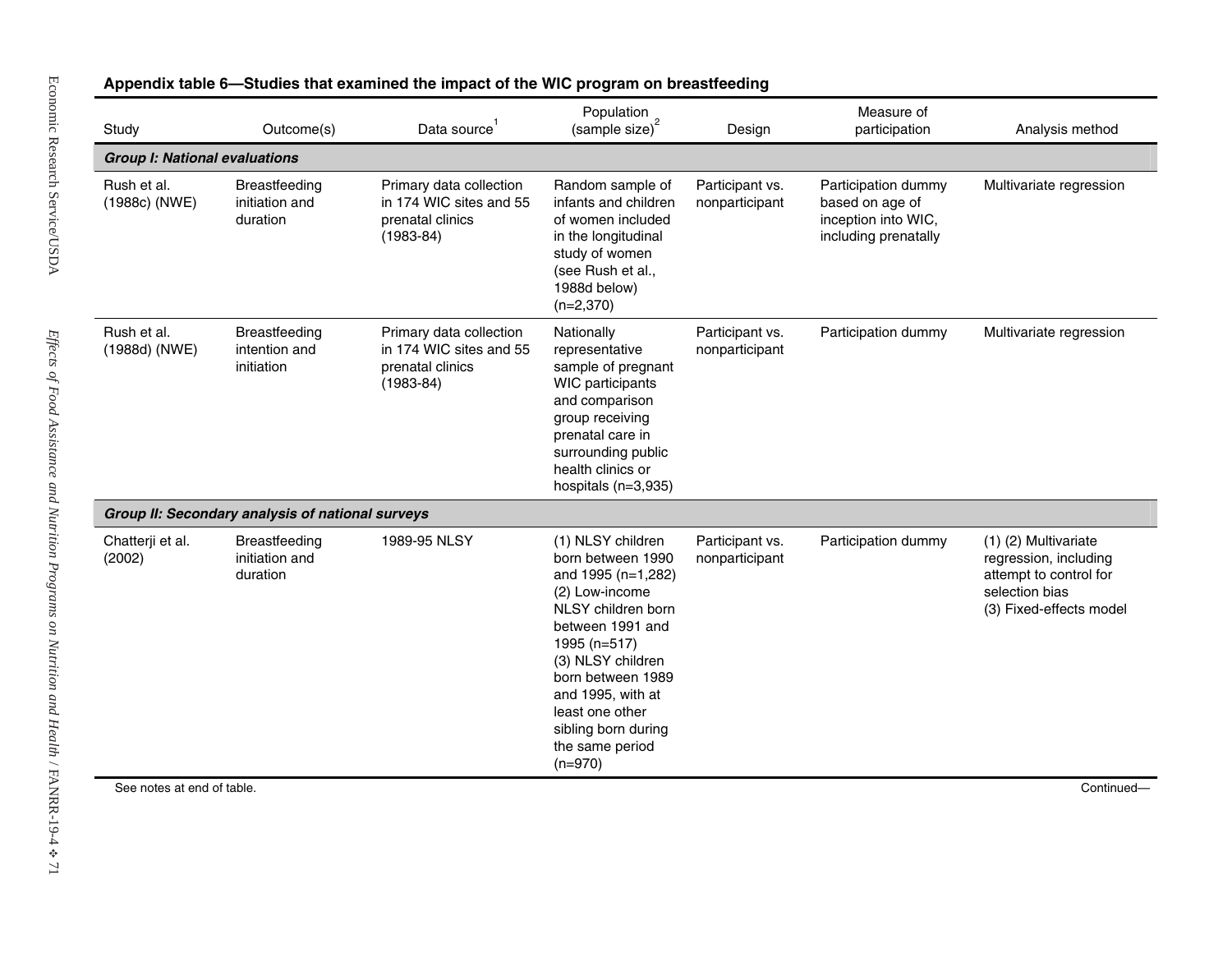| Study                                     | Outcome(s)                                  | Data source                                                                                             | Population<br>(sample size) <sup>2</sup>                                                                                                                                                    | Design                                                                                                                                                              | Measure of<br>participation                                            | Analysis method                                      |
|-------------------------------------------|---------------------------------------------|---------------------------------------------------------------------------------------------------------|---------------------------------------------------------------------------------------------------------------------------------------------------------------------------------------------|---------------------------------------------------------------------------------------------------------------------------------------------------------------------|------------------------------------------------------------------------|------------------------------------------------------|
| Balcazar et al.<br>(1995)                 | Breastfeeding<br>intention                  | 1988 NMIHS live births                                                                                  | Mexican-American<br>and non-Hispanic<br>White women who<br>were not undecided<br>about infant feeding<br>plans prior to the<br>infant's birth<br>$(n=4,089)$                                | Participant vs.<br>nonparticipant                                                                                                                                   | Participation dummy                                                    | Multivariate regression                              |
| GAO (1993)                                | Breastfeeding<br>initiation                 | 1989-92 RLMS                                                                                            | Nationally<br>representative<br>sample of mothers<br>of 6-month-old<br>babies. Analysis<br>included all<br>respondents with<br>complete data for<br>questions of<br>interest $(n=79,428)^3$ | Prenatal<br>participants vs.<br>nonparticipants<br>and postpartum-<br>only participants                                                                             | Participation dummy                                                    | Multivariate regression                              |
| Schwartz et al.<br>(1992)                 | Breastfeeding<br>initiation and<br>duration | 1988 NMIHS                                                                                              | WIC participants<br>and income-eligible<br>nonparticipants<br>$(n=6,170)$                                                                                                                   | Participants who<br>received advice<br>to breastfeed<br>compared with<br>participants who<br>did not receive<br>advice and to<br>income-eligible<br>nonparticipants | Participation dummy<br>and advice dummy                                | 3-stage regression with<br>selection-bias adjustment |
| Ryan et al. (1991)                        | Breastfeeding<br>initiation and<br>duration | 1984 and 1989 RLMS                                                                                      | Respondents in<br>1984 and 1989<br>$(n=120, 334)$                                                                                                                                           | Participant vs.<br>nonparticipant                                                                                                                                   | Participation dummy                                                    | Multivariate regression                              |
| <b>Group III: State and local studies</b> |                                             |                                                                                                         |                                                                                                                                                                                             |                                                                                                                                                                     |                                                                        |                                                      |
| <b>Tuttle and Dewey</b><br>(1994)         | Breastfeeding<br>initiation                 | Primary data collection<br>in WIC clinics and<br>neighborhoods in<br>1 northern California<br>community | Hmong and<br>Vietnamese WIC<br>participants whose<br>youngest child was<br>less than 1 year<br>$(n=122)$                                                                                    | Participant vs.<br>nonparticipant                                                                                                                                   | Dose response:<br>Number of times<br>previously participated<br>in WIC | Multivariate regression                              |

## Appendix table 6-Studies that examined the impact of the WIC program on breastfeeding-Continued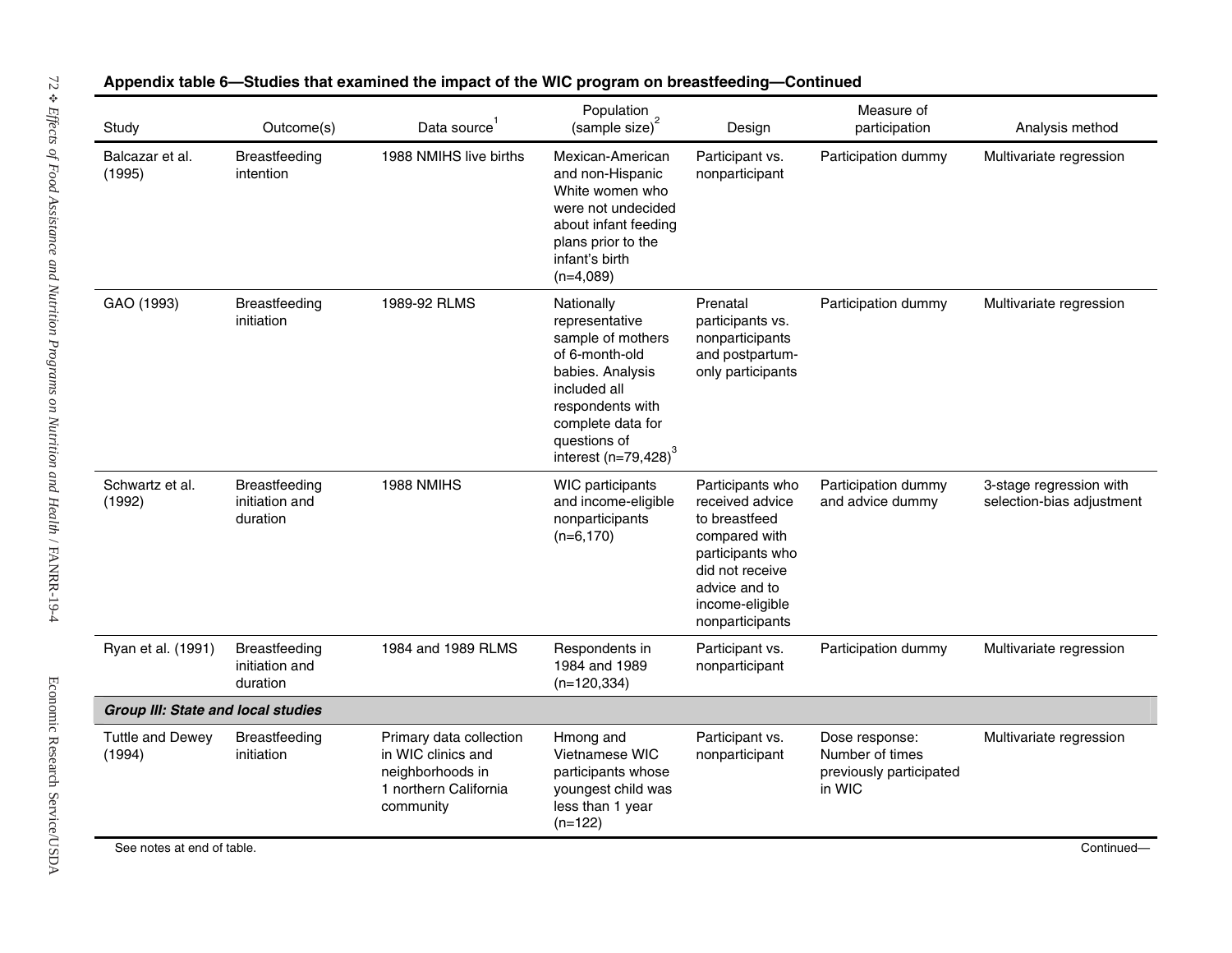#### **6—Studies that examined the i mpact of the WIC program on breastfeeding—Continued**

| Study                     | Outcome(s)                                                                                                                                        | Data source <sup>1</sup>                                                                                                                                                                            | Population<br>(sample size) <sup>2</sup>                                                                         | Design                            | Measure of<br>participation | Analysis method                                                                |
|---------------------------|---------------------------------------------------------------------------------------------------------------------------------------------------|-----------------------------------------------------------------------------------------------------------------------------------------------------------------------------------------------------|------------------------------------------------------------------------------------------------------------------|-----------------------------------|-----------------------------|--------------------------------------------------------------------------------|
| Burstein et al.<br>(1991) | Breastfeeding<br>initiation and<br>duration                                                                                                       | Primary data collection<br>in Florida and North<br>Carolina (1990-91)                                                                                                                               | Random sample<br>of WIC and<br>income-eligible<br>infants (6 months<br>old) stratified by<br>birthweight (n=807) | Participant vs.<br>nonparticipant | Participation dummy         | Multivariate regression,<br>including attempt to<br>control for selection bias |
| Data sources:             | NLSY = National Longitudinal Survey of Youth.<br>NMIHS = National Maternal and Infant Health Survey.<br>RLMS = Ross Laboratories Mother's Survey. | <sup>2</sup> Unless the description of the study sample indicates that a comparison group was limited to nonparticipants who were income eligible for WIC or known to be Medicaid participants, all |                                                                                                                  |                                   |                             |                                                                                |
|                           | income levels were included in the comparison group.                                                                                              | Overall response rate for survey was approximately 50 percent. After excluding cases with incomplete data, analysis sample comprised only 34 percent of the initial survey sample.                  |                                                                                                                  |                                   |                             |                                                                                |
|                           |                                                                                                                                                   |                                                                                                                                                                                                     |                                                                                                                  |                                   |                             |                                                                                |
|                           |                                                                                                                                                   |                                                                                                                                                                                                     |                                                                                                                  |                                   |                             |                                                                                |
|                           |                                                                                                                                                   |                                                                                                                                                                                                     |                                                                                                                  |                                   |                             |                                                                                |
|                           |                                                                                                                                                   |                                                                                                                                                                                                     |                                                                                                                  |                                   |                             |                                                                                |
|                           |                                                                                                                                                   |                                                                                                                                                                                                     |                                                                                                                  |                                   |                             |                                                                                |
|                           |                                                                                                                                                   |                                                                                                                                                                                                     |                                                                                                                  |                                   |                             |                                                                                |
|                           |                                                                                                                                                   |                                                                                                                                                                                                     |                                                                                                                  |                                   |                             |                                                                                |
|                           |                                                                                                                                                   |                                                                                                                                                                                                     |                                                                                                                  |                                   |                             |                                                                                |
|                           |                                                                                                                                                   |                                                                                                                                                                                                     |                                                                                                                  |                                   |                             |                                                                                |
|                           |                                                                                                                                                   |                                                                                                                                                                                                     |                                                                                                                  |                                   |                             |                                                                                |
|                           |                                                                                                                                                   |                                                                                                                                                                                                     |                                                                                                                  |                                   |                             |                                                                                |
|                           |                                                                                                                                                   |                                                                                                                                                                                                     |                                                                                                                  |                                   |                             |                                                                                |
|                           |                                                                                                                                                   |                                                                                                                                                                                                     |                                                                                                                  |                                   |                             |                                                                                |
|                           |                                                                                                                                                   |                                                                                                                                                                                                     |                                                                                                                  |                                   |                             |                                                                                |
|                           |                                                                                                                                                   |                                                                                                                                                                                                     |                                                                                                                  |                                   |                             |                                                                                |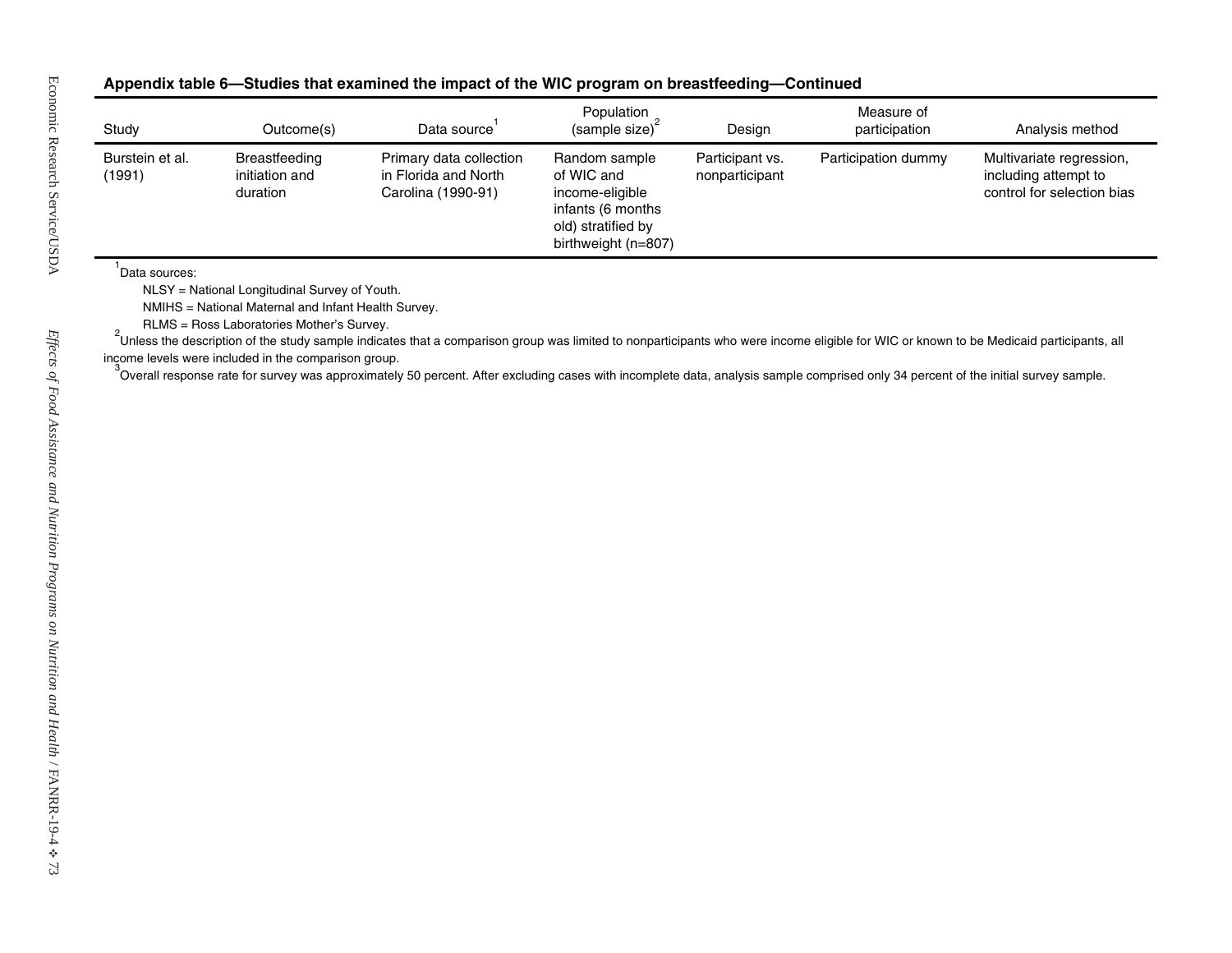| Study                                | Outcome(s)                                                                          | Data source                                                                                                                                                                                                                              | Population<br>(sample size) <sup>2</sup>                                                                                                                                                            | Design                                                                                                                                                                    | Measure of<br>participation                                                                                   | Analysis method          |
|--------------------------------------|-------------------------------------------------------------------------------------|------------------------------------------------------------------------------------------------------------------------------------------------------------------------------------------------------------------------------------------|-----------------------------------------------------------------------------------------------------------------------------------------------------------------------------------------------------|---------------------------------------------------------------------------------------------------------------------------------------------------------------------------|---------------------------------------------------------------------------------------------------------------|--------------------------|
| <b>Group I: National evaluations</b> |                                                                                     |                                                                                                                                                                                                                                          |                                                                                                                                                                                                     |                                                                                                                                                                           |                                                                                                               |                          |
| Rush et al.<br>(1988d) (NWE)         | Dietary intake,<br>prevalence of<br>anemia.<br>pregnancy weight<br>gain             | Primary data collection<br>and record abstractions<br>in 174 WIC sites and 55<br>prenatal clinics<br>(1983-84). Data were<br>collected at time of<br>enrollment into WIC or<br>prenatal care and again<br>at about 8 months<br>gestation | Nationally<br>representative<br>sample of pregnant<br>WIC participants<br>and comparison<br>group receiving<br>prenatal care in<br>surrounding public<br>health clinics or<br>hospitals $(n=3,473)$ | Participant vs.<br>nonparticipant                                                                                                                                         | Participation dummy                                                                                           | Multivariate regression  |
| Edozien et al.<br>(1979)             | Dietary intake,<br>hemoglobin,<br>prevalence of<br>anemia, pregnancy<br>weight gain | Primary data collection<br>in 19 sites in 14 States<br>(1973-76). Data were<br>collected at time of WIC<br>enrollment, approxi-<br>mately every 3 months<br>until delivery, and once<br>after delivery                                   | Pregnant women<br>who enrolled in<br>WIC $(n - 2, 885)^{3}$                                                                                                                                         | (1) Nutritional<br>biochemistries:<br>Participants,<br>before vs. after,<br>separate groups<br>(2) Dietary<br>intake:<br>Participants,<br>before vs. after,<br>same women | Dose response: Newly<br>enrolling participants<br>vs. participants with<br>varying length of<br>participation | Multivariate regression  |
|                                      | Group II: Secondary analysis of national survey data                                |                                                                                                                                                                                                                                          |                                                                                                                                                                                                     |                                                                                                                                                                           |                                                                                                               |                          |
| Mardis and<br>Anand (2000)           | Dietary intake                                                                      | <b>1988-94 NHANES-III</b>                                                                                                                                                                                                                | WIC and income-<br>eligible women<br>$(n=242)$                                                                                                                                                      | Participant vs.<br>nonparticipant                                                                                                                                         | Participation dummy                                                                                           | Bivariate t-tests        |
| Kramer-LeBlanc<br>et al. (1999)      | Dietary intake                                                                      | <b>1988-94 NHANES-III</b>                                                                                                                                                                                                                | WIC and income-<br>eligible women<br>$(n=242)$                                                                                                                                                      | Participant vs.<br>nonparticipant                                                                                                                                         | Participation dummy                                                                                           | <b>Bivariate t-tests</b> |
|                                      | See notes at end of table.                                                          |                                                                                                                                                                                                                                          |                                                                                                                                                                                                     |                                                                                                                                                                           |                                                                                                               | Continued-               |

#### **7—Studies that examined the i mpact of the WIC program on nutrition and health outcomes of pregn ant women**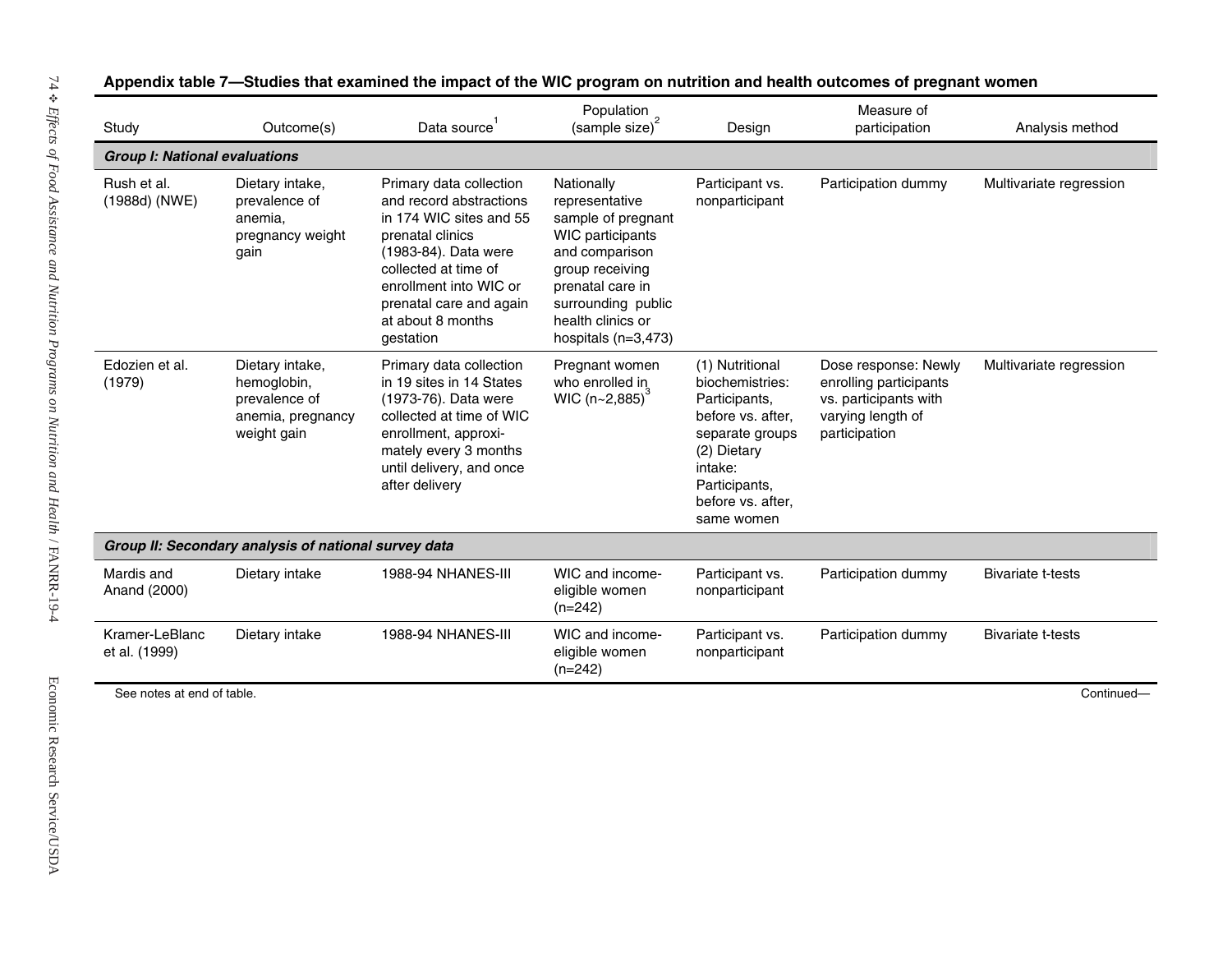| Study                      | Outcome(s)                                       | Data source                                                                                                                               | Population<br>(sample size) <sup>2</sup>                                                                                                                                                                                             | Design                            | Measure of<br>participation | Analysis method          |
|----------------------------|--------------------------------------------------|-------------------------------------------------------------------------------------------------------------------------------------------|--------------------------------------------------------------------------------------------------------------------------------------------------------------------------------------------------------------------------------------|-----------------------------------|-----------------------------|--------------------------|
|                            |                                                  | Group III: State-level studies using WIC participation files matched with Medicaid and/or birth record files                              |                                                                                                                                                                                                                                      |                                   |                             |                          |
| Roth et al. (2004)         | Pregnancy weight<br>gain                         | Linked WIC, Medicaid,<br>and vital statistics<br>records for births in<br>Florida between January<br>1996 and the end of<br>December 2000 | WIC and non-WIC<br>Medicaid recipients<br>who did not<br>participate in high-<br>risk obstetrical<br>program<br>$(n=295,599)$                                                                                                        | Participant vs.<br>nonparticipant | Participation dummy         | Multivariate regression  |
|                            | Group IV: Other State and local studies          |                                                                                                                                           |                                                                                                                                                                                                                                      |                                   |                             |                          |
| Collins et al.<br>(1985)   | Pregnancy weight<br>gain                         | Primary data collection<br>in public health<br>department clinics in 6<br>Alabama counties<br>$(1980-81)$                                 | WIC and non-WIC<br>pregnant women<br>$(n=519)$                                                                                                                                                                                       | Participant vs.<br>nonparticipant | Participation dummy         | <b>Bivariate t-tests</b> |
| Metcoff et al.<br>(1985)   | Variety of nutritional<br>biochemistries         | Primary data collection<br>at a prenatal clinic in 1<br>hospital in Oklahoma<br>$(1983 - 84)$                                             | Income-eligible<br>pregnant women<br>selected at mid-<br>pregnancy based<br>on predicted<br>birthweight; roughly<br>equivalent numbers<br>were predicted to<br>have average-size<br>babies vs. small or<br>large babies<br>$(n=410)$ | Randomized<br>experiment          | Participation dummy         | Multivariate regression  |
| Bailey et al.<br>(1983)    | Dietary intake,<br>nutritional<br>biochemistries | Primary data collection<br>at 1 WIC site and 1<br>non-WIC site in Florida<br>(Dates not reported)                                         | WIC and income-<br>eligible nonparti-<br>cipants were 30<br>weeks pregnant at<br>time of recruitment<br>and receiving<br>identical prenatal<br>care $(n=101)$                                                                        | Participant vs.<br>nonparticipant | Participation dummy         | Analysis of variance     |
| See notes at end of table. |                                                  |                                                                                                                                           |                                                                                                                                                                                                                                      |                                   |                             | Continued-               |

#### 7—Studies that examined the impact of the WIC program on nutrition and health outcomes of pregnant women—Continued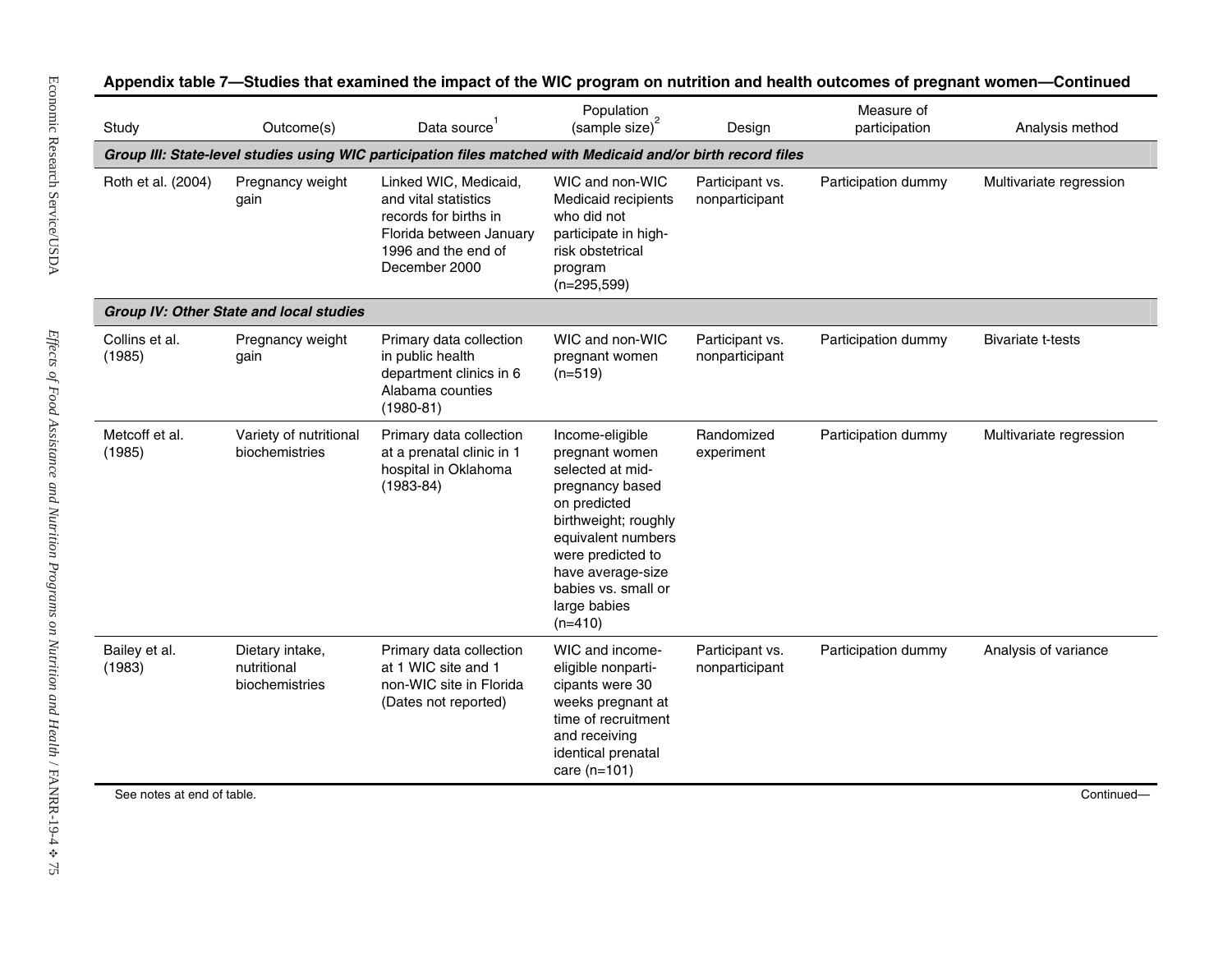#### 7—Studies that examined the impact of the WIC program on nutrition and health outcomes of pregnant women—Continued

| $\frac{1}{2}$ (sample size) <sup>2</sup><br>Kennedy and<br>Hemoglobin and<br>WIC and medical<br>WIC and WIC-<br>Participants vs.<br>Dose response:<br>Multivariate regression<br>eligible women<br>Gershoff (1982)<br>hematocrit levels<br>records in WIC sites and<br>Number of WIC<br>nonparticipants,<br>non-WIC health facilities<br>$(n=232)$<br>before and after<br>vouchers received<br>in 4 geographic areas of<br>Massachusetts<br>$(1973-78)$<br>Dietary intake<br>Dietary recalls for<br>Endres et al.<br>Newly enrolling<br>Participants,<br>Participation dummy<br><b>Bivariate t-tests</b><br>(1981)<br>sample of pregnant WIC<br>pregnant WIC<br>before vs. after, |
|-----------------------------------------------------------------------------------------------------------------------------------------------------------------------------------------------------------------------------------------------------------------------------------------------------------------------------------------------------------------------------------------------------------------------------------------------------------------------------------------------------------------------------------------------------------------------------------------------------------------------------------------------------------------------------------|
|                                                                                                                                                                                                                                                                                                                                                                                                                                                                                                                                                                                                                                                                                   |
| participants in 22<br>participants and<br>separate groups<br>counties in Illinois<br>participants who<br>$(1978-79)$<br>were on the<br>program for 6<br>months or<br>more $(n=766)$                                                                                                                                                                                                                                                                                                                                                                                                                                                                                               |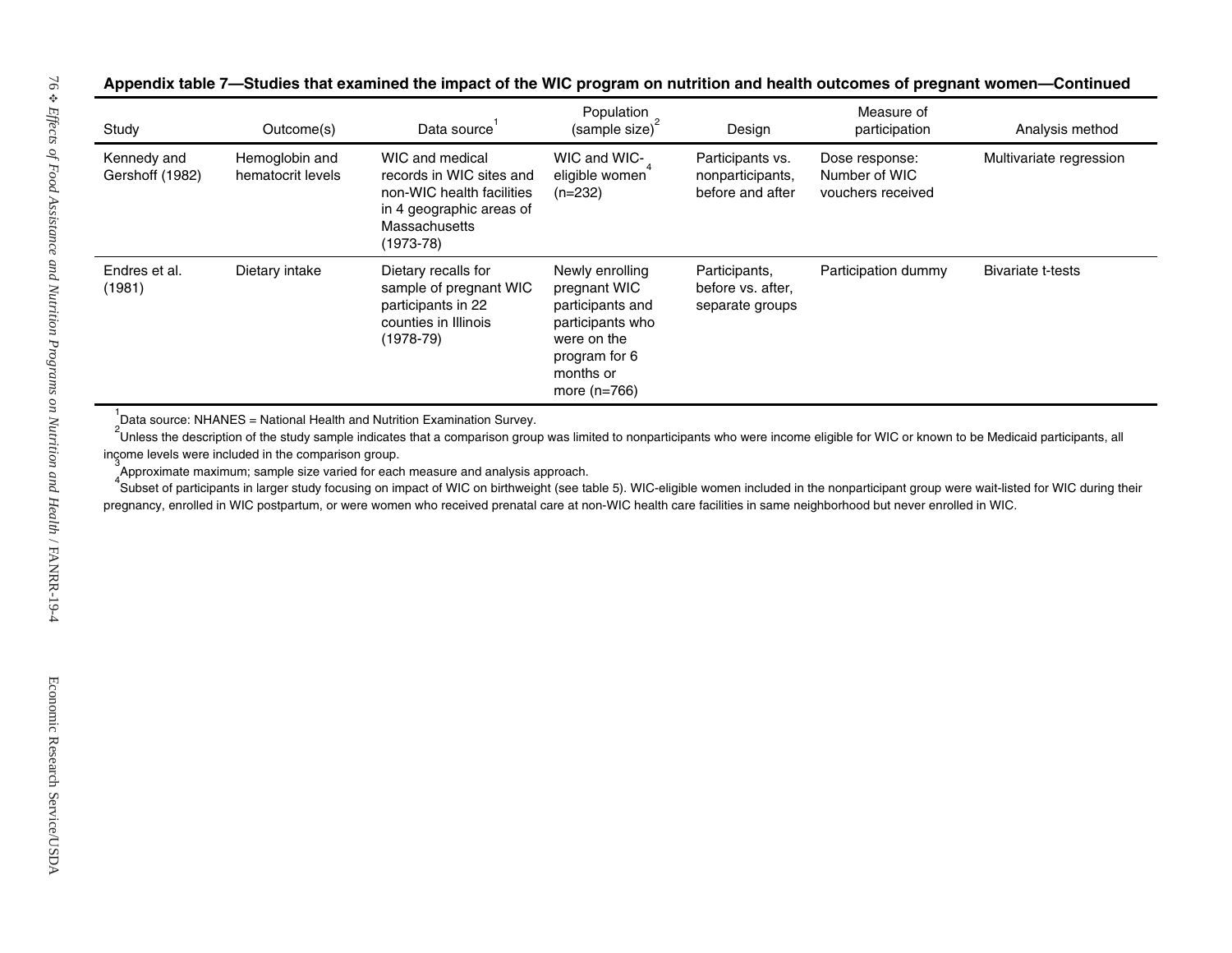| Study                                | Outcome(s)                                                                                                                                                                                                       | Data source                                                                                                                                                                   | Population<br>(sample size) <sup>2</sup>                                                                                                                                      | Design                            | Measure of<br>participation                                                           | Analysis method                                                           |
|--------------------------------------|------------------------------------------------------------------------------------------------------------------------------------------------------------------------------------------------------------------|-------------------------------------------------------------------------------------------------------------------------------------------------------------------------------|-------------------------------------------------------------------------------------------------------------------------------------------------------------------------------|-----------------------------------|---------------------------------------------------------------------------------------|---------------------------------------------------------------------------|
| <b>Group I: National evaluations</b> |                                                                                                                                                                                                                  |                                                                                                                                                                               |                                                                                                                                                                               |                                   |                                                                                       |                                                                           |
| Rush et al.<br>(1988c) (NWE)         | Dietary intake,<br>weight, height, head<br>circumference, arm<br>circumference and<br>skinfold thickness,<br>immunization<br>status, use of<br>preventive health<br>care, behavior,<br>vocabulary, and<br>memory | Primary data collection<br>in 174 WIC sites and 55<br>prenatal clinics (1983)                                                                                                 | Random sample of<br>infants and children<br>ages 0-4 of women<br>included in the<br>longitudinal study<br>of women (see<br>Rush et al. (1988d)<br>in table 17)<br>$(n=2,370)$ | Participant vs.<br>nonparticipant | Participation dummy<br>based on age of<br>inception into WIC,<br>including prenatally | Multivariate regression                                                   |
| Edozien et al.<br>(1979)             | Dietary intake,<br>blood iron<br>measures, height,<br>weight, and head<br>circumference                                                                                                                          | Primary data collection<br>in 19 WIC sites in 14<br>States. Data collected at<br>time of WIC enrollment<br>and again after 6 and 11<br>months of participation<br>$(1973-76)$ | WIC infants and<br>children ages 6-47<br>$(n=16,000+)$                                                                                                                        | Participants,<br>before vs. after | Participation dummy                                                                   | Multivariate regression                                                   |
|                                      | Group II: Secondary analysis of national surveys                                                                                                                                                                 |                                                                                                                                                                               |                                                                                                                                                                               |                                   |                                                                                       |                                                                           |
| Cole and Fox<br>(2004)               | Dietary intake,<br>infant feeding<br>practices, height,<br>weight, variety of<br>nutritional<br>biochemistries,<br>general health<br>status, and dental<br>health                                                | 1988-94 NHANES-III,<br>usual intake                                                                                                                                           | WIC and income-<br>eligible children<br>ages 1-4 (n=3,006)                                                                                                                    | Participant vs.<br>nonparticipant | Participation dummy                                                                   | <b>Bivariate t-tests</b>                                                  |
| Ponza et al.<br>(2004)               | Dietary intake                                                                                                                                                                                                   | 2002 FITS, usual intake                                                                                                                                                       | WIC and non-WIC<br>infants and children<br>ages 2-24 months<br>$(n=3,022)$                                                                                                    | Participant vs.<br>nonparticipant | N/A                                                                                   | Comparison of means and<br>proportions (no statistical<br>tests reported) |
| See notes at end of table.           |                                                                                                                                                                                                                  |                                                                                                                                                                               |                                                                                                                                                                               |                                   |                                                                                       | Continued-                                                                |

#### mpact of the WIC program on nutrition and health outcomes of infants and children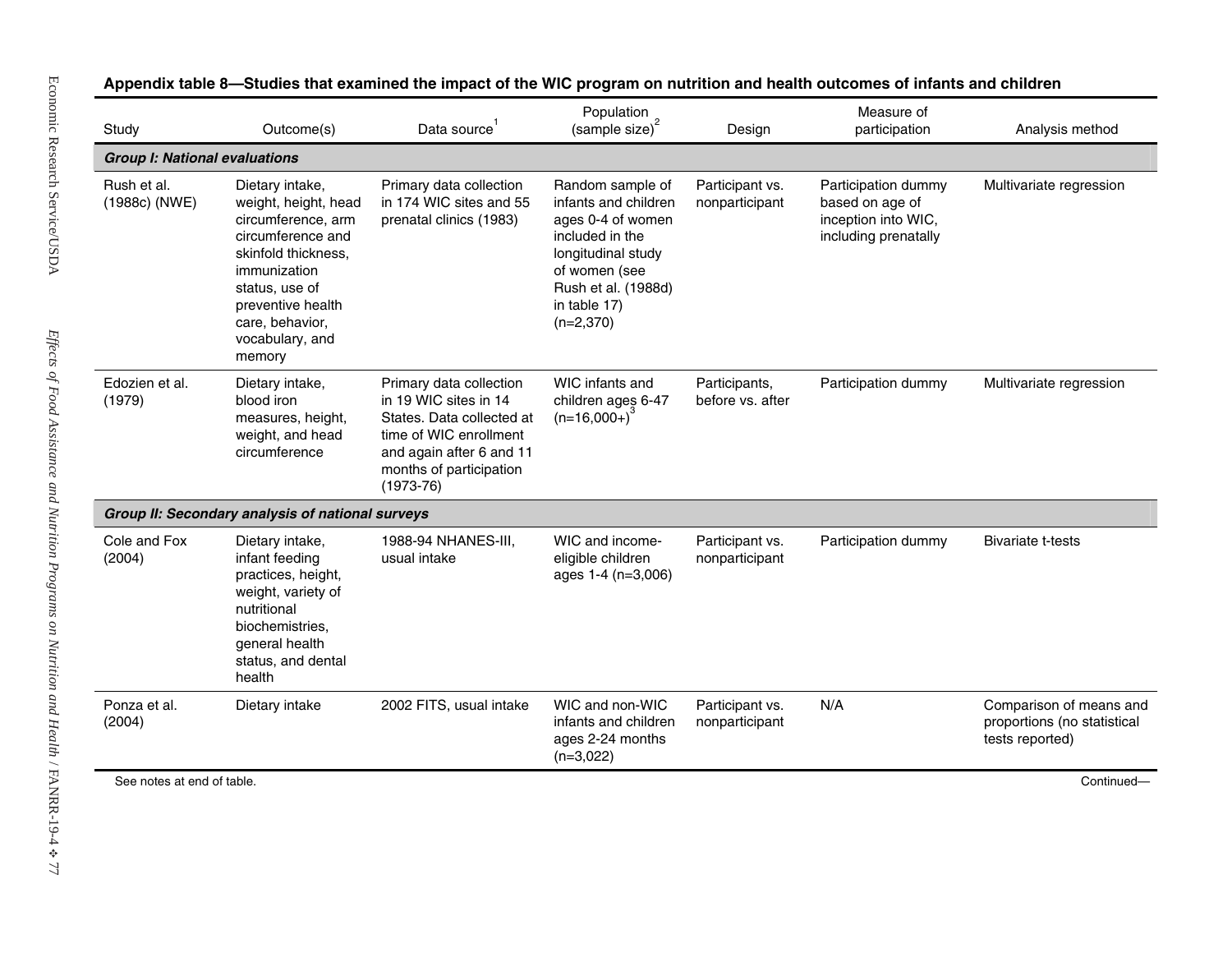| Study                         | Outcome(s)                                     | Data source <sup>1</sup> | Population<br>$(sample size)^2$                                                                                                                                                        | Design                            | Measure of<br>participation                                                                                                                                                                                          | Analysis method                                                                                    |
|-------------------------------|------------------------------------------------|--------------------------|----------------------------------------------------------------------------------------------------------------------------------------------------------------------------------------|-----------------------------------|----------------------------------------------------------------------------------------------------------------------------------------------------------------------------------------------------------------------|----------------------------------------------------------------------------------------------------|
| Siega-Riz et al.<br>(2004)    | Dietary intake                                 | 1994-96 and 1998 CSFII   | WIC- and income-<br>eligible children<br>ages 2-5 who were<br>not enrolled in<br>school, in 2 income<br>groups: $<$ 130% of<br>poverty (n=1,772)<br>and 130-185% of<br>poverty (n=689) | Participant vs.<br>nonparticipant | Participation dummy                                                                                                                                                                                                  | Multivariate regression;<br>investigated but did not<br>implement correction for<br>selection bias |
| Luman et al.<br>(2003)        | Immunization status                            | 2000-01 NIS              | WIC and non-WIC<br>children ages<br>19-35 months<br>$(n=21,212)$                                                                                                                       | Participant vs.<br>nonparticipant | Participation dummy,<br>with non-WIC children<br>divided by income<br>eligibility and prior WIC<br>participation:<br>Ineligible, eligible and<br>participated in the past,<br>and eligible but never<br>participated | Multivariate regression                                                                            |
| Shefer et al.<br>(2001)       | Immunization status                            | <b>1999 NIS</b>          | WIC and non-WIC<br>children ages<br>24-35 months<br>$(n=15,500)$                                                                                                                       | Participant vs.<br>nonparticipant | Participation dummy,<br>with non-WIC children<br>divided by income and<br>prior WIC participation:<br>previously on WIC,<br>never on WIC and<br>income-eligible, and<br>never on WIC and not<br>income-eligible      | Bivariate t-tests <sup>4</sup>                                                                     |
| Carlson and<br>Senauer (2003) | Physician-reported<br>general health<br>status | 1988-94 NHANES-III       | Children ages<br>24-60 months<br>(1) WIC sample:<br>WIC and income-<br>eligible<br>(2) Full sample:<br>WIC and non-WIC                                                                 | Participant vs.<br>nonparticipant | Participation dummy                                                                                                                                                                                                  | Ordered probit equations                                                                           |
| See notes at end of table.    |                                                |                          |                                                                                                                                                                                        |                                   |                                                                                                                                                                                                                      | Continued-                                                                                         |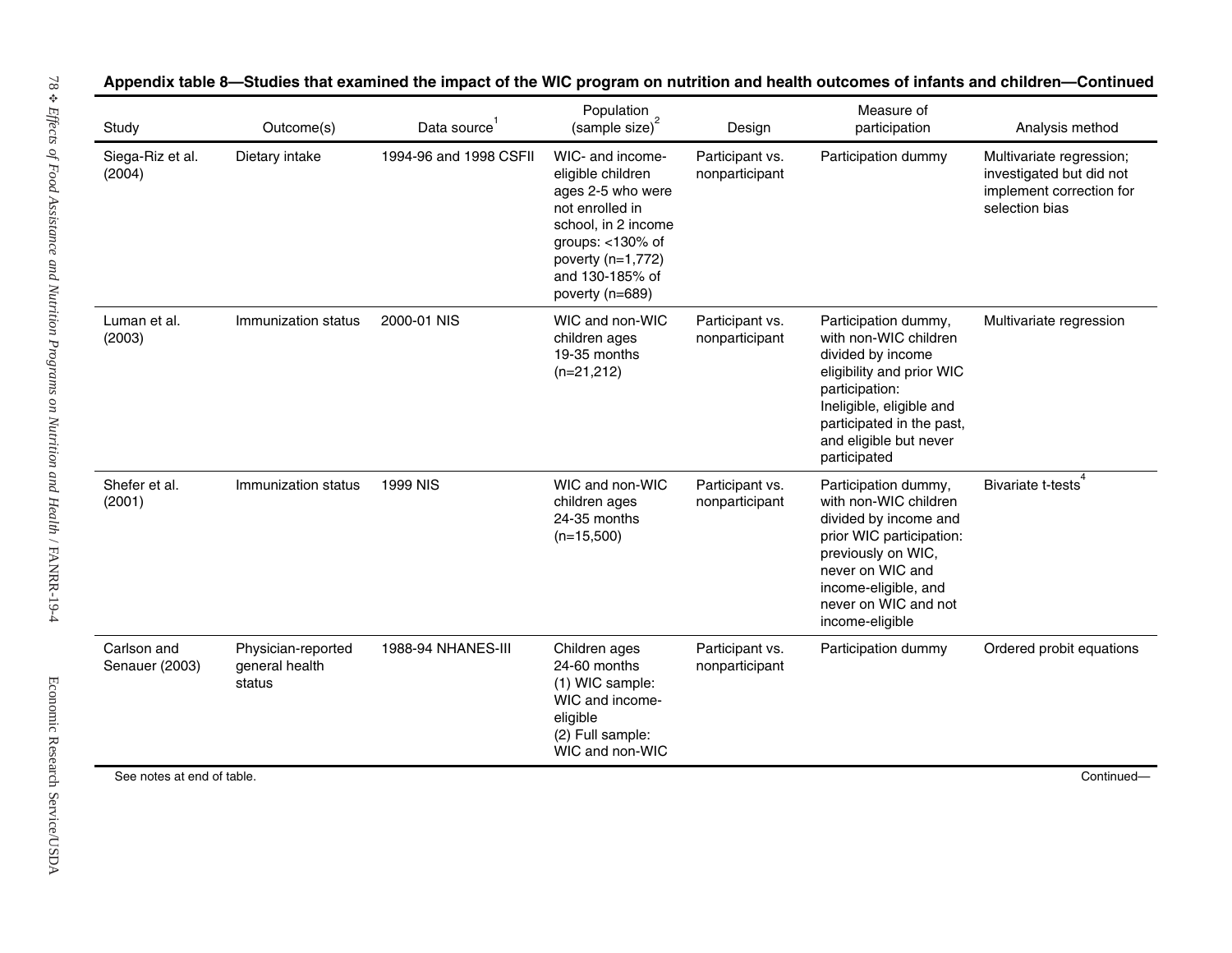| Kranz and Siega-<br>Added sugar intake<br>1994-96 CSFII<br>WIC and income-<br>Participant vs.<br>Participation dummy<br>Riz (2002)<br>eligible children<br>nonparticipant<br>ages 2-5 (n=5,652)<br>Participation dummy<br>Variyam (2002)<br>Dietary intake<br>1994-96 and 1998 CSFII<br>WIC and income-<br>Participant vs.<br>eligible children<br>quantile regressions<br>nonparticipant<br>ages 1-4 (n=2,509)<br>Burstein et al.<br>Dietary intake,<br>Participation dummy<br><b>1988-94 NHANES-III</b><br>WIC and income-<br>Participant vs.<br><b>Bivariate t-tests</b><br>1993-95 SIPP<br>(2000)<br>height, weight,<br>eligible children<br>nonparticipant<br>nutritional<br>1995-97 CCDP<br>$NHANES-III = 2,979$<br>biochemistries,<br>(12-59 months)<br>immunization<br>status, general<br>$SIPP = 1,302$<br>health status, dental<br>$(1-4 \text{ years})$<br>health, use of<br>$CCDP = 2,067$<br>preventive health<br>(2 years)<br>care, and physical,<br>emotional, and<br>cognitive<br>development<br>Kowaleski-Jones<br>NLSY, 1990-96 waves<br>(1) WIC and non-<br>Motor skills, social<br>Participant vs.<br>Participation dummy<br>and Duncan<br>skills, and<br>WIC infants and<br>nonparticipant<br>children (n=1,984) <sup>5</sup><br>(2000)<br>temperament<br>(2) WIC and non-<br>WIC infants and<br>children with at<br>least 1 other sibling<br>born during the<br>same period<br>$(n=453 sibling)$<br>pairs)<br>See notes at end of table. | Study | Outcome(s) | Data source <sup>1</sup> | Population<br>(sample size) <sup>2</sup> | Design | Measure of<br>participation | Analysis method                                        |
|----------------------------------------------------------------------------------------------------------------------------------------------------------------------------------------------------------------------------------------------------------------------------------------------------------------------------------------------------------------------------------------------------------------------------------------------------------------------------------------------------------------------------------------------------------------------------------------------------------------------------------------------------------------------------------------------------------------------------------------------------------------------------------------------------------------------------------------------------------------------------------------------------------------------------------------------------------------------------------------------------------------------------------------------------------------------------------------------------------------------------------------------------------------------------------------------------------------------------------------------------------------------------------------------------------------------------------------------------------------------------------------------------------------------------------------------------------------|-------|------------|--------------------------|------------------------------------------|--------|-----------------------------|--------------------------------------------------------|
|                                                                                                                                                                                                                                                                                                                                                                                                                                                                                                                                                                                                                                                                                                                                                                                                                                                                                                                                                                                                                                                                                                                                                                                                                                                                                                                                                                                                                                                                |       |            |                          |                                          |        |                             | Multivariate regression                                |
|                                                                                                                                                                                                                                                                                                                                                                                                                                                                                                                                                                                                                                                                                                                                                                                                                                                                                                                                                                                                                                                                                                                                                                                                                                                                                                                                                                                                                                                                |       |            |                          |                                          |        |                             | Multivariate regression;                               |
|                                                                                                                                                                                                                                                                                                                                                                                                                                                                                                                                                                                                                                                                                                                                                                                                                                                                                                                                                                                                                                                                                                                                                                                                                                                                                                                                                                                                                                                                |       |            |                          |                                          |        |                             |                                                        |
|                                                                                                                                                                                                                                                                                                                                                                                                                                                                                                                                                                                                                                                                                                                                                                                                                                                                                                                                                                                                                                                                                                                                                                                                                                                                                                                                                                                                                                                                |       |            |                          |                                          |        |                             |                                                        |
|                                                                                                                                                                                                                                                                                                                                                                                                                                                                                                                                                                                                                                                                                                                                                                                                                                                                                                                                                                                                                                                                                                                                                                                                                                                                                                                                                                                                                                                                |       |            |                          |                                          |        |                             |                                                        |
|                                                                                                                                                                                                                                                                                                                                                                                                                                                                                                                                                                                                                                                                                                                                                                                                                                                                                                                                                                                                                                                                                                                                                                                                                                                                                                                                                                                                                                                                |       |            |                          |                                          |        |                             |                                                        |
|                                                                                                                                                                                                                                                                                                                                                                                                                                                                                                                                                                                                                                                                                                                                                                                                                                                                                                                                                                                                                                                                                                                                                                                                                                                                                                                                                                                                                                                                |       |            |                          |                                          |        |                             | (1) Multivariate regression<br>(2) Fixed-effects model |
|                                                                                                                                                                                                                                                                                                                                                                                                                                                                                                                                                                                                                                                                                                                                                                                                                                                                                                                                                                                                                                                                                                                                                                                                                                                                                                                                                                                                                                                                |       |            |                          |                                          |        |                             |                                                        |
|                                                                                                                                                                                                                                                                                                                                                                                                                                                                                                                                                                                                                                                                                                                                                                                                                                                                                                                                                                                                                                                                                                                                                                                                                                                                                                                                                                                                                                                                |       |            |                          |                                          |        |                             | Continued-                                             |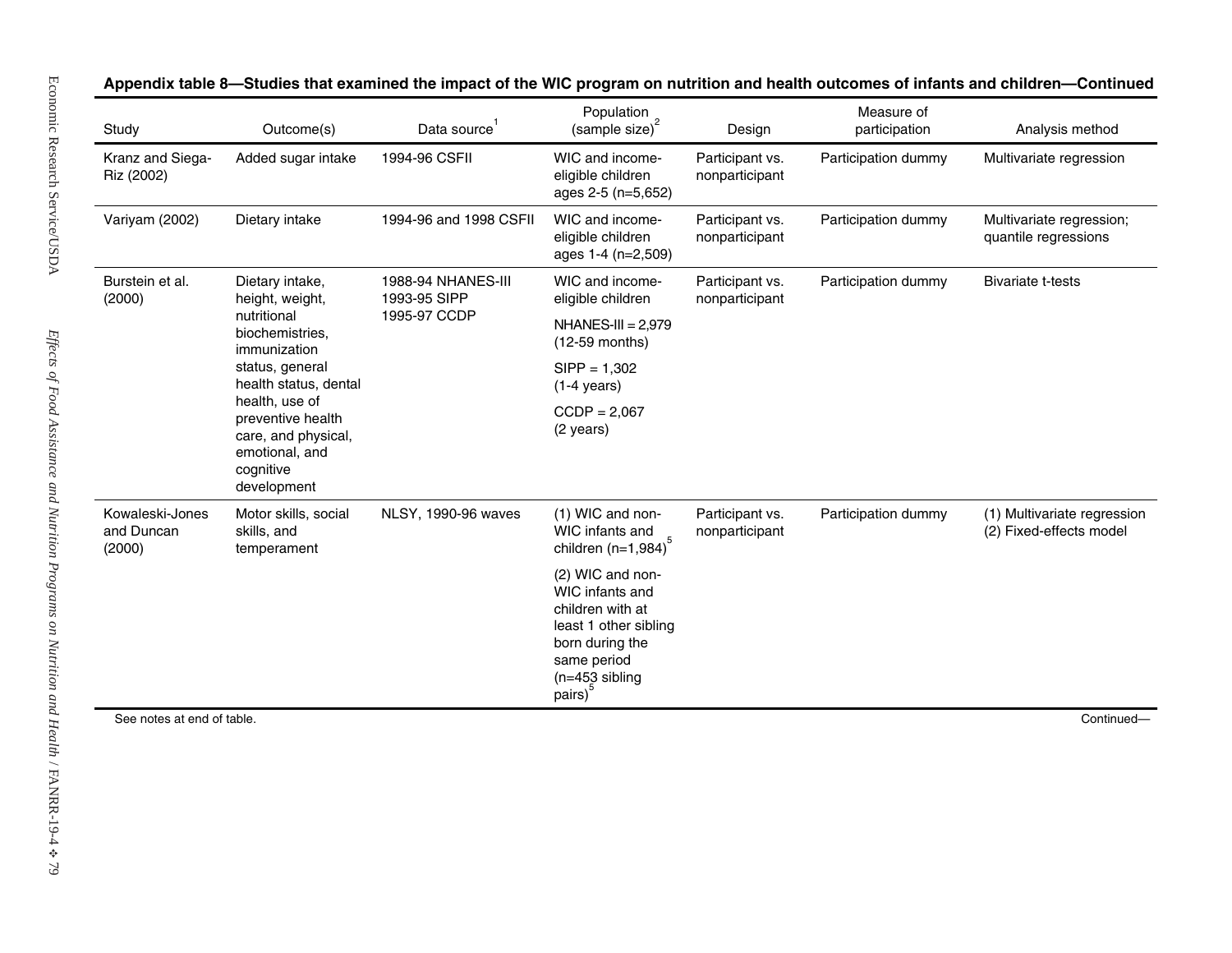| Study                               | Outcome(s)                            | Data source <sup>1</sup> | Population<br>(sample size) <sup>2</sup>                                                                                                       | Design                            | Measure of<br>participation                                                                                                                         | Analysis method                                                                                    |
|-------------------------------------|---------------------------------------|--------------------------|------------------------------------------------------------------------------------------------------------------------------------------------|-----------------------------------|-----------------------------------------------------------------------------------------------------------------------------------------------------|----------------------------------------------------------------------------------------------------|
| Oliveira and<br>Gundersen<br>(2000) | Dietary intake                        | 1994-96 CSFII            | WIC and income-<br>eligible children<br>ages 1-4 in<br>households where<br>at least 1 other<br>person also<br>participated in WIC<br>$(n=180)$ | Participant vs.<br>nonparticipant | Participation dummy                                                                                                                                 | Multivariate regression <sup>6</sup>                                                               |
| Kramer-LeBlanc<br>et al. (1999)     | Dietary intake                        | 1988-94 NHANES-III       | WIC and income-<br>eligible infants and<br>children ages 2<br>months-4 years<br>$(n=6,636)$                                                    | Participant vs.<br>nonparticipant | Participation dummy                                                                                                                                 | <b>Bivariate t-tests</b>                                                                           |
| Rose et al. (1998)                  | Dietary intake                        | 1989-91 CSFII            | WIC and non-WIC<br>children ages 1-4<br>who were not<br>breastfeeding and<br>resided in FSP-<br>eligible households<br>$(n=499)$               | Participant vs.<br>nonparticipant | Dose response:<br>Value of monthly<br>household per capita<br><b>WIC</b> benefit                                                                    | Multivariate regression;<br>investigated but did not<br>implement adjustment for<br>selection bias |
| Centers for<br>Disease Control      | Dietary intake,<br>height, and weight | 1988-91 NHANES-III       | WIC and income-<br>eligible infants and                                                                                                        | Participant vs.<br>nonparticipant | Participation dummy                                                                                                                                 | Multivariate regression<br>(height and weight)                                                     |
| (1995)                              |                                       |                          | children ages 2-59<br>months (n=3,488)                                                                                                         |                                   |                                                                                                                                                     | Comparison of means<br>(dietary intake)                                                            |
| Rose et al. (1995)                  | Iron intake                           | 1989-91 CSFII            | WIC and non-WIC<br>children ages 1-4<br>who were not<br>breastfeeding<br>$(n=800)$                                                             | Participant vs.<br>nonparticipant | Participation dummy                                                                                                                                 | Multivariate regression                                                                            |
| Fraker et al.<br>(1990)             | Dietary intake                        | <b>1985 CSFII</b>        | WIC and income-<br>eligible children<br>ages 1-4 (n=445)                                                                                       | Participant vs.<br>nonparticipant | Dose response:<br>Proportion of 4 recall<br>days on which child<br>was enrolled in WIC;<br>also tested for<br>combined WIC and<br>FSP participation | Multivariate regression<br>with selection-bias<br>adjustment                                       |

#### 8—Studies that examined the impact of the WIC program on nutrition and health outcomes of infants and children—Continued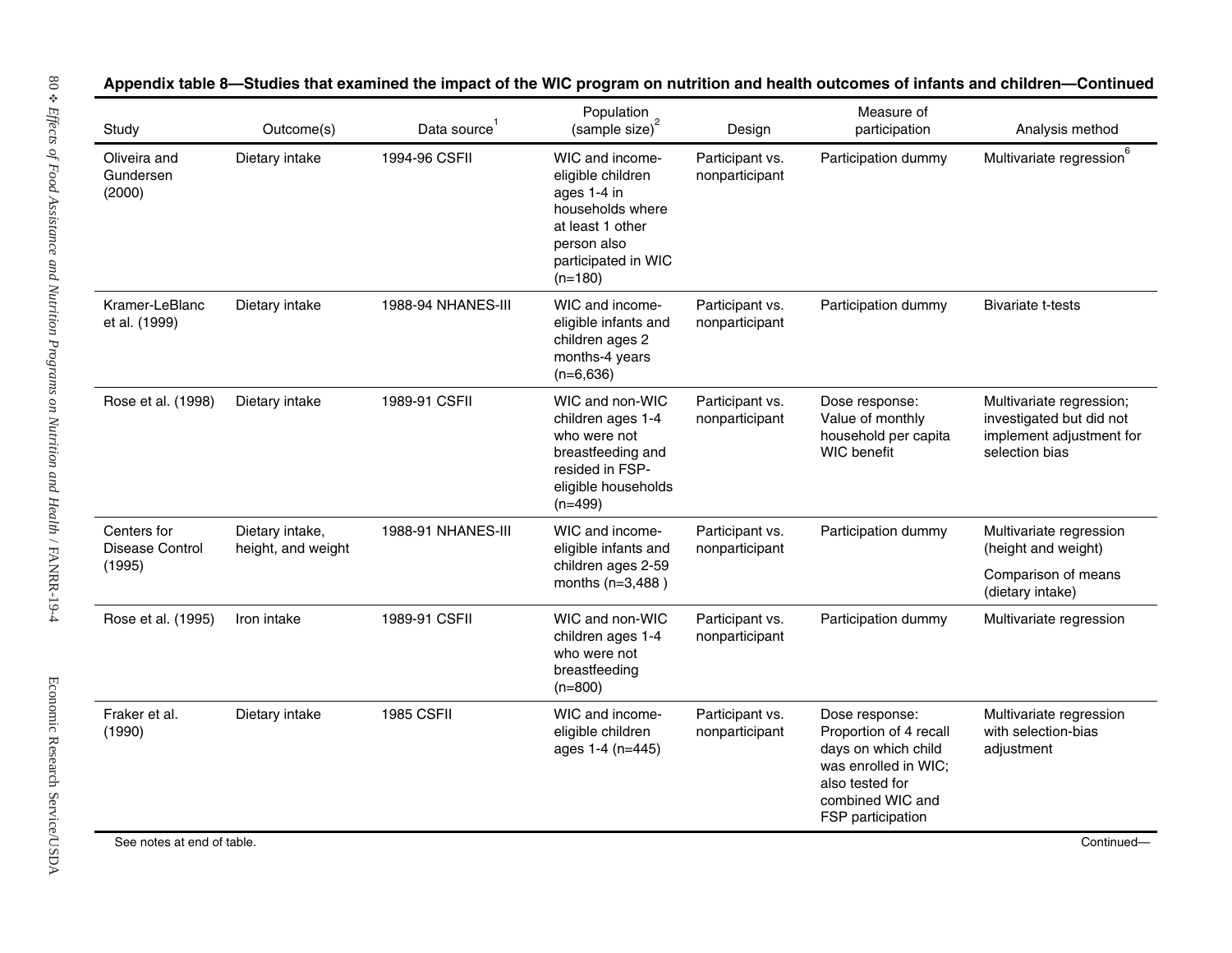| Study                           | Outcome(s)                                                                                                                   | Data source                                                                                                                                                                                                             | Population<br>(sample size) <sup>2</sup>                                                                                | Design                            | Measure of<br>participation                                                                           | Analysis method                                                                                                           |
|---------------------------------|------------------------------------------------------------------------------------------------------------------------------|-------------------------------------------------------------------------------------------------------------------------------------------------------------------------------------------------------------------------|-------------------------------------------------------------------------------------------------------------------------|-----------------------------------|-------------------------------------------------------------------------------------------------------|---------------------------------------------------------------------------------------------------------------------------|
|                                 | Group III: Secondary analysis of State-level files                                                                           |                                                                                                                                                                                                                         |                                                                                                                         |                                   |                                                                                                       |                                                                                                                           |
| Lee et al. (2004a)              | Number of dental<br>visits per year and<br>use of dental<br>services<br>(preventive,<br>restorative, and<br>emergency)       | Longitudinal linked data<br>base, including birth,<br>Medicaid, WIC, and<br>Area Resource files for<br>children born in North<br>Carolina in 1992<br>$(1993-97)$                                                        | WIC and non-WIC<br>Medicaid recipients<br>ages 1-4<br>$(n=49,795)$                                                      | Participant vs.<br>nonparticipant | Dose-response:<br>Number of months any<br><b>WIC vouchers</b><br>redeemed                             | Multivariate regression<br>and ordered probit<br>analysis, including 2-stage<br>modeling to control for<br>selection bias |
| Lee et al. (2004b)              | Dental-care-related<br>Medicaid costs                                                                                        | Longitudinal linked data<br>base, including birth<br>record, Medicaid, WIC,<br>and Area Resource files<br>for children born in<br>North Carolina in 1992<br>$(1992-96)$                                                 | WIC and non-WIC<br>Medicaid recipients<br>ages 0-3<br>$(n=49,795)$                                                      | Participant vs.<br>nonparticipant | Participation dummy<br>(any participation per<br>year)                                                | Multivariate regression                                                                                                   |
| Buescher et al.<br>(2003)       | Health care<br>utilization and costs                                                                                         | Longitudinal linked data<br>base, including birth,<br>Medicaid, and WIC<br>records for children born<br>in North Carolina in<br>1992. Data base<br>includes data through<br>the 5 <sup>th</sup> birthday<br>$(1992-97)$ | WIC and non-WIC<br>Medicaid recipients<br>ages 12-59 months<br>$(n=16, 335-21, 277)$<br>for 4 age-specific<br>cohorts)  | Participant vs.<br>nonparticipant | Dose response:<br><b>Cumulative WIC</b><br>participation defined as<br>none, high, medium,<br>and low | Multivariate regression;<br>investigated but did not<br>implement selection-bias-<br>adjustment models                    |
| Lee et al. (2000)               | Prevalence of<br>anemia, failure to<br>thrive, nutritional<br>deficiencies, and<br>use of preventive<br>health care services | Longitudinal linked data<br>base, including birth<br>record, Medicaid,<br>AFDC/TANF, FSP, and<br>WIC files for all children<br>born in Illinois from 1990<br>through 1996                                               | WIC and non-WIC<br>infants and children<br>ages 0-59 months<br>who received<br><b>Medicaid benefits</b><br>continuously | Participant vs.<br>nonparticipant | Participation dummy                                                                                   | Multivariate regression<br>and proportional hazards<br>models <sup>®</sup>                                                |
| Partington and<br>Nitzke (1999) | Dietary intake                                                                                                               | <b>CSFII data for Midwest</b><br>region $(1994)$                                                                                                                                                                        | WIC and income-<br>eligible children<br>ages 2-5 (n=183)                                                                | Participant vs.<br>nonparticipant | Participation dummy                                                                                   | <b>Bivariate z-tests</b>                                                                                                  |
| See notes at end of table.      |                                                                                                                              |                                                                                                                                                                                                                         |                                                                                                                         |                                   |                                                                                                       | Continued-                                                                                                                |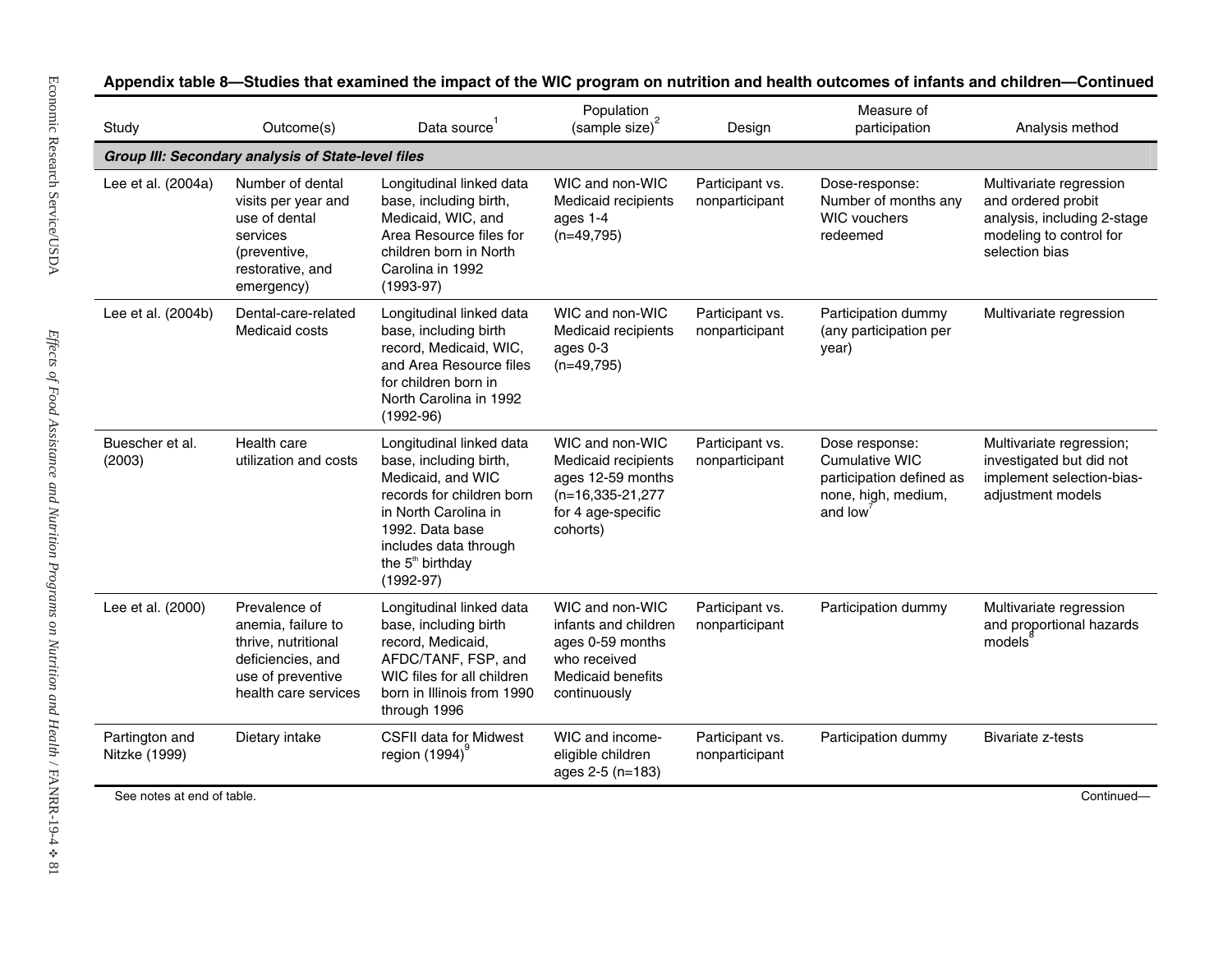| Study                      | Outcome(s)                                       | Data source <sup>1</sup>                                                                                                                          | Population<br>(sample size) <sup>2</sup>                                                                                                   | Design                                                                                                                                                                       | Measure of<br>participation | Analysis method                                                             |
|----------------------------|--------------------------------------------------|---------------------------------------------------------------------------------------------------------------------------------------------------|--------------------------------------------------------------------------------------------------------------------------------------------|------------------------------------------------------------------------------------------------------------------------------------------------------------------------------|-----------------------------|-----------------------------------------------------------------------------|
| Sherry et al.<br>(2001)    | Prevalence of<br>anemia                          | PedNSS data for<br>Colorado, New Mexico,<br>Oklahoma, Utah, and<br>Vermont (early 1980s-<br>mid-1990s) (most data<br>provided by WIC<br>programs) | Infants and children<br>ages 6-59 months<br>$(5,500-48,000)$<br>records per State<br>per year)                                             | Prevalence<br>estimates for<br>each State in 5-<br>year intervals<br>overall and by<br>age, race/<br>ethnicity,<br>gender,<br>birthweight, and<br>type of<br>screening visit | N/A                         | Trends analysis                                                             |
| Sherry et al.<br>(1997)    | Prevalence of<br>anemia                          | PedNSS data for<br>Vermont (1981-94)<br>(most data provided by<br>WIC programs)                                                                   | Infants and children<br>ages 6-59 months<br>$(n=12,000-19,500)$<br>records per year)                                                       | Prevalence<br>estimates for<br>each year for<br>overall sample<br>by age                                                                                                     | N/A                         | Trends analysis                                                             |
| Yip et al. (1987)          | Prevalence of<br>anemia                          | (1) PedNSS data for<br>Arizona, Kentucky,<br>Louisiana, Montana,<br>Oregon, and Tennessee<br>(1975-85) (Most data<br>provided by WIC<br>programs) | Infants and children<br>ages 6-60 months<br>$(1)$ (n=499,759)<br>$(2)$ (n=72,983)                                                          | (1) Overall and<br>age-specific<br>prevalence<br>estimates for<br>each year:<br>Initial measures<br>vs. followup                                                             | Participation dummy         | (1) Linear regression;<br>angular chi-square<br>(2) Multivariate regression |
|                            |                                                  | (2) Linked PedNSS and<br>birth records for WIC<br>participants in<br><b>Tennessee PedNSS</b><br>database (1975-84)                                |                                                                                                                                            | measures<br>(2) Participant vs.<br>nonparticipant                                                                                                                            |                             |                                                                             |
| <b>USDA/FNS</b><br>(1978)  | Hemoglobin,<br>hematocrit, height,<br>and weight | WIC records in PedNSS<br>data for Arizona,<br>Kentucky, Tennessee,<br>and Washington<br>$(1974 - 76)$                                             | WIC infants and<br>children ages 0-59<br>months with 3 or<br>more WIC visits at<br>approximately 6-<br>month intervals<br>$(n=5,692)^{10}$ | Participants,<br>before vs. after                                                                                                                                            | Participation dummy         | Chi-square tests                                                            |
| See notes at end of table. |                                                  |                                                                                                                                                   |                                                                                                                                            |                                                                                                                                                                              |                             | Continued-                                                                  |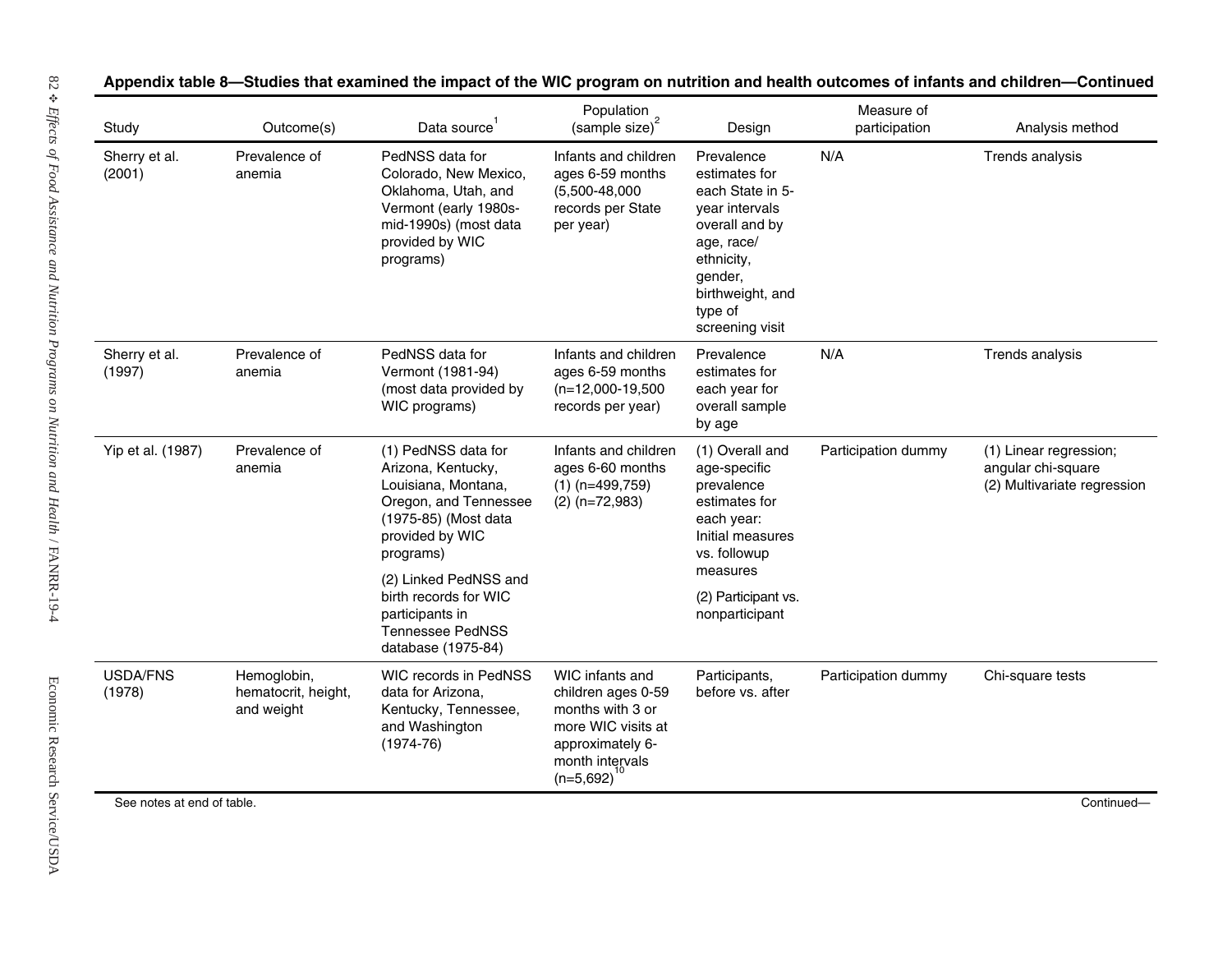| Study                      | Outcome(s)                                                                                 | Data source                                                                                                                                                     | Population<br>(sample size) <sup>2</sup>                                                                                                                                       | Design                            | Measure of<br>participation                                                                                                                                                       | Analysis method          |
|----------------------------|--------------------------------------------------------------------------------------------|-----------------------------------------------------------------------------------------------------------------------------------------------------------------|--------------------------------------------------------------------------------------------------------------------------------------------------------------------------------|-----------------------------------|-----------------------------------------------------------------------------------------------------------------------------------------------------------------------------------|--------------------------|
|                            | <b>Group IV: Other State and local studies</b>                                             |                                                                                                                                                                 |                                                                                                                                                                                |                                   |                                                                                                                                                                                   |                          |
| Black et al. (2004)        | Height, weight,<br>caregiver-perceived<br>health status, and<br>household food<br>security | Primary data collection<br>at urban medical centers<br>in Washington, DC,<br>Baltimore, Minneapolis,<br>Boston, Little Rock, and<br>Los Angeles (1998-<br>2001) | WIC and income-<br>eligible infants<br>younger than 12<br>months $(n=5,923)^{11}$                                                                                              | Participant vs.<br>nonparticipant | Participation dummy,<br>with non-WIC subjects<br>divided into those who<br>did not participate<br>because of access<br>issues and those who<br>did not perceive a<br>need for WIC | Multivariate regression  |
| Kahn et al. (2002)         | Prevalence of<br>anemia                                                                    | Medical records for 3<br>WIC sites in Chicago<br>$(1997-99)$                                                                                                    | WIC infants and<br>children ages 6-59<br>months $(n=7,053)$                                                                                                                    | Participants,<br>before vs. after | Participation dummy                                                                                                                                                               | Not well described       |
| Shaheen et al.<br>(2000)   | Immunization status                                                                        | Primary data collection<br>(interviews and record<br>abstractions) in a<br>predominantly Hispanic<br>low-income area of Los<br>Angeles (dates not<br>reported)  | WIC and non-WIC<br>children ages 2-4<br>$(n=270)$                                                                                                                              | Participant vs.<br>nonparticipant | Participation dummy                                                                                                                                                               | Age-adjusted odds ratios |
| James (1998)               | Immunization status                                                                        | Medical records for 1<br>health care center in Mt.<br>Vernon, NY                                                                                                | Randomly selected<br>sample (matched<br>on age and gender)<br>of children who<br>were up-to-date on<br>immunizations at<br>12 months of age;<br>equal size groups<br>$(n=150)$ | Participant vs.<br>nonparticipant | Participation dummy                                                                                                                                                               | Chi-square tests         |
| See notes at end of table. |                                                                                            |                                                                                                                                                                 |                                                                                                                                                                                |                                   |                                                                                                                                                                                   | Continued-               |
|                            |                                                                                            |                                                                                                                                                                 |                                                                                                                                                                                |                                   |                                                                                                                                                                                   |                          |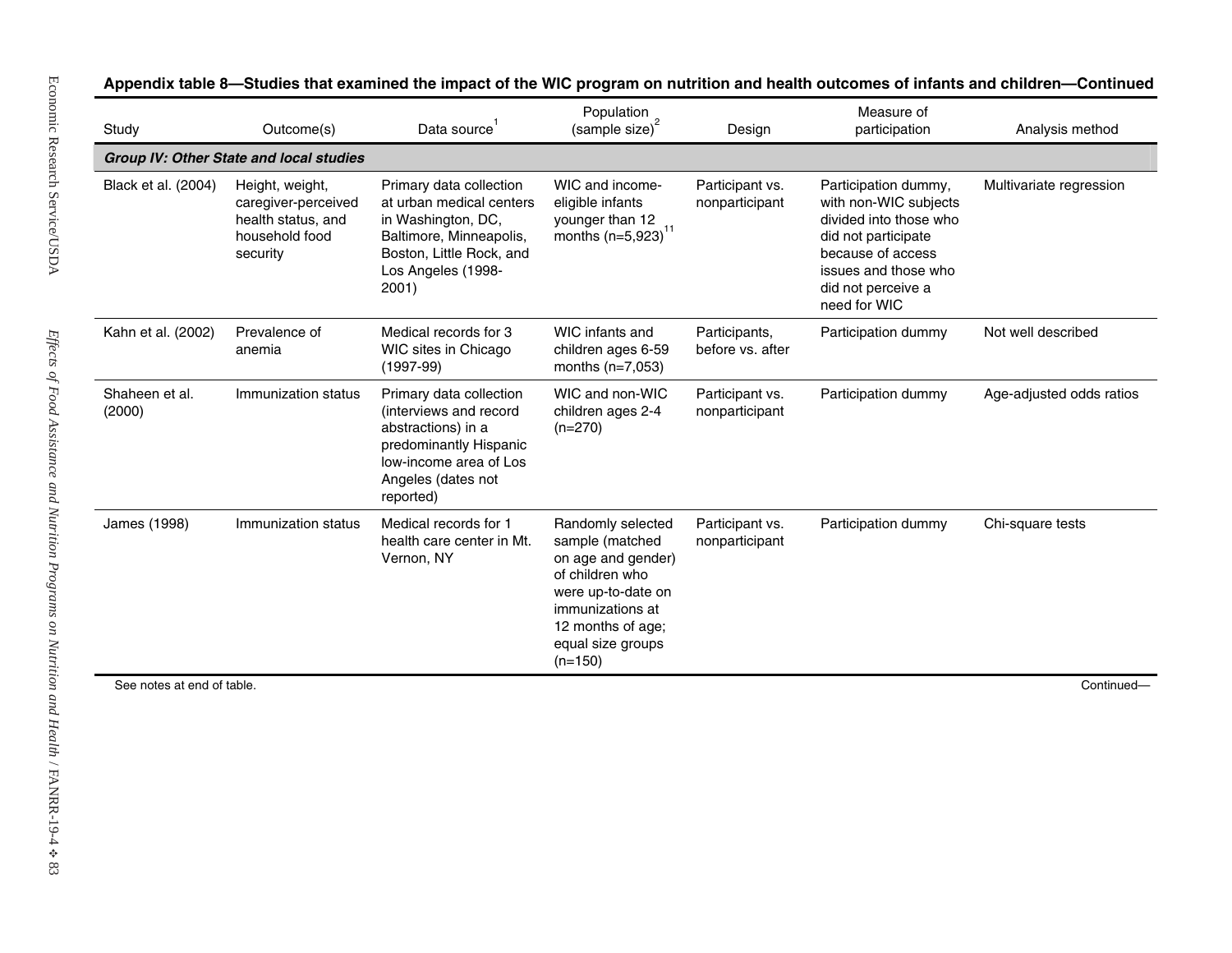| Dietary intake,<br>hemoglobin,<br>hematocrit, height,<br>weight, and head<br>circumference | Primary data collection<br>in Florida and North<br>Carolina (1990-91)                                  | Random sample of<br>WIC and income-<br>eligible infants (6                                                                                                                   | Participant vs.<br>nonparticipant                        | Participation dummy | Multivariate regression,<br>including attempt to |
|--------------------------------------------------------------------------------------------|--------------------------------------------------------------------------------------------------------|------------------------------------------------------------------------------------------------------------------------------------------------------------------------------|----------------------------------------------------------|---------------------|--------------------------------------------------|
|                                                                                            |                                                                                                        | months old)<br>stratified by<br>birthweight (n=807)                                                                                                                          |                                                          |                     | control for selection bias                       |
| Dietary intake,<br>hemoglobin,<br>hematocrit, height,<br>and weight                        | Primary data collection<br>in low-income areas of 1<br>county in Minnesota<br>(dates not reported)     | WIC and income-<br>eligible children<br>ages 1-5 (n=52)                                                                                                                      | Participant vs.<br>nonparticipant                        | Participation dummy | Chi-square test                                  |
| Hemoglobin                                                                                 | Medical records for 1<br>health center in Los<br>Angeles; initial and 6-<br>month followup<br>measures | Subset of random<br>sample of WIC and<br>non-WIC children<br>ages 1-4 who were<br>diagnosed with<br>anemia; matched<br>on age, gender,<br>and ethnicity (n=25<br>each group) | Participants vs.<br>nonparticipants,<br>before and after | Participation dummy | Analysis of variance                             |
| Serum ferritin,<br>hematocrit, and<br>hemoglobin                                           | Medical records for 1<br>child and youth clinic in<br>Minneapolis (1973-74<br>and 1977)                | WIC and income-<br>eligible children<br>ages 16-23 months<br>$(n-2,225)$                                                                                                     | Participants,<br>before vs. after,<br>separate groups    | Participation dummy | Chi-square tests                                 |
| See notes at end of table.                                                                 |                                                                                                        |                                                                                                                                                                              |                                                          |                     | Continued-                                       |
|                                                                                            |                                                                                                        |                                                                                                                                                                              |                                                          |                     |                                                  |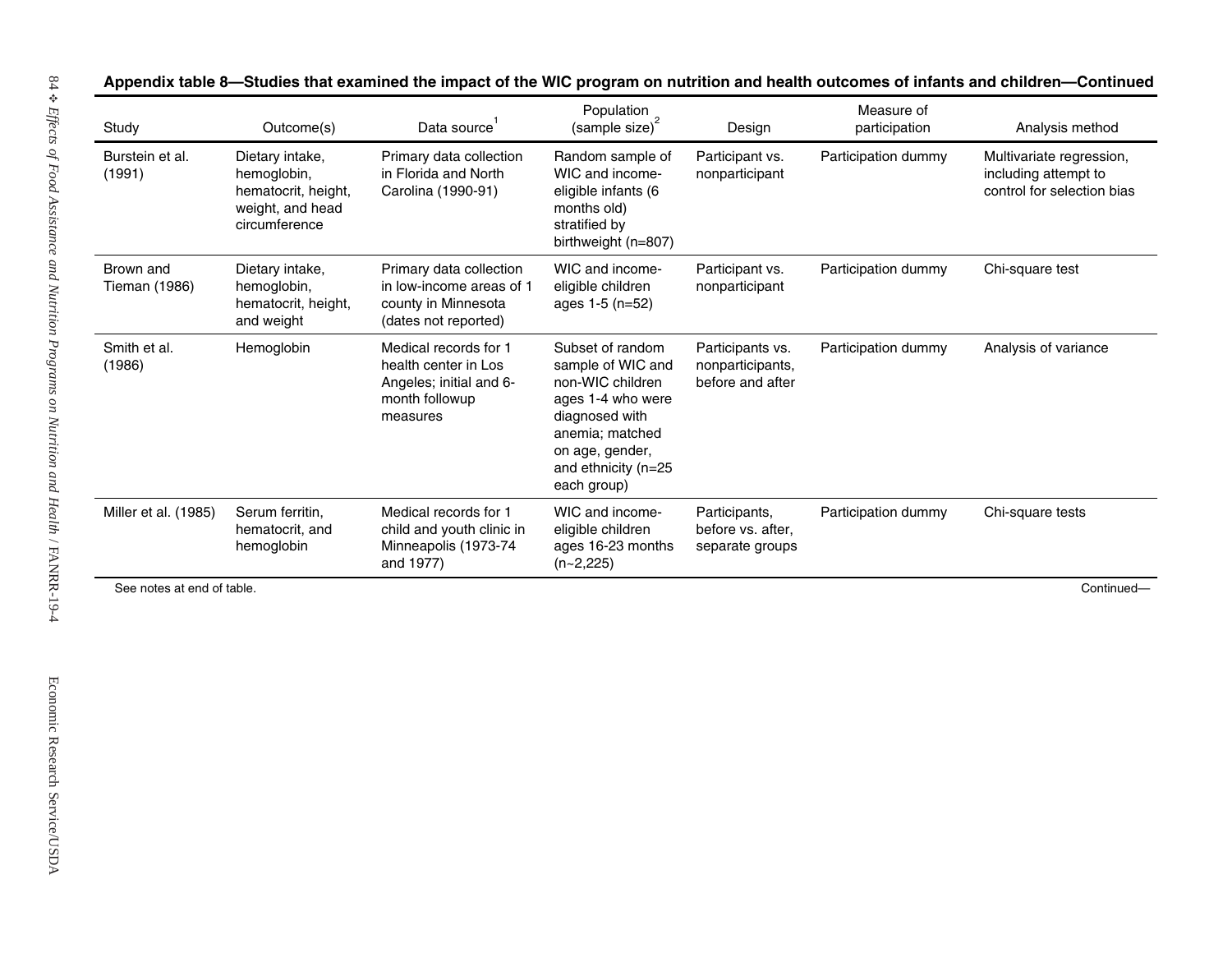| Study                          | Outcome(s)                                                                                    | Data source                                                                                                                              | Population<br>(sample size) <sup>2</sup>                                                                                                        | Design                                                                                             | Measure of<br>participation | Analysis method                                                                             |
|--------------------------------|-----------------------------------------------------------------------------------------------|------------------------------------------------------------------------------------------------------------------------------------------|-------------------------------------------------------------------------------------------------------------------------------------------------|----------------------------------------------------------------------------------------------------|-----------------------------|---------------------------------------------------------------------------------------------|
| Vazquez-Seone<br>et al. (1985) | Hemoglobin                                                                                    | Medical records for<br>children enrolled in an<br>inner-city health center<br>in New Haven, CT,<br>before and after<br>initiation of WIC | WIC and income-<br>eligible infants and<br>children ages 9-36<br>months $(n=583)$                                                               | Participants,<br>before vs. after,<br>separate groups                                              | Participation dummy         | <b>Bivariate t-tests</b>                                                                    |
| Hicks and<br>Langham (1985)    | IQ scores and<br>school grades                                                                | Primary data collection<br>and record abstractions<br>in 3 counties in rural<br>Louisiana (dates not<br>reported)                        | Sibling WIC pairs<br>ages 8-10; 1<br>"participated" in<br>WIC prenatally and<br>1 enrolled after age<br>1 ( $n=19$ sibling<br>pairs)            | Participant vs.<br>sibling control                                                                 | Participation dummy         | Multivariate regression                                                                     |
| Heimendinger et<br>al. (1984)  | Expected weight<br>gain                                                                       | Medical records in 3<br>WIC and 4 non-WIC<br>clinics in the same<br>Boston neighborhoods<br>$(1974-79)$                                  | WIC- and<br>Medicaid-eligible<br>infants and toddlers<br>up to 20 months<br>with at least 2<br>height and weight<br>measurements<br>$(n=1,907)$ | Participant vs.<br>nonparticipant,<br>("value added"or<br>expected growth<br>vs. actual<br>growth) | Participation dummy         | Multivariate regression of<br>"value-added" measures<br>by age group (3-month<br>intervals) |
| Paige (1983)                   | Medicaid costs and<br>health care<br>utilization                                              | Medicaid records in 4<br>counties in Maryland, 2<br>in which WIC was<br>available and 2 in which<br>WIC was not available<br>$(1979-80)$ | WIC and income-<br>eligible infants ages<br>0-11 months who<br>were on Medicaid<br>for at least 75% of<br>study period<br>$(n=138)$             | Participant vs.<br>nonparticipant                                                                  | Participation dummy         | Comparison of means and<br>proportions (no statistical<br>tests reported)                   |
| Hicks et al. (1982)            | Hemoglobin, height,<br>weight, and a<br>variety of intellectual<br>and behavioral<br>measures | Primary data collection<br>and record abstractions<br>in 3 rural counties in<br>Louisiana (dates not<br>reported)                        | Sibling WIC pairs<br>ages 6-8; 1<br>"participated" in<br>WIC prenatally and<br>1 enrolled after age<br>$1$ (n=21 sibling<br>pairs)              | Participant vs.<br>sibling control                                                                 | Participation dummy         | Multivariate regression                                                                     |
| See notes at end of table.     |                                                                                               |                                                                                                                                          |                                                                                                                                                 |                                                                                                    |                             | Continued-                                                                                  |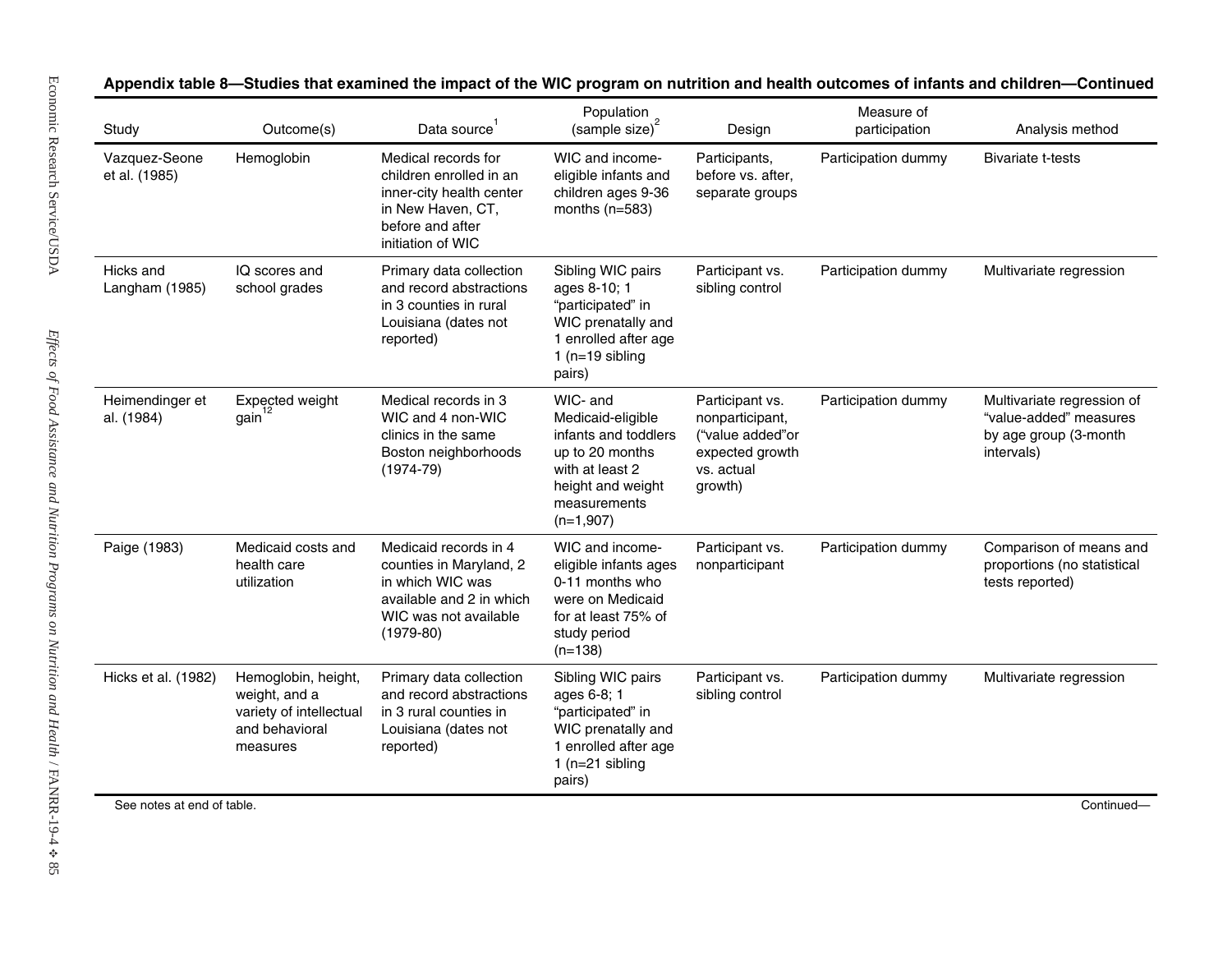| Appendix table 8—Studies that examined the impact of the WIC program on nutrition and health outcomes of infants and children—Continued |  |  |  |
|-----------------------------------------------------------------------------------------------------------------------------------------|--|--|--|
|-----------------------------------------------------------------------------------------------------------------------------------------|--|--|--|

|                               | Outcome(s)                                                | Data source                                                                                                                                                                                                                                                                                         | Population<br>$\frac{1}{2}$ (sample size) <sup>2</sup>                                                                                            | Design                            | Measure of<br>participation | Analysis method                                                                                                                                                                  |
|-------------------------------|-----------------------------------------------------------|-----------------------------------------------------------------------------------------------------------------------------------------------------------------------------------------------------------------------------------------------------------------------------------------------------|---------------------------------------------------------------------------------------------------------------------------------------------------|-----------------------------------|-----------------------------|----------------------------------------------------------------------------------------------------------------------------------------------------------------------------------|
| Weiler et al.<br>(1979)       | Hemoglobin                                                | WIC records in 1 clinic<br>in Fayette Co, KY<br>$(1976-77)$                                                                                                                                                                                                                                         | Infants ages 0-6<br>months initially<br>certified for WIC<br>because of anemia<br>who had followup<br>hemoglobin<br>measure available<br>$(n=37)$ | Participants,<br>before vs. after | Participation dummy         | <b>Bivariate t-tests</b>                                                                                                                                                         |
| Note: $N/A = Not applicable.$ |                                                           |                                                                                                                                                                                                                                                                                                     |                                                                                                                                                   |                                   |                             |                                                                                                                                                                                  |
| Data sources:                 |                                                           |                                                                                                                                                                                                                                                                                                     |                                                                                                                                                   |                                   |                             |                                                                                                                                                                                  |
|                               | CCDP = Comprehensive Child Development Programs.          |                                                                                                                                                                                                                                                                                                     |                                                                                                                                                   |                                   |                             |                                                                                                                                                                                  |
|                               | CSFII = Continuing Survey of Food Intakes by Individuals. |                                                                                                                                                                                                                                                                                                     |                                                                                                                                                   |                                   |                             |                                                                                                                                                                                  |
|                               | FITS = Feeding Infants and Toddlers Study.                |                                                                                                                                                                                                                                                                                                     |                                                                                                                                                   |                                   |                             |                                                                                                                                                                                  |
|                               |                                                           | NHANES-III = Third National Health and Nutrition Examination Survey.                                                                                                                                                                                                                                |                                                                                                                                                   |                                   |                             |                                                                                                                                                                                  |
|                               | NIS = National Immunization Survey.                       |                                                                                                                                                                                                                                                                                                     |                                                                                                                                                   |                                   |                             |                                                                                                                                                                                  |
|                               | NLSY = National Longitudinal Survey of Youth.             |                                                                                                                                                                                                                                                                                                     |                                                                                                                                                   |                                   |                             |                                                                                                                                                                                  |
|                               | PedNSS = Pediatric Nutrition Surveillance System.         |                                                                                                                                                                                                                                                                                                     |                                                                                                                                                   |                                   |                             |                                                                                                                                                                                  |
|                               | SIPP = Survey of Income and Program Participation.        |                                                                                                                                                                                                                                                                                                     |                                                                                                                                                   |                                   |                             |                                                                                                                                                                                  |
|                               |                                                           | Unless the description of the study sample indicates that a comparison group was limited to nonparticipants who were income-eligible for WIC or known to be Medicaid participants, all                                                                                                              |                                                                                                                                                   |                                   |                             |                                                                                                                                                                                  |
|                               |                                                           | income levels were included in the comparison group. Income was generally controlled for in the analysis.                                                                                                                                                                                           |                                                                                                                                                   |                                   |                             |                                                                                                                                                                                  |
|                               |                                                           |                                                                                                                                                                                                                                                                                                     |                                                                                                                                                   |                                   |                             |                                                                                                                                                                                  |
|                               |                                                           |                                                                                                                                                                                                                                                                                                     |                                                                                                                                                   |                                   |                             |                                                                                                                                                                                  |
| participants.                 |                                                           |                                                                                                                                                                                                                                                                                                     |                                                                                                                                                   |                                   |                             |                                                                                                                                                                                  |
|                               |                                                           | Also estimated a multivariate model of the relationship between intensity of WIC immunization activities and immunization coverage rates for WIC participants.<br>Roughly half of the sample was assessed in the first year of life and half was assessed between their first and second birthdays. |                                                                                                                                                   |                                   |                             |                                                                                                                                                                                  |
|                               |                                                           | <sup>5</sup> Authors also ran regression for full sample of WIC and income-eligible children. That model resulted in more significant effects.                                                                                                                                                      |                                                                                                                                                   |                                   |                             |                                                                                                                                                                                  |
|                               |                                                           | WIC participation defined based on percentage of months from age 1 through current age in which WIC vouchers had been redeemed. High = more than 66 percent, Medium = 34-66                                                                                                                         |                                                                                                                                                   |                                   |                             |                                                                                                                                                                                  |
|                               | percent, and Low = 33 percent or less.                    |                                                                                                                                                                                                                                                                                                     |                                                                                                                                                   |                                   |                             |                                                                                                                                                                                  |
|                               |                                                           | To control for the fact that several outcomes under study might be reasons for WIC enrollment, WIC participation was coded as zero if diagnosis of a particular problem preceded the date                                                                                                           |                                                                                                                                                   |                                   |                             |                                                                                                                                                                                  |
| of WIC enrollment.            |                                                           |                                                                                                                                                                                                                                                                                                     |                                                                                                                                                   |                                   |                             |                                                                                                                                                                                  |
|                               |                                                           | CSFII data included two recalls per subject, but authors used only the first recall. Used only data for 1994 because, at the time the study was conducted, only that portion of the 1994-96                                                                                                         |                                                                                                                                                   |                                   |                             |                                                                                                                                                                                  |
|                               | data set had been coded for food group consumption.       |                                                                                                                                                                                                                                                                                                     |                                                                                                                                                   |                                   |                             |                                                                                                                                                                                  |
|                               | Maximum sample; sample size varies for each outcome.      |                                                                                                                                                                                                                                                                                                     |                                                                                                                                                   |                                   |                             |                                                                                                                                                                                  |
|                               |                                                           | Information on income was not collected. Receipt of private health insurance was used as a proxy for income, and the non-WIC sample was limited to infants without private insurance.                                                                                                               |                                                                                                                                                   |                                   |                             |                                                                                                                                                                                  |
|                               |                                                           | A doctoral dissertation completed by Heimendinger in 1981 included data on height and weight-for-height. However, these data were dropped from the peer-reviewed journal article                                                                                                                    |                                                                                                                                                   |                                   |                             |                                                                                                                                                                                  |
|                               | because of substantial problems with missing data.        |                                                                                                                                                                                                                                                                                                     |                                                                                                                                                   |                                   |                             | Definition of comparison group varies for different outcomes. Children who never participated in WIC were main comparison group and were compared with former and/or current WIC |
|                               |                                                           |                                                                                                                                                                                                                                                                                                     |                                                                                                                                                   |                                   |                             |                                                                                                                                                                                  |
|                               |                                                           |                                                                                                                                                                                                                                                                                                     |                                                                                                                                                   |                                   |                             |                                                                                                                                                                                  |
|                               |                                                           |                                                                                                                                                                                                                                                                                                     |                                                                                                                                                   |                                   |                             |                                                                                                                                                                                  |
|                               |                                                           |                                                                                                                                                                                                                                                                                                     |                                                                                                                                                   |                                   |                             |                                                                                                                                                                                  |
|                               |                                                           |                                                                                                                                                                                                                                                                                                     |                                                                                                                                                   |                                   |                             |                                                                                                                                                                                  |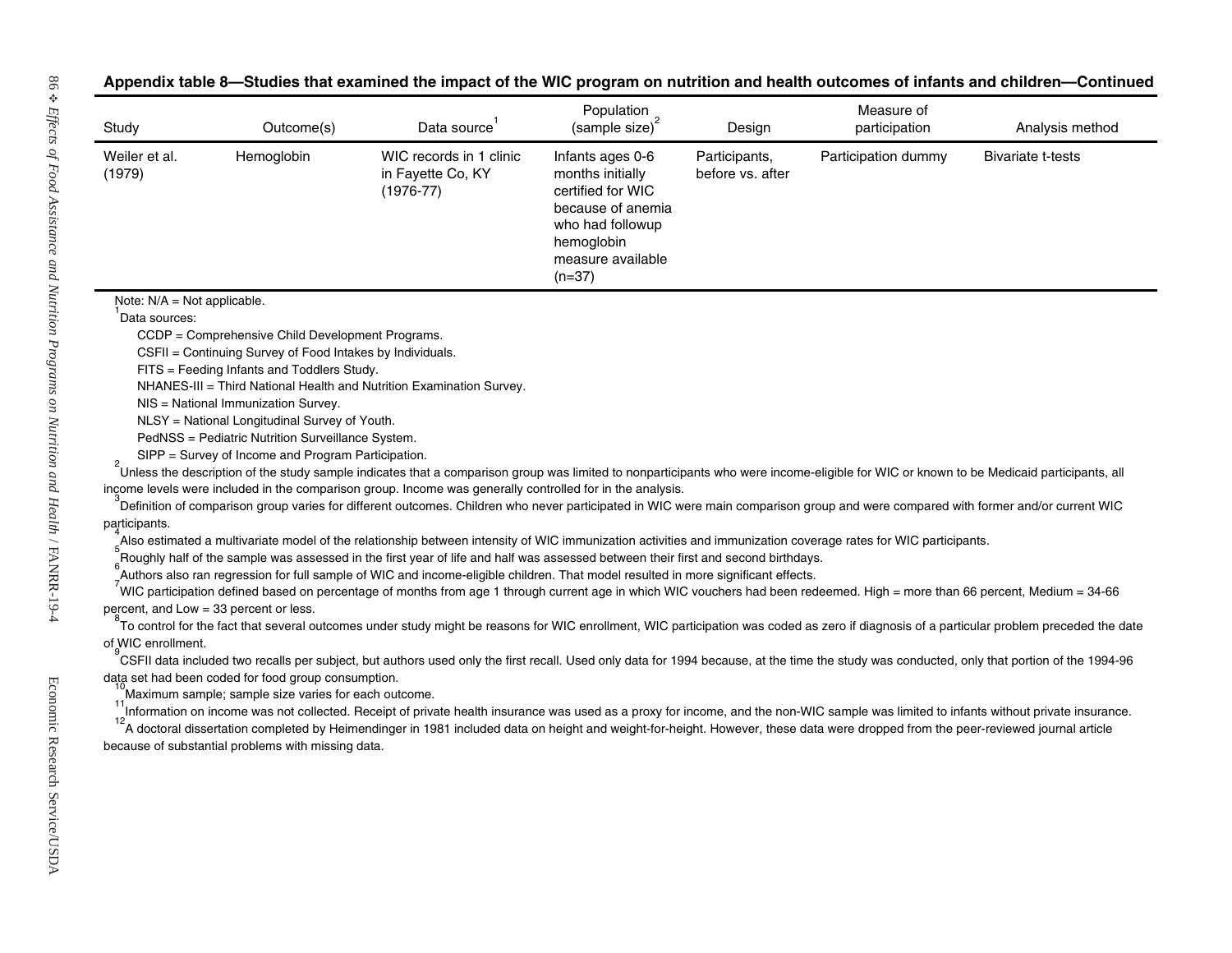| Study                                 | Outcome(s)                                                                             | Data source                                                                                                      | Population<br>(sample size)                                                                                                                                                                                           | Design                                                 | Measure of<br>participation | Analysis method                                                     |
|---------------------------------------|----------------------------------------------------------------------------------------|------------------------------------------------------------------------------------------------------------------|-----------------------------------------------------------------------------------------------------------------------------------------------------------------------------------------------------------------------|--------------------------------------------------------|-----------------------------|---------------------------------------------------------------------|
|                                       | Nonbreastfeeding postpartum women                                                      |                                                                                                                  |                                                                                                                                                                                                                       |                                                        |                             |                                                                     |
| Pehrsson et al.<br>(2001)             | Dietary iron intake,<br>several biochemical<br>indicators of iron<br>status            | WIC sites in Maryland<br>with differing policies for<br>certifying low-risk<br>postpartum women<br>$(1994 - 95)$ | Low-risk WIC and<br>income-eligible<br>postpartum<br>(nonbreastfeeding)<br>women $(n=110)$                                                                                                                            | Participant vs.<br>nonparticipant                      | Participation dummy         | Bivariate t-tests,<br>chi-square tests, and<br>analysis of variance |
| Kramer-LeBlanc<br>et al. (1999)       | Dietary intake                                                                         | <b>1988-94 NHANES-III</b>                                                                                        | WIC and income-<br>eligible postpartum<br>(nonbreastfeeding)<br>women $(n=190)$                                                                                                                                       | Participant vs.<br>nonparticipant                      | Participation dummy         | <b>Bivariate t-tests</b>                                            |
| Caan et al. (1987)                    | Birthweight, birth<br>length, weight<br>status, hemoglobin,<br>prevalence of<br>anemia | 47 local WIC agencies<br>in California (1983)                                                                    | Pregnant WIC<br>participants, some<br>of whom had<br>extended<br>postpartum WIC<br>participation for a<br>previous pregnancy<br>and some of whom<br>had limited or no<br>postpartum WIC<br>participation<br>$(n=642)$ | Participant vs.<br>nonparticipant                      | Participation dummy         | Multivariate regression                                             |
| <b>Breastfeeding women</b>            |                                                                                        |                                                                                                                  |                                                                                                                                                                                                                       |                                                        |                             |                                                                     |
| Kramer-LeBlanc<br>et al. (1999)       | Dietary intake                                                                         | <b>1988-94 NHANES-III</b>                                                                                        | WIC and income-<br>eligible<br>breastfeeding<br>women $(n=56)$                                                                                                                                                        | Participant vs.<br>nonparticipant                      | Participation dummy         | <b>Bivariate t-tests</b>                                            |
| Argeanas and<br><b>Harrill (1979)</b> | Dietary intake                                                                         | 1 local WIC agency in<br>Colorado and 1<br>unaffiliated prenatal<br>clinic (1978)                                | WIC and non-WIC<br>breastfeeding<br>women $(n=16)$                                                                                                                                                                    | Participant vs.<br>nonparticipant,<br>before and after | Participation dummy         | <b>Bivariate t-tests</b>                                            |
|                                       | <b>WIC households or all WIC participants</b>                                          |                                                                                                                  |                                                                                                                                                                                                                       |                                                        |                             |                                                                     |
| Wilde et al.<br>(2000)                | Dietary intake                                                                         | 1994-96 CSFII                                                                                                    | Low-income<br>households<br>$(n=1,901)$                                                                                                                                                                               | Participant vs.<br>nonparticipant                      | Participation dummy         | Maximum likelihood<br>estimation                                    |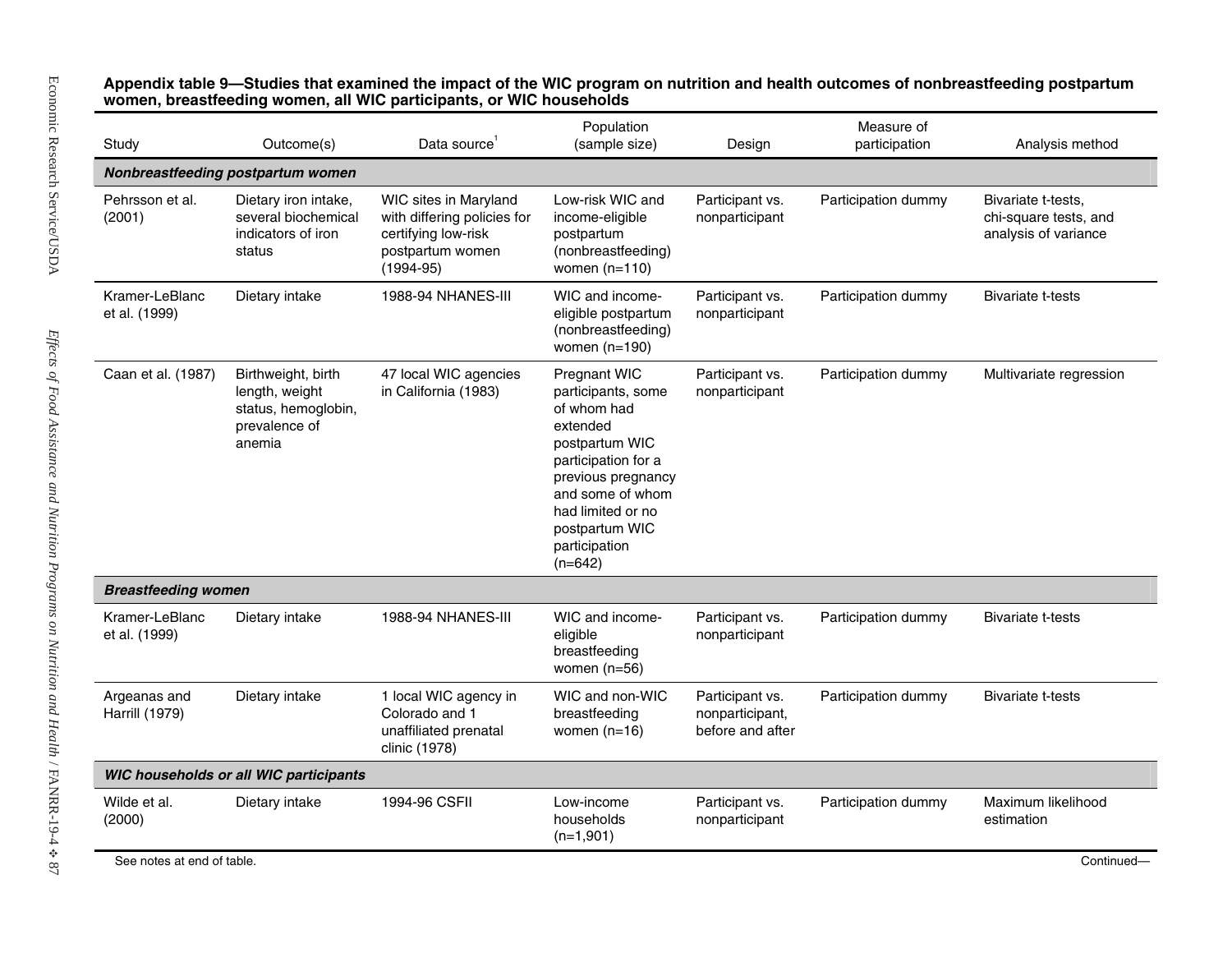| Dietary intake<br>Food expenditures | 1989-91 CSFII<br>NWE (1983-84)                                                                         | Low-income<br>households<br>$(n=1,379)$<br>Nationally<br>representative<br>sample of pregnant<br>WIC participants<br>and income-eligible                                                                               | Dose-response<br>Participant vs.<br>nonparticipant | Participation dummy;<br>benefit amount<br>Participation dummy | Multivariate regression |
|-------------------------------------|--------------------------------------------------------------------------------------------------------|------------------------------------------------------------------------------------------------------------------------------------------------------------------------------------------------------------------------|----------------------------------------------------|---------------------------------------------------------------|-------------------------|
|                                     |                                                                                                        |                                                                                                                                                                                                                        |                                                    |                                                               | Multivariate regression |
|                                     |                                                                                                        | nonparticipants<br>receiving prenatal<br>care in surrounding<br>public health clinics<br>and hospitals<br>$(n=3,935)$                                                                                                  |                                                    |                                                               |                         |
| Food intake                         | Food cooperatives and<br>EFNEP programs in<br>Hillsborough Country,<br>Florida (dates not<br>reported) | Low-income<br>households<br>$(n=157)$                                                                                                                                                                                  | Participant vs.<br>nonparticipant                  | Participation dummy                                           | Multivariate regression |
| Food expenditures                   | Primary data collection<br>$(1983 - 84)$                                                               | Nationally<br>representative<br>sample of pregnant<br>WIC participants<br>and income-eligible<br>nonparticipants<br>receiving prenatal<br>care in surrounding<br>public health clinics<br>and hospitals<br>$(n=3,935)$ | Participant vs.<br>nonparticipant                  | Participation dummy                                           | Multivariate regression |
|                                     | NWE = National WIC Evaluation.                                                                         | CSFII = Continuing Survey of Food Intakes by Individuals.<br>EFNEP = Expanded Food and Nutrition Education Program.<br>NHANES-III = Third National Health and Nutrition Examination Survey.                            |                                                    |                                                               |                         |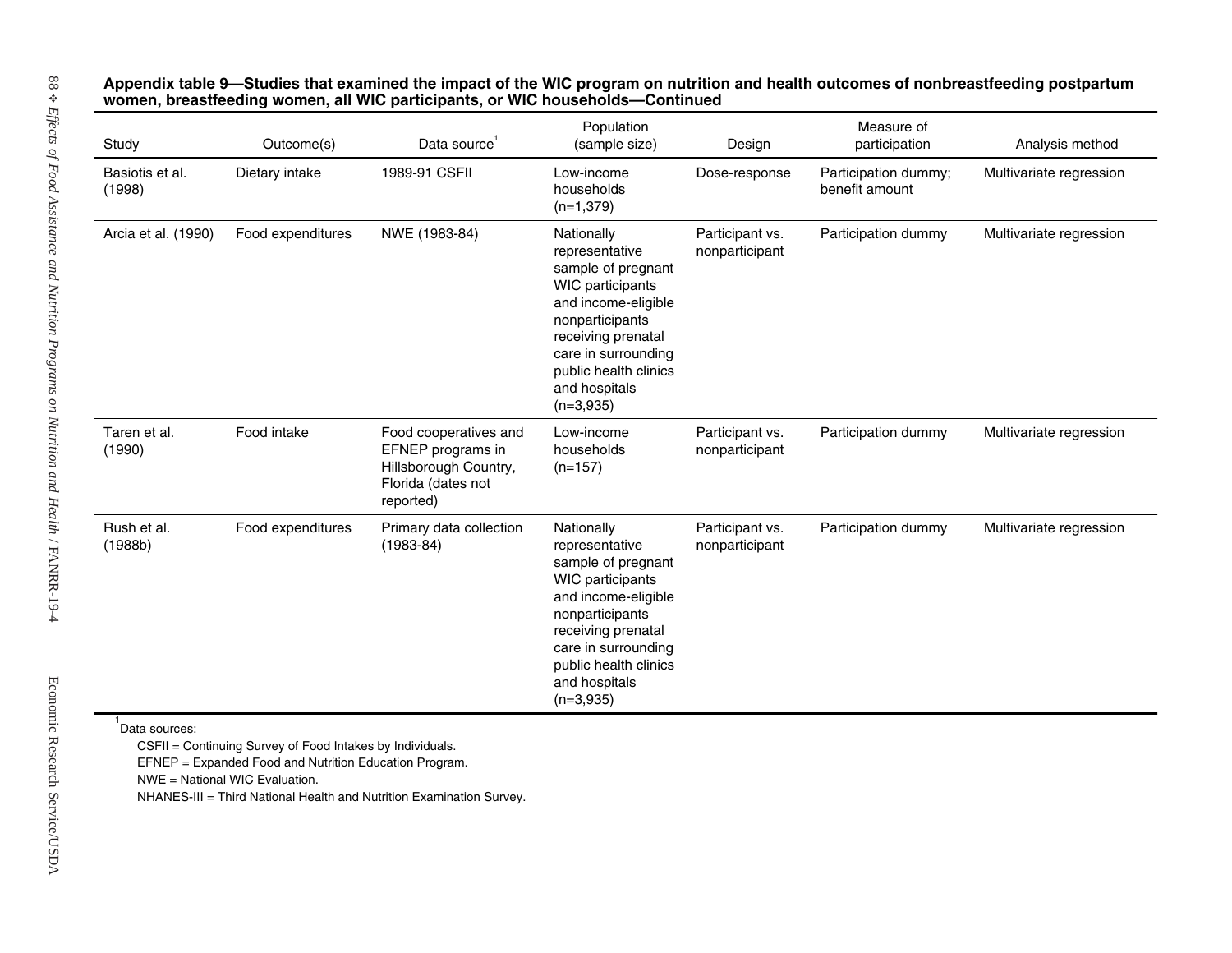**National School Lunch Program**

and the control of the control of

<u>expertise</u>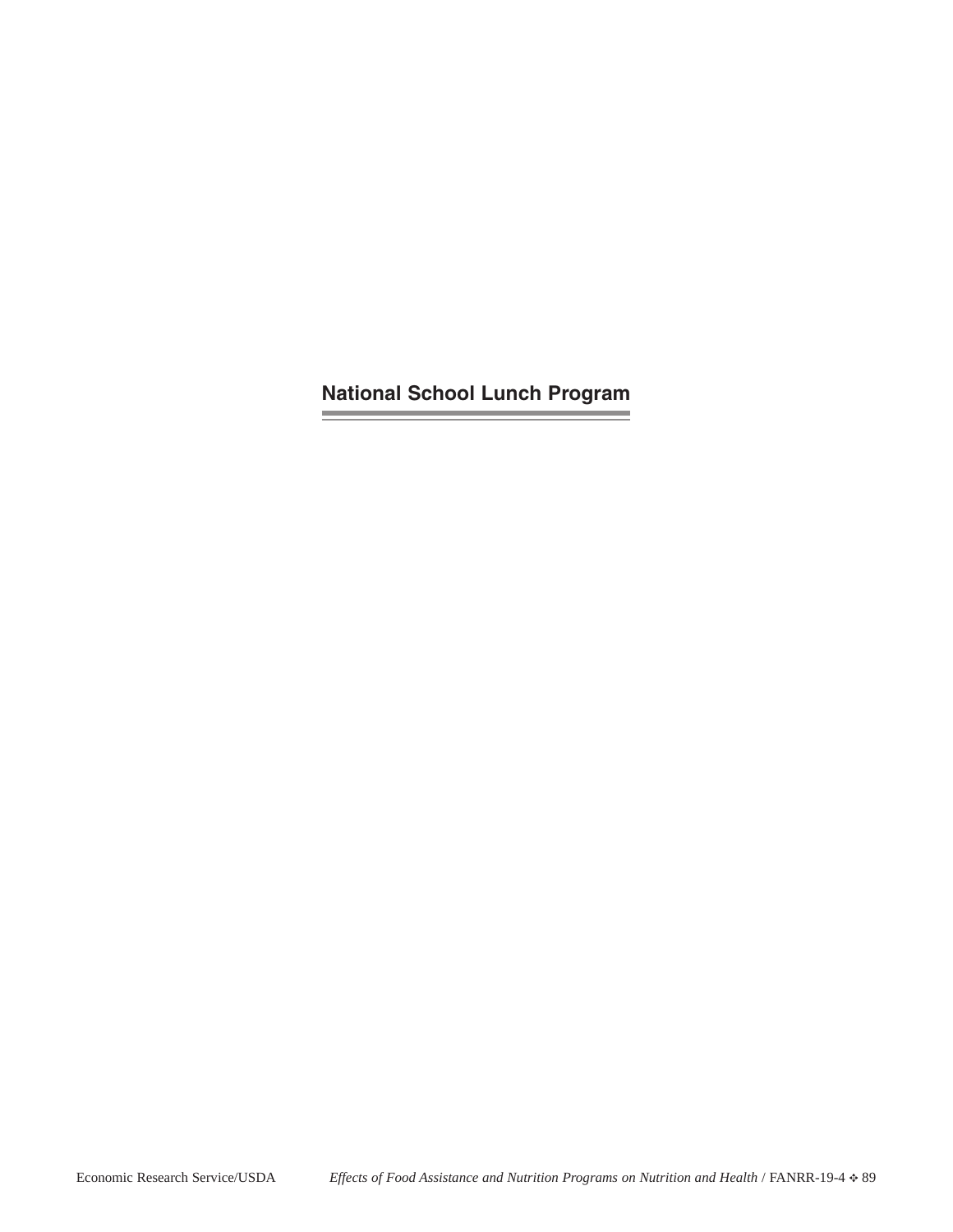| Study                                | Outcome(s)                                       | Data source                                                                                          | Data collection<br>method           | Population<br>(sample size)                                                         | Design                            | Measure of<br>participation     | Analysis method                                                                         |
|--------------------------------------|--------------------------------------------------|------------------------------------------------------------------------------------------------------|-------------------------------------|-------------------------------------------------------------------------------------|-----------------------------------|---------------------------------|-----------------------------------------------------------------------------------------|
|                                      | <b>Group I: National evaluations</b>             |                                                                                                      |                                     |                                                                                     |                                   |                                 |                                                                                         |
| Devaney<br>et al. (1993)<br>(SNDA-I) | Nutrient intake<br>at lunch and<br>over 24 hours | Nationally<br>representative<br>sample of                                                            | Single 24-hour<br>recall            | Children and<br>adolescents in<br>grades 1-12                                       | Participant vs.<br>nonparticipant | Ate NSLP lunch on<br>recall day | Multivariate regression<br>with selection-bias-<br>adjustment (nutrients)               |
|                                      | Food intake at<br>lunch                          | students from<br>329 public and<br>private schools<br>$(1991 - 92)$                                  |                                     | $(n-3,350)$                                                                         |                                   |                                 | Bivariate t-tests (foods)                                                               |
| Wellisch et al.<br>(1983)<br>(NESNP) | Nutrient intake<br>at lunch and<br>over 24 hours | Nationally<br>representative<br>sample of<br>students from<br>276 public<br>schools<br>$(1980 - 81)$ | Single 24-hour<br>recall            | Children and<br>adolescents in<br>grades 1-12<br>$(n=6,556)$                        | Participant vs.<br>nonparticipant | Ate NSLP lunch on<br>recall day | Multivariate regression                                                                 |
|                                      |                                                  | Group II: Secondary analysis of national surveys                                                     |                                     |                                                                                     |                                   |                                 |                                                                                         |
| Gleason and<br>Suitor (2003)         | Nutrient intake<br>at lunch and<br>over 24 hours | 1994-96 CSFII                                                                                        | 2 nonconsecutive<br>24-hour recalls | Children and<br>adolescents<br>ages 6-18 with<br>2 days of intake<br>data (n=1,614) | Participant vs.<br>nonparticipant | Ate NSLP lunch on<br>recall day | Multivariate regression<br>with fixed-effects model<br>to control for selection<br>bias |
| Gleason and<br>Suitor (2001)         | Nutrient intake<br>at lunch and<br>over 24 hours | 1994-96 CSFII                                                                                        | 2 nonconsecutive<br>24-hour recalls | Children and<br>adolescents<br>ages $6-18$ with 1                                   | Participant vs.<br>nonparticipant | Ate NSLP lunch on<br>recall day | Comparison of<br>regression-adjusted<br>means                                           |
|                                      | Food intake at<br>lunch and over<br>24 hours     |                                                                                                      |                                     | or 2 school days<br>of intake data<br>$(n=1,866)$                                   |                                   |                                 |                                                                                         |
| Fraker (1987)                        | Nutrient intake<br>at lunch and<br>over 24 hours | 1980-81 NESNP                                                                                        | Single 24-hour<br>recall            | Children and<br>adolescents in<br>grades 1-12<br>$(n=6,556)$                        | Participant vs.<br>nonparticipant | Ate NSLP lunch on<br>recall day | Bivariate t-tests for full<br>sample and low-income<br>sample                           |
|                                      | See notes at end of table.                       |                                                                                                      |                                     |                                                                                     |                                   |                                 | Continued-                                                                              |

Appendix table 10-Studies that examined the impact of the National School Lunch Program on students' dietary intakes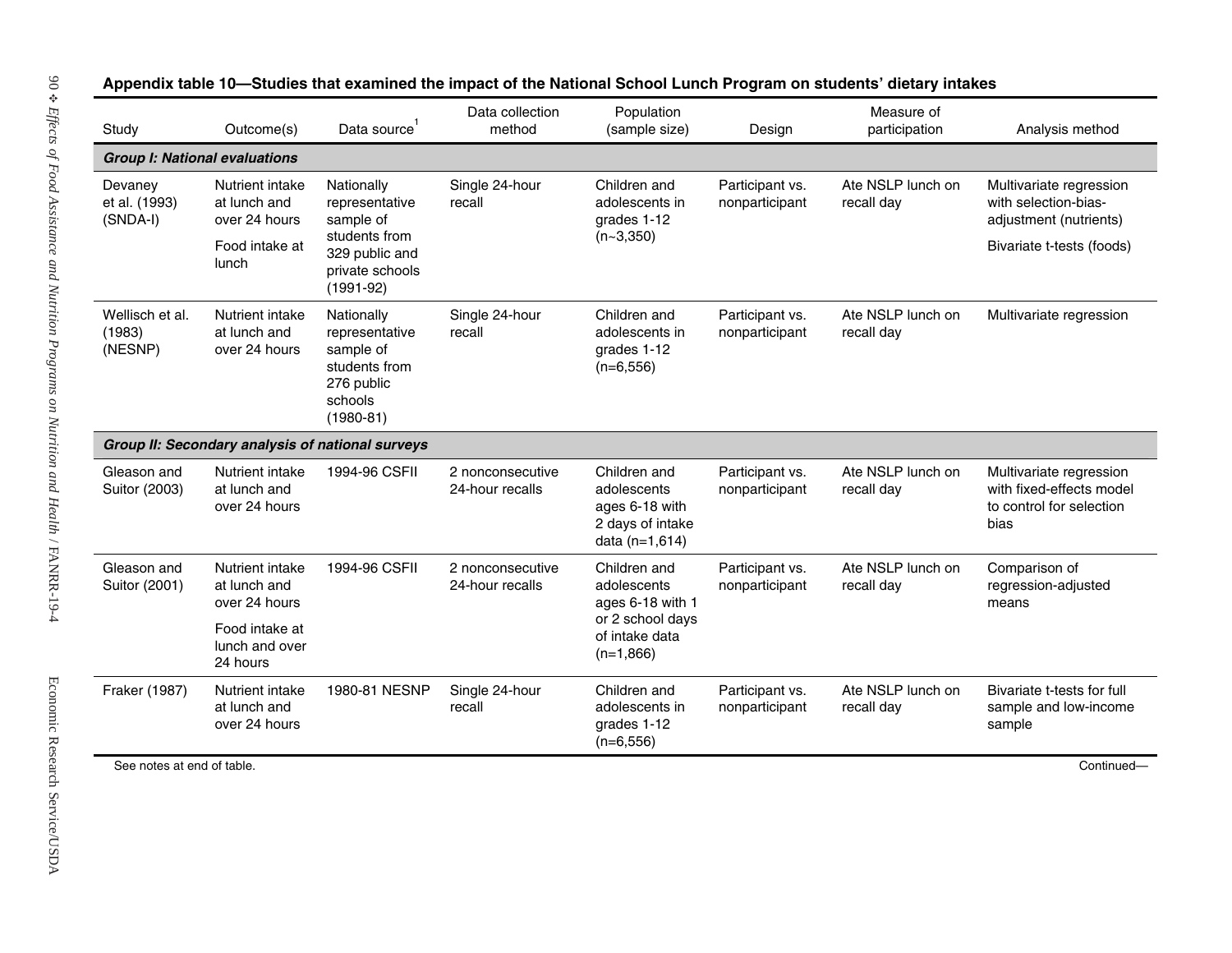| 1977-78 NFCS<br>Nutrient intake<br>over 24 hours<br>Nutrient intake<br>1977-78 NFCS<br>over 24 hours<br>1971-74<br>Nutrient intake<br>over 24 hours<br><b>NHANES-I</b><br>Group IIIA: State and local studies with large samples<br>Students in 10<br>Nutrient intake<br>at lunch<br>schools in<br>southeastern<br>Food intake at<br>Michigan (1998) | 24-hour recall plus<br>2-day food record<br>24-hour recall plus<br>2-day food record<br>Single 24-hour<br>recall<br>Visual observation<br>of food selection<br>and waste | Children and<br>adolescents<br>ages 6-18<br>$(n=1,554)$<br>Children and<br>adolescents<br>ages 6-18<br>$(n=1,554)$<br>Children and<br>adolescents<br>ages 6-21<br>$(n=3, 155)$<br>Children in<br>grades 2-4 | Participant vs.<br>nonparticipant <sup>2,3</sup><br>Participant vs.<br>nonparticipant<br>Participant vs.<br>nonparticipant<br>Participant vs. | Ratio of number of<br>days ate school<br>lunch to number of<br>days of dietary data<br>Ratio of number of<br>days ate school<br>lunch to number of<br>days ate any lunch<br>Ate school lunch on<br>recall day<br>Ate school lunch on | Multivariate regression<br>Switching regression;<br>Chow tests<br>Analysis of variance<br>Analysis of variance |
|------------------------------------------------------------------------------------------------------------------------------------------------------------------------------------------------------------------------------------------------------------------------------------------------------------------------------------------------------|--------------------------------------------------------------------------------------------------------------------------------------------------------------------------|-------------------------------------------------------------------------------------------------------------------------------------------------------------------------------------------------------------|-----------------------------------------------------------------------------------------------------------------------------------------------|--------------------------------------------------------------------------------------------------------------------------------------------------------------------------------------------------------------------------------------|----------------------------------------------------------------------------------------------------------------|
|                                                                                                                                                                                                                                                                                                                                                      |                                                                                                                                                                          |                                                                                                                                                                                                             |                                                                                                                                               |                                                                                                                                                                                                                                      |                                                                                                                |
|                                                                                                                                                                                                                                                                                                                                                      |                                                                                                                                                                          |                                                                                                                                                                                                             |                                                                                                                                               |                                                                                                                                                                                                                                      |                                                                                                                |
|                                                                                                                                                                                                                                                                                                                                                      |                                                                                                                                                                          |                                                                                                                                                                                                             |                                                                                                                                               |                                                                                                                                                                                                                                      |                                                                                                                |
|                                                                                                                                                                                                                                                                                                                                                      |                                                                                                                                                                          |                                                                                                                                                                                                             |                                                                                                                                               |                                                                                                                                                                                                                                      |                                                                                                                |
|                                                                                                                                                                                                                                                                                                                                                      |                                                                                                                                                                          | $(n=570)$                                                                                                                                                                                                   | nonparticipant                                                                                                                                | observation day (vs.<br>sack lunch)                                                                                                                                                                                                  |                                                                                                                |
| Food intake<br>All students in<br>over 24 hours<br>randomly<br>selected<br>25 sampled<br>public and<br>$(1989-90)$                                                                                                                                                                                                                                   | Single 24-hour recall<br>(nonquantitative)                                                                                                                               | Children in<br>grades 2 and 5<br>$(n=1,397)$                                                                                                                                                                | Participant vs.<br>nonparticipant                                                                                                             | Ate school lunch on<br>recall day                                                                                                                                                                                                    | Gender-adjusted anlaysis<br>of covariance                                                                      |
| Food intake<br>at lunch<br>York State,<br>York City<br>$(1987 - 88)$                                                                                                                                                                                                                                                                                 | Single 24-hour recall<br>(nonguantitative)                                                                                                                               | Children in<br>grades 2 and 5<br>$(n=1,797)$                                                                                                                                                                | Participant vs.<br>nonparticipant                                                                                                             | Ate school lunch on<br>recall day                                                                                                                                                                                                    | Bivariate t-tests and<br>chi-square tests                                                                      |
|                                                                                                                                                                                                                                                                                                                                                      |                                                                                                                                                                          | classrooms in<br>private schools<br>in New York City<br>Students in 51<br>schools in New<br>excluding New                                                                                                   |                                                                                                                                               |                                                                                                                                                                                                                                      |                                                                                                                |

# Appendix table 10-Studies that examined the impact of the National School Lunch Program on students' dietary intakes-Continued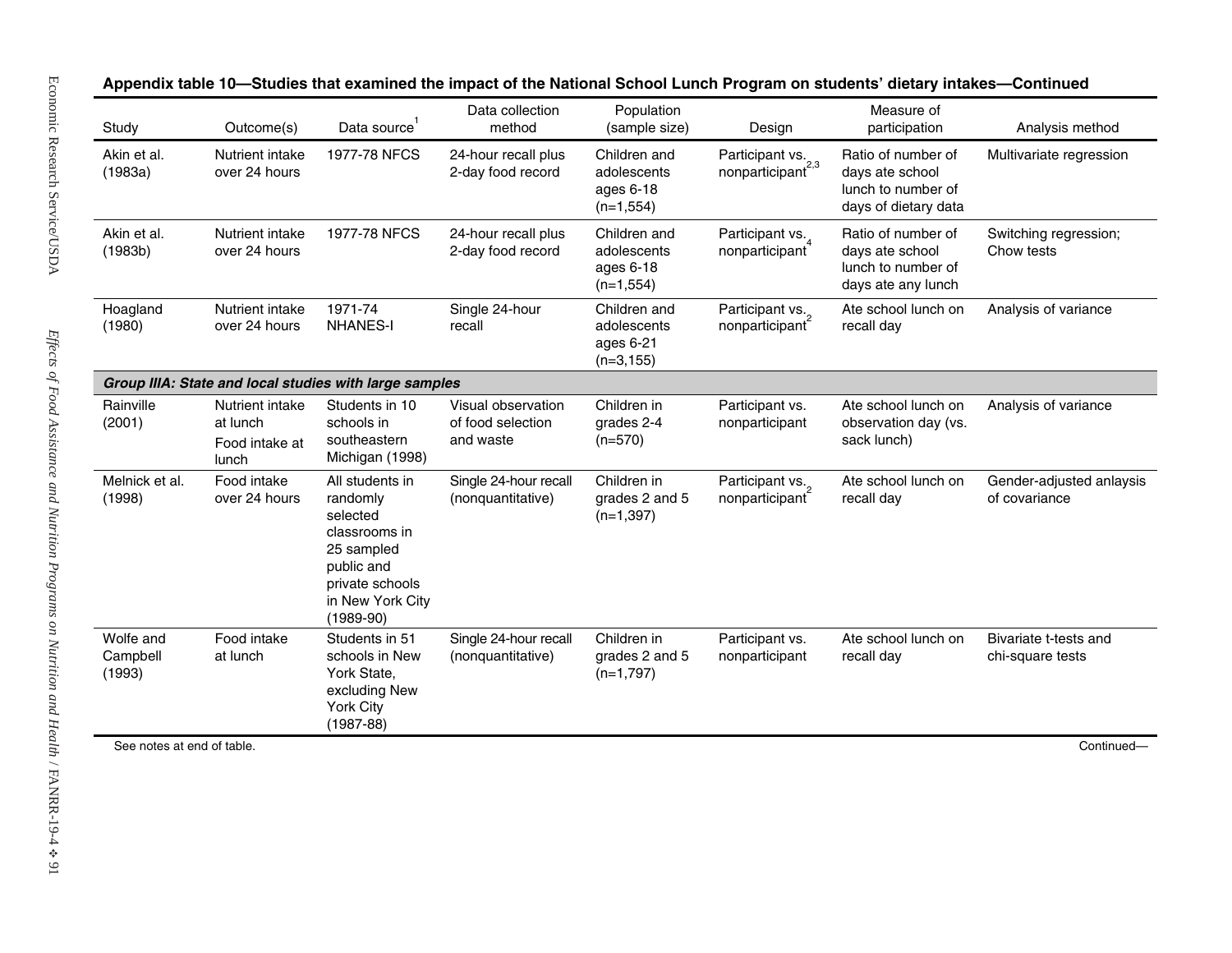| Study                                                                                                            | Outcome(s)                                       | Data source                                                                                                                                          | Data collection<br>method                                          | Population<br>(sample size)                                   | Design                                | Measure of<br>participation                                                                                              | Analysis method                                                   |
|------------------------------------------------------------------------------------------------------------------|--------------------------------------------------|------------------------------------------------------------------------------------------------------------------------------------------------------|--------------------------------------------------------------------|---------------------------------------------------------------|---------------------------------------|--------------------------------------------------------------------------------------------------------------------------|-------------------------------------------------------------------|
| Price et al.<br>(1978)                                                                                           | Nutrient intake<br>over 24 hours                 | Students in<br>schools/districts<br>in 8 regions in<br>Washington<br>State, Blacks<br>and Mexican-<br>Americans were<br>oversampled<br>$(1971 - 73)$ | 3 nonconsecutive<br>24-hour recalls,<br>including 1 weekend<br>day | Children ages<br>$8-12$ (n=728)                               | Participant vs.<br>nonparticipant     | Participation<br>dummies based on<br>usual frequency:<br>0-1 time per week,<br>2-3 times per week,<br>4-5 times per week | Multivariate regression                                           |
| Emmons et al.<br>(1972)                                                                                          | Nutrient intake<br>at lunch and<br>over 24 hours | All students in<br>selected grades<br>in 1 district in<br>rural New York<br>State (1970-71) <sup>5</sup>                                             | Single 24-hour recall                                              | Children in<br>grades 1-4<br>$(n=512)$                        | Participants,<br>before vs. after $6$ | Took 70% or more<br>of school meals<br>offered during study<br>period                                                    | Comparison of means<br>(type of statistical test not<br>reported) |
| U.S.<br>Department of<br>Health,<br>Education,<br>and Welfare<br>(HEW) (10-<br><b>State Nutrition</b><br>Survey) | Nutrient intake<br>over 24 hours                 | Sample of<br>children from 10<br>States, plus<br>volunteers<br>(1972)                                                                                | Single 24-hour<br>recall                                           | Children and<br>adolescents<br>ages 10-16<br>$(n=8, 495)$     | Participant vs.<br>nonparticipant     | Usually ate school<br>lunch at least<br>3 times/week                                                                     | Comparison of means<br>(no statistical tests<br>reported)         |
|                                                                                                                  |                                                  | Group IIIB: State and local studies with small samples                                                                                               |                                                                    |                                                               |                                       |                                                                                                                          |                                                                   |
| Cullen et al.<br>(2000)                                                                                          | Food intake at<br>lunch                          | Students in 1<br>middle school in<br>Texas (dates not<br>reported)                                                                                   | 5 consecutive daily<br>food records                                | Children in<br>grade 5 (n=282)                                | Participant vs.<br>nonparticipant     | Ate NSLP lunch (vs.<br>home lunch or<br>snack bar lunch) on<br>food record days                                          | Analysis of variance                                              |
| Ho et al.<br>(1991)                                                                                              | Nutrient intake<br>at lunch                      | Students in 1<br>middle school in<br>Salt Lake City<br>(1989)                                                                                        | Visual observation<br>of food selection<br>and waste               | Children and<br>adolescents in<br>grades 7 and 8<br>$(n=254)$ | Participant vs.<br>nonparticipant     | Ate NSLP lunch (vs.<br>sack lunch or<br>vending machine<br>lunch) on<br>observation day                                  | Analysis of variance and<br>Student-Newman-Keuls<br>range test    |
| Perry et al.<br>(1984)                                                                                           | Nutrient intake<br>at lunch                      | All students in<br>selected<br>classrooms in 3<br>schools in 1<br>district in                                                                        | 3-day food record                                                  | Children in<br>grades 5 and 6<br>$(n=233)$                    | Participant vs.<br>nonparticipant     | Ate NSLP lunch (vs.<br>brown bag lunch) on<br>food record days                                                           | Unmatched t-test                                                  |

# Appendix table 10-Studies that examined the impact of the National School Lunch Program on students' dietary intakes-Continued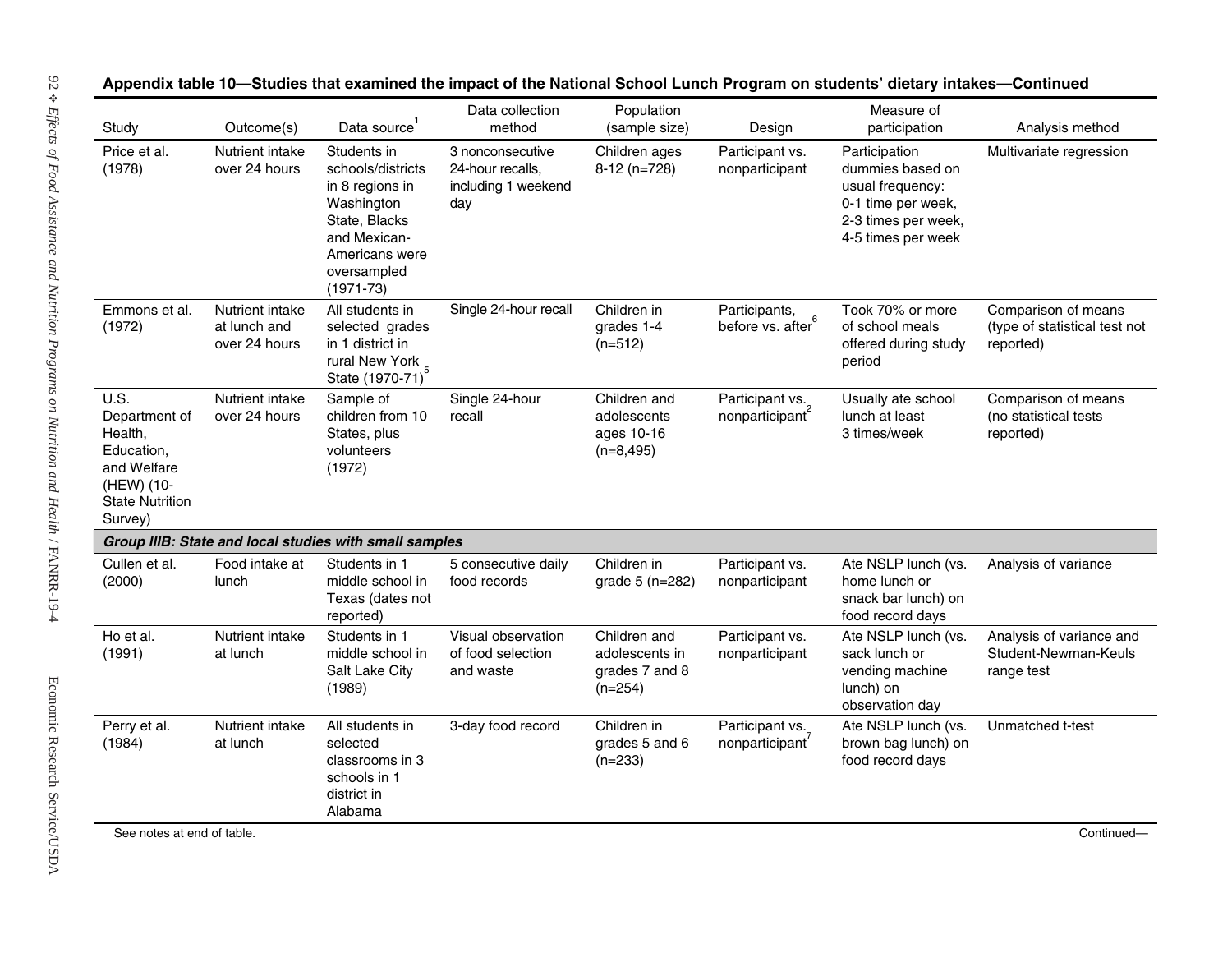# Appendix table 10-Studies that examined the impact of the National School Lunch Program on students' dietary intakes-Continued

| Study                               | Outcome(s)                                                                     | Data source <sup>1</sup>                                                                                                                       | Data collection<br>method                                                                 | Population<br>(sample size)                     | Design                            | Measure of<br>participation                                                                                                                                                                                                                                                                                                                                                                  | Analysis method               |
|-------------------------------------|--------------------------------------------------------------------------------|------------------------------------------------------------------------------------------------------------------------------------------------|-------------------------------------------------------------------------------------------|-------------------------------------------------|-----------------------------------|----------------------------------------------------------------------------------------------------------------------------------------------------------------------------------------------------------------------------------------------------------------------------------------------------------------------------------------------------------------------------------------------|-------------------------------|
| Howe and<br>Vaden (1980)            | Nutrient intake<br>at lunch and<br>over 24 hours                               | Randomly<br>selected<br>students in 1<br>urban public<br>high school in<br>Kansas                                                              | Single 24-hour<br>recall                                                                  | Adolescents in<br>grades 10<br>and 11 $(n=104)$ | Participant vs.<br>nonparticipant | Ate NSLP lunch on<br>recall day                                                                                                                                                                                                                                                                                                                                                              | 2-way analysis of<br>variance |
| Yperman and<br>Vermeersch<br>(1979) | Food intake<br>over 24 hours                                                   | All students in 2<br>classrooms per<br>grade in 2<br>schools in<br>California                                                                  | Food frequency<br>checklist                                                               | Children in<br>grades 1-3<br>$(n=307)$          | Participant vs.<br>nonparticipant | Number of days ate<br>school lunch on 5<br>days prior to data<br>collection                                                                                                                                                                                                                                                                                                                  | Multivariate regression       |
|                                     | Included lunch skippers with nonparticipants.<br>Accounted for lunch skippers. | did not separate contributions of breakfast and lunch meals.<br>nutritionally needy, low-income (eligible for free lunch), and not low-income. |                                                                                           |                                                 |                                   | Study included a second district where both free lunch and free breakfast were offered. The two districts were considered separately in the analysis, but the analysis of the second district<br>Study compared intakes before and after introduction of a free lunch program. Results were reported for four different subgroups based on baseline characteristics: nutritionally adequate, |                               |
|                                     |                                                                                |                                                                                                                                                | Unit of analysis was lunches rather than students; 60 percent of students ate NSLP daily. |                                                 |                                   |                                                                                                                                                                                                                                                                                                                                                                                              |                               |
|                                     |                                                                                |                                                                                                                                                |                                                                                           |                                                 |                                   |                                                                                                                                                                                                                                                                                                                                                                                              |                               |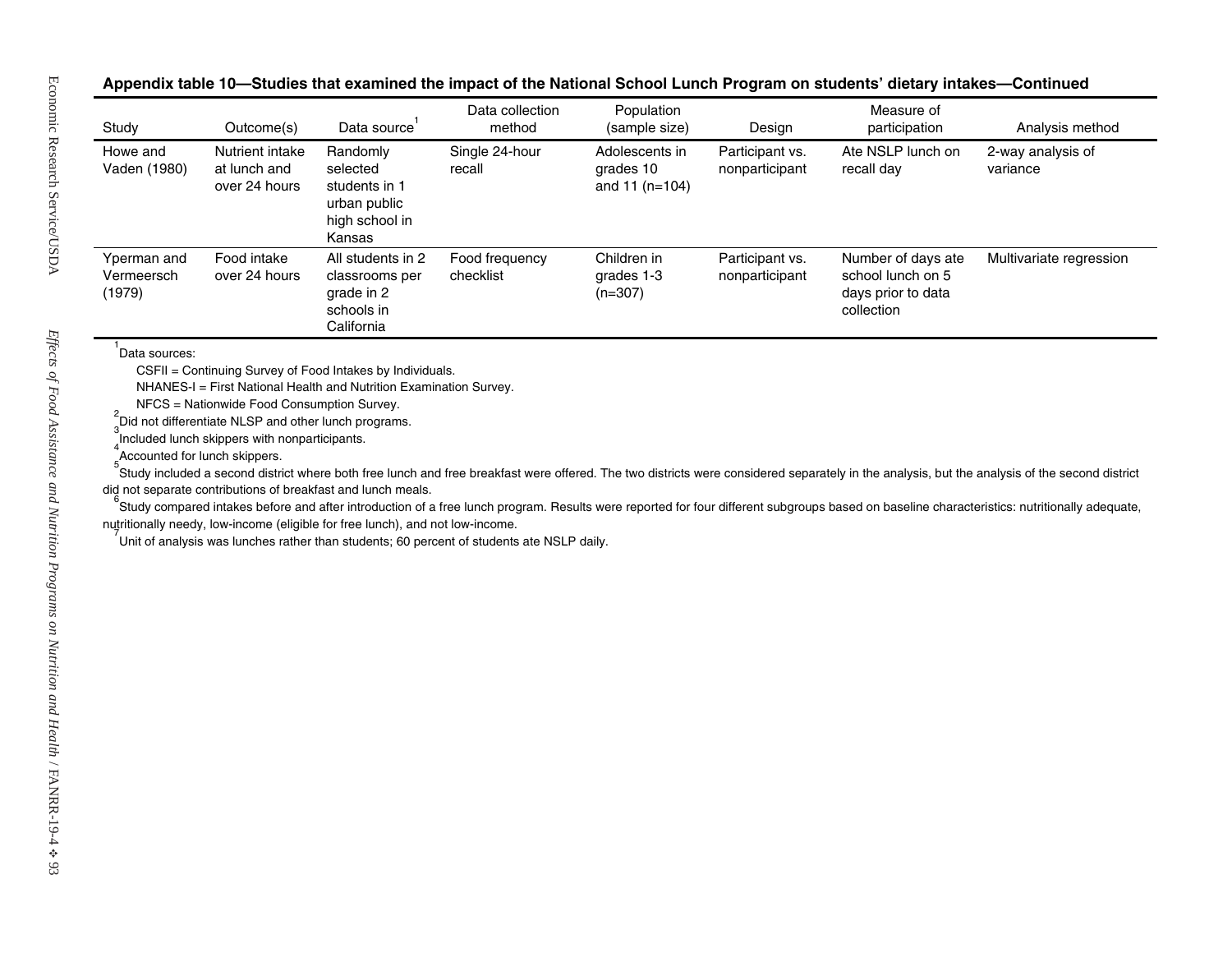| Study                                         | Data source                                                                                                                                                                                 | Population<br>(sample size)                                                    | Design                                                                         | Measure of<br>participation                                                         | Analysis method                                                   |
|-----------------------------------------------|---------------------------------------------------------------------------------------------------------------------------------------------------------------------------------------------|--------------------------------------------------------------------------------|--------------------------------------------------------------------------------|-------------------------------------------------------------------------------------|-------------------------------------------------------------------|
| Weight and/or height                          |                                                                                                                                                                                             |                                                                                |                                                                                |                                                                                     |                                                                   |
| Jones et al. (2003)                           | 1997 PSID, Child<br>Development<br>Supplement                                                                                                                                               | Children ages 5-12 with<br>household incomes<br>$\leq$ 185% of poverty (n=772) | Participant vs.<br>nonparticipant                                              | Parent report that child<br>"participates"                                          | Multivariate regression                                           |
| Wolfe et al. (1994)                           | Students in 51 schools in<br>New York State,<br>excluding New York City<br>$(1987 - 88)$                                                                                                    | Children in grades 2 and<br>$5(n=1,797)$                                       | Participant vs.<br>nonparticipant                                              | Parent report that "child<br>eats school lunch"                                     | Multivariate regression                                           |
| Wellisch et al. (1983)<br>(NESNP)             | Children and<br>Nationally representative<br>Participant vs.<br>sample of students from<br>adolescents in<br>nonparticipant<br>276 public schools<br>grades 1-12 (n=6,556)<br>$(1980 - 81)$ |                                                                                | Average long-term<br>weekly participation                                      | Multivariate regression                                                             |                                                                   |
| Gretzen and<br>Vermeersch (1980) <sup>2</sup> | All students in 2<br>intervention programs<br>and 2 comparison<br>programs in 1 SFA in<br>California                                                                                        | Children and<br>adolescents in<br>grades 1-8 (n=332)                           | Participant vs.<br>nonparticipant                                              | Began receiving free<br>school lunch in grade 1<br>and regularly through<br>grade 8 | Analysis of variance;<br>bivariate t-tests                        |
| Emmons et al. (1972)                          | All students in selected<br>grades in 1 district in<br>rural New York State<br>$(1970-71)^3$                                                                                                | Children in grades 1-4<br>$(n=844)$                                            | Participants, before<br>vs. after                                              | Took 70% or more of<br>school meals offered<br>during study period                  | Comparison of means<br>(type of statistical test<br>not reported) |
| Paige (1972)                                  | Students in 4 schools in<br>Baltimore, MD                                                                                                                                                   | Children in grades 1, 2,<br>and 6 (n=742)                                      | Participant vs.<br>nonparticipant, before<br>and after                         | Not reported                                                                        | Comparison of means<br>(type of statistical test<br>not reported) |
| <b>Nutritional biochemistries</b>             |                                                                                                                                                                                             |                                                                                |                                                                                |                                                                                     |                                                                   |
| Kandiah and<br>Peterson (2001)                | Students in 1 school in<br>Indiana                                                                                                                                                          | Children/adolescents<br>ages 11-15 (n=3,155)                                   | Participants, before vs.<br>after (cholesterol)                                | Ate school lunch at least<br>3 times per week                                       | Multivariate regression                                           |
| Hoagland (1980)                               | 1971-74 NHANES-I                                                                                                                                                                            | Children and<br>adolescents ages 6-21<br>$(n=3, 155)$                          | Participant vs.<br>nonparticipant <sup>°</sup> (iron,<br>cholesterol, protein) | Ate school lunch on<br>recall day                                                   | Linear regression                                                 |
| See notes at end of table.                    |                                                                                                                                                                                             |                                                                                |                                                                                |                                                                                     | Continued-                                                        |

Appendix table 11—Studies that examined the impact of the National School Lunch Program on other nutrition and health outcomes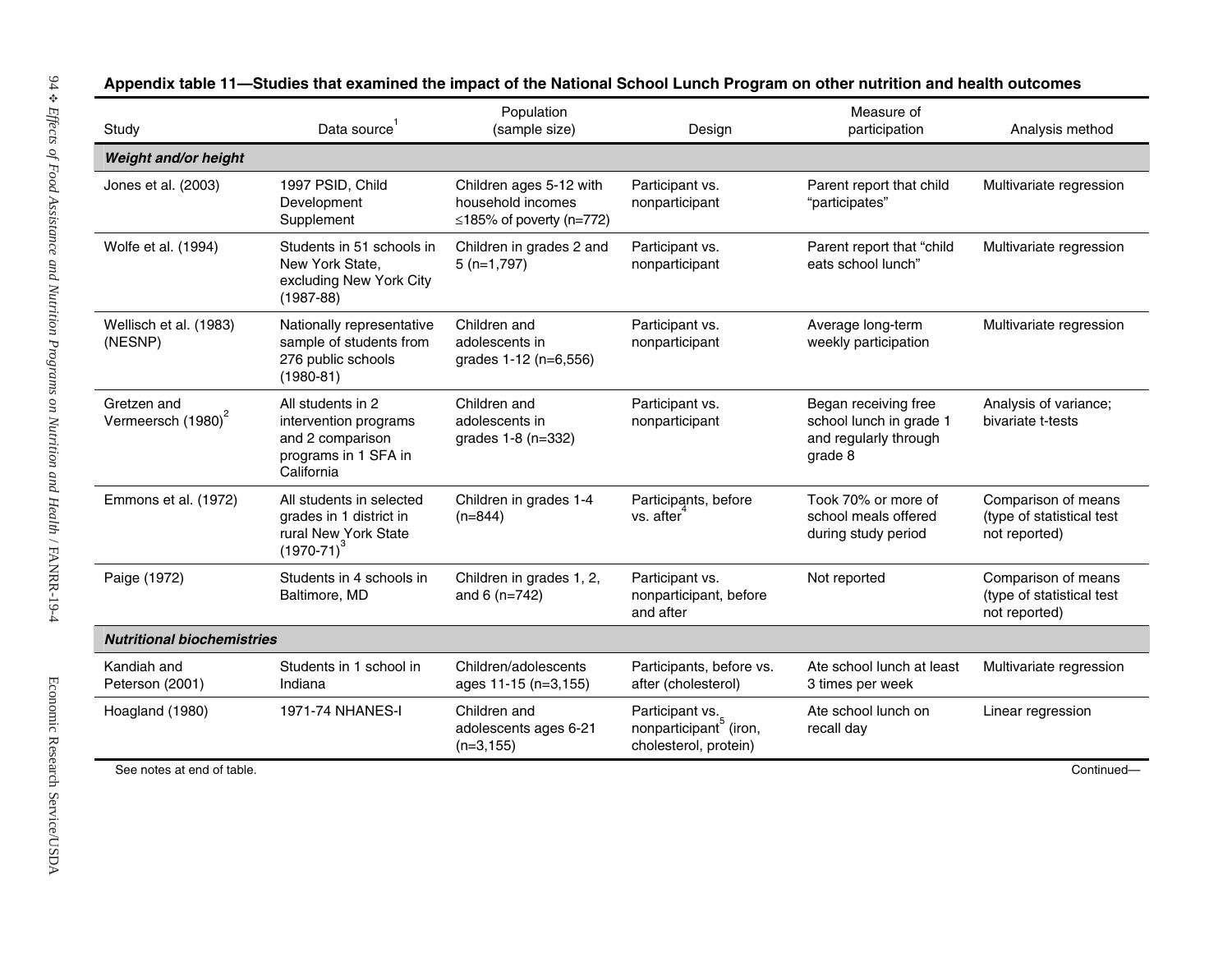|  |  |  | Appendix table 11—Studies that examined the impact of the National School Lunch Program on other nutrition and health outcomes—Continued |  |
|--|--|--|------------------------------------------------------------------------------------------------------------------------------------------|--|
|--|--|--|------------------------------------------------------------------------------------------------------------------------------------------|--|

| Study                              | Data source                                                                                                                                                                                                                                                                                                                                                                                                                                                                                                                                                                                                                                                                                                                                                                                                                                                                                                                                                                                              | Population<br>(sample size)                             | Design                                                          | Measure of<br>participation                                                            | Analysis method                                                                           |
|------------------------------------|----------------------------------------------------------------------------------------------------------------------------------------------------------------------------------------------------------------------------------------------------------------------------------------------------------------------------------------------------------------------------------------------------------------------------------------------------------------------------------------------------------------------------------------------------------------------------------------------------------------------------------------------------------------------------------------------------------------------------------------------------------------------------------------------------------------------------------------------------------------------------------------------------------------------------------------------------------------------------------------------------------|---------------------------------------------------------|-----------------------------------------------------------------|----------------------------------------------------------------------------------------|-------------------------------------------------------------------------------------------|
| Emmons et al. (1972)               | All students in 2 selected<br>grades in 1 district in<br>rural New York State<br>$(1970-71)^3$                                                                                                                                                                                                                                                                                                                                                                                                                                                                                                                                                                                                                                                                                                                                                                                                                                                                                                           | Children in grades 1-4<br>$(n=844)$                     | Participants, before vs.<br>after (iron)                        | Took 70% or more<br>school meals offered<br>during study period                        | Comparison of means<br>(type of statistical test<br>not reported)                         |
| Paige (1972)                       | Students in 4 schools in<br>Baltimore, MD                                                                                                                                                                                                                                                                                                                                                                                                                                                                                                                                                                                                                                                                                                                                                                                                                                                                                                                                                                | Children in grades 1, 2,<br>and 6 $(n=742)$             | Participants vs.<br>nonparticipants, before<br>and after (iron) | Not reported                                                                           | Comparison of means<br>(type of statistical test<br>not reported)                         |
| <b>Household food expenditures</b> |                                                                                                                                                                                                                                                                                                                                                                                                                                                                                                                                                                                                                                                                                                                                                                                                                                                                                                                                                                                                          |                                                         |                                                                 |                                                                                        |                                                                                           |
| Long (1991)                        | 1980-81 NESNP                                                                                                                                                                                                                                                                                                                                                                                                                                                                                                                                                                                                                                                                                                                                                                                                                                                                                                                                                                                            | Children and<br>adolescents in grades<br>1-12 (n=5,778) | Participant vs.<br>nonparticipant                               | Any household member<br>participates in NSLP at<br>least once during a<br>typical week | Multivariate regression<br>with selection-bias<br>adjustment                              |
| Wellisch et al. (1983)<br>(NESNP)  | Nationally representative<br>sample of students in<br>276 public schools<br>$(1980-81)$                                                                                                                                                                                                                                                                                                                                                                                                                                                                                                                                                                                                                                                                                                                                                                                                                                                                                                                  | Children and<br>adolescents in grades<br>1-12 (n=6,556) | Participant vs.<br>nonparticipant                               | <b>Current weekly NSLP</b><br>participation                                            | Multivariate regression                                                                   |
| West and Price (1976)              | Students in schools/<br>districts in 8 regions in<br>Washington State;<br><b>Blacks and Mexican-</b><br>Americans were<br>oversampled (1972-73)                                                                                                                                                                                                                                                                                                                                                                                                                                                                                                                                                                                                                                                                                                                                                                                                                                                          | Children ages 8-12<br>$(n=992)$                         | Participant vs.<br>nonparticipant                               | Value of free school<br>lunches (dollars per<br>month)                                 | Multivariate regression.<br>Separate models for<br>Blacks, Whites, Mexican-<br>Americans. |
| Data sources:                      | NESNP = National Evaluation of School Nutrition Programs.<br>NHANES-I = First National Health and Nutrition Examination Survey.<br>PSID = Panel Study of Income Dynamics, Child Development Supplement.<br>Study also examined physical fitness, school attendance, and academic performance.<br>Study included a second district where both free lunch and free breakfast were offered. The two districts were considered separately in the analysis, but the analysis of the second<br>district did not separate contributions of breakfast and lunch meals.<br>Study compared intakes before and after introduction of a free lunch program. Results reported for four different subgroups based on baseline characteristics: nutritionally adequate,<br>nutritionally needy, low-income (eligible for free lunch), and not low-income.<br>Did not differentiate NLSP and other lunch programs.<br>Participation measure not same week as expenditure measure; included NSLP and SBP in expenditures. |                                                         |                                                                 |                                                                                        |                                                                                           |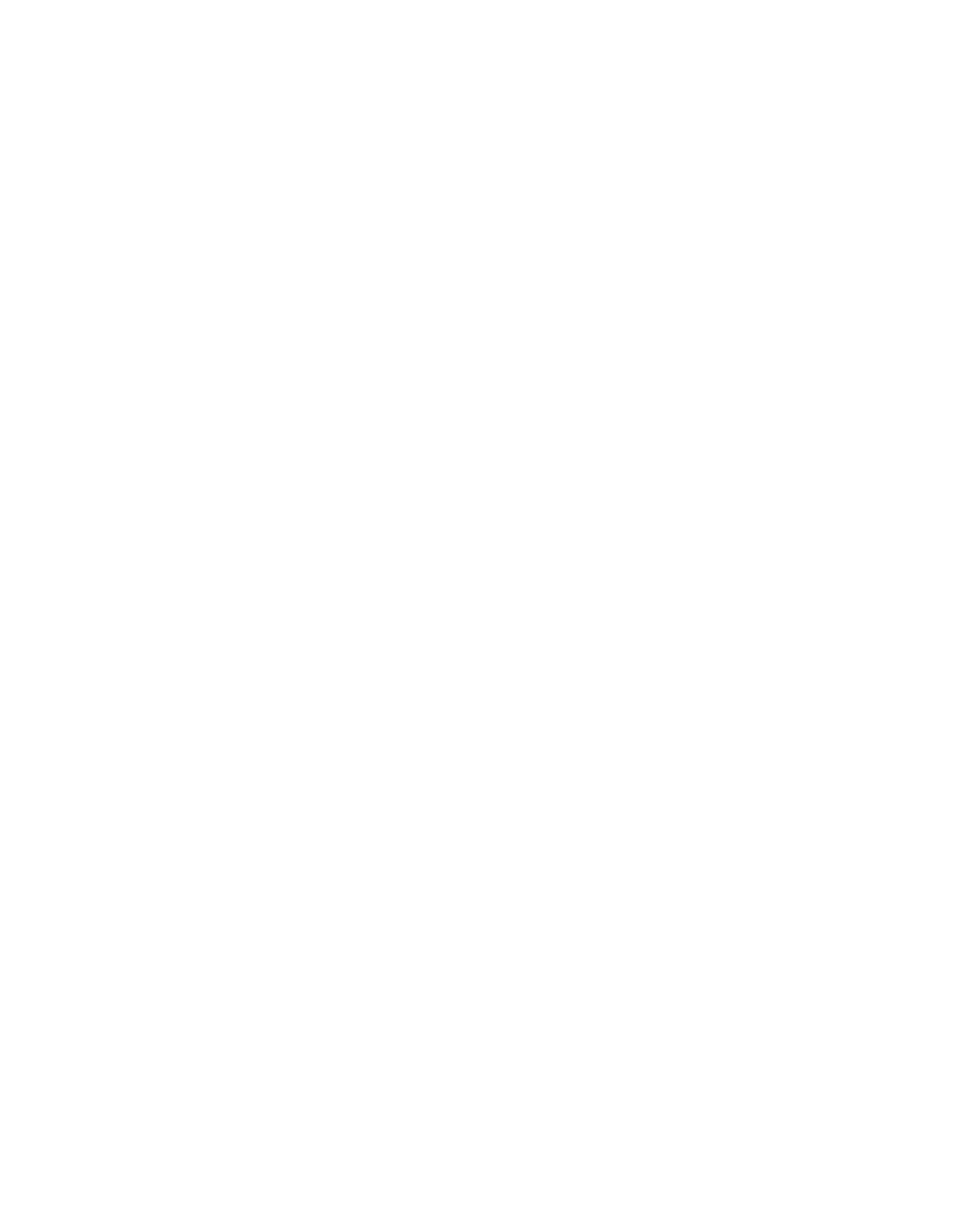**School Breakfast Program**

**Contract Contract Contract**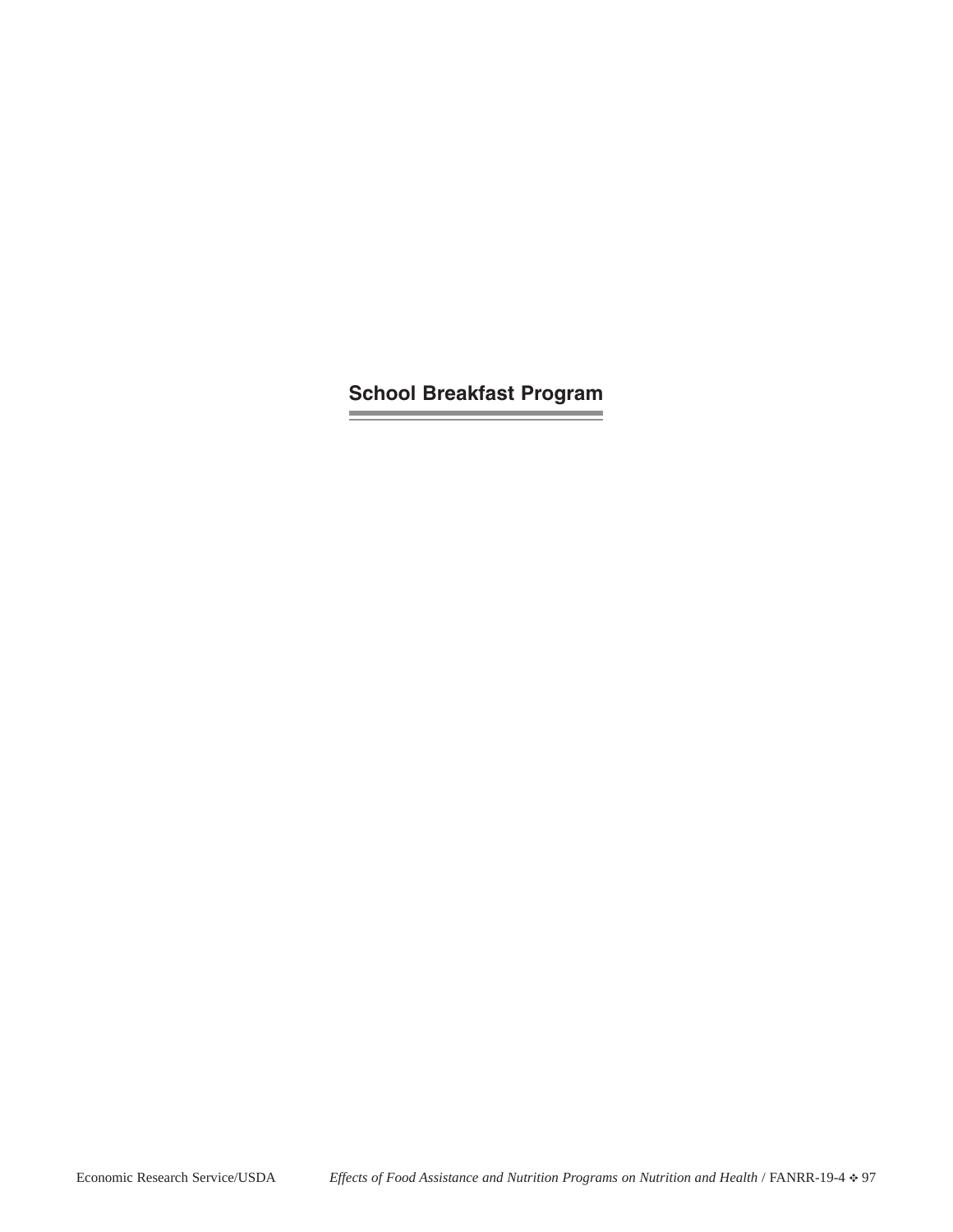| Study                                           | Outcome(s)                                                                                 | Data source                                                                                     | Data collection<br>method           | Population<br>(sample size)                                               | Design                            | Measure of<br>participation                                                                        | Analysis method                                                                                       |
|-------------------------------------------------|--------------------------------------------------------------------------------------------|-------------------------------------------------------------------------------------------------|-------------------------------------|---------------------------------------------------------------------------|-----------------------------------|----------------------------------------------------------------------------------------------------|-------------------------------------------------------------------------------------------------------|
| <b>Group I: National evaluations</b>            |                                                                                            |                                                                                                 |                                     |                                                                           |                                   |                                                                                                    |                                                                                                       |
| Devaney and<br><b>Stuart (1998)</b><br>(SNDA-I) | Likelihood<br>of eating<br>breakfast                                                       | Nationally<br>representative<br>sample of<br>students from<br>329 public and<br>private schools | Single 24-hour<br>recall            | Children and<br>adolescents in<br>grades 1-12<br>$(n=2,966)$              | Participant vs.<br>nonparticipant | Ate SBP breakfast<br>on recall day                                                                 | Multivariate regression<br>with selection-bias<br>adjustment                                          |
| Gordon et al.<br>(1995)<br>(SNDA-I)             | Nutrient intake<br>at breakfast<br>and over 24<br>hours<br>Food intake at<br>breakfast     | Nationally<br>representative<br>sample of<br>students from<br>329 public and<br>private schools | Single 24-hour<br>recall            | Children and<br>adolescents in<br>grades 1-12<br>$(n=2,966)$              | Participant vs.<br>nonparticipant | Ate SBP breakfast<br>on recall day                                                                 | Multivariate regression<br>with selection-bias<br>adjustment (nutrients)<br>Bivariate t-tests (foods) |
| Wellisch et al.<br>(1983)<br>(NESNP)            | Nutrient intake<br>at breakfast<br>and over 24<br>hours                                    | Nationally<br>representative<br>sample of<br>students from<br>276 public<br>schools             | Single 24-hour<br>recall            | Children and<br>adolescents in<br>grades 1-12<br>$(n=2,180)$              | Participant vs.<br>nonparticipant | Ate SBP breakfast<br>and NSLP lunch on<br>recall day (nonparti-<br>cipants ate NSLP<br>lunch only) | Multivariate regression                                                                               |
|                                                 |                                                                                            | Group II: Secondary analysis of national surveys                                                |                                     |                                                                           |                                   |                                                                                                    |                                                                                                       |
| Gleason and<br>Suitor (2001)                    | Nutrient intake<br>at breakfast<br>and over 24<br>hours<br>Food intake at<br>breakfast and | 1994-96 CSFII                                                                                   | 2 nonconsecutive<br>24-hour recalls | Children and<br>adolescents in<br>SBP schools<br>ages 6-18<br>$(n=2,693)$ | Participant vs.<br>nonparticipant | Ate SBP breakfast<br>on recall day                                                                 | Comparison of<br>regression-adjusted<br>means                                                         |
|                                                 | over 24 hours                                                                              |                                                                                                 |                                     |                                                                           |                                   |                                                                                                    |                                                                                                       |
| Basiotis et al.<br>(1999)                       | Nutrient intake<br>over 24 hours                                                           | 1994-96 CSFII                                                                                   | 2 nonconsecutive<br>24-hour recalls | Low-income<br>children ages                                               | Participant vs.<br>nonparticipant | Ate SBP breakfast<br>on recall day                                                                 | Multivariate regression                                                                               |
|                                                 | Food intake<br>over 24 hours                                                               |                                                                                                 |                                     | 6-18 (sample<br>size not reported)                                        |                                   |                                                                                                    |                                                                                                       |
| Devaney and<br>Fraker (1989)                    | Nutrient intake<br>at breakfast<br>and over 24<br>hours                                    | 1980-81 NESNP                                                                                   | Single 24-hour<br>recall            | Children ages<br>$5-10$ (n=2,118)<br>and 11-21<br>$(n=2,809)$             | Participant vs.<br>nonparticipant | Ate SBP breakfast<br>on recall day                                                                 | Multivariate regression                                                                               |

# Appendix table 12-Studies that examined the impact of the School Breakfast Program on students' dietary intakes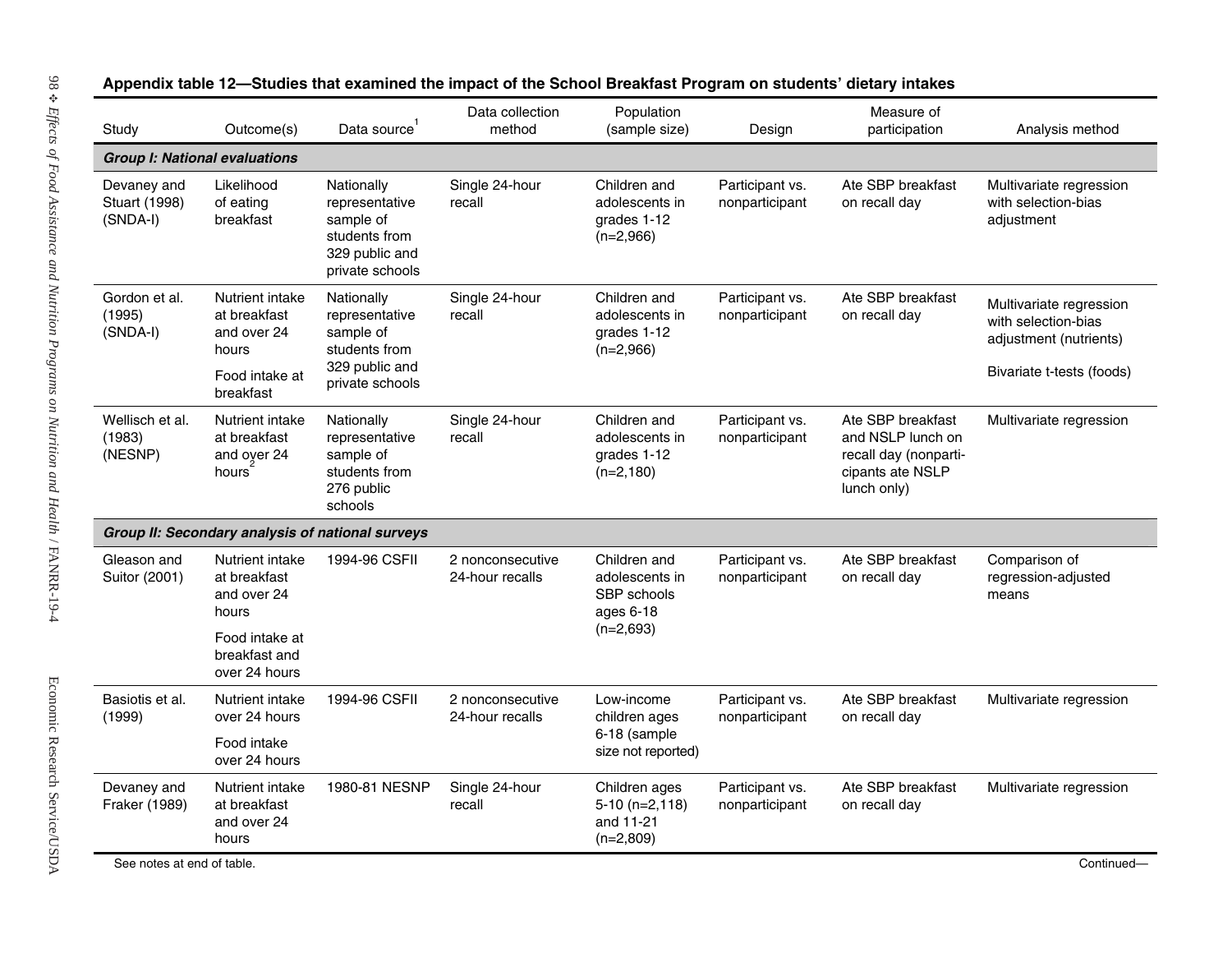| Study                      | Outcome(s)                                                           | Data source <sup>1</sup>                                                                                                                             | Data collection<br>method                                          | Population<br>(sample size)                               | Design                            | Measure of<br>participation                                                    | Analysis method                                                   |
|----------------------------|----------------------------------------------------------------------|------------------------------------------------------------------------------------------------------------------------------------------------------|--------------------------------------------------------------------|-----------------------------------------------------------|-----------------------------------|--------------------------------------------------------------------------------|-------------------------------------------------------------------|
| Hoagland<br>(1980)         | Nutrient intake<br>over 24 hours                                     | 1971-74<br><b>HANES-I</b>                                                                                                                            | Single 24-hour<br>recall                                           | Children and<br>adolescents<br>ages 6-21<br>$(n=412)^{3}$ | Participant vs.<br>nonparticipant | Ate school breakfast<br>on recall day                                          | Analysis of variance                                              |
|                            | <b>Group III: State and local studies</b>                            |                                                                                                                                                      |                                                                    |                                                           |                                   |                                                                                |                                                                   |
| Nicklas et al.<br>(1993a)  | Nutrient intake<br>at breakfast                                      | Bogalusa Heart<br>Study (1984-85<br>and 1987-88)                                                                                                     | Single 24-hour<br>recall                                           | Children age 10<br>$(n=393)$                              | Participant vs.<br>nonparticipant | Ate school breakfast<br>on recall day                                          | Analysis of variance                                              |
| Nicklas et al.<br>(1993b)  | Nutrient intake<br>over 24 hours                                     | Bogalusa Heart<br>Study (1984-85<br>and 1987-88)                                                                                                     | Single 24-hour<br>recall                                           | Children age 10<br>$(n=393)$                              | Participant vs.<br>nonparticipant | Ate school breakfast<br>on recall day                                          | Analysis of variance                                              |
| Emmons et al.<br>(1972)    | Nutrient intake<br>at breakfast<br>and over 24<br>hours <sup>2</sup> | All students in 2<br>school districts<br>in rural New<br><b>York State</b><br>$(1970-71)$                                                            | Single 24-hour<br>recall                                           | Children in<br>grades 1-4<br>$(n=844)$                    | Participants,<br>before vs. after | Took 70% or more<br>of school meals<br>offered during study<br>period          | Comparison of means<br>(type of statistical test not<br>reported) |
| Hunt et al.<br>(1979)      | Nutrient intake<br>over 24 hours                                     | 2 schools in<br>Compton, CA<br>$(1970-71)$                                                                                                           | Single 24-hour<br>recall                                           | Children in<br>grades 3-6<br>$(n=555)$                    | Participant vs.<br>nonparticipant | 60% participation in<br>SBP on days in<br>school during<br>experimental period | Analysis of variance                                              |
| Price et al.<br>(1978)     | Nutrient intake<br>over 24 hours                                     | Students in<br>schools/districts<br>in 8 regions in<br>Washington<br>State; Blacks<br>and Mexican-<br>Americans were<br>oversampled<br>$(1971 - 73)$ | 3 nonconsecutive<br>24-hour recalls,<br>including 1 weekend<br>day | Children ages<br>8-12 $(n=728)^{6}$                       | Participant vs.<br>nonparticipant | Usually ate school<br>breakfast 4-5<br>times/week                              | Multivariate regression                                           |
| See notes at end of table. |                                                                      |                                                                                                                                                      |                                                                    |                                                           |                                   |                                                                                | Continued-                                                        |

# Appendix table 12-Studies that examined the impact of the School Breakfast Program on students' dietary intakes-Continued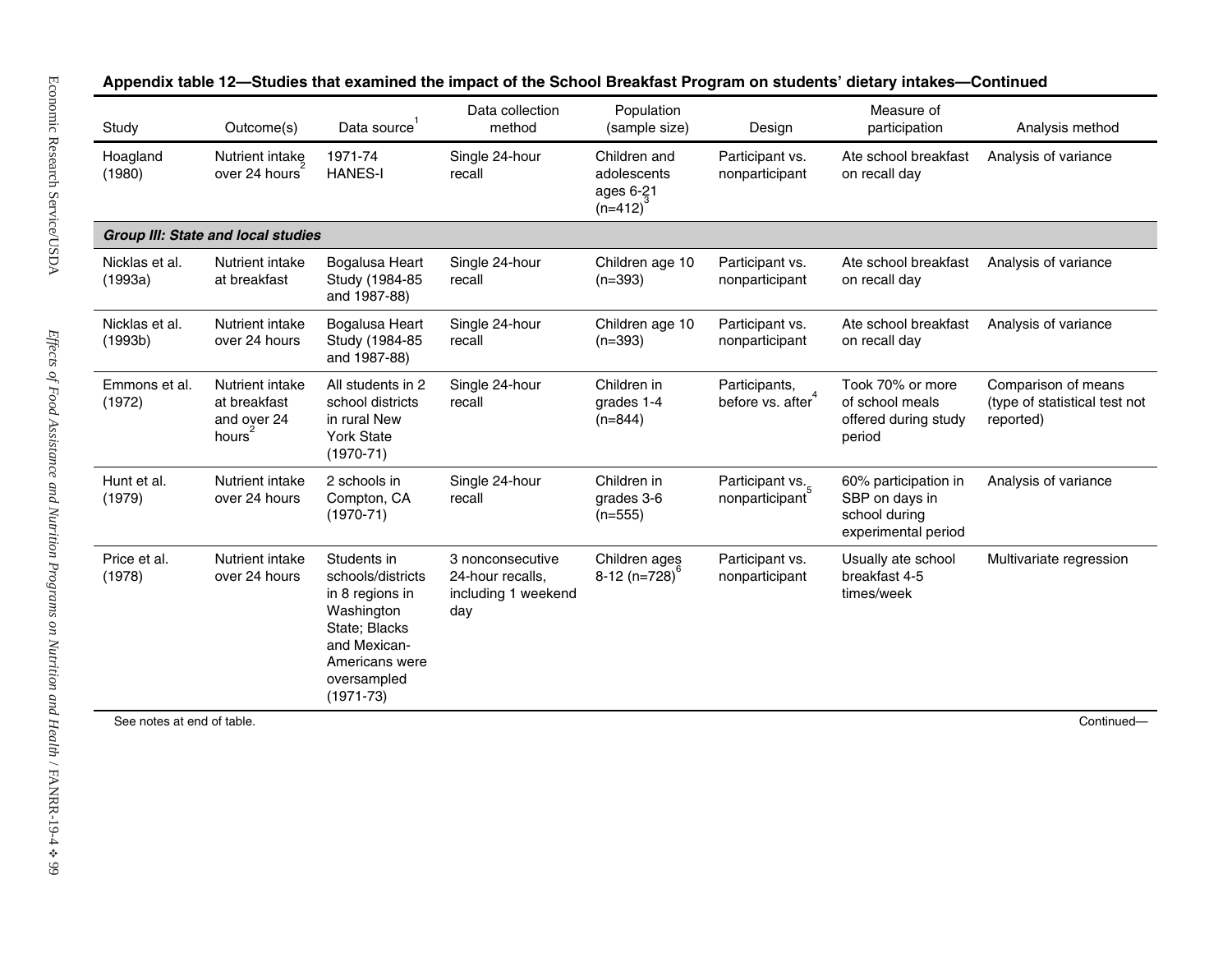| Study                       | Outcome(s)                                                                                                  | Data source                                                                                    | Data collection<br>method                                                                                                                                                                                                                                                                                                                                                                                                                                                                                                        | Population<br>(sample size)              | Design                            | Measure of<br>participation                                                                                                                                                                                                                                                                                                                                                                                                                                                                                                                                       | Analysis method                                                                                                                            |
|-----------------------------|-------------------------------------------------------------------------------------------------------------|------------------------------------------------------------------------------------------------|----------------------------------------------------------------------------------------------------------------------------------------------------------------------------------------------------------------------------------------------------------------------------------------------------------------------------------------------------------------------------------------------------------------------------------------------------------------------------------------------------------------------------------|------------------------------------------|-----------------------------------|-------------------------------------------------------------------------------------------------------------------------------------------------------------------------------------------------------------------------------------------------------------------------------------------------------------------------------------------------------------------------------------------------------------------------------------------------------------------------------------------------------------------------------------------------------------------|--------------------------------------------------------------------------------------------------------------------------------------------|
|                             | Group IV: Studies of universal-free breakfast                                                               |                                                                                                |                                                                                                                                                                                                                                                                                                                                                                                                                                                                                                                                  |                                          |                                   |                                                                                                                                                                                                                                                                                                                                                                                                                                                                                                                                                                   |                                                                                                                                            |
| McLaughlin et<br>al. (2002) | Nutrient intake<br>at breakfast<br>and over 24<br>hours<br>Food intake at<br>breakfast and<br>over 24 hours | 70 matched<br>pairs of school<br>units in 6 school<br>districts                                | 24-hour recall, with<br>second recall for<br>subsample (usual<br>intake)                                                                                                                                                                                                                                                                                                                                                                                                                                                         | Children in<br>grades 2-6<br>$(n=4,290)$ | Randomized<br>experiment          | Ate universal-free<br>breakfast on recall<br>$day^{\frac{3}{2}}$                                                                                                                                                                                                                                                                                                                                                                                                                                                                                                  | Multivariate regression<br>with Bloom correction to<br>assess impact on<br>universal-free breakfast<br>participants (subgroup<br>analyses) |
| Cook et al.<br>(1996)       | Nutrient intake<br>at breakfast                                                                             | Elementary<br>schools in<br>Central Falls, RI,<br>matched with<br>schools in<br>Providence, RI | Single breakfast<br>recall                                                                                                                                                                                                                                                                                                                                                                                                                                                                                                       | Children in<br>grades 3-6<br>$(n=225)$   | Participant vs.<br>nonparticipant | Ate SBP breakfast<br>on recall day                                                                                                                                                                                                                                                                                                                                                                                                                                                                                                                                | Not well described.                                                                                                                        |
|                             | of 73 treatment schools and 70 control schools.                                                             |                                                                                                | characteristics: nutritionally adequate, nutritionally needy, low-income (eligible for free lunch), not low income.<br>School breakfast was not the main focus of the study. Only 20 children in the sample consumed a school breakfast.<br>The study also examined impacts on BMI and food security and found no significant effects.<br>The study's main analysis compared outcomes for the entire treatment group with outcomes for the entire control group. Findings discussed in this report, however, are from a separate |                                          |                                   | .<br>Study compared intakes before and after introduction of free lunch (one district) and free lunch and breakfast (one district). Results reported for four different subgroups based on baseline<br>Study examined the effect of introducing a free breakfast program, comparing students in experimental school to control school that had no breakfast program.<br>The study focused on students in grades 2-6. For sampling/matching purposes, schools with different grade configurations (e.g., K-2 and 3-5) were considered one unit. There were a total |                                                                                                                                            |

#### Appendix table 12-Studies that examined the impact of the School Breakfast Program on students' dietary intakes-Continued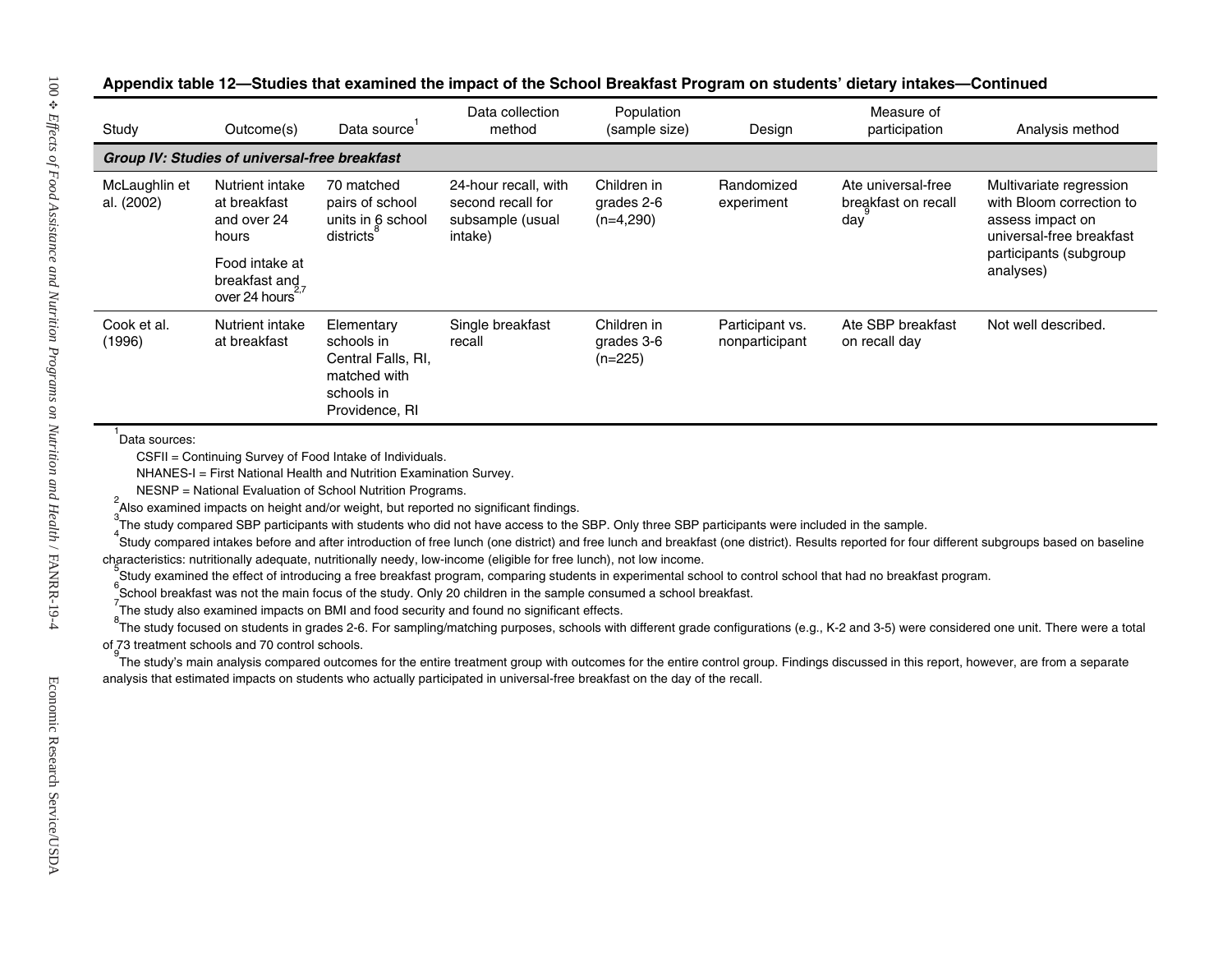| Peterson et al.<br>(2003)                                                                                     | Attendance,<br>academic                                                              |                                                   | method                                            | (sample size)                                                                                                            | Design                                                                                                                     | Measure of<br>participation                                                                                                               | Analysis method      |
|---------------------------------------------------------------------------------------------------------------|--------------------------------------------------------------------------------------|---------------------------------------------------|---------------------------------------------------|--------------------------------------------------------------------------------------------------------------------------|----------------------------------------------------------------------------------------------------------------------------|-------------------------------------------------------------------------------------------------------------------------------------------|----------------------|
|                                                                                                               | achievement.<br>health, and<br>discipline                                            | 455 schools in<br>Minnesota<br>$(1998-2002)$      | School records and<br>standardized test<br>scores | All children for<br>attendance<br>measures:<br>children in<br>grades 3 and 5<br>for academic<br>measures<br>$(n=43,067)$ | Participant vs.<br>nonparticipant                                                                                          | Enrolled in<br>universal-free<br>SBP school                                                                                               | Logistic regression  |
| McLaughlin et<br>Cognitive<br>al. (2002)<br>functioning,<br>attendance,<br>tardiness,<br>behavior<br>academic | 70 matched<br>pairs of school<br>units in 6 school<br>districts<br>$(1999 - 2001)^2$ | School records and<br>standardized test<br>scores | Children in<br>grades 2-6<br>$(n=4,290)$          | Randomized<br>experiment                                                                                                 | Ate universal-free<br>breakfast on day of<br>measurement<br>(short-term<br>cognitive<br>functioning) <sup>3</sup>          | Multivariate regression<br>with Bloom correction to<br>asses impact on<br>universal-free breakfast<br>participants (subgroup<br>analysis) |                      |
|                                                                                                               | achievement,<br>student health<br>status                                             |                                                   |                                                   |                                                                                                                          |                                                                                                                            | Cumulative<br>participation in<br>universal-free<br>breakfast over the<br>year (all other<br>measures)                                    |                      |
| Murphy et al.<br>(2001a)                                                                                      | Attendance<br>and academic<br>achievement                                            | 48 schools in<br>Baltimore (1995-<br>2000)        | School records and<br>standardized test<br>scores | All children in<br>sample schools<br>(n=not stated)                                                                      | Participants,<br>before vs. after,<br>separate<br>groups, plus<br>participants vs.<br>nonparticipants,<br>before and after | Enrolled in<br>universal-free<br>SBP school                                                                                               | Analysis of variance |

**mpact of universal-free breakfast programs on school performance and b ehavioral/cognitive outcomes**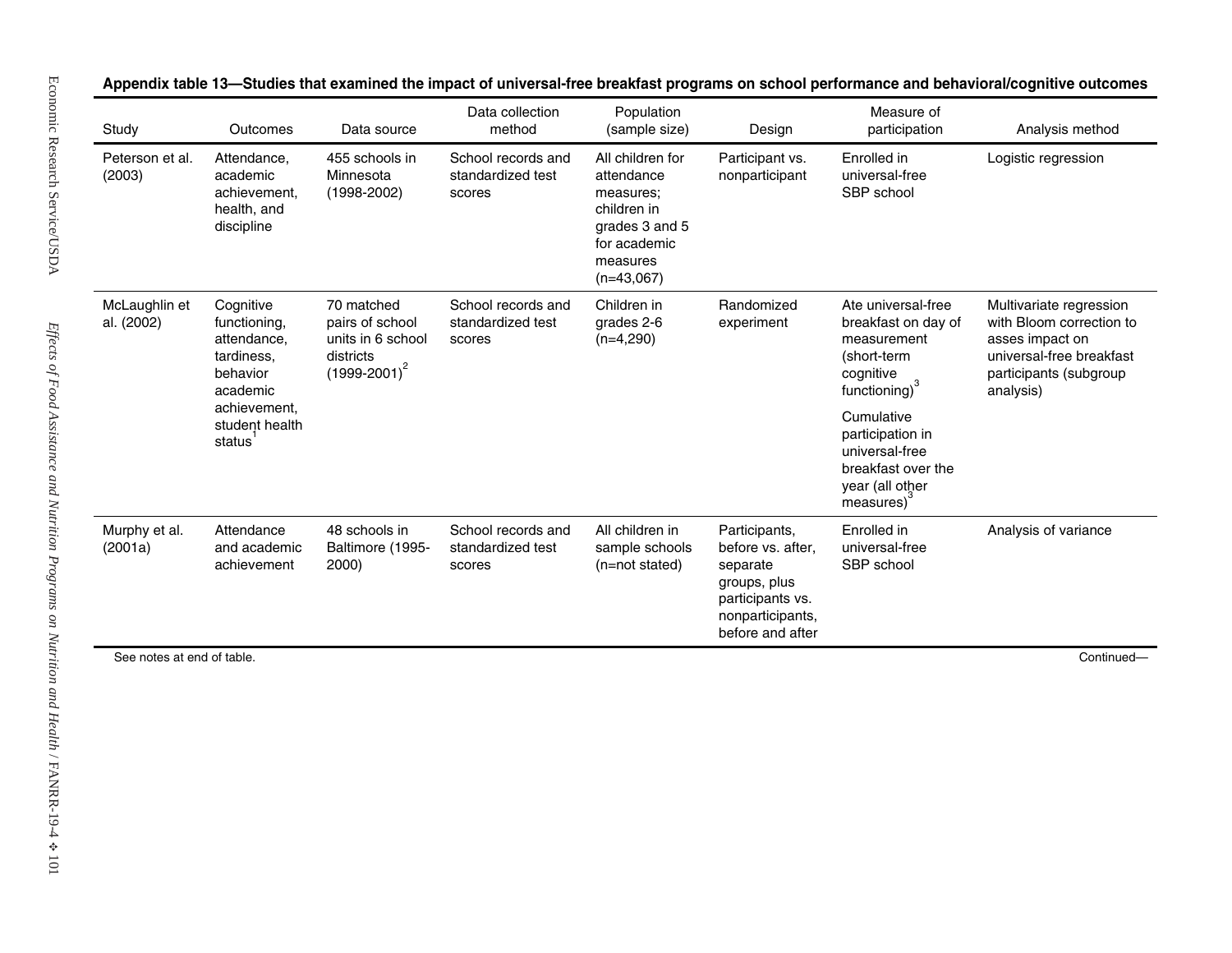## **mpact of univers al-free breakfast programs on school performance and behavioral/cognitive outcomes—Continued**

| Study                    | Outcomes                                                                          | Data source                                                                                                  | Data collection<br>method                                                        | Population<br>(sample size)                              | Design                                                                                                                     | Measure of<br>participation                                               | Analysis method                            |
|--------------------------|-----------------------------------------------------------------------------------|--------------------------------------------------------------------------------------------------------------|----------------------------------------------------------------------------------|----------------------------------------------------------|----------------------------------------------------------------------------------------------------------------------------|---------------------------------------------------------------------------|--------------------------------------------|
| Murphy et al.<br>(2001b) | Attendance,<br>tardiness,<br>academic<br>achievement                              | 55 schools in<br>Maryland<br>$(1997 - 2000)$                                                                 | School records and<br>standardized test<br>scores                                | Varied by<br>outcome for<br>both schools<br>and students | Participants,<br>before vs. after,<br>separate<br>groups, plus<br>participants vs.<br>nonparticipants,<br>before and after | Enrolled in<br>universal-free<br>SBP school                               | Analysis of variance;<br>bivariate t-tests |
| Murphy et al.<br>(2000)  | Attendance,<br>tardiness,<br>academic<br>achievement,<br>emotional<br>functioning | 30 schools in<br>Boston, MA<br>$(1998 - 2000)$                                                               | School records,<br>standardized test<br>scores, parent and<br>student interviews | All children in<br>sample schools<br>(n=not stated)      | Participants,<br>before vs. after                                                                                          | Frequency of eating<br>breakfast during 1<br>index week                   | Analysis of variance                       |
| Murphy et al.<br>(1998)  | Attendance,<br>psychological<br>measures,<br>academic<br>achievement              | 1 school in<br>Baltimore; 2<br>schools in<br>Philadelphia<br>(dates not<br>reported)                         | School records and<br>parent, teacher, and<br>student interviews                 | Children in<br>grades 3-8<br>$(n=133)$                   | Participants,<br>before vs. after                                                                                          | Frequency of eating<br>breakfast during 1<br>index week                   | Logistic regression                        |
| Cook et al.<br>(1996)    | Attendance,<br>tardiness                                                          | All elementary<br>schools in<br>Central Falls, RI,<br>matched with<br>schools in<br>Providence, RI<br>(1994) | School records                                                                   | Children in<br>grades Pre-K-6<br>(n=not reported)        | Participant vs.<br>nonparticipant                                                                                          | Enrolled in<br>universal-free<br>SBP school                               | Not well described                         |
| Meyers et al.<br>(1989)  | Attendance,<br>tardiness,<br>academic<br>achievement                              | 16 schools in<br>Lawrence, MA<br>$(1985 - 87)$                                                               | School records and<br>standardized test<br>scores                                | Children in<br>grades 3-6<br>$(n=1,023)$                 | Participant vs.<br>nonparticipant                                                                                          | Ate SBP on 3 of 5<br>days during 1<br>selected week<br>during school year | Multivariate regression                    |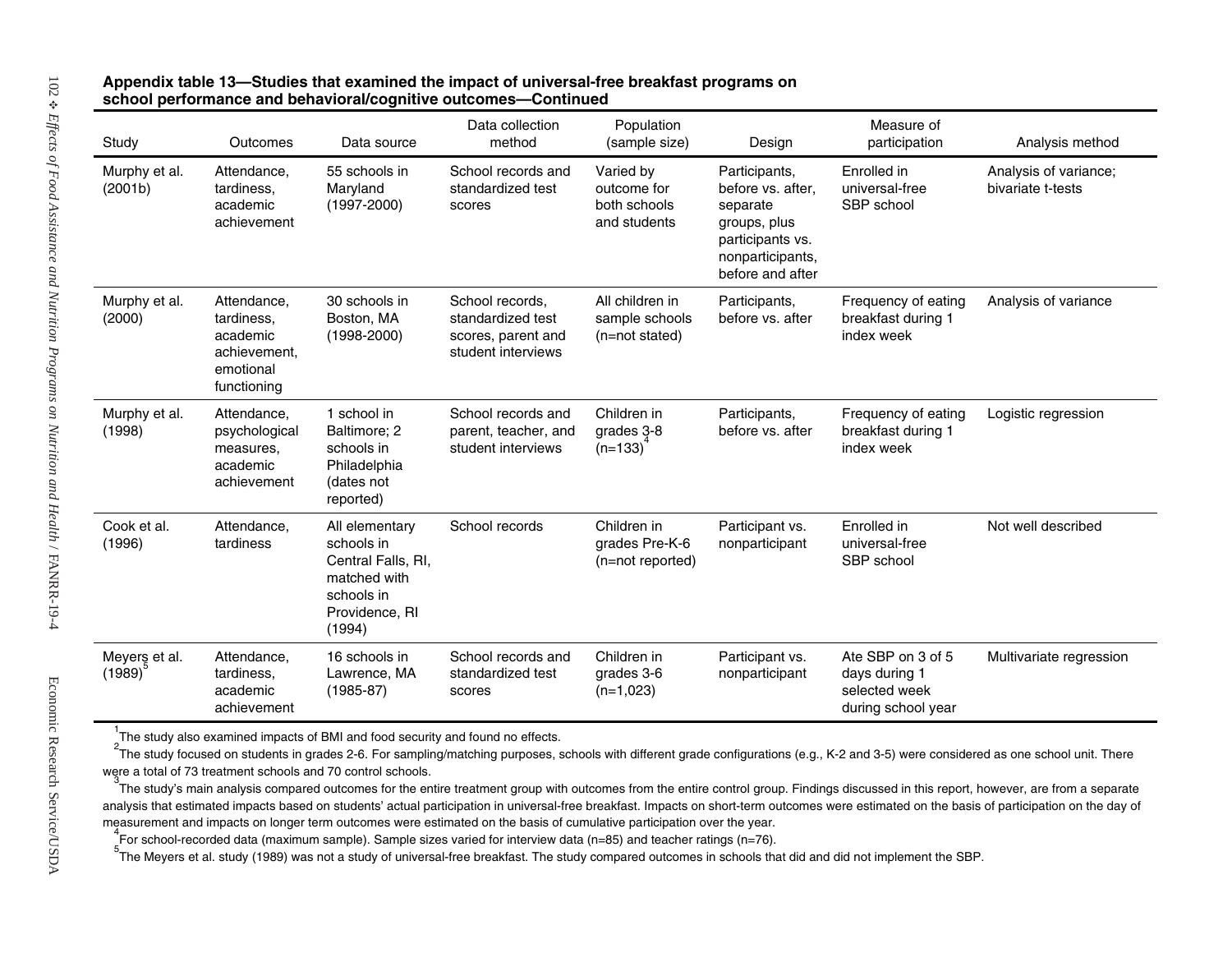# **Nutrition Services Incentive Program (formerly the Nutrition Program for the Elderly**

Note: This research actually focused on the Elderly Nutrition Program (ENP), which is sponsored by the U.S. Department of Health and Human Services. USDA's Nutrition Program for the Elderly (NPE), now known as the Nutrition Services Incentive Program, provided supplemental commodities to ENP delivery sites, based on a per meal reimbursement rate.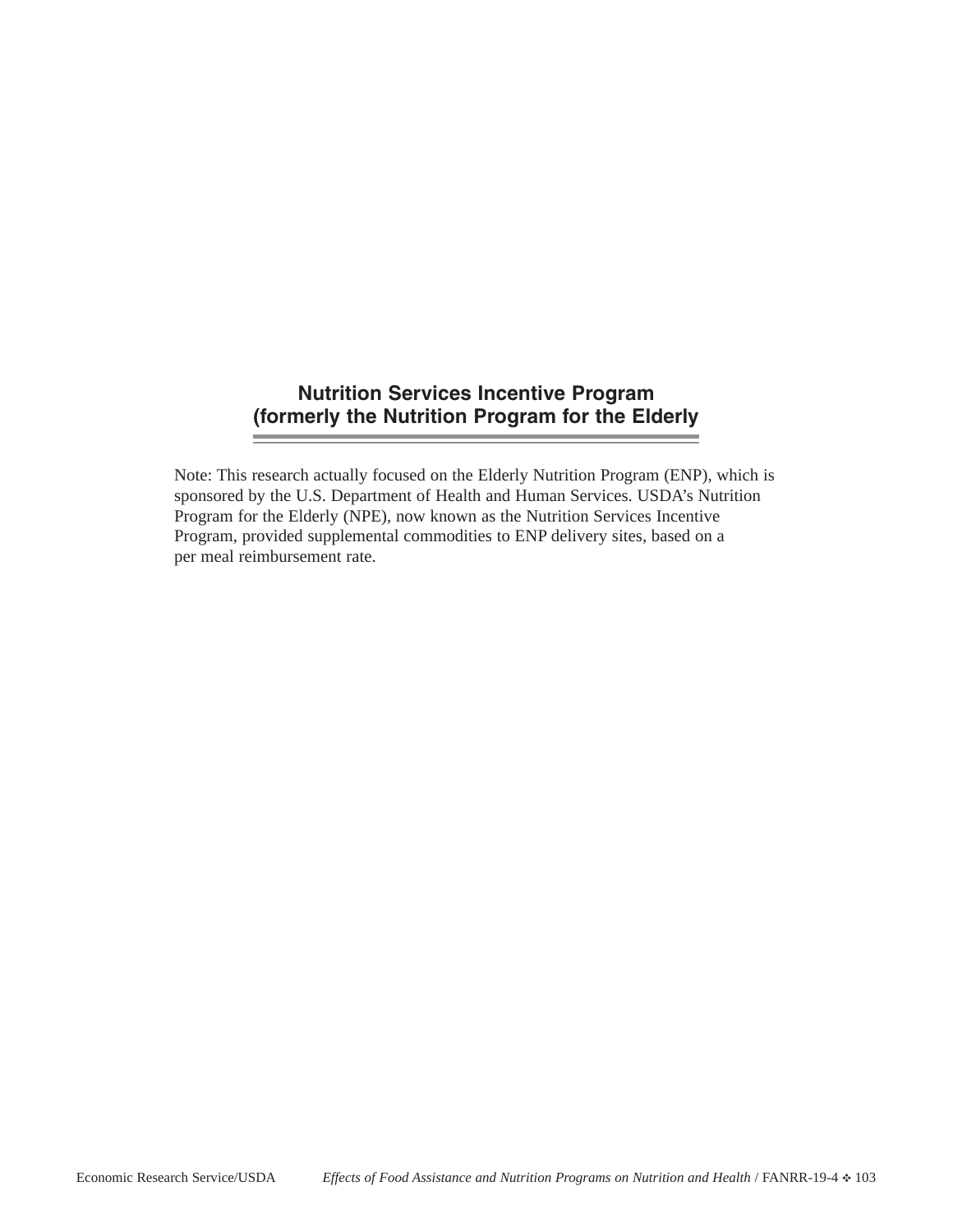| Study                                                                                     | Outcome(s)                                | Data sources                                                                                                                                                                                             | Data collection<br>method                                                                                                                              | Population<br>(sample size)            | Design                                                                                                                       | Measure of<br>participation                                                       | Analysis method                                                        |
|-------------------------------------------------------------------------------------------|-------------------------------------------|----------------------------------------------------------------------------------------------------------------------------------------------------------------------------------------------------------|--------------------------------------------------------------------------------------------------------------------------------------------------------|----------------------------------------|------------------------------------------------------------------------------------------------------------------------------|-----------------------------------------------------------------------------------|------------------------------------------------------------------------|
| <b>Group I: National evaluations</b>                                                      |                                           |                                                                                                                                                                                                          |                                                                                                                                                        |                                        |                                                                                                                              |                                                                                   |                                                                        |
| Ponza et al.<br>(1996)<br>(National<br>Evaluation of<br>the ENP-<br>1993-95)              | Dietary intake<br>and social<br>contacts  | Random sample<br>of ENP partici-<br>pants (both<br>congregate and<br>home-delivered)<br>and random sam-<br>ple of nonpartici-<br>pants selected<br>from HCFA Medi-<br>care beneficiary<br>file (1993-95) | 24-hour dietary<br>recall and in-person<br>interview                                                                                                   | ENP-eligible<br>elderly<br>$(n=2,699)$ | Participant vs.<br>nonparticipant                                                                                            | Received ENP meal<br>on dietary recall day<br>(did not necessarily<br>consume it) | Multivariate regression;<br>attempted to control for<br>selection bias |
| Kirschner and<br>Associates<br>and Opinion<br>Research<br>Corporation -<br>Wave II (1983) | Dietary intake<br>and<br>socialization    | Participants in 70<br>randomly<br>selected ENP<br>sites (both<br>congregate and<br>home-delivered),<br>random sample<br>of participants'<br>neighbors, and<br>former partici-<br>pants (1976-77)         | 24-hour dietary<br>recall and isolation<br>index                                                                                                       | ENP-eligible<br>elderly<br>$(n=3,411)$ | Participant vs.<br>nonparticipant<br>and compari-<br>sons to Wave I<br>participants still<br>enrolled in<br>congregate sites | Ate ENP meal on<br>dietary recall day                                             | Chi-square tests                                                       |
| Kirschner and<br>Associates<br>and Opinion<br>Research<br>Corporation -<br>Wave I (1979)  | Dietary intake<br>and<br>socialization    | Participants in 91<br>randomly sel-<br>ected ENP sites<br>(congregate only)<br>and random sam-<br>ple of partici-<br>pants' neighbors<br>(1982)                                                          | 24-hour dietary<br>recall and isolation<br>index                                                                                                       | ENP-eligible<br>elderly<br>$(n=4,563)$ | Participant vs.<br>nonparticipant                                                                                            | Ate ENP meal on<br>dietary recall day                                             | No statistical tests<br>conducted                                      |
|                                                                                           |                                           | Group IIA: State and local studies of congregate meals                                                                                                                                                   |                                                                                                                                                        |                                        |                                                                                                                              |                                                                                   |                                                                        |
| Gilbride et al.<br>(1998)                                                                 | Dietary intake<br>and nutritional<br>risk | Residents in HUD<br>elderly housing<br>facilities in metro-<br>politan New York<br>City; nonpartici-<br>pants from facili-<br>ties that did not<br>have ENP (dates<br>not reported                       | 2 24-hour dietary<br>recalls, food<br>frequency, 5-day<br>food records, and<br>level-one screen<br>from Nutrition<br>Screening Initiative<br>checklist | ENP-eligible<br>elderly $(n=40)$       | Participant vs.<br>nonparticipant                                                                                            | Currently receiving<br><b>ENP</b> meals                                           | No statistical tests<br>conducted                                      |

Appendix table 14—Studies that examined the impact of the Elderly Nutrition Program on nutrition and health outcomes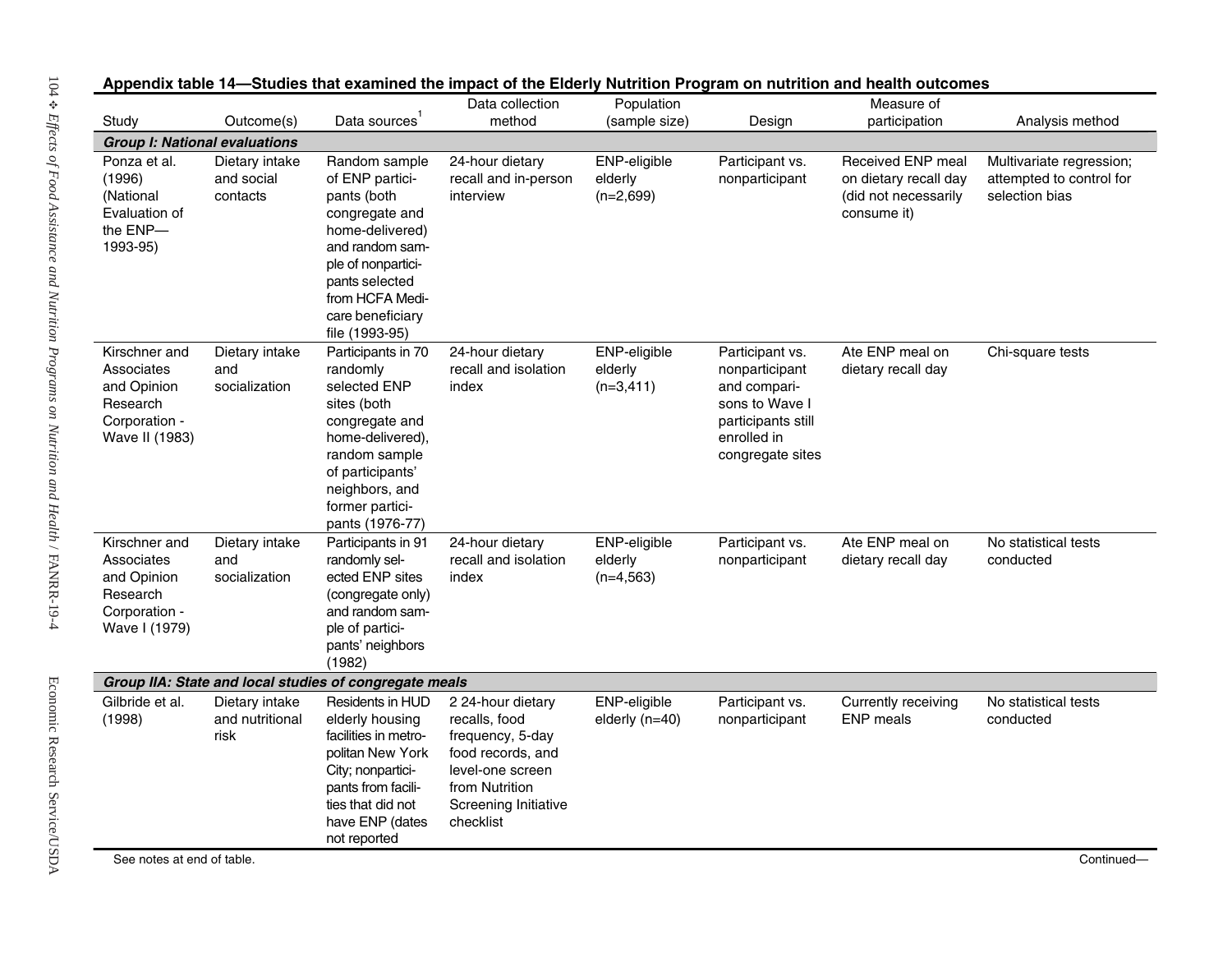| Neyman et al.<br>(1996)            | Dietary intake,<br>weight status,                                      | Participants and                                                                                                                                                |                                                                                                                             | (sample size)                                              | Design                            | Measure of<br>participation                                                                                                                                                                                      | Analysis method                               |
|------------------------------------|------------------------------------------------------------------------|-----------------------------------------------------------------------------------------------------------------------------------------------------------------|-----------------------------------------------------------------------------------------------------------------------------|------------------------------------------------------------|-----------------------------------|------------------------------------------------------------------------------------------------------------------------------------------------------------------------------------------------------------------|-----------------------------------------------|
|                                    | nutritional<br>biochemsitries                                          | nonparticipants<br>at 9 ENP sites in<br>2 northern<br>California<br>counties (dates<br>not reported)                                                            | 3-day food record,<br>venous blood<br>sample, height and<br>weight                                                          | ENP-eligible<br>elderly $(n=135)$                          | Participant vs.<br>nonparticipant | Ate ENP meal on<br>at least 1 food<br>record day                                                                                                                                                                 | Multifactorial analysis of<br>variance        |
| Czajka-Narins<br>et al. (1987)     | Dietary intake,<br>weight status,<br>and nutritional<br>biochemistries | Participants in 6<br>ENP sites in<br>Missouri;<br>nonparticipants<br>from senior<br>center that did<br>not serve meals<br>(dates not<br>reported)               | 1-day food record,<br>24-hour recall, food<br>frequency, venous<br>blood sample,<br>height, weight, and<br>tricep skinfolds | ENP-eligible<br>elderly, over 75<br>years old<br>$(n=185)$ | Participant vs.<br>nonparticipant | Regular partici-<br>pation: Ate at ENP<br>meal site 2-5 times<br>per week<br>Irregular partici-<br>pation: Ate at ENP<br>site less than twice<br>per week, but at<br>least once per week<br>during last 4 months | Chi-square tests and<br>analysis of variance  |
| LeClerc and<br>Thornbury<br>(1983) | Dietary intake                                                         | Participants in 1<br>ENP site in<br>central Maine;<br>nonparticipants<br>from federally-<br>subsidized<br>housing units in<br>same area (dates<br>not reported) | 3-day food records                                                                                                          | ENP-eligible,<br>low-income<br>elderly (n=53)              | Participant vs.<br>nonparticipant | Ate ENP meal 3-5<br>times per week                                                                                                                                                                               | Bivariate t-tests and<br>analysis of variance |
| Nordstrom et<br>al. (1982)         | Iron intake and<br>iron status                                         | Participants in 6<br>ENP sites in<br>Missouri;<br>nonparticipants<br>from senior center<br>that did not serve<br>meals (1975)                                   | 1-day food record<br>and venous blood<br>sample                                                                             | ENP-eligible<br>elderly (n=320)                            | Participant vs.<br>nonparticipant | Ate ENP meal on<br>food record day                                                                                                                                                                               | Analysis of variance                          |

Appendix table 14-Studies that examined the impact of the Elderly Nutrition Program on nutrition and health outcomes-Continued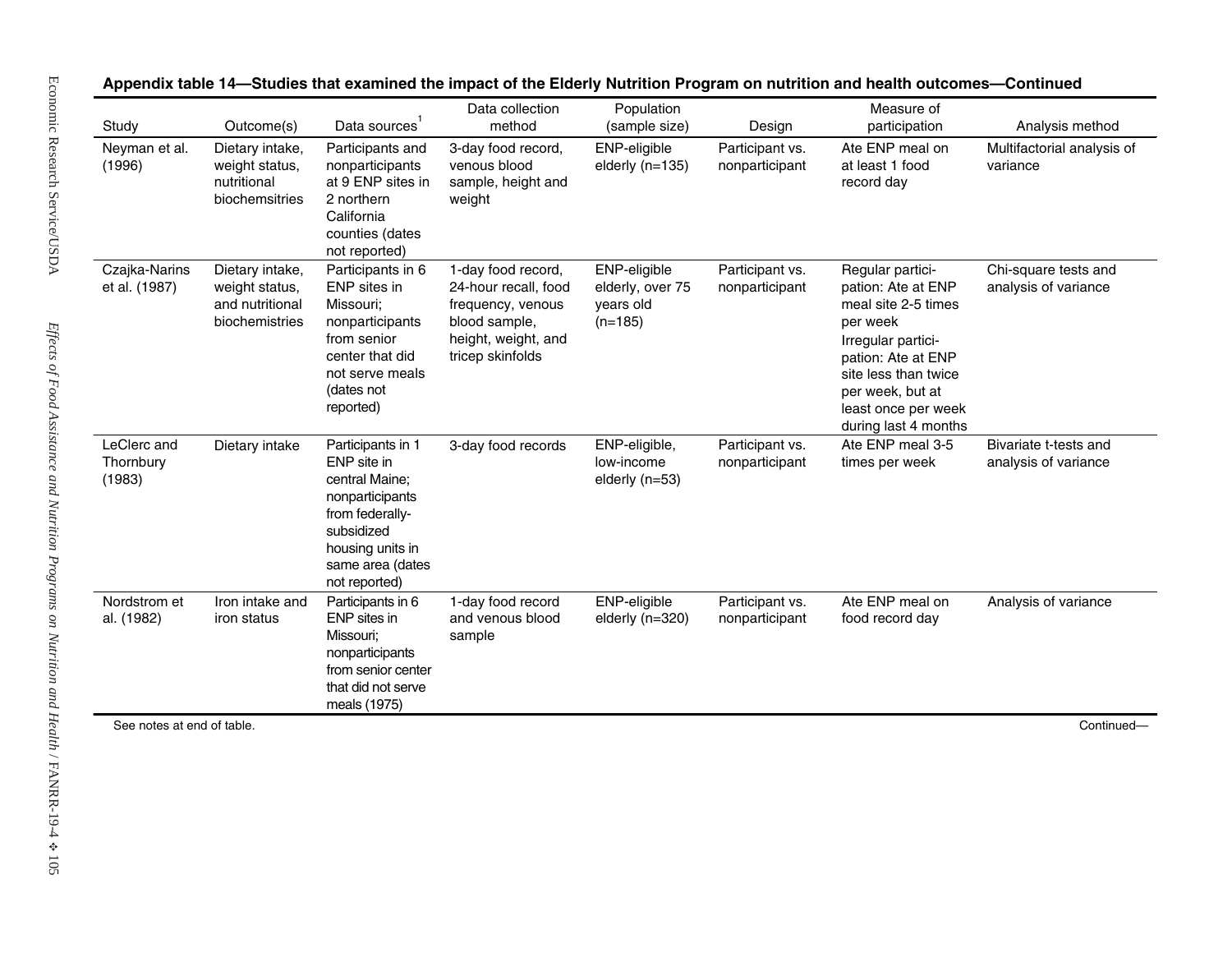| Study                      | Outcome(s)                                                             | Data sources                                                                                                                                                                        | Data collection<br>method                                                                                                   | Population<br>(sample size)                                 | Design                            | Measure of<br>participation                                                                                                                                                                                      | Analysis method                              |
|----------------------------|------------------------------------------------------------------------|-------------------------------------------------------------------------------------------------------------------------------------------------------------------------------------|-----------------------------------------------------------------------------------------------------------------------------|-------------------------------------------------------------|-----------------------------------|------------------------------------------------------------------------------------------------------------------------------------------------------------------------------------------------------------------|----------------------------------------------|
| Kohrs et al.<br>(1980)     | Dietary intake,<br>weight status,<br>and nutritional<br>biochemistries | Participants in 6<br>ENP sites in<br>Missouri;<br>nonparticipants<br>from senior<br>center that did<br>not serve meals<br>(1975)                                                    | 1-day food record,<br>24-hour recall, food<br>frequency, venous<br>blood sample,<br>height, weight, and<br>tricep skinfolds | ENP-eligible<br>elderly (n=547)                             | Participant vs.<br>nonparticipant | Regular partici-<br>pation: Ate at ENP<br>meal site 2-5 times<br>per week<br>Irregular partici-<br>pation: Ate at ENP<br>site less than twice<br>per week, but at<br>least once per week<br>during last 4 months | Chi-square tests and<br>analysis of variance |
| Singleton et al.<br>(1980) | Dietary intake                                                         | Participants in 7<br>ENP sites in<br>southern<br>Louisiana;<br>nonparticipants<br>from 2 senior<br>centers that did<br>not serve meals<br>(dates not<br>reported)                   | 24-hour dietary<br>recall                                                                                                   | ENP-eligible,<br>low-income<br>elderly females<br>$(n=97)$  | Participant vs.<br>nonparticipant | Ate ENP meal on<br>dietary recall day                                                                                                                                                                            | Analysis of variance                         |
| Kohrs et al.<br>(1978)     | Dietary intake                                                         | Participants in 6<br>ENP sites in<br>Missouri;<br>nonparticipants<br>from senior<br>center that did<br>not serve meals<br>(1973)                                                    | 1-day food record                                                                                                           | ENP-eligible<br>elderly (n=466)                             | Participant vs.<br>nonparticipant | Ate ENP meal on<br>food record day                                                                                                                                                                               | Analysis of variance                         |
|                            |                                                                        | Group IIB: State and local studies of home-delivered meals                                                                                                                          |                                                                                                                             |                                                             |                                   |                                                                                                                                                                                                                  |                                              |
| Edwards et al.<br>(1998)   | Food security,<br>diet diversity,<br>and diabetic<br>control           | Random sample<br>of diabetic recip-<br>ients of home-<br>delivered meals<br>in New York<br>State and random<br>sample of non-<br>participants from<br>a waiting list<br>$(1986-87)$ | In-person interview<br>and mail survey of<br>respondents'<br>physicians                                                     | ENP-eligible,<br>homebound<br>diabetic elderly<br>$(n=154)$ | Participant vs.<br>nonparticipant | Currently receiving<br>ENP meals at least<br>2 times per week                                                                                                                                                    | Multivariate regression                      |

Appendix table 14—Studies that examined the impact of the Elderly Nutrition Program on nutrition and health outcomes—Continued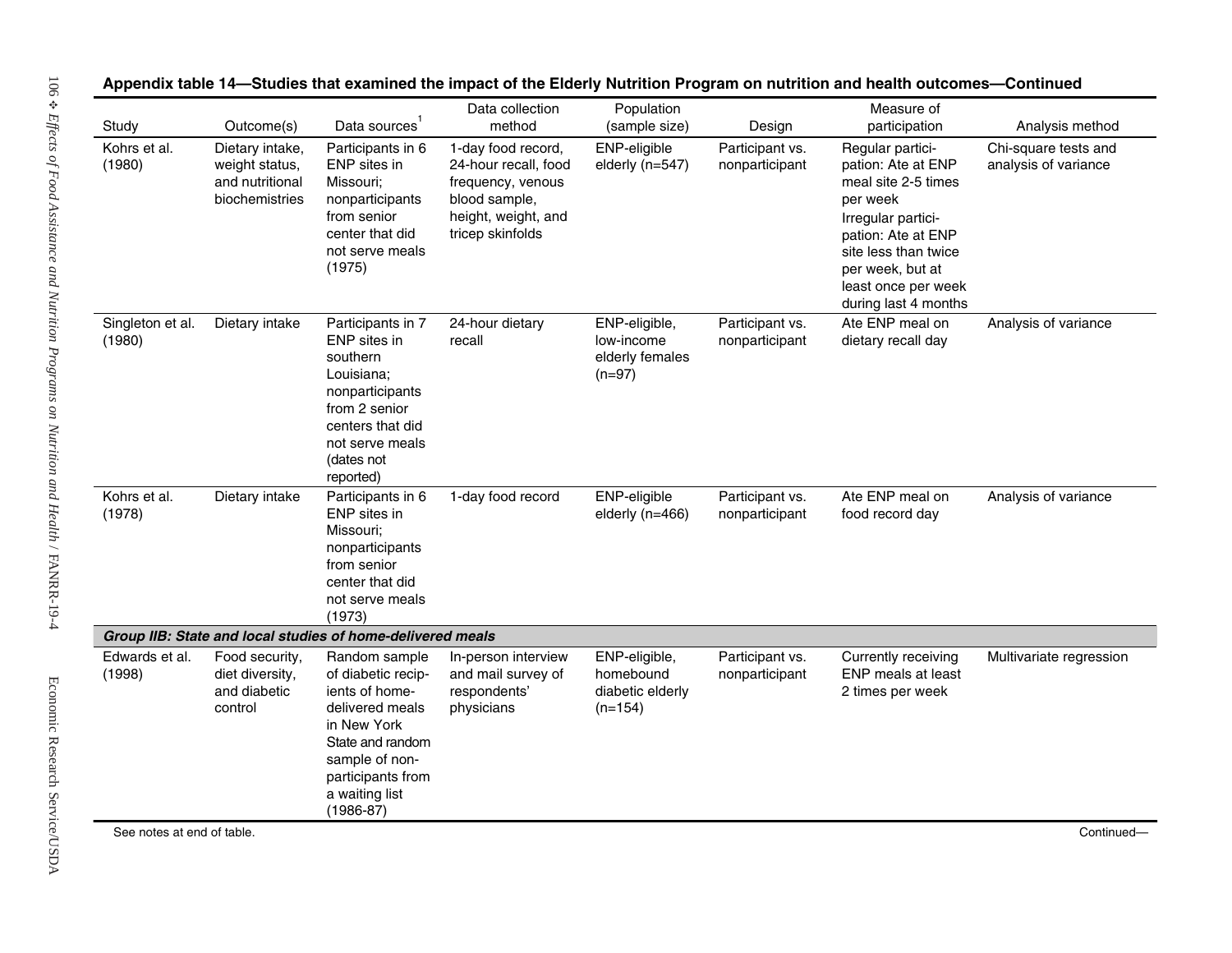| Dietary intake<br>Recipients of<br>24-hour dietary<br>ENP-eligible,<br>Participant vs.<br>Currently receiving<br>Ho-Sang<br>(1989)<br>and weight<br>home-delivered<br>ENP meals<br>recall, height,<br>homebound<br>nonparticipant<br>status<br>meals in New<br>weight, and tricep<br>elderly (n=448)<br>York State;<br>skinfolds<br>nonparticipants<br>from waiting lists<br>for other<br>programs (dates | Bivariate t-tests and<br>multivariate regression |
|-----------------------------------------------------------------------------------------------------------------------------------------------------------------------------------------------------------------------------------------------------------------------------------------------------------------------------------------------------------------------------------------------------------|--------------------------------------------------|
| not reported)                                                                                                                                                                                                                                                                                                                                                                                             |                                                  |
| Steele and<br>Dietary intake<br>24-hour dietary<br>ENP-eligible,<br>Participant vs.<br>Currently receiving<br>Recipients of<br>Bryan (1986)<br>home-delivered<br>recall and diet<br>homebound<br>1 ENP meal per<br>nonparticipant<br>meals from 1 site<br>elderly $(n=54)$<br>day, 5 days per<br>history<br>in North Carolina;<br>week<br>nonparticipants<br>from a waiting<br>list (1982-83)             | <b>Bivariate t-tests</b>                         |

Appendix table 14-Studies that examined the impact of the Elderly Nutrition Program on nutrition and health outcomes-Continued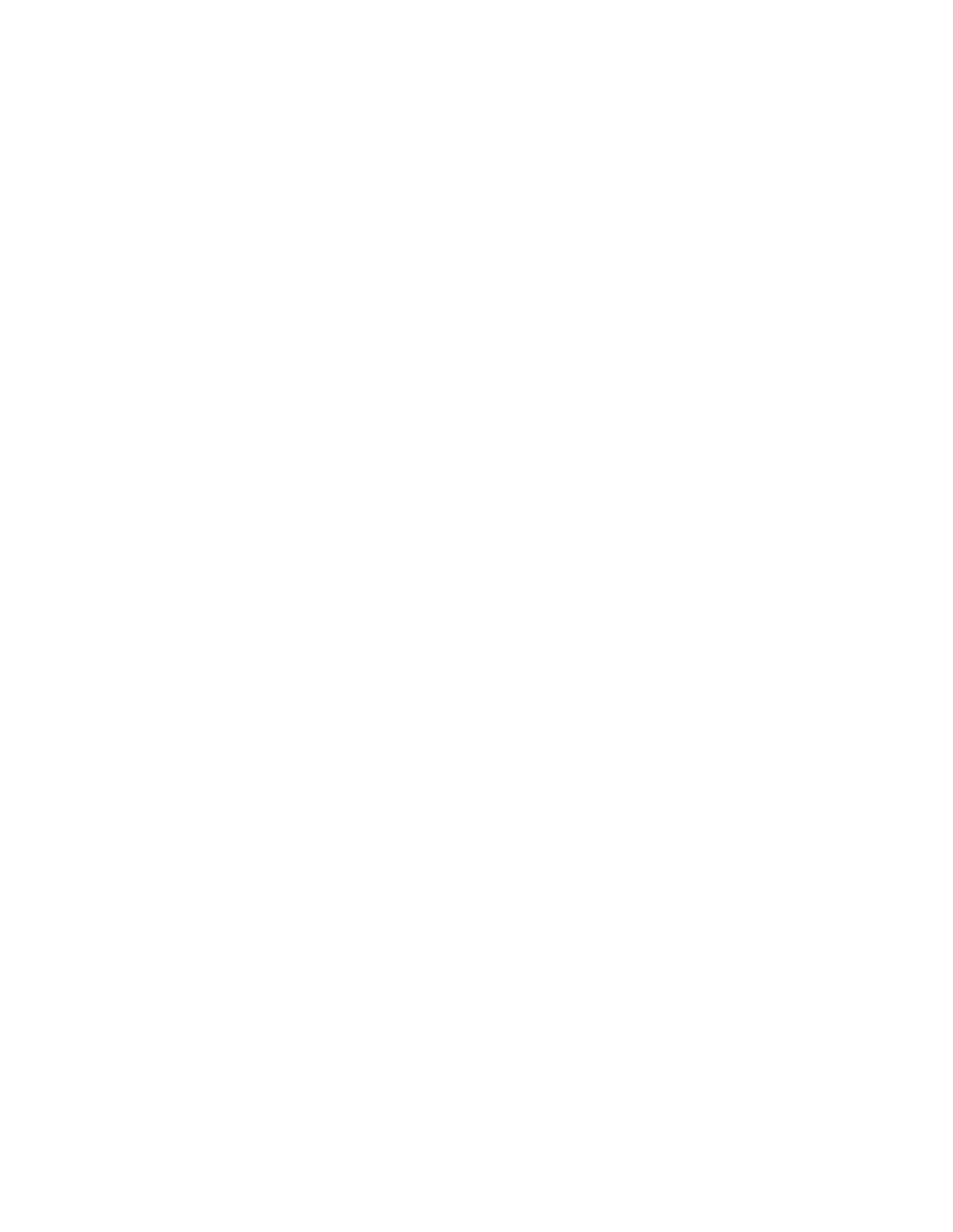**Nutrition Assistance Program in Puerto Rico, American Samoa, and the Northern Marianas**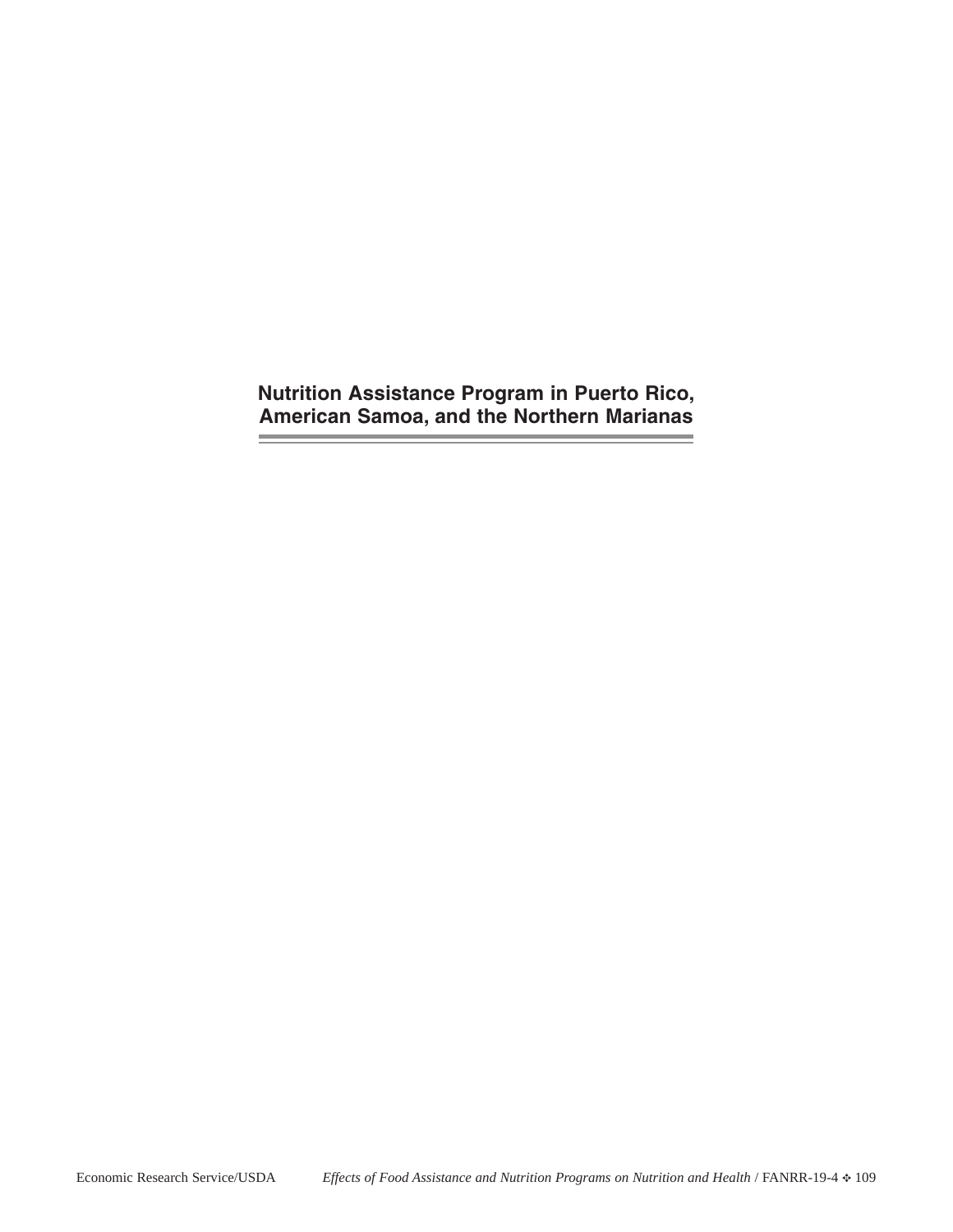## **mpact of the Nutrition Assistance Pr ogram in Puerto Rico on household food expenditures and/or nutrient availability**

| Study                    | Outcome(s)                                                                              | Data source <sup>1</sup>                                                   | Population<br>(sample size)                                                                                            | Design                                                     | Measure of<br>participation                                              | Analysis method                                                       |
|--------------------------|-----------------------------------------------------------------------------------------|----------------------------------------------------------------------------|------------------------------------------------------------------------------------------------------------------------|------------------------------------------------------------|--------------------------------------------------------------------------|-----------------------------------------------------------------------|
| Bishop al. (1996)        | Household nutrient<br>availability                                                      | 1977 Puerto Rico<br>supplement to the<br>NFCS and 1984 Puerto<br>Rico HFCS | Participant and<br>income-eligible<br>nonparticipant<br>households using<br>1977 eligibility<br>criteria ( $n=3,995$ ) | Pre-cashout<br>compared with<br>cashout (1977<br>vs. 1984) | Participation dummy                                                      | Stochastic dominance                                                  |
| Hama (1993)              | Household food<br>expenditures                                                          | 1984 Puerto Rico HFCS                                                      | Participant and<br>nonparticipant<br>(including<br>ineligible)<br>households<br>$(n=1,559)$                            | Participant vs.<br>nonparticipant                          | Participation dummy                                                      | Multivariate regression                                               |
|                          | Household nutrient<br>availability                                                      |                                                                            |                                                                                                                        |                                                            |                                                                          |                                                                       |
| Beebout et al.<br>(1985) | Household food<br>expenditures                                                          | 1977 Puerto Rico<br>supplement to the                                      | Participant and<br>income-eligible<br>nonparticipant<br>households using<br>1977 eligibility<br>criteria ( $n=3,995$ ) | Pre-cashout<br>compared with                               | Group membership<br>dummy, participation<br>dummy, and benefit<br>amount | Multivariate regression,<br>with 2-equation selection-<br>bias models |
|                          | Household nutrient<br>availability                                                      | NFCS and 1984 Puerto<br><b>Rico HFCS</b>                                   |                                                                                                                        | cashout (1977<br>vs. 1984)                                 |                                                                          |                                                                       |
| Data sources:            |                                                                                         |                                                                            |                                                                                                                        |                                                            |                                                                          |                                                                       |
|                          | NFCS = Nationwide Food Consumption Survey.<br>HFCS = Household Food Consumption Survey. |                                                                            |                                                                                                                        |                                                            |                                                                          |                                                                       |
|                          |                                                                                         |                                                                            |                                                                                                                        |                                                            |                                                                          |                                                                       |
|                          |                                                                                         |                                                                            |                                                                                                                        |                                                            |                                                                          |                                                                       |
|                          |                                                                                         |                                                                            |                                                                                                                        |                                                            |                                                                          |                                                                       |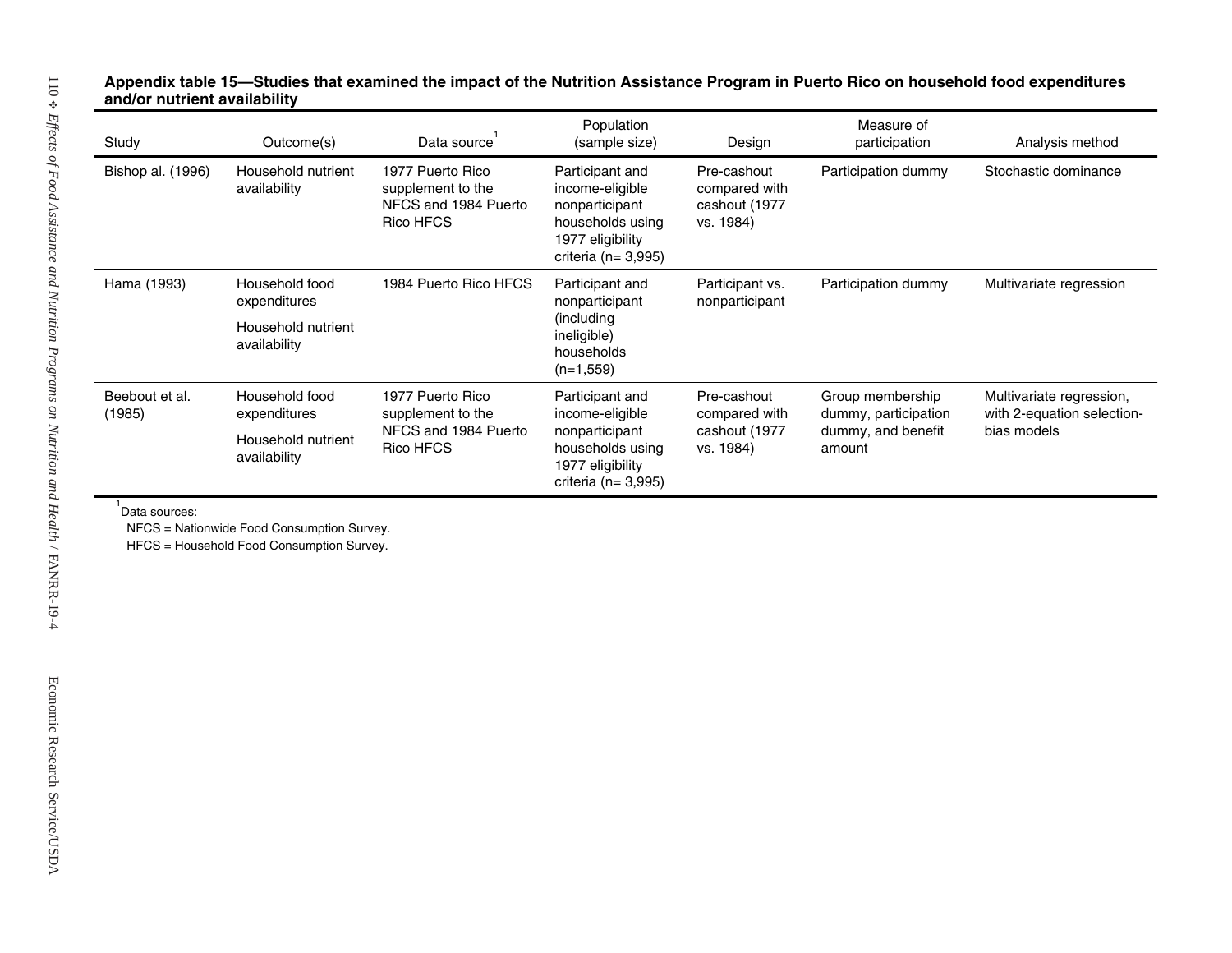**Commodity Supplemental Food Program**

**Contract Contract** 

 $\overline{\phantom{a}}$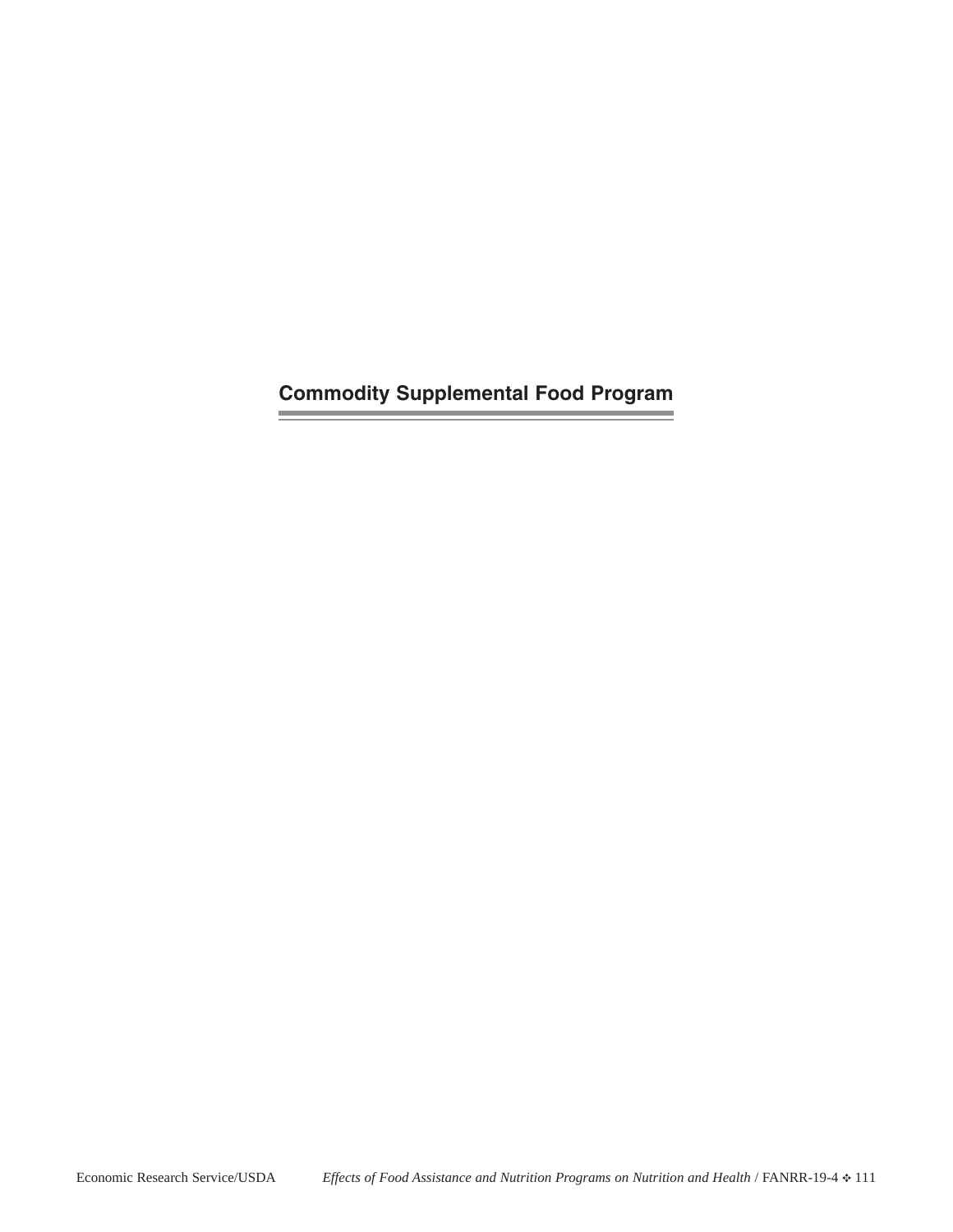# Appendix table 16—Studies that examined the impact of the Commodity Supplemental Food Program on nutrition and health outcomes of<br>Iow-income pregnant women and young children

| Study                          | Outcome(s)                                                                                   | Data source                                                                    | Population<br>(sample size)                                                          | Design                            | Measure of<br>participation                                                                     | Analysis method                                  |
|--------------------------------|----------------------------------------------------------------------------------------------|--------------------------------------------------------------------------------|--------------------------------------------------------------------------------------|-----------------------------------|-------------------------------------------------------------------------------------------------|--------------------------------------------------|
| Mahony-Monrad<br>et al. (1982) | Women:<br>hemoglobin,<br>hematocrit,<br>pregnancy weight                                     | 2 CSFP sites in<br>Memphis and 1 in<br>Detroit (CSFP<br>participants) and area | Matched pairs of<br>pregnant women<br>$(n=421 \text{ pairs})$ and<br>children (n=236 | Participant vs.<br>nonparticipant | Participation dummy:<br>Received food from<br>CSFP during study<br>period                       | t-tests, analysis of<br>covariance, correlations |
|                                | gain, birthweight,<br>gestational age,<br>APGAR score,<br>length of newborn<br>hospital stay | hospital/health<br>department clinics<br>(nonparticipants)<br>$(1978-80)$      | pairs)                                                                               |                                   | Dose-response:<br>Number of pickups,<br>number of prenatal<br>care visits, and<br>percentage of |                                                  |
|                                | Children:<br>hemoglobin,<br>hematocrit,<br>height, weight,<br>immunization status            |                                                                                |                                                                                      |                                   | recommended prenatal<br>visits                                                                  |                                                  |
|                                |                                                                                              |                                                                                |                                                                                      |                                   |                                                                                                 |                                                  |
|                                |                                                                                              |                                                                                |                                                                                      |                                   |                                                                                                 |                                                  |
|                                |                                                                                              |                                                                                |                                                                                      |                                   |                                                                                                 |                                                  |
|                                |                                                                                              |                                                                                |                                                                                      |                                   |                                                                                                 |                                                  |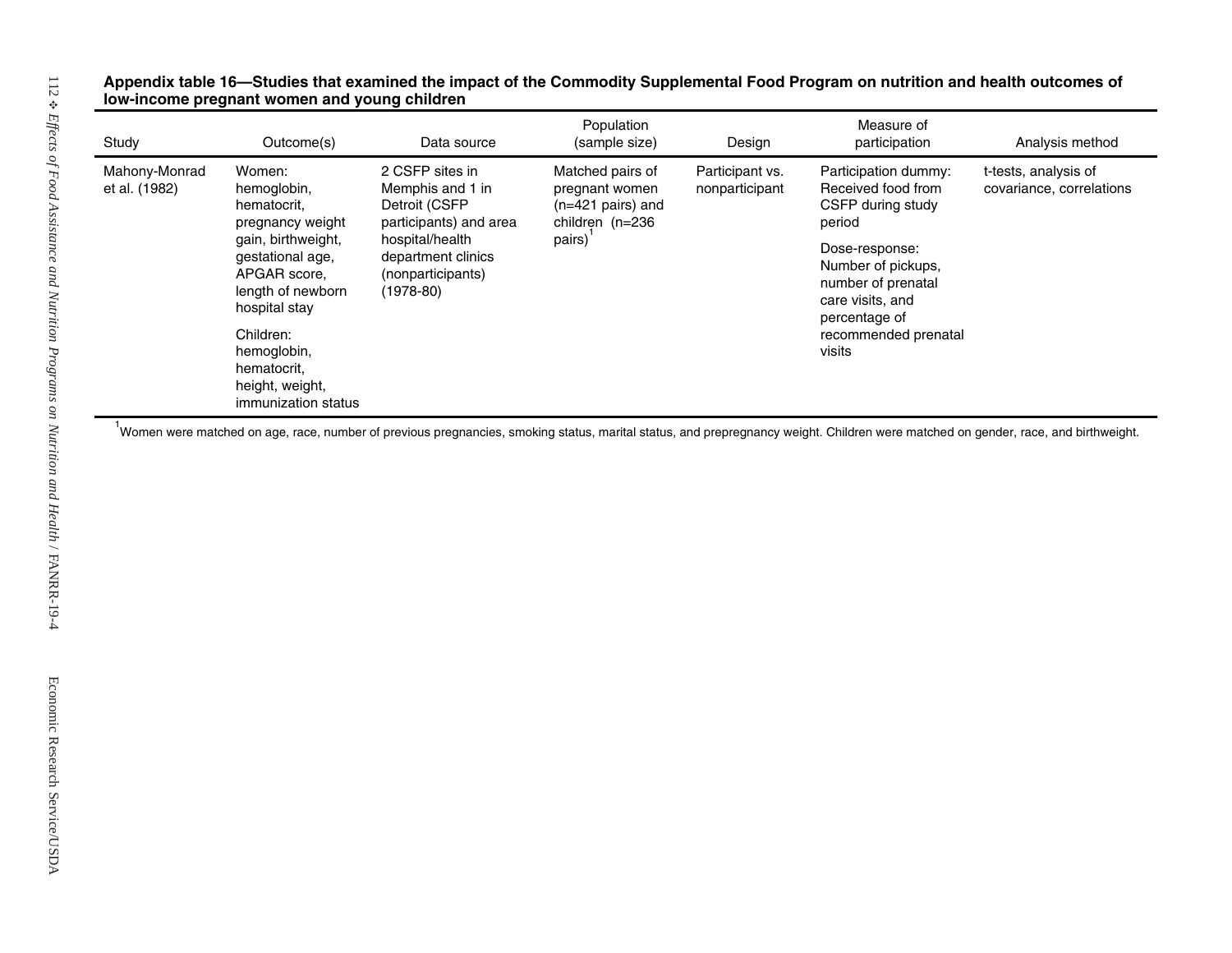**WIC Farmers' Market Nutrition Program**

the control of the control of the control of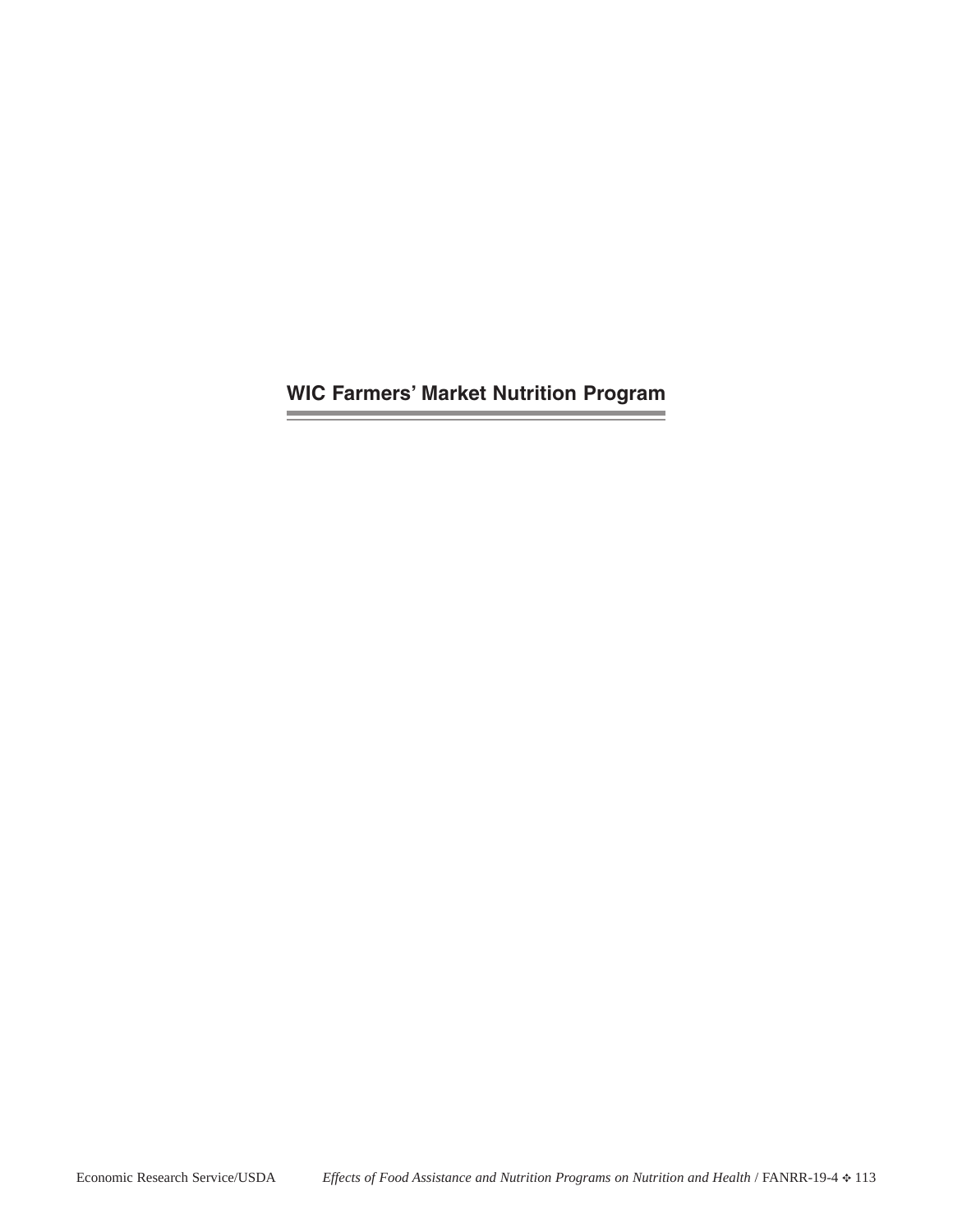# **dies that examined the impact of the WIC Farmers' Market Nutrition Program on self-reported fruit and veg etable consu mption**

| Study                 | Outcome(s)                                          | Data source                                                                                                         | Population<br>(sample size)                                                                                                           | Design                                                   | Measure of<br>participation                      | Analysis method          |
|-----------------------|-----------------------------------------------------|---------------------------------------------------------------------------------------------------------------------|---------------------------------------------------------------------------------------------------------------------------------------|----------------------------------------------------------|--------------------------------------------------|--------------------------|
| <b>Anliker (1992)</b> | Self-reported fruit<br>and vegetable<br>consumption | Randomly selected WIC<br>participants in 6 sites<br>that participated in<br>FMNP and 3 sites that<br>did not (1989) | <b>FMNP</b> participants<br>$(n=172)$<br>Nonparticipants<br>$(n=44)$                                                                  | Participants vs.<br>nonparticipants,<br>before and after | Received coupons                                 | Analysis of covariance   |
| Galfond (1991)        | Self-reported fruit<br>and vegetable<br>consumption | Randomly selected WIC<br>participants in 6 States<br>(1990)                                                         | FMNP coupon<br>recipient $(n=1,503)$<br>FMNP nonrecipients<br>$(n=1, 126)$<br>Recipients in prior<br>but not current<br>season (n=96) | Participant vs.<br>nonparticipant                        | Received coupons in<br>current growing<br>season | <b>Bivariate t-tests</b> |
|                       |                                                     |                                                                                                                     |                                                                                                                                       |                                                          |                                                  |                          |
|                       |                                                     |                                                                                                                     |                                                                                                                                       |                                                          |                                                  |                          |
|                       |                                                     |                                                                                                                     |                                                                                                                                       |                                                          |                                                  |                          |
|                       |                                                     |                                                                                                                     |                                                                                                                                       |                                                          |                                                  |                          |
|                       |                                                     |                                                                                                                     |                                                                                                                                       |                                                          |                                                  |                          |
|                       |                                                     |                                                                                                                     |                                                                                                                                       |                                                          |                                                  |                          |
|                       |                                                     |                                                                                                                     |                                                                                                                                       |                                                          |                                                  |                          |
|                       |                                                     |                                                                                                                     |                                                                                                                                       |                                                          |                                                  |                          |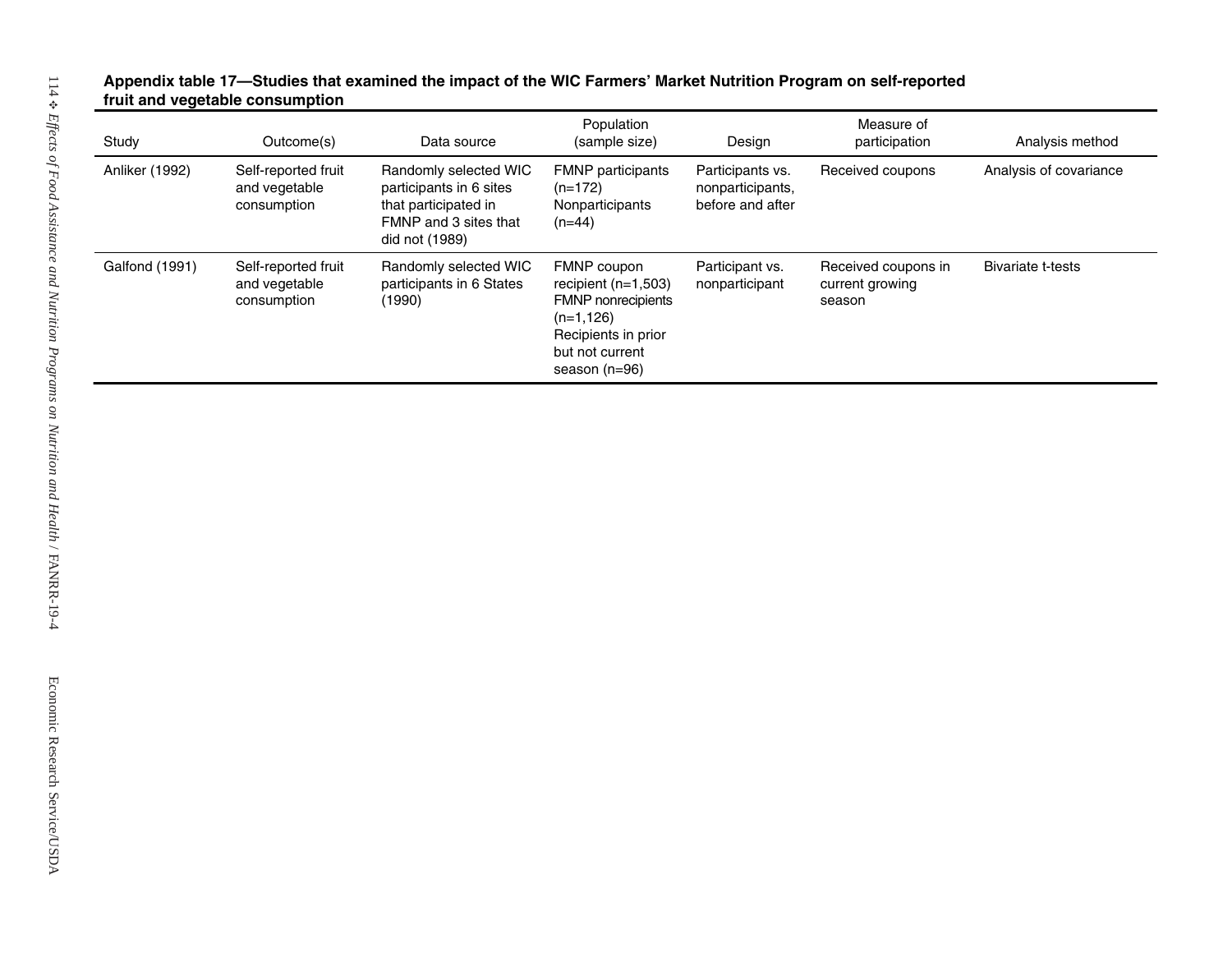## **Special Milk Program**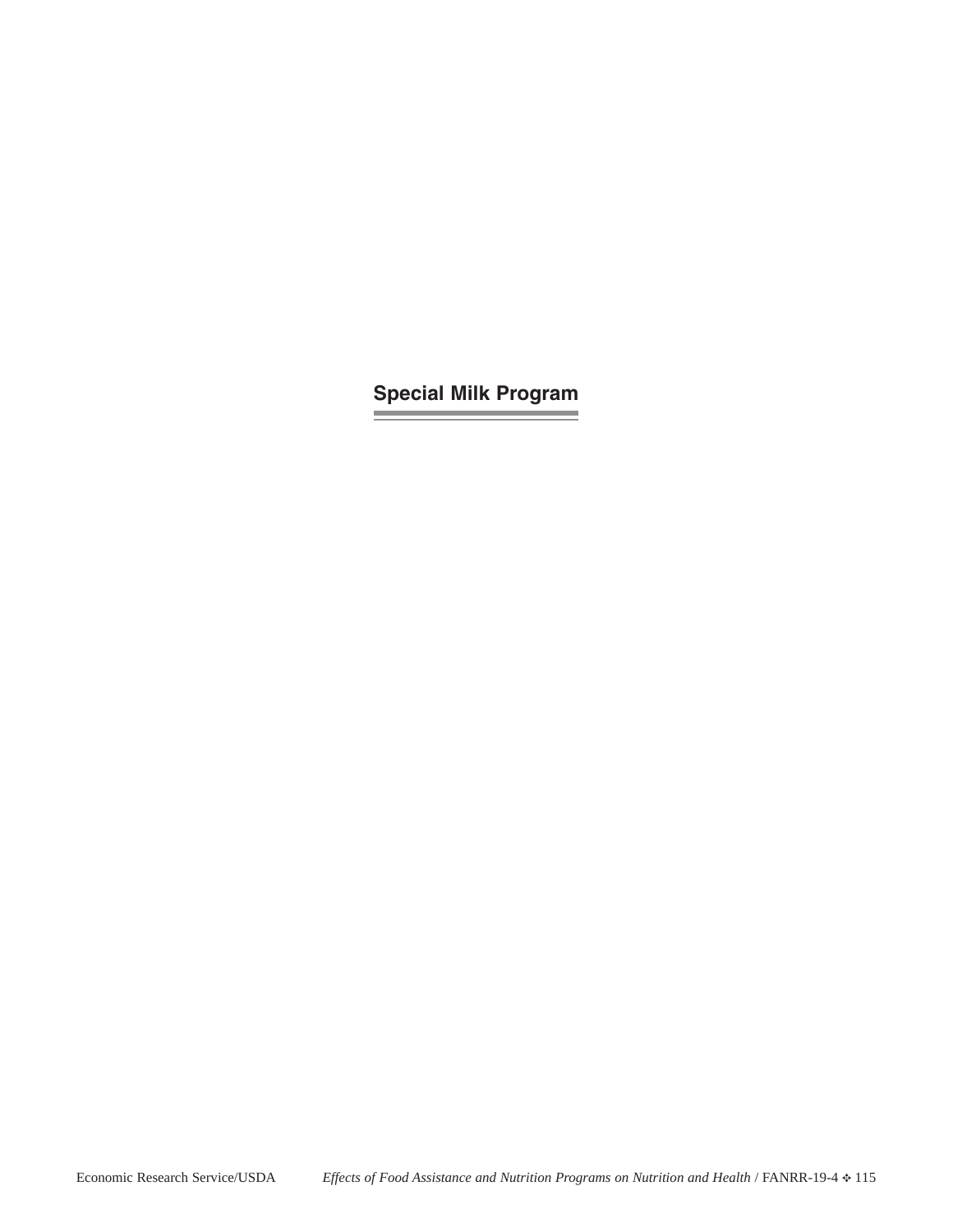| ppendix table 18—Studies that examined the impact of the Special Milk Program on children's milk consumption |  |  |  |
|--------------------------------------------------------------------------------------------------------------|--|--|--|
|                                                                                                              |  |  |  |

| Study                     | Outcome(s)                        | Data source                                                                                                          | Population<br>(sample size)            | Design                            | Measure of<br>participation | Analysis method                                                           |
|---------------------------|-----------------------------------|----------------------------------------------------------------------------------------------------------------------|----------------------------------------|-----------------------------------|-----------------------------|---------------------------------------------------------------------------|
| Wellisch et al.<br>(1983) | Dietary intake                    | Nationally representative<br>sample of 90 school<br>districts and 276 schools<br>across the country<br>$(1980 - 81)$ | Children in grades<br>$1-12$ (n=6,566) | Participant vs.<br>nonparticipant | Participation dummy         | Multivariate regression                                                   |
| Robinson (1975)           | Self-reported milk<br>consumption | Nationally representative<br>sample of 768 schools<br>(1975)                                                         | School-age<br>children (n=20,000)      | Participant vs.<br>nonparticipant | Participation dummy         | Comparison of means and<br>proportions (no statistical<br>tests reported) |
|                           |                                   |                                                                                                                      |                                        |                                   |                             |                                                                           |
|                           |                                   |                                                                                                                      |                                        |                                   |                             |                                                                           |
|                           |                                   |                                                                                                                      |                                        |                                   |                             |                                                                           |
|                           |                                   |                                                                                                                      |                                        |                                   |                             |                                                                           |
|                           |                                   |                                                                                                                      |                                        |                                   |                             |                                                                           |
|                           |                                   |                                                                                                                      |                                        |                                   |                             |                                                                           |
|                           |                                   |                                                                                                                      |                                        |                                   |                             |                                                                           |
|                           |                                   |                                                                                                                      |                                        |                                   |                             |                                                                           |
|                           |                                   |                                                                                                                      |                                        |                                   |                             |                                                                           |
|                           |                                   |                                                                                                                      |                                        |                                   |                             |                                                                           |
|                           |                                   |                                                                                                                      |                                        |                                   |                             |                                                                           |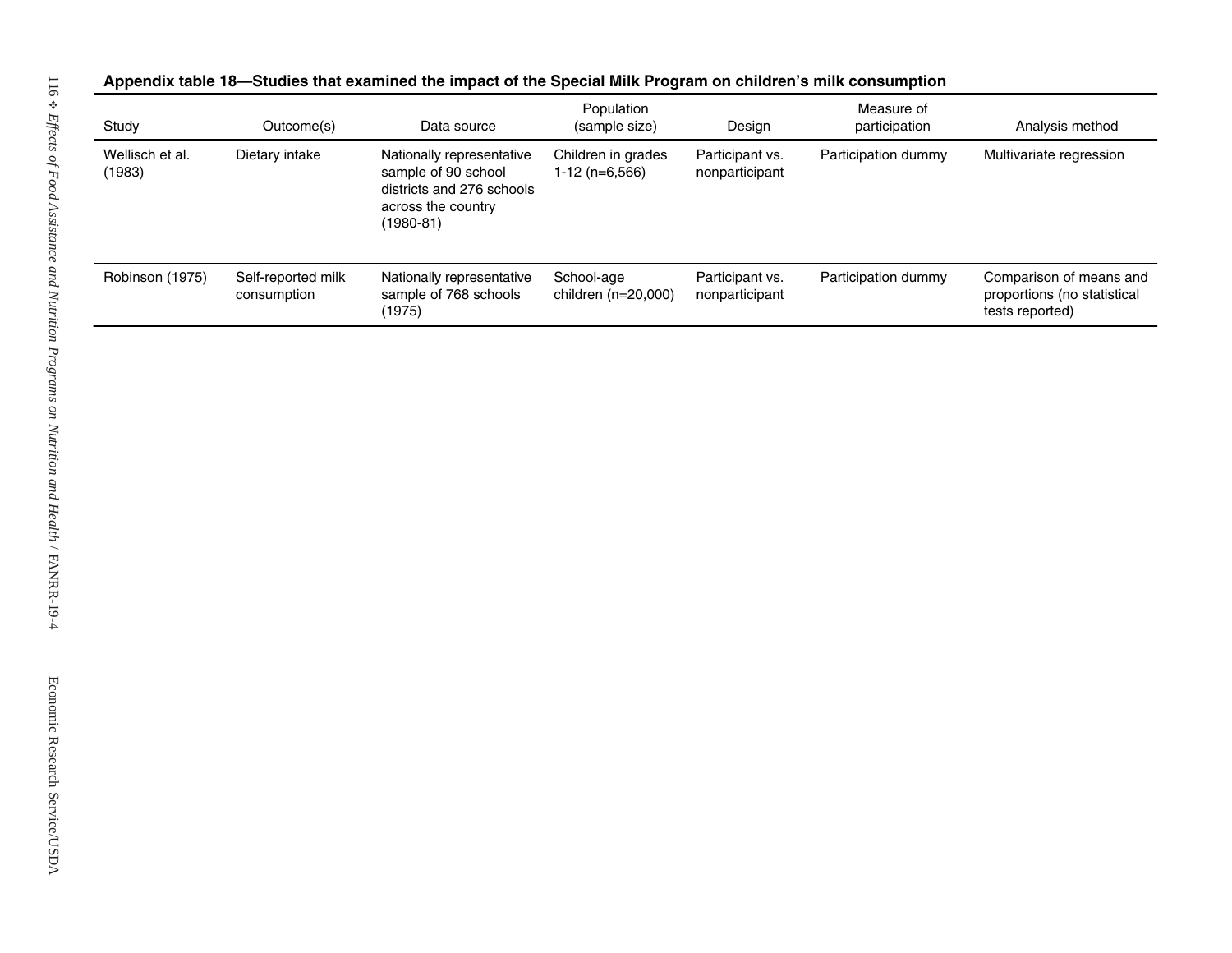**Team Nutrition Initiative and Nutrition Education and Training Program**

**Since**